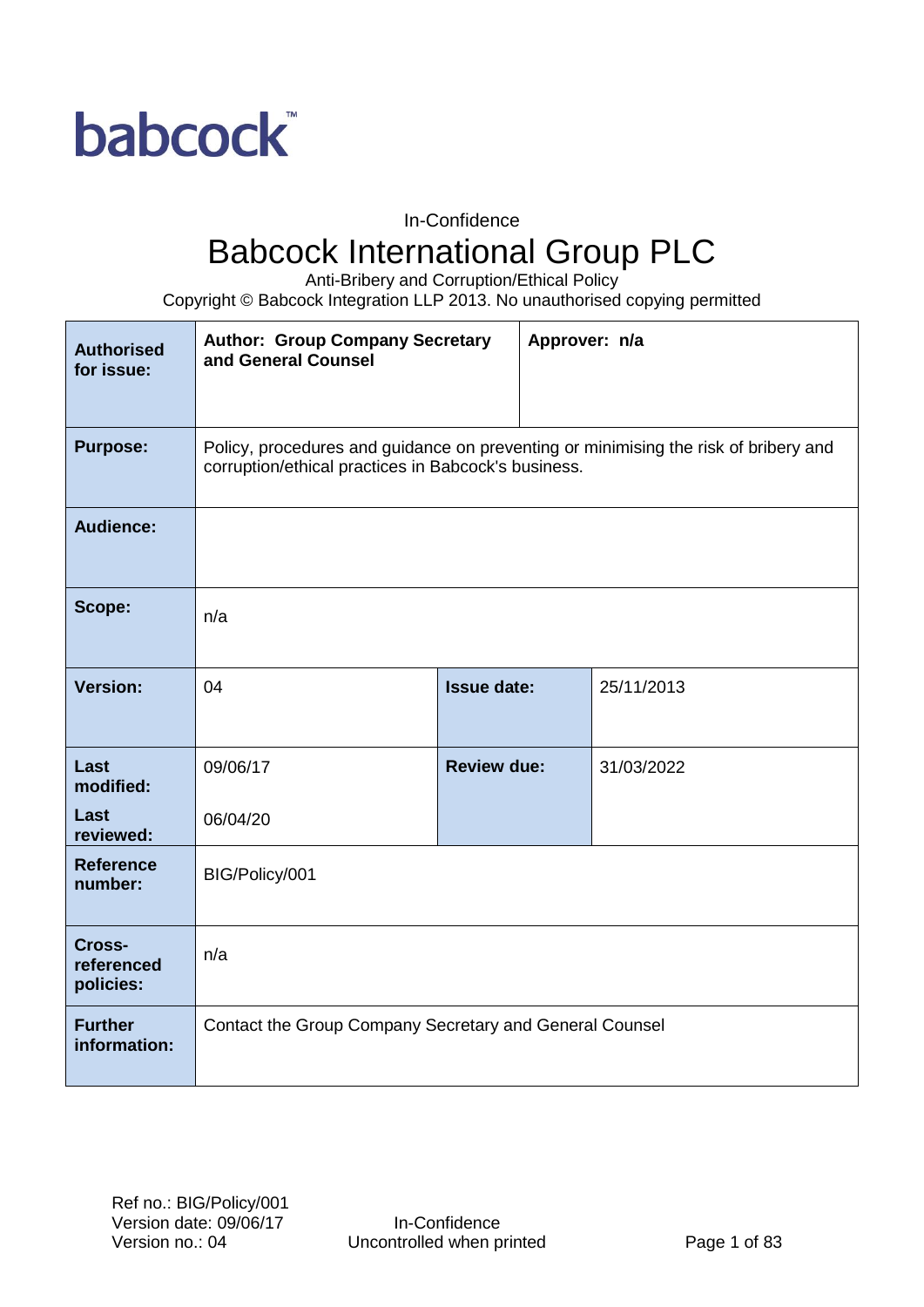# **Contents**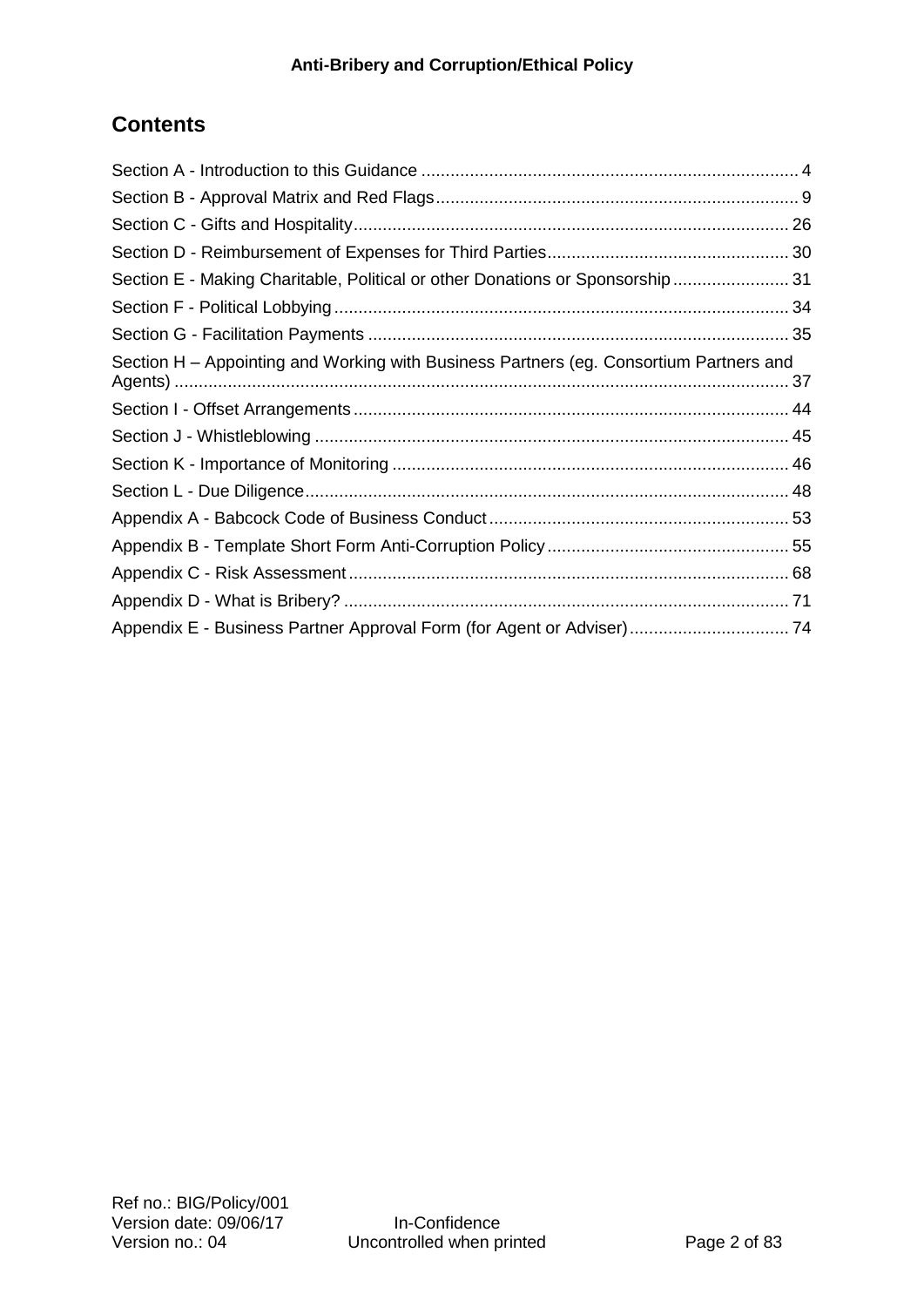#### **Anti-Bribery and Corruption/Ethical Policy**

This document contains detailed background and guidance on Babcock's approach to mitigating, in support of its Code of Business Conduct, Anti-Bribery & Corruption ("AB&C") risks relating to its business.

It also contains the Group's overarching approvals requirements for matters covered by the Guidance.

It is intended as a reference work containing the background and explanations against which the AB&C risks should be assessed and monitored.

The following individuals should have a general understanding of its content and subject matter:

Chief Executive Group Finance Director Sector Chief Executives Group Function Heads Sector Finance Directors Sector Commercial Directors Business Unit Managing Directors Business Unit Finance Directors Business Unit Commercial Heads Bid Team Leaders All Group lawyers Sector/Business Unit AB&C officers (if not included in the above)

A simplified version of the guidance, which can be adapted for use within Sectors to reflect their own approval limits, is available for wider distribution as appropriate in the mitigation of AB&C risks (see template at Appendix B).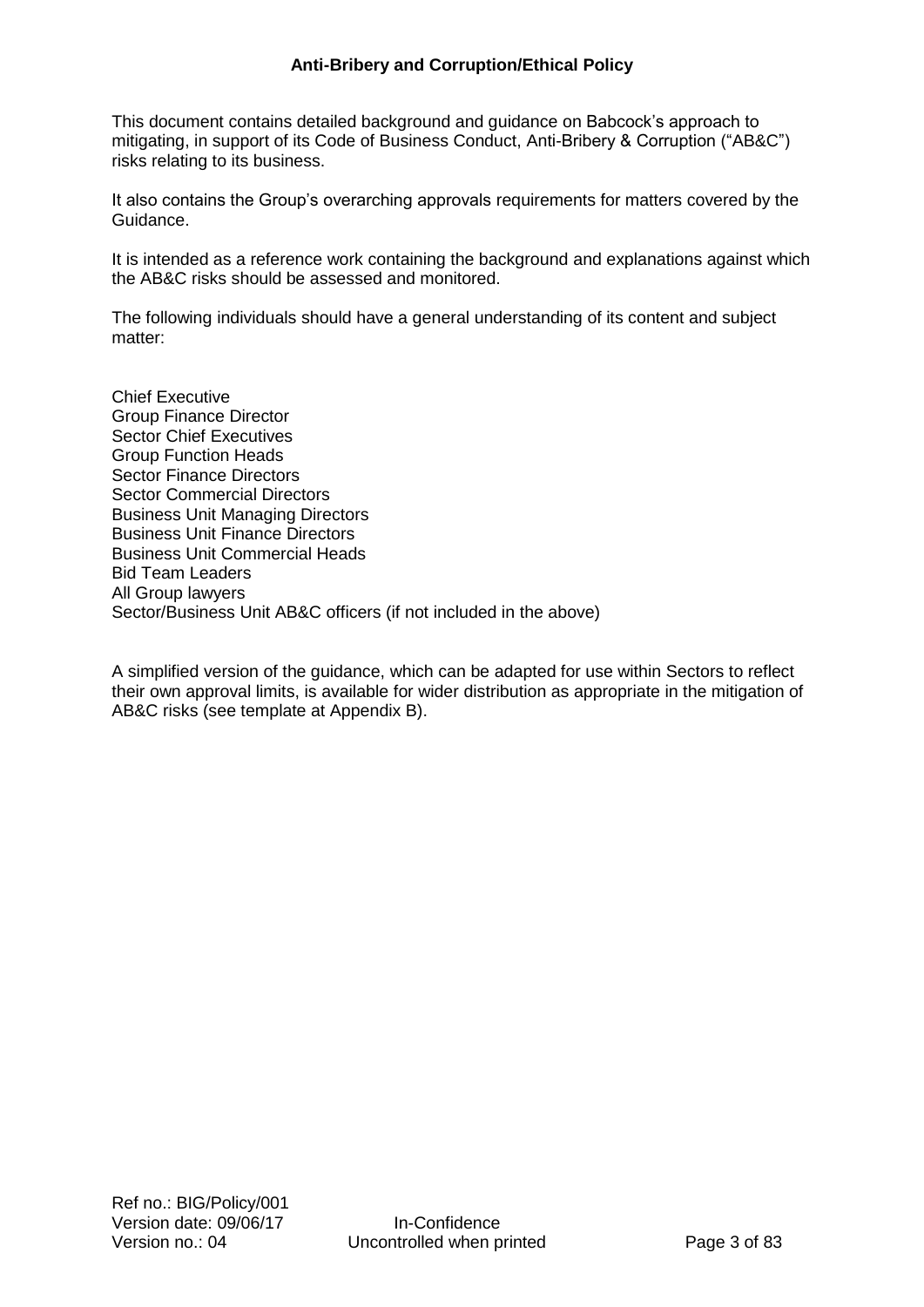# <span id="page-3-0"></span>**Section A - Introduction to this Guidance**

- 1. Our Code of Business Conduct (see Appendix A) is a public statement of our commitment to conduct all aspects of our business to the highest standards of honesty and integrity.
- 2. The Code is intended to be available to:
	- Our clients current or prospective
	- Our Business Partners current or prospective
	- Our Business Counterparties current or prospective
	- Our employees current or prospective
	- People in the communities in which we work
	- Our shareholders
- 3. This Guidance aims to ensure that Babcock at all times acts responsibly and ethically when pursuing and awarding business and that we fulfil the principles expressed in our Code of Business Conduct relating to avoiding acts of bribery and corruption.
- 4. This Guidance contains rules, procedures and guidelines that Babcock employees must follow in order to help ensure that we do not become involved, either directly or indirectly, in bribery or corruption and that we do what we reasonably can to reduce the risk of those we work with engaging in corrupt or unethical activities in connection with their dealings for us.
- 5. It covers all aspects of Babcock's business, including the award of business for the provision of services by suppliers to Babcock; the appointment of sub-contractors by Babcock at any stage of a supply chain (ie whether Babcock is the prime contractor or not); the establishment of joint ventures, consortiums, teaming arrangements or other business partnerships; and appointment of agents and other business advisers.
- 6. It applies to both public-sector awarded business and business transacted between private-sector commercial entities.

#### **Who are our "Business Partners" and our "Business Counterparties"**

- 7. The concept of "Business Counterparties" is incredibly wide. In essence, anyone who has a business relationship with Babcock is a "Business Counterparty". This will cover the full ambit of Babcock's business activities, including customers, suppliers, service providers, subcontractors, advisers, consultants, and agents.
- 8. It is essential that before entering into any relationship with a Business Counterparty we have protected Babcock's interests and reputation by doing an appropriate level of due diligence on that Business Counterparty so that we know who they are and that they are a "fit and proper" person for Babcock to be doing business with. What this means is discussed more fully in Section L. However, it is important to stress that the requirement is to do an "appropriate" level of due diligence, which means that the due diligence done should be proportionate to the risk posed by the relevant Business Counterparty. For example, only minimal (or, indeed, no) due diligence would be required on the appointment of the supplier of office stationery in a low risk territory, whereas in-depth due diligence is required before appointing an agent. What is important is that the question of due diligence from an ABC/reputational perspective is considered.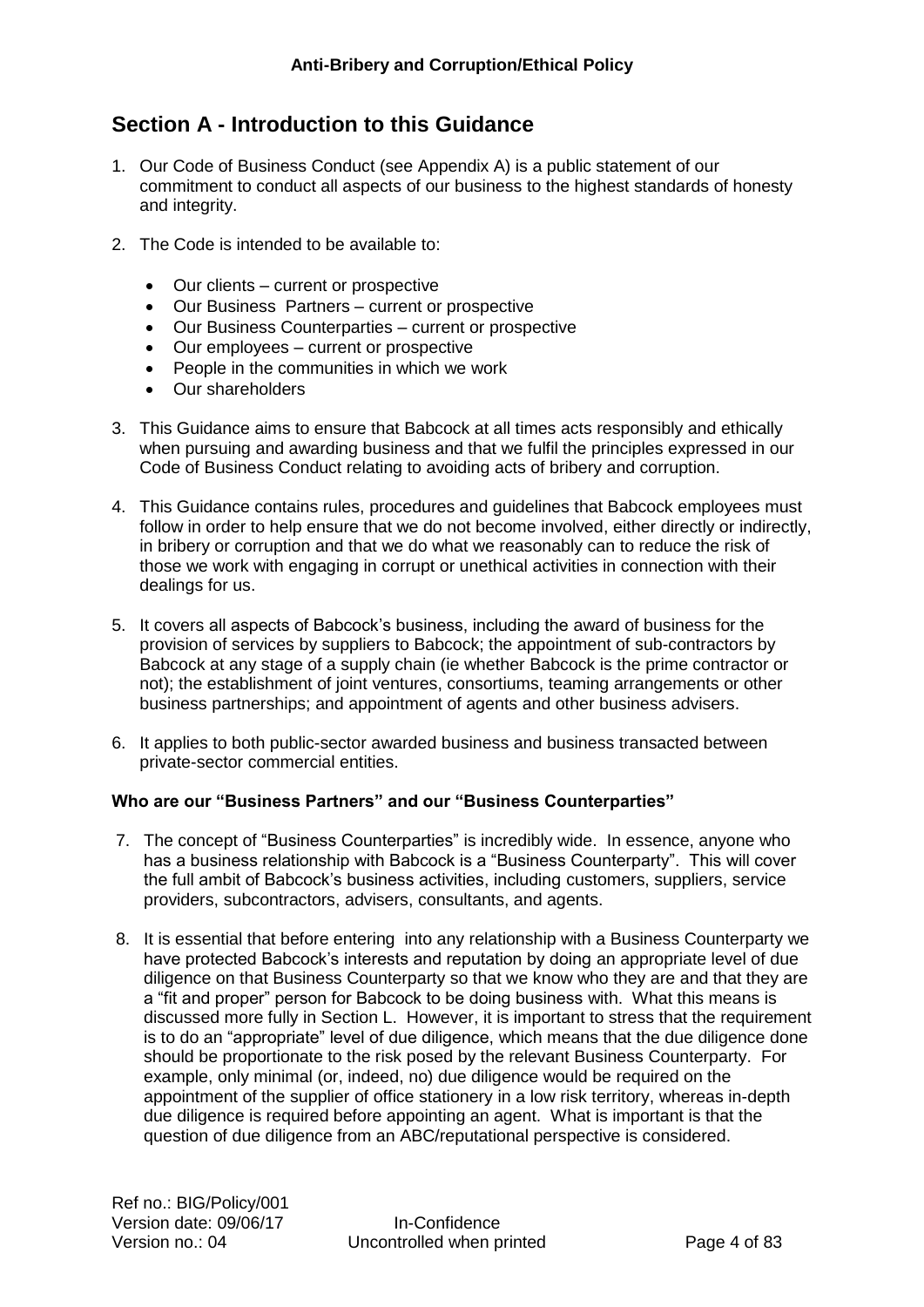#### **Anti-Bribery and Corruption/Ethical Policy**

- 9. The requirement to do due diligence is particularly important where Babcock is looking to appoint a "Business Partner". A "Business Partner" is any Business Counterparty who performs services for or on behalf of Babcock. For example, a "Business Partner" will include an agent (or any other type of consultant or adviser appointed by Babcock to sponsor its business), a joint venture/bid team/consortium (as well as the Babcock's fellow joint venture/bid team/consortium parties), a business adviser or a subcontractor (where the subcontractor is delivering a service direct to a customer for Babcock), Before anyone may appoint a Business Partner, you must ensure that you have the right approvals in place (please see the "Approval Matrix" below and Section B) which will require in-depth due diligence. The process for appointing a Business Partner is dealt with more fully in Section H.
- 10. Once Babcock has appointed a Business Counterparty, that relationship should be appropriately monitored. Any monitoring should be proportionate to the potential risk – for example, if Babcock has appointed an agent to act on its behalf, then the relevant Sector should (i) keep a register of all agents appointed together with the appropriate approvals and the agent's terms and conditions, and (ii) refresh the due diligence done on the agent at least every two years. Please see Section K for more information.

#### **The Approval Matrix**

11. The "Approval Matrix" in Section B summarises the main areas covered by the Guidance, issues and sets out the checks and approvals that Babcock requires each Sector and Group Function to put in place in order to comply with this Guidance.

#### **How does the Guidance apply to each Babcock business?**

- 12. The Guidance is designed as a proportionate group-wide response to compliance with our Code of Business Conduct and applicable laws, and capable of being applied across the Group.
- 13. Whilst all businesses must adhere to our Code and consider and be alert to bribery and corruption risks, the extent to which a particular Babcock business will need to take action to implement the different aspects of the Guidance will depend on a considered assessment of the risk attached to its specific bids or contracts, the customers and other parties it deals with and the markets and territories in or with which it does business. As you will see from the Approval Matrix, we will expect each Sector to do an ABC risk assessment as part of each Sector 's risk register review. Please see Appendix C for a discussion of issues to be considered in any risk assessment.
- 14. A key part of that assessment will be making sure that:
	- we as a Group know who we are contracting with please see Section L (Due Diligence) for more information
	- we keep thorough records that adequately document decisions made and the reasons for those decisions – for example, each Sector must maintain a data base of all agents – please see Section H (Appointing and Working with Business Partners (e.g. Consortium Partners and Agents) for further information.

#### **Who is responsible for compliance with the Code?**

15. The Board has ultimate responsibility for Babcock's ethical conduct, with overall management responsibility for compliance with the law and with our Code of Business Conduct, resting with the Group Chief Executive Office.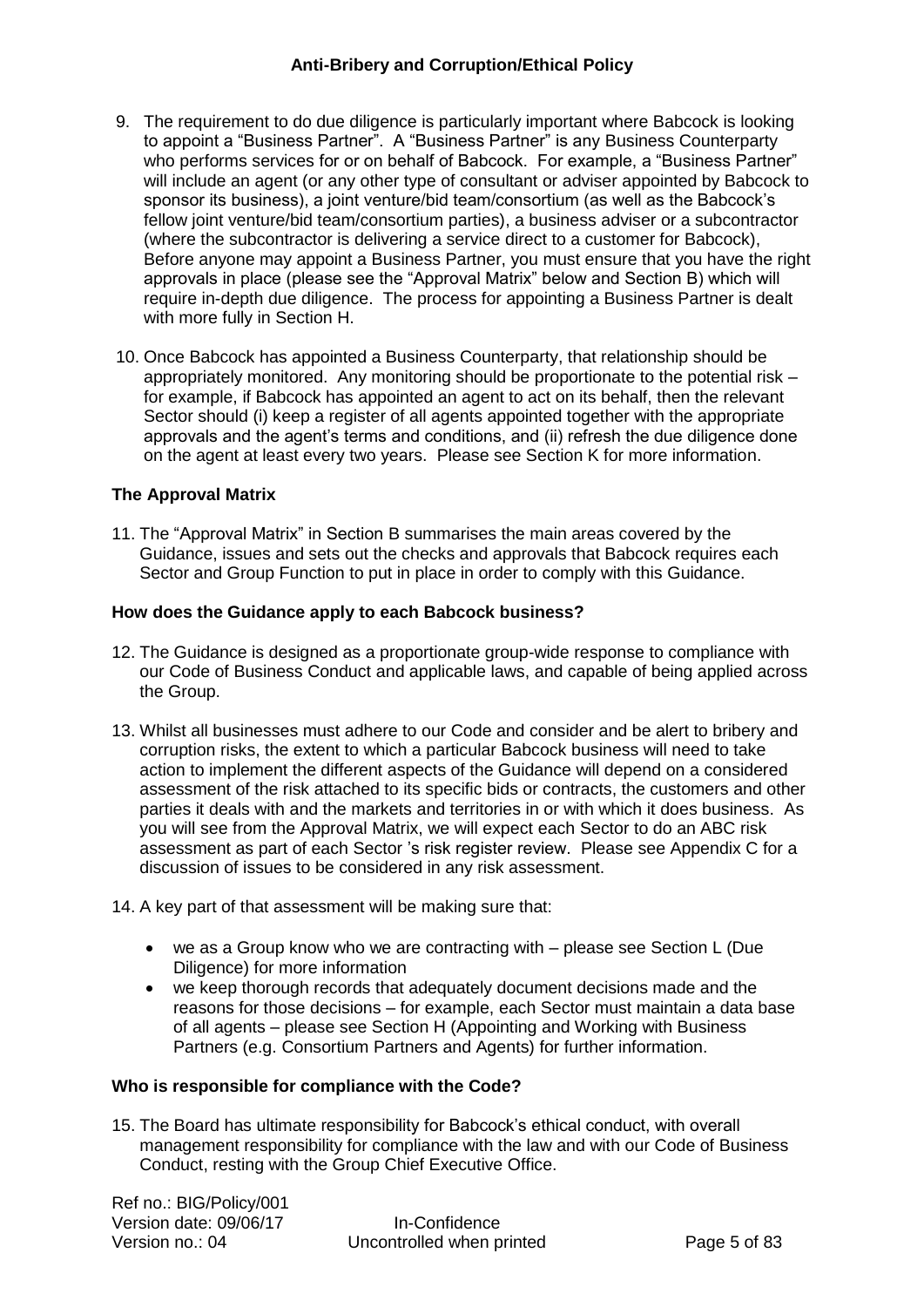#### **Delegation of responsibility**

- 16. At an operational level, responsibility for compliance with our Code of Business Conduct is delegated to Sector Chief Executives and Managing Directors. For Group functions, the Head of function is responsible.
- **17. Each Sector and Group function must also have a designated member of its senior management team, who has specific responsibility for ensuring the distribution, communication and implementation of this Guidance, how to apply it and which other employees need to be trained in its content and application.**
- 18. Sectors and Group functions should consider carefully whether they need also to designate business unit level or site specific managers with the same responsibility for the unit or site concerned.
- 19. A simplified version of this Guidance, which can be adapted for use within Sectors to reflect their own approval limits, is included at Appendix B.

#### **Is bribery and corruption a real concern in all of Babcock's markets?**

- 20. The brief answer is "no, not in all of them".
- 21. Many, if not most, of our markets are in low-risk countries but we should not ignore the fact that even in those markets corruption is not unknown.
- 22. The reality is, however, that whatever we do and wherever we do it, our reputation is on the line – it isn't enough to act properly, we have to anticipate how our actions could be perceived by the world at large (including the regulatory authorities in the jurisdictions in which we work) or made mischief of by our rivals or those with a grudge against us.
- 23. Mere exposure to allegations or perceptions of bribery and/or corruption or other questionable behaviour is always a concern wherever we work as it could lead to lasting reputational damage, even when that association is subsequently proven to be unfounded or innocent.
- 24. Although we work mainly in low corruption risk countries, some of our businesses are already working, or from time to time will consider working, in or with countries, or with businesses based in countries, which are perceived to be high corruption risk. That doesn't mean that a business has to be corrupt to work or succeed there, but it does mean that we must be more on our guard and our actions are more likely to come under public, regulatory and media scrutiny.
- 25. Babcock's exposure in some countries with ostensibly high risk profiles is reduced by the fact that in many of those countries, we are actually working for third party government or international agencies based in low risk countries or are not doing anything in or with people based in the territory itself. That doesn't mean that Babcock's business is entirely risk free in terms of bribery and corruption, but it does mean that our risk mitigation actions can be much more focused.
- 26. For these reasons, we need to ensure that, as far as possible, employees are prepared to address the ethical challenges they might reasonably be expected to face in the course of their work for Babcock.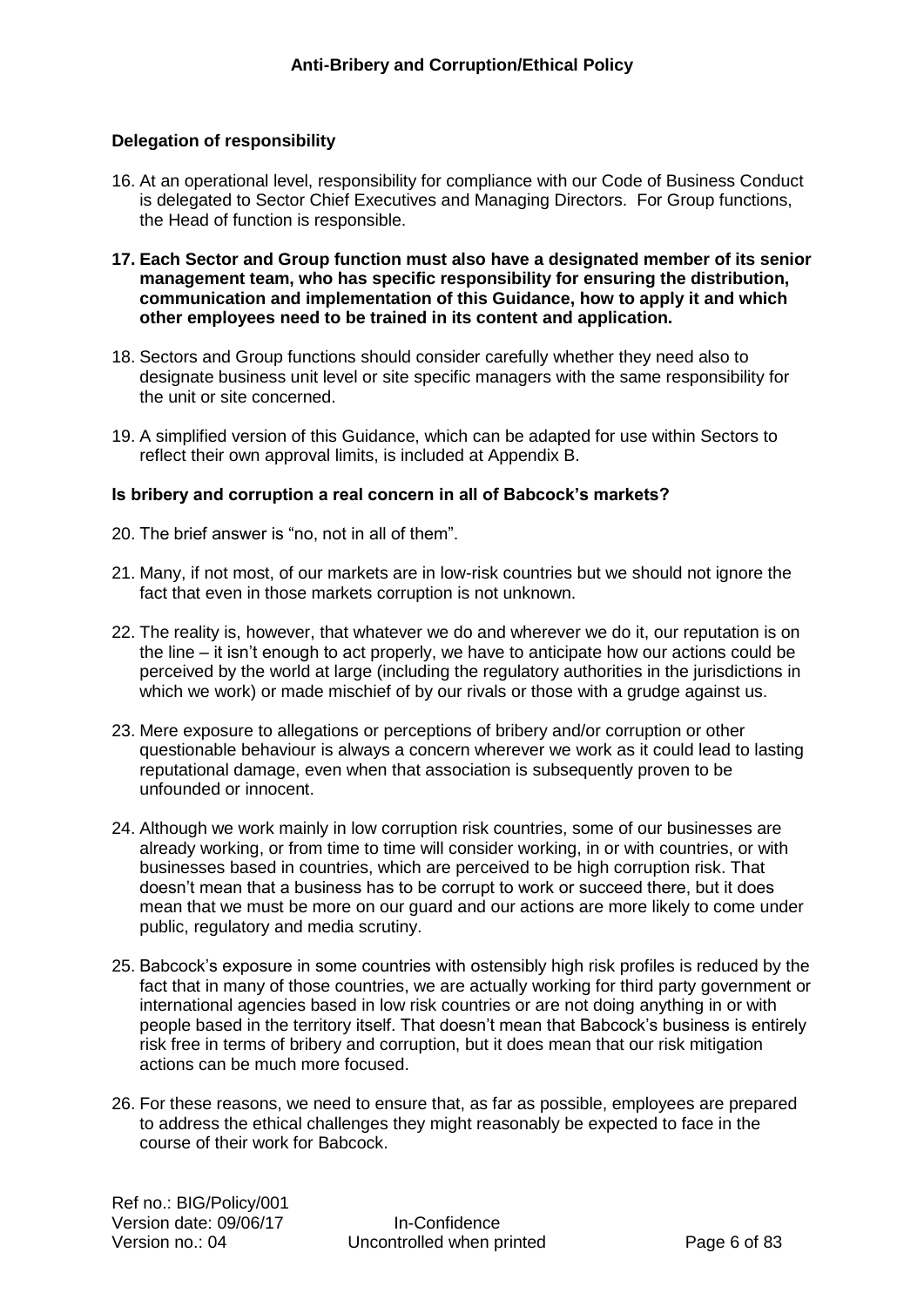#### **Where could Babcock be most at risk?**

- 27. The criminal offences of bribery are described in Appendix D. A general understanding of the legal definitions is helpful in appreciating the underlying risk and the reasons for procedures in this guidance.
- 28. As a company, the level and extent of ethical risk to which we are exposed is mainly determined by:
	- a) Our employees the extent to which our people can recognise ethical risk, and how they can take appropriate steps to mitigate that risk
	- b) Our business locations some of the territories in or with which we do business may present higher risk from unethical behaviour by clients, business advisers or partners and other third parties
	- c) Our choice of Business Counterparties and in particular Business Partners the extent to which we have satisfied ourselves, and can continue to be satisfied, that that our Business Counterparties will not behave in any ways that breach our Code of Business Practice.
	- d) The markets in which we work and, therefore, the clients and intermediaries for or with whom we work may present different ethical challenges that will inform the way we work, and the way we manage relationships with our clients.

#### **Why does the Guidance apply to Business Counterparties and Business Partners?**

- 29. Under UK law, if someone "associated with" Babcock is guilty of bribery and the bribe was intended to obtain or keep business or a business advantage for Babcock, Babcock might be guilty of "failure to prevent bribery" - even if Babcock did not authorise the bribery and even if Babcock didn't know of it.
- 30. The only defence to this charge is to be able to show that Babcock had in place "adequate procedures" designed to prevent our associated persons from undertaking bribery.
- 31. Even where a third party with whom Babcock does business is not strictly someone Babcock is treated as "associated with" for this purpose, unethical behaviour on their part, especially if connected to work or activities in which Babcock is involved, could put at risk contracts Babcock is working on and/or seriously damage Babcock's reputation just by association.
- 32. So we have to do all we reasonably can to ensure that Babcock deals with reputable and ethical people and businesses by making appropriate enquiries, so as to determine and mitigate related risks.

#### **Is the Code of Business Conduct in any way negotiable?**

- 33. The Code of Business Conduct together with its implementation through compliance with this Guidance is mandatory across Babcock.
- 34. Any changes to the Code itself may only determined by the board of directors of Babcock International Group PLC.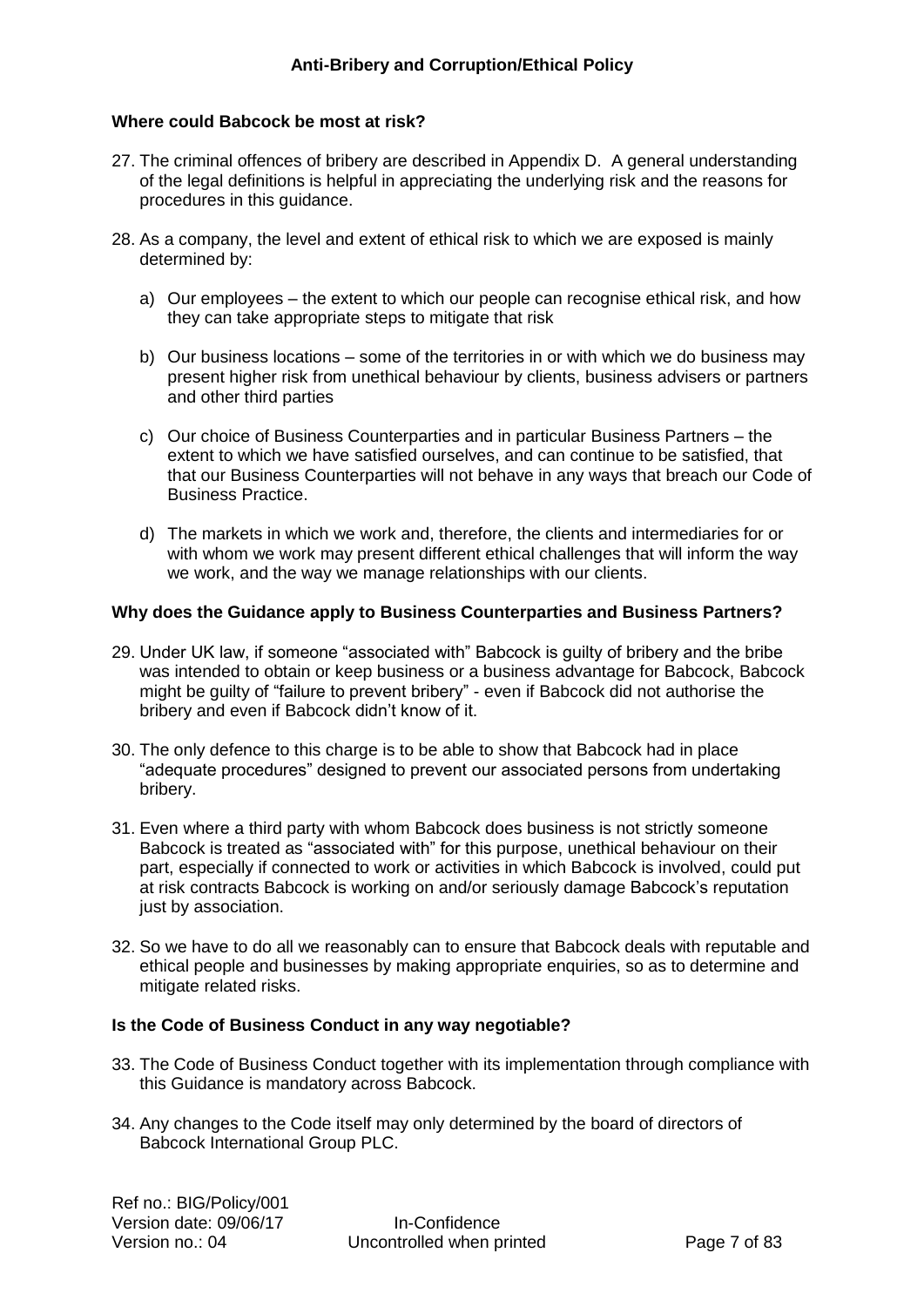#### **What if we want to act other than in accordance with this Guidance?**

- 35. This Guidance has been designed to reflect the needs of a global business to exercise regional or market flexibility, based upon objective assessment of the risks of operating in those regions or markets and a proportionate response to those risks.
- 36. Changes to the Guidance or departures from it in a given case require the express approval of the Chief Executive, which must be recorded.

#### **Further help**

37. If you have any questions as to how to use, interpret or apply the Guidance or you encounter a situation that makes you feel uneasy as to whether it is entirely "proper" but the Guidance does not cover it, you should discuss it further with either the Group General Counsel.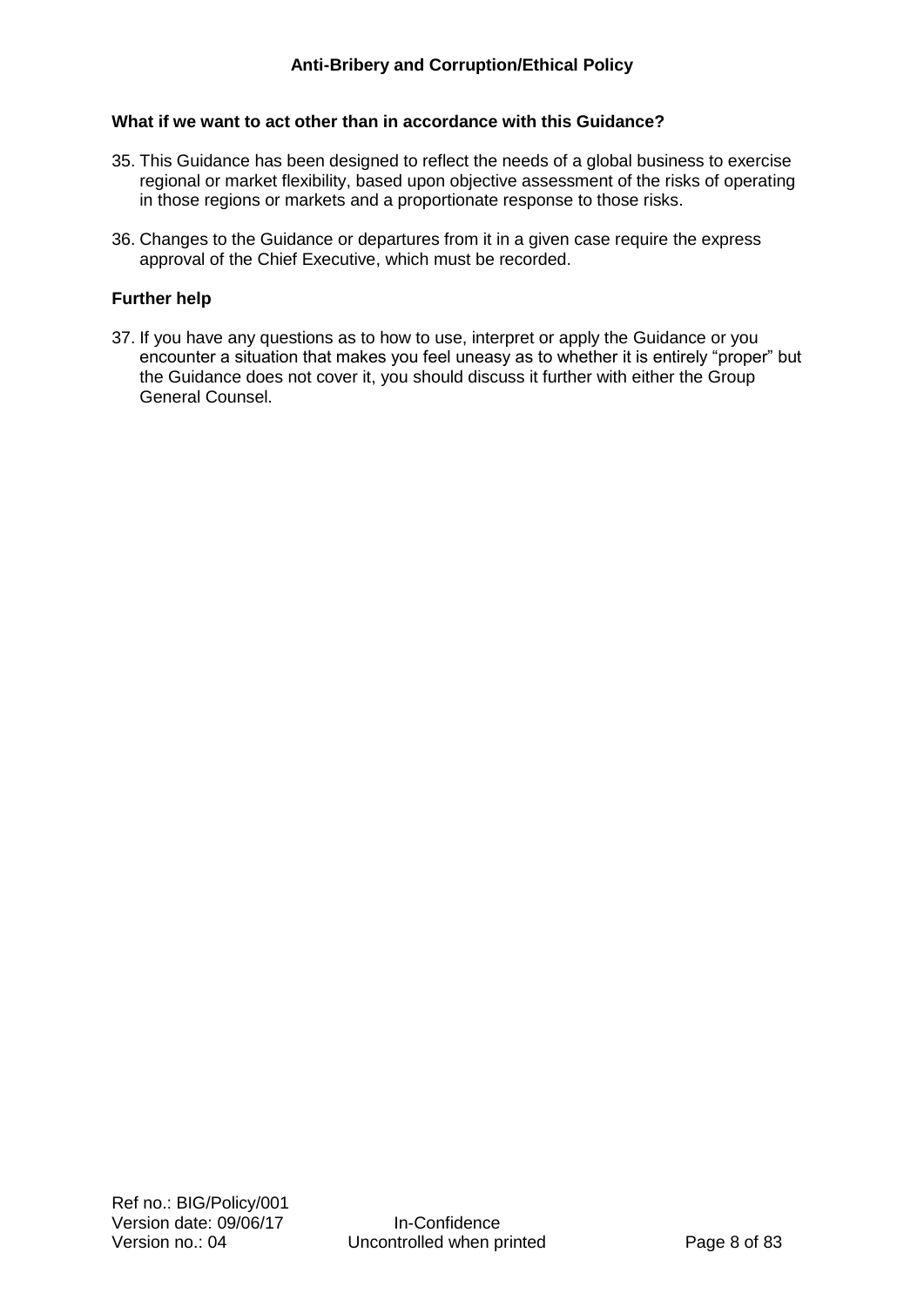### **Section B - Approval Matrix and Red Flags**

The following pages set out the overarching Group approvals requirements for matters relating to the mitigation of AB&C risk.

*Although specific approval requirements are set, those with the approval responsibility will from time to time wish to take (indeed be expected to take) a second opinion, on matters that appear to be particularly sensitive, from colleagues at higher levels in the approval chain or from peers in other Sectors or business units; this is to be expected and encouraged as is consultation with members of the Group's legal service.*

The main features of the approvals structure are:

- Sectors will need to set their own internal approval limits as regards certain matters, including charitable donations, corporate gifts and hospitality and, to the extent not already covered by their approvals procedures, the appointment of subcontractors or working as a subcontractor or dealing with new customers;
- Certain matters require the approval of the Group Chief Executive:
	- 1. Political donations (in its wider sense)
	- 2. Political lobbying
	- 3. Appointment (including reappointments and extensions) of business agents and advisors
	- 4. Teaming, consortium and joint venture arrangements
	- 5. Seeking business in new territories
- <span id="page-8-0"></span> The approvals required for AB&C purposes are additional to any approvals that would in any event be required under Group or Sector approval processes (for example, the approval of expenses and the normal TAF processes) although in many cases they can be combined in the same process;
- Each Sector (and Group function) is required, as part of its risk register review, to perform an AB&C risk assessment covering their operations and the matters covered by this approvals matrix – please see Appendix C for a discussions of issues to consider in any risk assessment;
- Quarterly reporting of corporate gifts and hospitality to Group is required.

The background to each of the sections of the Approval Matrix is to be found in the following sections of this Guidance Manual.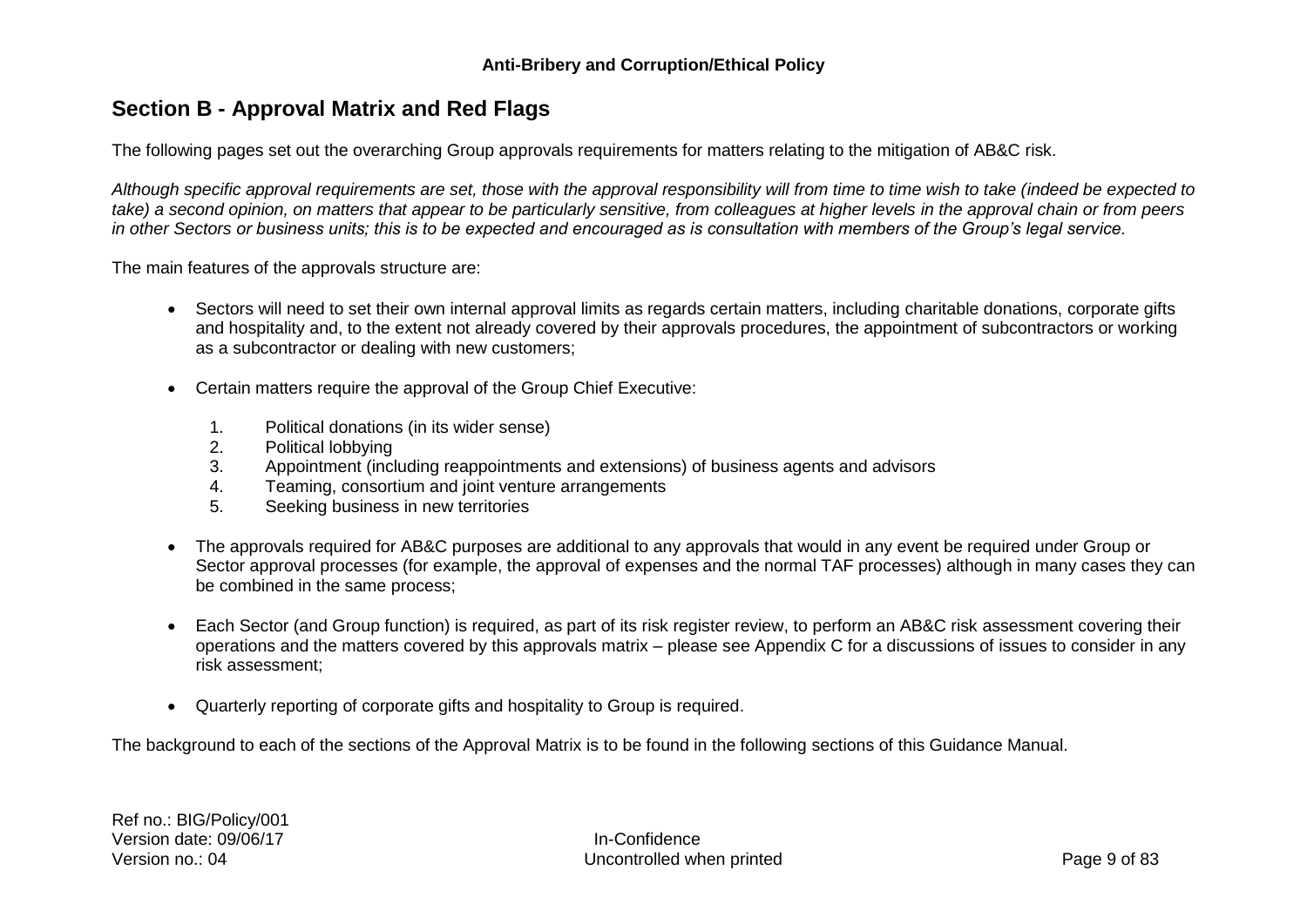### **Section B**

#### **1. The Approval Matrix**

*No act is permitted if there is an intention to influence a person to act improperly; or if there is an intention to influence a non-UK public official to secure a business advantage for anyone; or if acceptance of what is offered would itself constitute improper performance of a duty*

| <b>Charitable Donations</b>                                                           |                                                                                                                                                                                                                                                                                                                                                                                                                                                                                                                                                                                                                                                                                                                                                                                                                                                                                                                                 |                                                                                                                                                                                                                                                                        |  |  |
|---------------------------------------------------------------------------------------|---------------------------------------------------------------------------------------------------------------------------------------------------------------------------------------------------------------------------------------------------------------------------------------------------------------------------------------------------------------------------------------------------------------------------------------------------------------------------------------------------------------------------------------------------------------------------------------------------------------------------------------------------------------------------------------------------------------------------------------------------------------------------------------------------------------------------------------------------------------------------------------------------------------------------------|------------------------------------------------------------------------------------------------------------------------------------------------------------------------------------------------------------------------------------------------------------------------|--|--|
| <b>Charitable</b><br><b>Donations</b>                                                 | A) A donation to a charity where<br>the donation (and the<br>amount) is specifically<br>recorded in the budget of the<br>relevant Business Unit which<br>has been approved by the<br>Sector Chief Executive or, for<br>Group functions, by the<br><b>Group Chief Executive</b>                                                                                                                                                                                                                                                                                                                                                                                                                                                                                                                                                                                                                                                  | C) Any others<br>B) A donation to a charity where the<br>donation doesn't fall within (A) but<br>the amount of the donation is within<br>a budget which has been approved<br>by the Sector Chief Executive or, for<br>Group functions, by the Group Chief<br>Executive |  |  |
| <b>Approval required</b>                                                              | A) The Finance Director for the<br><b>Business Unit concerned</b><br>For Group functions: the<br>Head of function                                                                                                                                                                                                                                                                                                                                                                                                                                                                                                                                                                                                                                                                                                                                                                                                               | The Finance Director for the<br>C) The Sector Finance Director for<br>B)<br><b>Business Unit concerned</b><br>the Business Unit concerned<br>For Group functions: the Head of<br>For Group functions: the Group<br><b>Finance Director</b><br>function                 |  |  |
| <b>Comment/Additional</b><br><b>Action required</b><br>$Dof no \cdot DIC/Dolic v/001$ | Immediately prior to making the donation, the relevant Business Unit must do an assessment as to whether it is still<br>appropriate and proportionate for the Business Unit to be making the donation. Please see the list of Red Flags at<br>the back of this matrix as a guide to some of the considerations that the Business Unit should take into account.<br>The Business Unit must keep a record of its assessment, recording who proposed the matter, why they did so,<br>whether there were any Red Flags and, if there were, how they were resolved, and who approved the donation.<br>Each Sector and Group Function must undertake as part of its risk register review, an anti-bribery and corruption risk<br>assessment which will include a review of charitable donations. They must decide whether their policy on charitable<br>donations continues to be appropriate and proportionate in the circumstances. |                                                                                                                                                                                                                                                                        |  |  |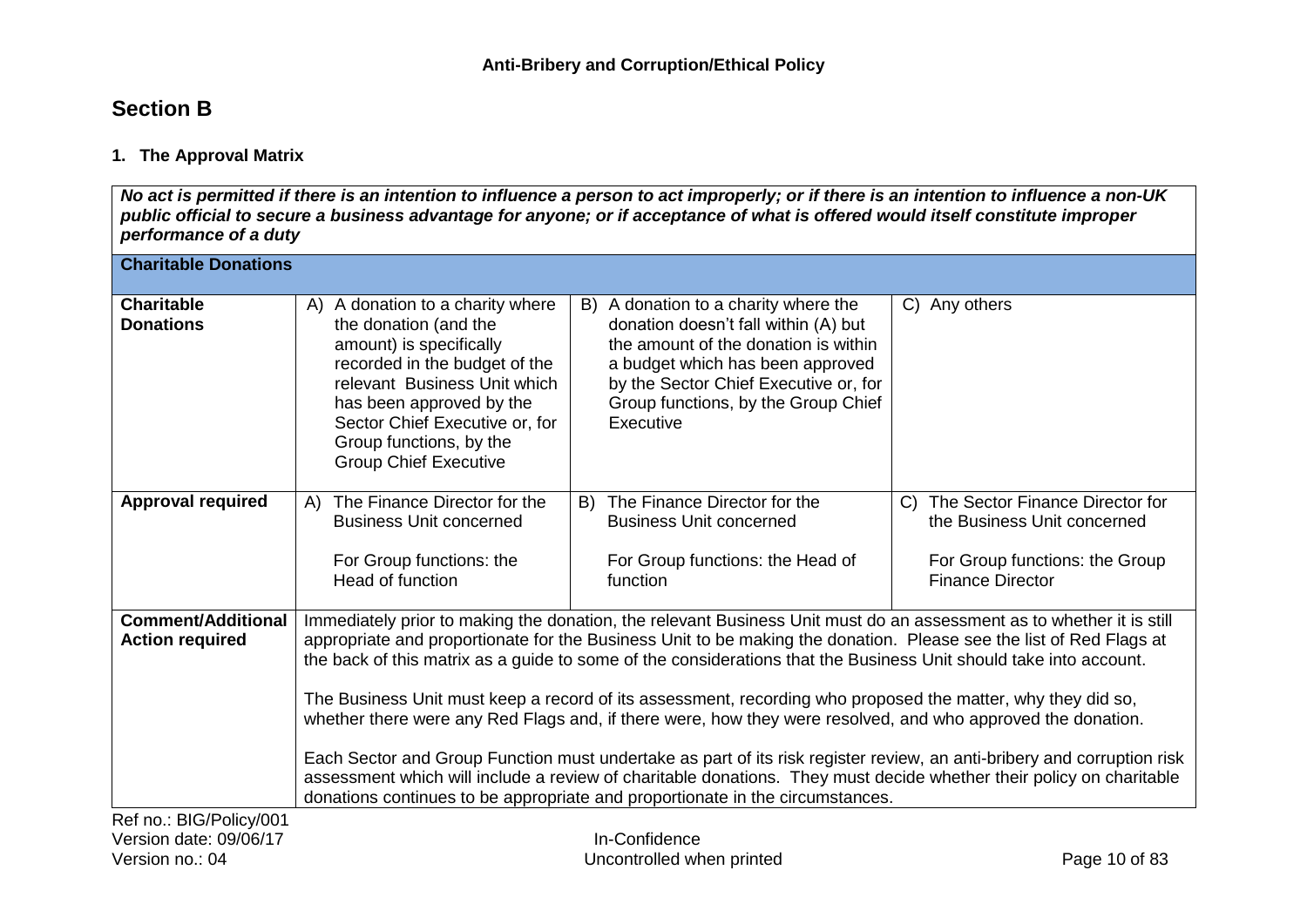| <b>Political Donations &amp; Lobbying</b>           |                                                                                                                                                                                                                                                                                                                                                                                                                                                                                                                                                                                                                                                                                                                                                                                                                                                                                                                                                                                                                                                                                                                                                                                                                                                                                                                                                                                       |  |  |  |
|-----------------------------------------------------|---------------------------------------------------------------------------------------------------------------------------------------------------------------------------------------------------------------------------------------------------------------------------------------------------------------------------------------------------------------------------------------------------------------------------------------------------------------------------------------------------------------------------------------------------------------------------------------------------------------------------------------------------------------------------------------------------------------------------------------------------------------------------------------------------------------------------------------------------------------------------------------------------------------------------------------------------------------------------------------------------------------------------------------------------------------------------------------------------------------------------------------------------------------------------------------------------------------------------------------------------------------------------------------------------------------------------------------------------------------------------------------|--|--|--|
| <b>Political Donations</b>                          | <b>NONE</b> permitted                                                                                                                                                                                                                                                                                                                                                                                                                                                                                                                                                                                                                                                                                                                                                                                                                                                                                                                                                                                                                                                                                                                                                                                                                                                                                                                                                                 |  |  |  |
|                                                     | Any deviation from the blanket ban on donations per se requires express prior approval from the board of Babcock<br>International Group PLC which is to be sought via the Group Chief Executive                                                                                                                                                                                                                                                                                                                                                                                                                                                                                                                                                                                                                                                                                                                                                                                                                                                                                                                                                                                                                                                                                                                                                                                       |  |  |  |
|                                                     |                                                                                                                                                                                                                                                                                                                                                                                                                                                                                                                                                                                                                                                                                                                                                                                                                                                                                                                                                                                                                                                                                                                                                                                                                                                                                                                                                                                       |  |  |  |
| <b>Political Lobbying</b>                           | Only ever with the approval of the Group Chief Executive                                                                                                                                                                                                                                                                                                                                                                                                                                                                                                                                                                                                                                                                                                                                                                                                                                                                                                                                                                                                                                                                                                                                                                                                                                                                                                                              |  |  |  |
| <b>Comment/Additional</b><br><b>Action required</b> | This ban on political donations includes not only financial donations (ie donations per se) but also indirect support: for<br>example, making facilities available for use by political parties or campaigns; lending staff or giving them special time<br>off (unless legally obliged to do so) to support the campaign of a particular party or candidate. The ban also includes<br>buying tickets to attend a party conference or to having a stand at a party convention (as paying for tickets or a stand is<br>an indirect financial contribution to the party's costs). It is accepted, however, that it may be desirable for Babcock to<br>attend such events legitimately in order to monitor political developments.<br>If approval is given to proceed with either a political donation or lobbying, a contemporaneous note should be kept,<br>recording who proposed the matter and why, any Red Flags (please see list attached at the back of this matrix), who<br>gave approval and why, investigations and risk mitigation steps taken.<br>Each Sector and Group Function must undertake as part of its risk register review, an anti-bribery and corruption risk<br>assessment which will include a review of their political donations (in the unlikely event that there are any) and any<br>political lobbying that they have been involved in or are considering. |  |  |  |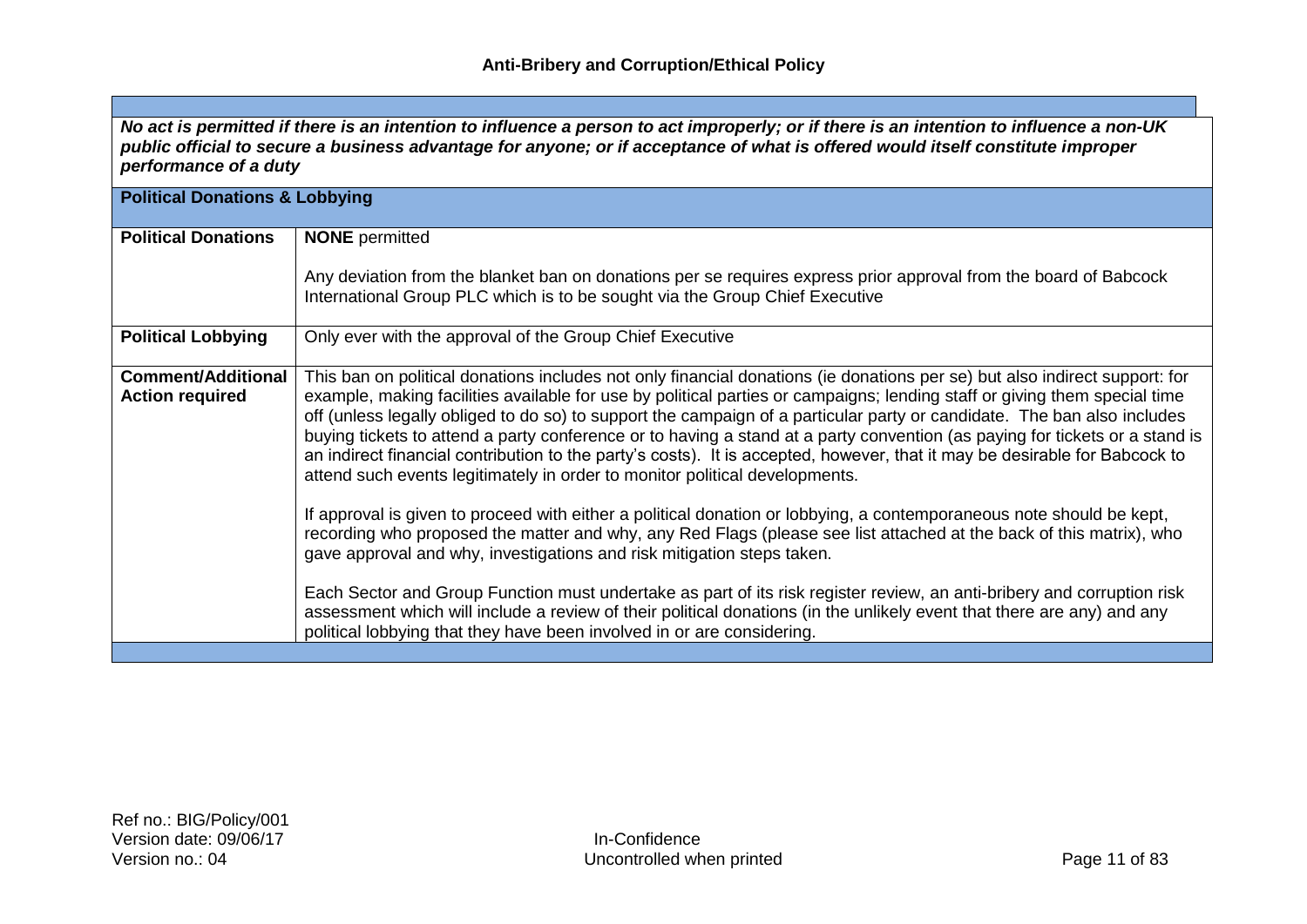| No act is permitted if there is an intention to influence a person to act improperly; or if there is an intention to influence a non-UK |
|-----------------------------------------------------------------------------------------------------------------------------------------|
| public official to secure a business advantage for anyone; or if acceptance of what is offered would itself constitute improper         |
| performance of a duty.                                                                                                                  |

| <b>Subject</b>                                                                                                    | <b>Permitted</b>                                                                 | <b>General Guidance and Exceptional Circumstances</b>                                                                                                                                                                                                                                                                                                                                                                                                                                                                                                                                                                                                                                                                                                                                                                                                                                                                                                                                                                                                                                                                                                                                                                                                                                                                                                                                                                                                                                                                                                                                                                                                                                                                                                                                                                                                                                                                                                                                                                                                                                                    |
|-------------------------------------------------------------------------------------------------------------------|----------------------------------------------------------------------------------|----------------------------------------------------------------------------------------------------------------------------------------------------------------------------------------------------------------------------------------------------------------------------------------------------------------------------------------------------------------------------------------------------------------------------------------------------------------------------------------------------------------------------------------------------------------------------------------------------------------------------------------------------------------------------------------------------------------------------------------------------------------------------------------------------------------------------------------------------------------------------------------------------------------------------------------------------------------------------------------------------------------------------------------------------------------------------------------------------------------------------------------------------------------------------------------------------------------------------------------------------------------------------------------------------------------------------------------------------------------------------------------------------------------------------------------------------------------------------------------------------------------------------------------------------------------------------------------------------------------------------------------------------------------------------------------------------------------------------------------------------------------------------------------------------------------------------------------------------------------------------------------------------------------------------------------------------------------------------------------------------------------------------------------------------------------------------------------------------------|
| <b>Facilitation</b><br><b>Payments</b><br>("FPs")<br>For an<br>explanation of<br>what these are<br>see Section G. | <b>NONE</b><br>(unless<br>exceptional<br>circumstance<br>(see right)<br>applies. | <b>General Guidance</b><br>If what appears to be, or could reasonably be regarded as, an FP is requested or demanded, ask for<br>evidence that the payment is due and is legitimate, ideally evidenced on a visible and official tariff. If<br>satisfied by the evidence that it is an officially and legitimately required fee, the payment can be made but<br>an official receipt should be requested on payment. If you remain uncertain whether the fee is legitimate<br>do not make the payment and seek further advice from reliable sources (e.g. advice from local lawyers or<br>the local British Embassy or Consular service).<br>If not entirely satisfied that the requested payment is legitimate, politely refuse to pay, explaining that to<br>pay is against Babcock's policy and that you could be prosecuted for making the payment.<br>Whenever and wherever an FP is requested or demanded this fact and all relevant background<br>information must always be promptly reported in writing (email will suffice) to applicable Sector<br>Legal Counsel and to the Group General Counsel.<br><b>Exceptional Circumstances:</b> If, as a result of not making what you think will be an illegal payment, you<br>genuinely feel that your liberty or personal safety and security, or that of your colleagues or associates<br>would be at serious risk and that you are under duress with no reasonable alternative course of action<br>open to you, you may pay the demanded sum, following which you should promptly report the incident to<br>Group General Counsel or your Sector Legal Counsel.<br>Using "personal safety" as an unjustified excuse to make an FP is unacceptable and a serious breach of<br>our Code of Business Conduct. It will only ever genuinely apply in exceptional circumstances.<br>Each Sector and Group Function must undertake as part of its risk register review, an anti-bribery and<br>corruption risk assessment which will include a review of any exposure they may have or have had to FPs.<br>If there are issues, these must be addressed. |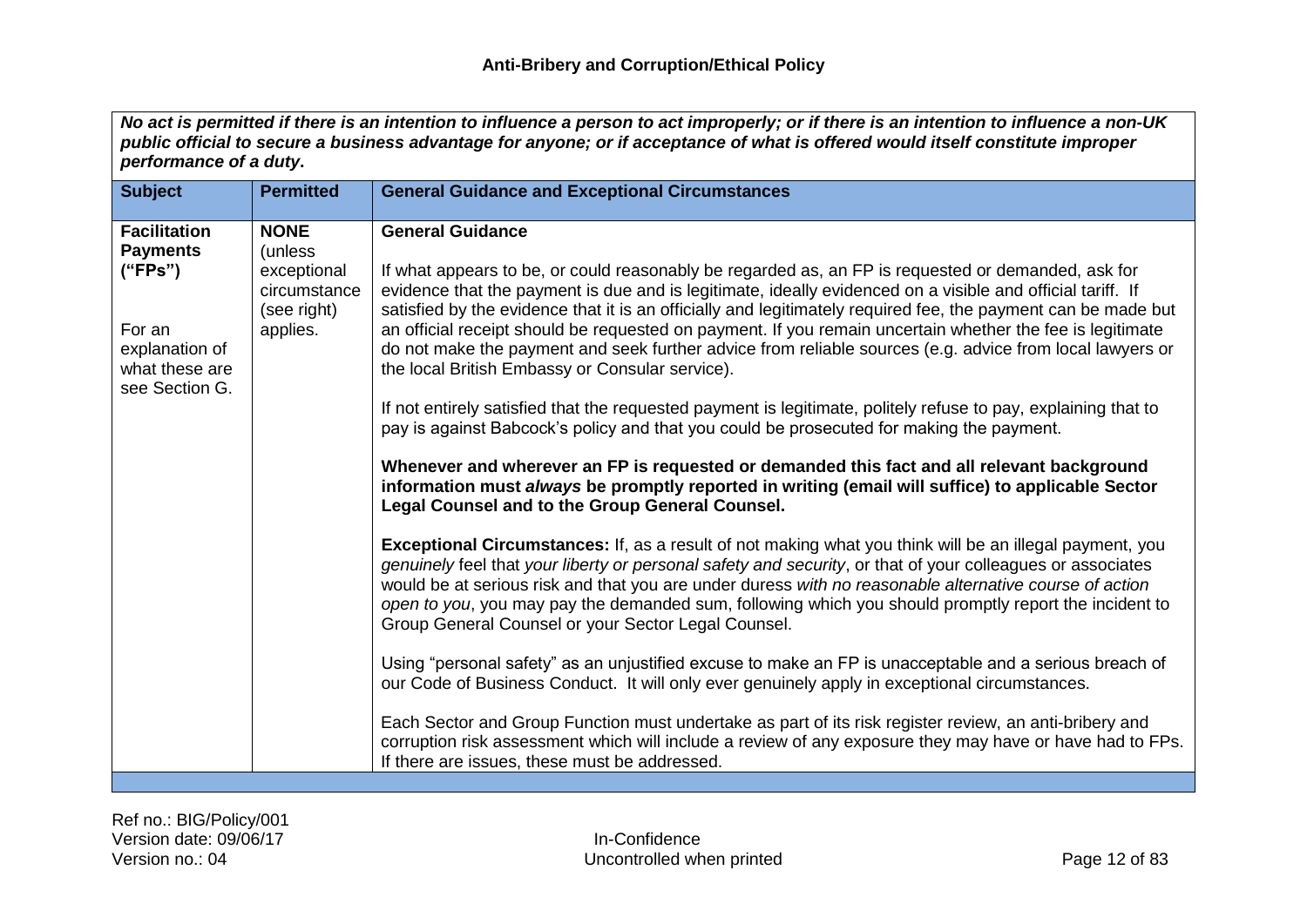#### **Appointment of Business Partners: Business Advisers**:

(Includes re-appointment and extensions of appointments)

| Type of<br><b>Adviser</b>                                                                                                                                                                                                                                                                                                                                                                                                                                                                                                                                                               | A) Legal<br><b>Advisers</b><br>(any<br>territory) | B) Tax<br><b>Advisers</b><br>(any<br>territory) | C) Auditors or<br>Accounting<br><b>Advisers</b><br>(any<br>territory)  | D) Investment<br>banking or<br>Financial<br><b>Advisers</b><br>(any<br>territory) | E) other Business Adviser, provided that their role is purely to<br>provide advice to Babcock. If they are to perform services in<br>addition to providing purely professional advice to Babcock:<br>for example, they are to materially assist Babcock in winning<br>business, to facilitate or to effect business introductions; to<br>represent Babcock or its products or services to customers,<br>potential customers or official authorities; to promote<br>Babcock's commercial interests, then they will be taking a role<br>more akin to an agent and will have to be approved as though<br>they were an agent (please see page 15). |
|-----------------------------------------------------------------------------------------------------------------------------------------------------------------------------------------------------------------------------------------------------------------------------------------------------------------------------------------------------------------------------------------------------------------------------------------------------------------------------------------------------------------------------------------------------------------------------------------|---------------------------------------------------|-------------------------------------------------|------------------------------------------------------------------------|-----------------------------------------------------------------------------------|------------------------------------------------------------------------------------------------------------------------------------------------------------------------------------------------------------------------------------------------------------------------------------------------------------------------------------------------------------------------------------------------------------------------------------------------------------------------------------------------------------------------------------------------------------------------------------------------------------------------------------------------|
| Approval<br>required                                                                                                                                                                                                                                                                                                                                                                                                                                                                                                                                                                    | A) Group<br>General<br>Counsel                    | B) Head of<br>Tax                               | C) Group<br>Finance<br>Director or<br>Group<br>Financial<br>Controller | D) Group<br>Chief<br>Executive<br>or Group<br>Finance<br>Director                 | E)<br>Group Chief Executive (please see Section H of the Full<br>Version guidance for further discussion of this issue and<br>Appendix E for a sample application form which may be<br>amended to suit the circumstances).<br>Advisers must have written terms of appointment which align<br>with Group and Sector policy and which have been approved<br>by a Group lawyer.                                                                                                                                                                                                                                                                   |
| Comment/<br>The Business Unit must keep a record of its assessment, including the approval application form used, recording who proposed<br>the appointment, why they did so, due diligence undertaken, whether there were any Red Flags and, if there were, how they<br><b>Additional</b><br><b>Action</b><br>were resolved, and the signature of the approver.<br>required<br>Each year, each Sector and Group function must undertake as part of its risk register review, an anti-bribery and corruption risk<br>assessment which will involve a review of their Business Advisers. |                                                   |                                                 |                                                                        |                                                                                   |                                                                                                                                                                                                                                                                                                                                                                                                                                                                                                                                                                                                                                                |
|                                                                                                                                                                                                                                                                                                                                                                                                                                                                                                                                                                                         |                                                   |                                                 |                                                                        |                                                                                   |                                                                                                                                                                                                                                                                                                                                                                                                                                                                                                                                                                                                                                                |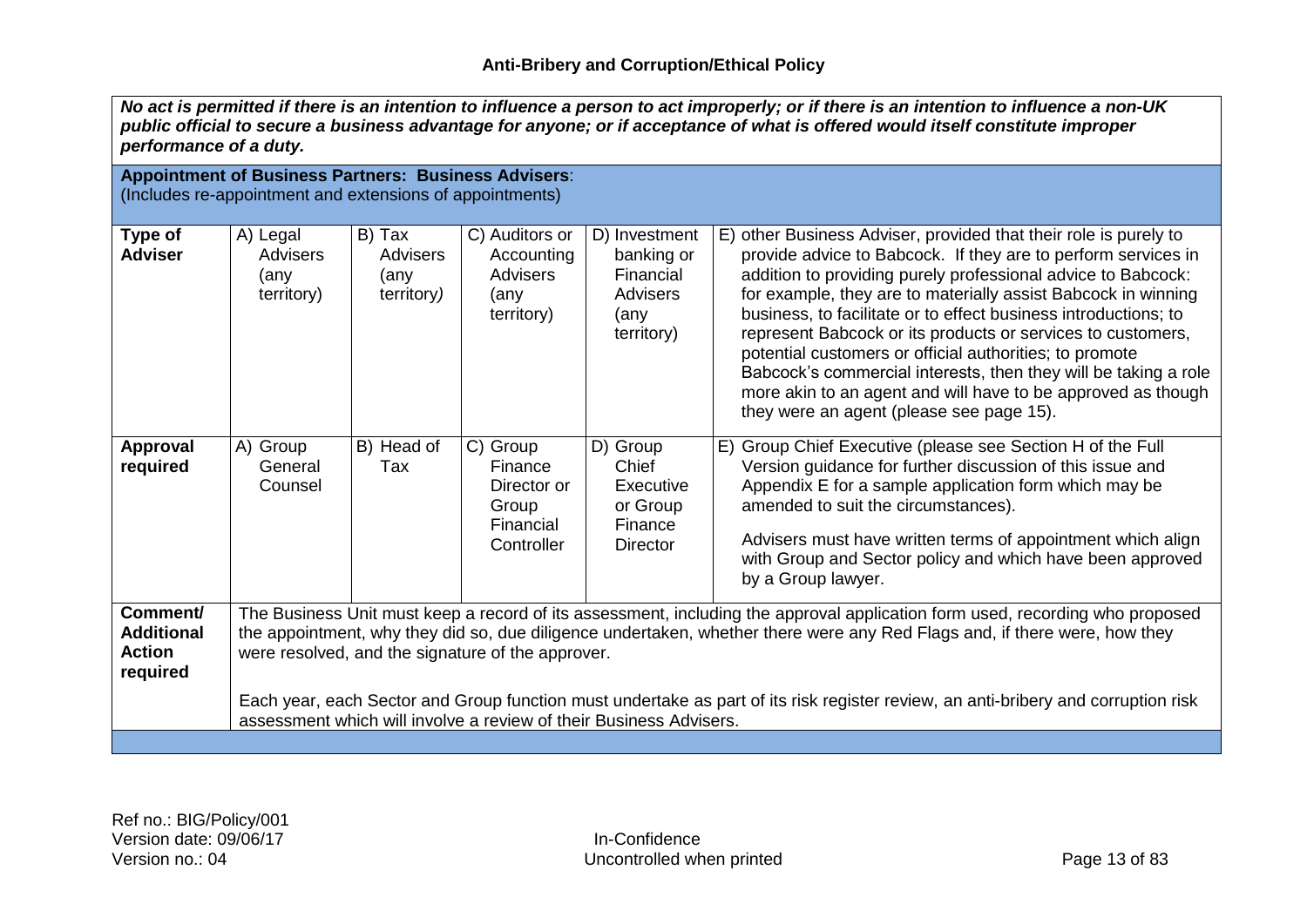| <b>Appointment of Business</b><br><b>Partners: Agents</b> | <b>Approvals</b>                                                                                                                                                                                                                                                                                                                                                                                                                                                                                   |
|-----------------------------------------------------------|----------------------------------------------------------------------------------------------------------------------------------------------------------------------------------------------------------------------------------------------------------------------------------------------------------------------------------------------------------------------------------------------------------------------------------------------------------------------------------------------------|
|                                                           | ALL must be approved by the Group Chief Executive at the earliest stage and before any detailed<br>conversations are held or any commitments, whether informal or formal, are made.                                                                                                                                                                                                                                                                                                                |
|                                                           | Applications for approval should be made on the Business Partner Approval Application Form (see<br>Appendix E).                                                                                                                                                                                                                                                                                                                                                                                    |
|                                                           | Anyone will be considered an "Agent" if they materially assist Babcock in winning business, represent<br>Babcock (or its products or services) to customers or official authorities, promote Babcock's<br>commercial interests, or advise on local markets/bids/bid tactics/commercial contacts. Please note that<br>a person may be appointed as a sub-contractor but his role is more akin to that of an agent – in which<br>case his appointment should be approved as though he were an agent. |
| <b>Comment/Additional Action</b><br>required              | Each Sector must keep a record of its assessment, including the relevant Approval Form, recording<br>who proposed the appointment, why they did so, due diligence undertaken, whether there were any<br>Red Flags and, if there were, how they were resolved, and the signature of the approver.                                                                                                                                                                                                   |
|                                                           | Each Sector must keep a database of all the Agents that it has appointed together with a record of the<br>terms of their appointment.                                                                                                                                                                                                                                                                                                                                                              |
|                                                           | Each year, each Sector must undertake as part of its risk register review, an anti-bribery and corruption<br>risk assessment which will involve a review of the Sector 's Agents.                                                                                                                                                                                                                                                                                                                  |
|                                                           |                                                                                                                                                                                                                                                                                                                                                                                                                                                                                                    |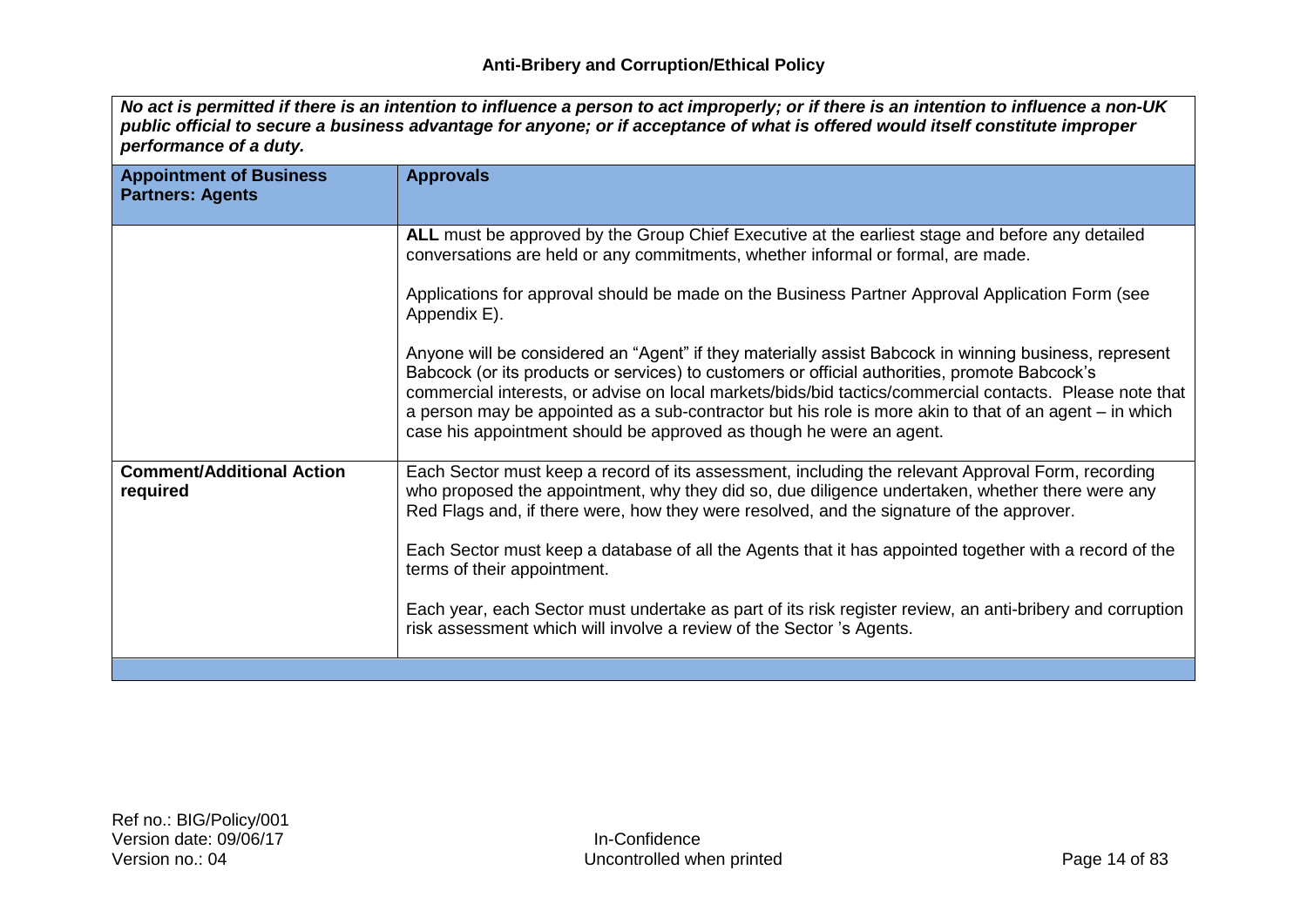| <b>Appointment of Business</b><br>Partners: consortiums, joint<br>ventures and other teaming<br>arrangements                                                                                 | <b>Approvals</b>                                                                                                                                                                                                                                                                                                                                                                                                                                                                                                                     |
|----------------------------------------------------------------------------------------------------------------------------------------------------------------------------------------------|--------------------------------------------------------------------------------------------------------------------------------------------------------------------------------------------------------------------------------------------------------------------------------------------------------------------------------------------------------------------------------------------------------------------------------------------------------------------------------------------------------------------------------------|
| Participation in joint venture,<br>consortium or other teaming<br>arrangements (whether for a<br>specific project or otherwise).                                                             | ALL must be approved by the Group Chief Executive at the earliest stage and before any detailed<br>conversations are held or any commitments, whether informal or formal, are made.<br>Related agreements or MoU's must be in writing and approved by a Group lawyer.                                                                                                                                                                                                                                                                |
| Can include a commitment to work<br>together in a specific bid or class of<br>bids as prime and subcontractor,<br>but the relationship is in essence a<br>partnering or teaming arrangement. | Applications for approval should be made on the Consortium Approval Form (see Appendix E).                                                                                                                                                                                                                                                                                                                                                                                                                                           |
| <b>Comment/Additional Action</b><br>required                                                                                                                                                 | Each Sector must keep a record of its assessment, including the relevant Approval Form, recording<br>who proposed the appointment, why they did so, due diligence undertaken, whether there were any<br>Red Flags and, if there were, how they were resolved, and the signature of the approver.<br>Each year, each Sector must undertake as part of its risk register review, an anti-bribery and corruption<br>risk assessment which will involve a review of the Sector 's joint venture, consortium and teaming<br>arrangements. |
|                                                                                                                                                                                              |                                                                                                                                                                                                                                                                                                                                                                                                                                                                                                                                      |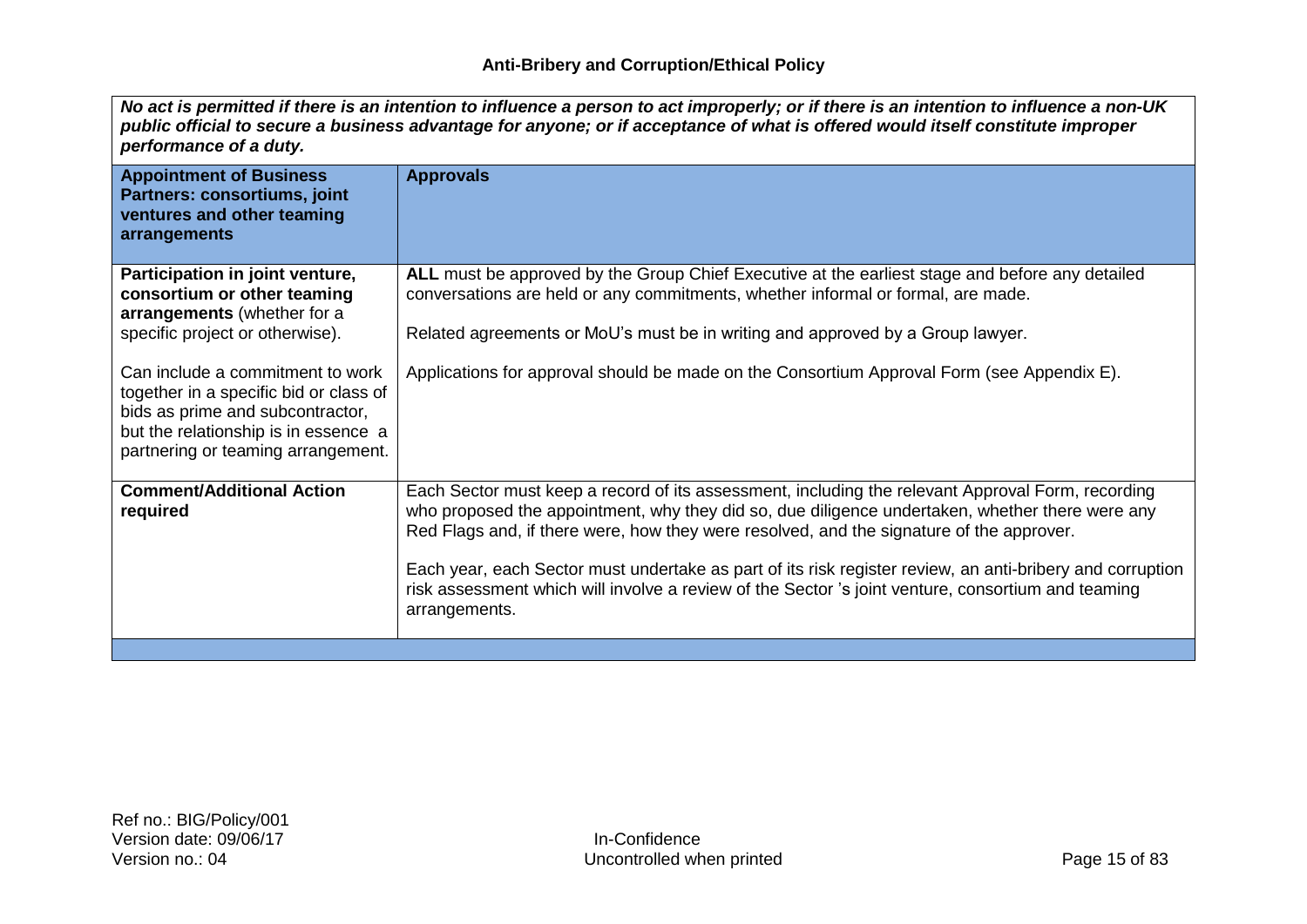**Appointment of Business Partner: appointment of a Subcontractor by Babcock or Babcock as a Subcontractor**

| Appointment of Babcock as a<br>subcontractor at any level in a supply<br>chain<br>Appointment by Babcock of sub-<br>contractors to Babcock (including any<br>material sub-sub-contractors) | All appointments (whether of a subcontractor by Babcock or Babcock as a subcontractor)<br>must be approved according to each Sector 's own procedures and (as part of its contract<br>approvals process) the Group delegated authorities and TAF process.<br>Those procedures must include appropriate and proportionate due diligence on the sub-<br>contractor (if Babcock is appointing the sub-contractor) or the prime contractor/employer (if we<br>are the sub-contractor being appointed) and as to whether the appointment is in line with<br>Babcock's Code of Business Conduct. Examples of the types of issues that the Sector should<br>bear in mind are set out in the list of Red Flags at the back of this matrix. See also Section L<br>of the full Guidance which discusses what due diligence should be undertaken. |
|--------------------------------------------------------------------------------------------------------------------------------------------------------------------------------------------|----------------------------------------------------------------------------------------------------------------------------------------------------------------------------------------------------------------------------------------------------------------------------------------------------------------------------------------------------------------------------------------------------------------------------------------------------------------------------------------------------------------------------------------------------------------------------------------------------------------------------------------------------------------------------------------------------------------------------------------------------------------------------------------------------------------------------------------|
|                                                                                                                                                                                            | If any issues are identified, then the approval of the relevant Sector Chief Executive should be<br>sought (if it would not otherwise have been needed).<br>The Sector should keep a record of its assessment. If a Group TAF approval is required, the<br>above information should be included in the TAF.                                                                                                                                                                                                                                                                                                                                                                                                                                                                                                                            |
|                                                                                                                                                                                            | Each year, each Sector must undertake as part of its risk register review, an anti-bribery and<br>corruption risk assessment which will involve a review of the Sector 's prime and sub-<br>contractors and other significant counter parties.                                                                                                                                                                                                                                                                                                                                                                                                                                                                                                                                                                                         |
| <b>Comment/Additional Action required</b>                                                                                                                                                  | In some circumstances, even though Babcock may just be taking a subcontractor's<br>role, its real position is greater and in effect is more akin to a partnering or teaming<br>arrangement – in which case it should be approved as though it was a partnering or<br>teaming arrangement (see previous page on the approval of teaming arrangements,<br>joint ventures and consortiums).                                                                                                                                                                                                                                                                                                                                                                                                                                               |
|                                                                                                                                                                                            |                                                                                                                                                                                                                                                                                                                                                                                                                                                                                                                                                                                                                                                                                                                                                                                                                                        |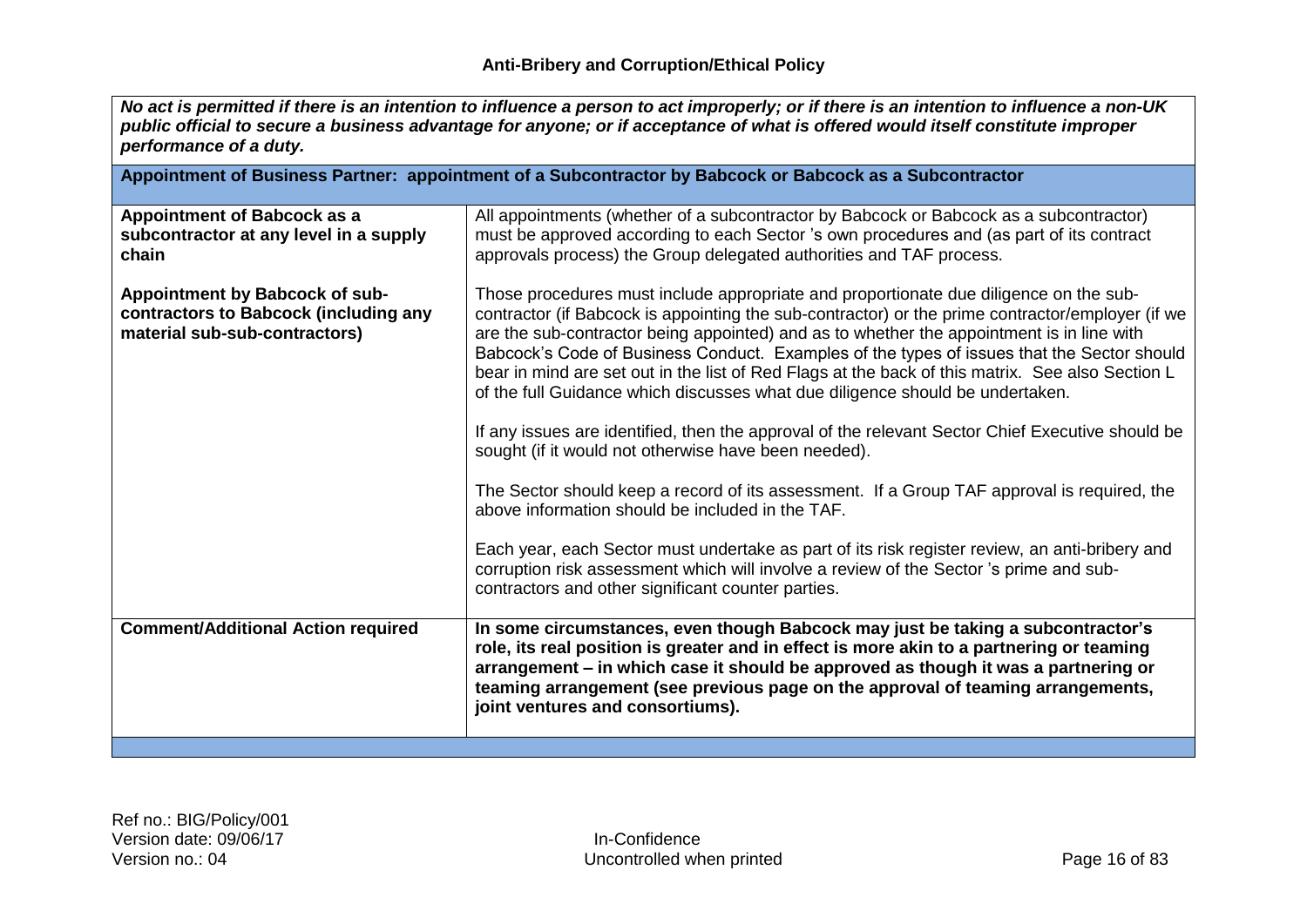| No act is permitted if there is an intention to influence a person to act improperly; or if there is an intention to influence a non-UK |
|-----------------------------------------------------------------------------------------------------------------------------------------|
| public official to secure a business advantage for anyone; or if acceptance of what is offered would itself constitute improper         |
| performance of a duty.                                                                                                                  |

#### **Appointment of other Business Partners**

| Appointments of (i) Business Advisers,<br>(ii) Consortiums, Joint Ventures and<br>Teaming Arrangements, (iii) Agents, and<br>(iv) Sub-Contractors are all dealt with<br>above | A "Business Partner" is someone who provides services for or on behalf of Babcock. All<br>appointments of a Business Partner must be approved according to each Sector 's own<br>procedures and (as part of its contract approvals process) the Group delegated authorities<br>and TAF process.                                                                                                                                                         |
|-------------------------------------------------------------------------------------------------------------------------------------------------------------------------------|---------------------------------------------------------------------------------------------------------------------------------------------------------------------------------------------------------------------------------------------------------------------------------------------------------------------------------------------------------------------------------------------------------------------------------------------------------|
| This section solely looks at the approval<br>of the appointment of any other person<br>who is a "Business Partner" to Babcock                                                 | Those procedures must include appropriate and proportionate due diligence on the Business<br>Partner and an assessment as to whether the appointment is in line with Babcock's Code of<br>Business Conduct. Examples of the types of issues that the Sector should bear in mind are<br>set out in the list of Red Flags at the back of this matrix. See also Section L of the full<br>Guidance which discusses what due diligence should be undertaken. |
|                                                                                                                                                                               | If any issues are identified, then the approval of the relevant Sector Chief Executive should be<br>sought (if it would not otherwise have been needed).                                                                                                                                                                                                                                                                                                |
|                                                                                                                                                                               | The Sector should keep a record of its assessment. If a Group TAF approval is required, the<br>above information should be included in the TAF.                                                                                                                                                                                                                                                                                                         |
|                                                                                                                                                                               | Each year, each Sector must undertake as part of its risk register review, an anti-bribery and<br>corruption risk assessment which will involve a review of all Sector 's Business Partners.                                                                                                                                                                                                                                                            |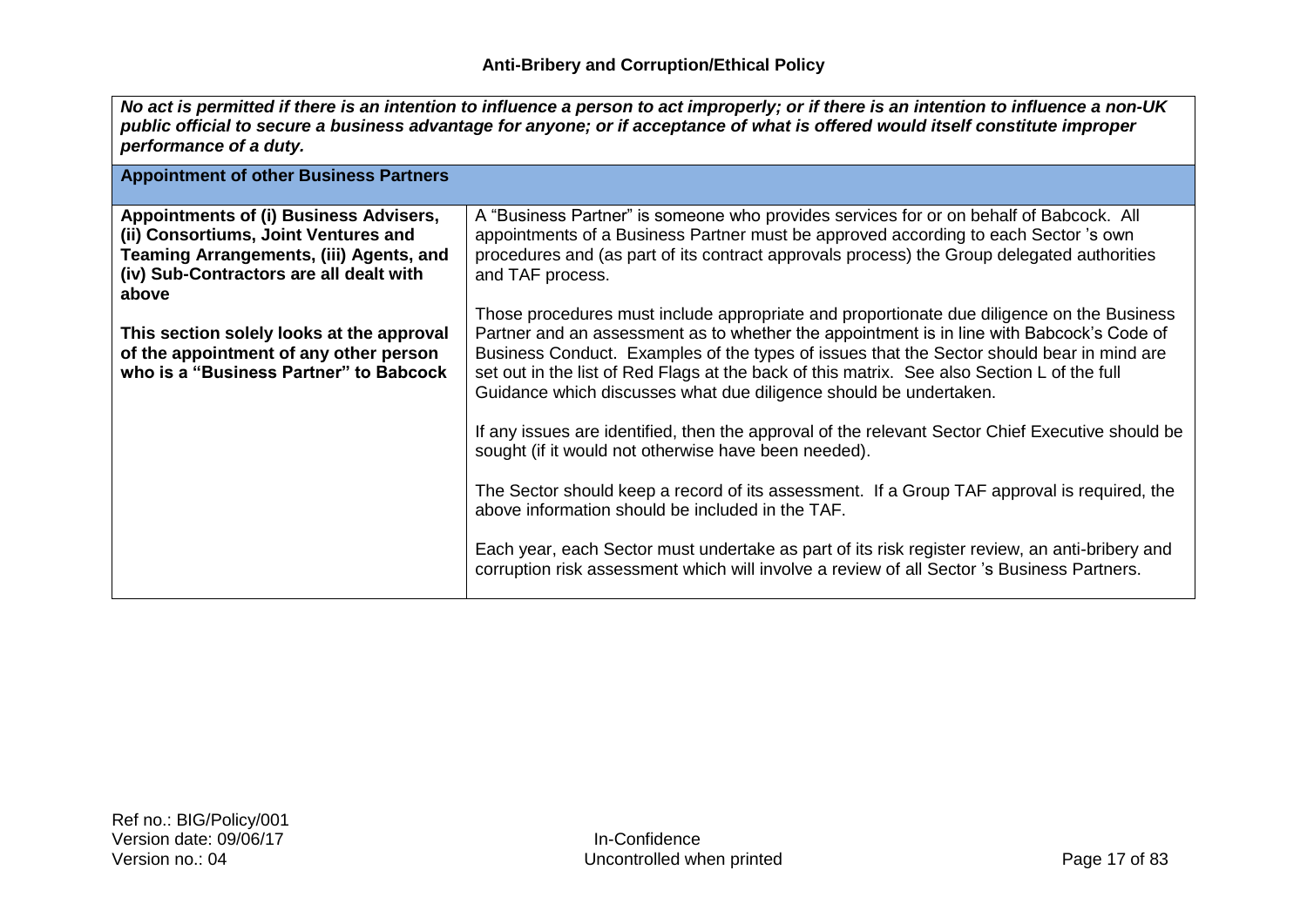| No act is permitted if there is an intention to influence a person to act improperly; or if there is an intention to influence a non-UK |
|-----------------------------------------------------------------------------------------------------------------------------------------|
| public official to secure a business advantage for anyone; or if acceptance of what is offered would itself constitute improper         |
| performance of a duty.                                                                                                                  |

| <b>New Customers and Markets</b>                                                                                                           |                                                                                                                                                                                                                                                                                                                                                                                                                                                                                                                                                                                                                                                                                                                                                                                                                                 |  |  |
|--------------------------------------------------------------------------------------------------------------------------------------------|---------------------------------------------------------------------------------------------------------------------------------------------------------------------------------------------------------------------------------------------------------------------------------------------------------------------------------------------------------------------------------------------------------------------------------------------------------------------------------------------------------------------------------------------------------------------------------------------------------------------------------------------------------------------------------------------------------------------------------------------------------------------------------------------------------------------------------|--|--|
| Dealing with new direct customers or<br>end customers                                                                                      | Sector Chief Executive may approve.<br>All new customers and end users must be approved according to each Sector 's own<br>procedures and approvals required by Group delegated authorities, including the TAF<br>approvals process.<br>Those procedures must include appropriate and proportionate due diligence as to whether the<br>appointment is in line with Babcock's Code of Business Conduct. Examples of the types of<br>issues that the Sector should bear in mind are set out in the list of Red Flags at the back of<br>this matrix.<br>The Sector should keep a record of its assessment.<br>Each year, each Business Sector must undertake as part of its annual risk register review, an<br>anti-bribery and corruption risk assessment which will involve a review of the Sector's<br>customers and end users. |  |  |
| Decision to seek business, or to<br>seriously investigate the setting up of<br>operations, in a territory new to the<br>business concerned | Group Chief Executive must approve: the application to be accompanied by appropriate due<br>diligence reports as to the political, economic, security and corruption risk in the territory<br>concerned. If the due diligence report reveals the new territory to be "high risk" (for example,<br>the World Check Country Risk Table indicates which countries that they believe to be "high<br>risk"), then the board of Babcock International Group PLC must also approve the decision to<br>seek business in that territory.<br>Each year, each Sector must undertake as part of its risk register review, an anti-bribery and<br>corruption risk assessment which will involve a review of the markets in which the Sector is or<br>plans to be active.                                                                     |  |  |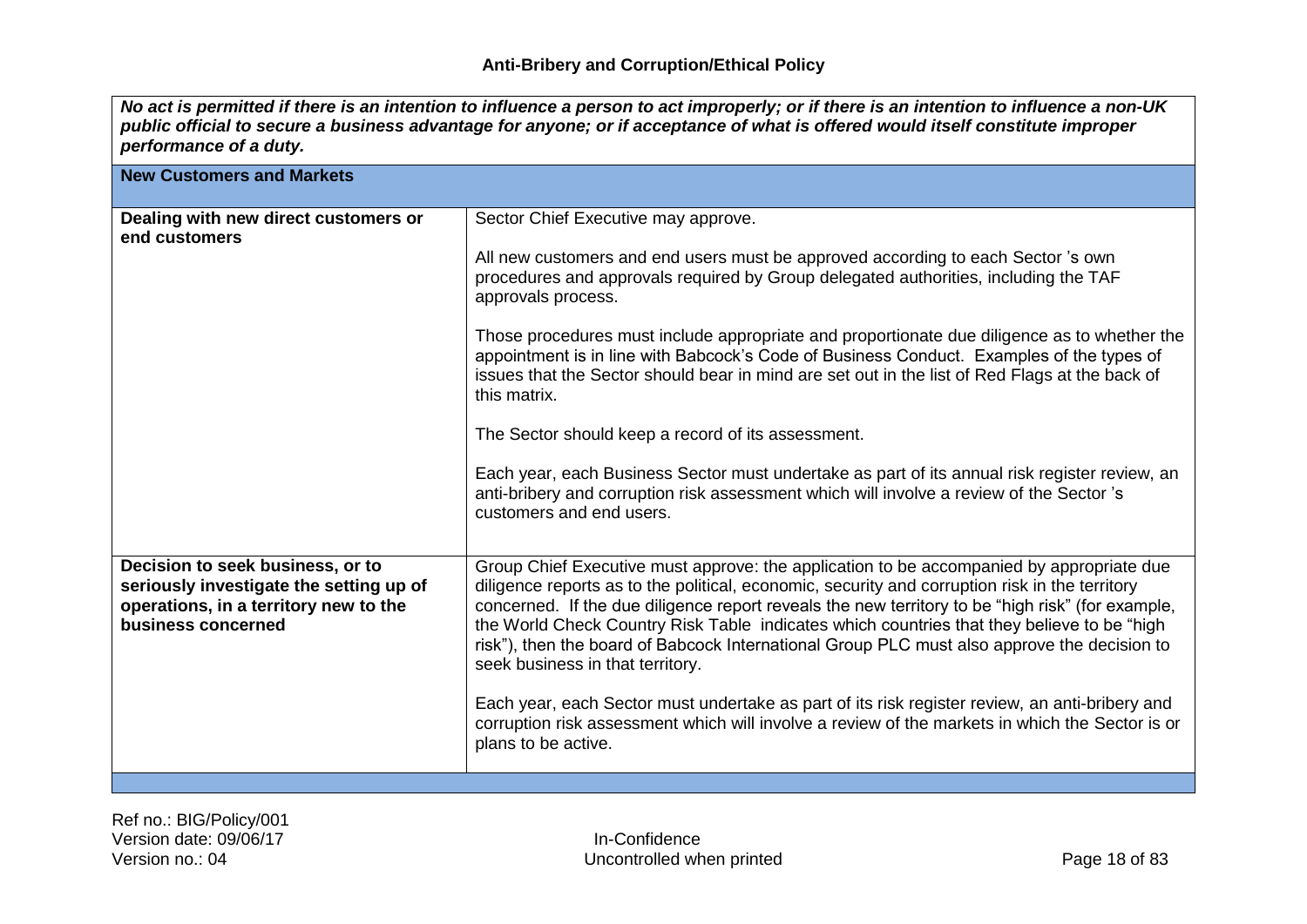| No act is permitted if there is an intention to influence a person to act improperly; or if there is an intention to influence a non-UK<br>public official to secure a business advantage for anyone; or if acceptance of what is offered would itself constitute improper<br>performance of a duty<br><b>Corporate Gifts</b>                                                                                                                                                                                                                                                                                                                                                                                                                                                                                                                                                                                                                                                                                                                                                                                                                                                                                                                                                                                                                                                                                                                                                                                                                                                                                                                                                                                           |  |  |  |  |
|-------------------------------------------------------------------------------------------------------------------------------------------------------------------------------------------------------------------------------------------------------------------------------------------------------------------------------------------------------------------------------------------------------------------------------------------------------------------------------------------------------------------------------------------------------------------------------------------------------------------------------------------------------------------------------------------------------------------------------------------------------------------------------------------------------------------------------------------------------------------------------------------------------------------------------------------------------------------------------------------------------------------------------------------------------------------------------------------------------------------------------------------------------------------------------------------------------------------------------------------------------------------------------------------------------------------------------------------------------------------------------------------------------------------------------------------------------------------------------------------------------------------------------------------------------------------------------------------------------------------------------------------------------------------------------------------------------------------------|--|--|--|--|
|                                                                                                                                                                                                                                                                                                                                                                                                                                                                                                                                                                                                                                                                                                                                                                                                                                                                                                                                                                                                                                                                                                                                                                                                                                                                                                                                                                                                                                                                                                                                                                                                                                                                                                                         |  |  |  |  |
| NOT PERMITTED – any deviation from this policy must have the express prior approval of a Sector Chief Executive<br>or the Group Chief Executive.                                                                                                                                                                                                                                                                                                                                                                                                                                                                                                                                                                                                                                                                                                                                                                                                                                                                                                                                                                                                                                                                                                                                                                                                                                                                                                                                                                                                                                                                                                                                                                        |  |  |  |  |
| Each Sector and Group Function must set its own policy as regards corporate gifts to non-public officials, which is<br>legitimate, proportionate and appropriate to its markets and business and readily defensible.<br>As a guide it would be expected that there would be an escalating level of delegated authority:<br>gifts of cash or the like are never appropriate;<br>line managers may authorise the giving of Babcock branded promotional products and other corporate gifts of<br>modest value;<br>beyond that the managing or finance director of the relevant Business Unit would have the authority to approve<br>up to a higher amount;<br>the relevant Sector Chief Executive or head of Group Function must authorise particularly high value gifts.<br>$\bullet$<br>When exercising their authority, it would be expected that:<br>CHECKS MUST FIRST BE MADE THAT THE ACCEPTANCE OF THE GIFT WILL NOT BE IN BREACH OF<br>$\bullet$<br>RECIPIENT'S DUTIES OR RULES APPLYING TO HIM OR HER - if it is, then no gift may be given;<br>the person authorising the corporate gift must ensure that an appropriate and proportionate risk assessment has<br>been done. For examples of relevant issues that should be considered have a look at the list of Red Flags at the<br>back of this matrix. If there are any Red Flags these must be resolved. A record should be kept of the risk<br>assessment, including the resolution of any Red Flags;<br>the person authorising the corporate gift must also take into account the aggregate of the corporate gifts and<br>$\bullet$<br>hospitality being given not only to an individual beneficiary but also to the institution for whom the beneficiary |  |  |  |  |
|                                                                                                                                                                                                                                                                                                                                                                                                                                                                                                                                                                                                                                                                                                                                                                                                                                                                                                                                                                                                                                                                                                                                                                                                                                                                                                                                                                                                                                                                                                                                                                                                                                                                                                                         |  |  |  |  |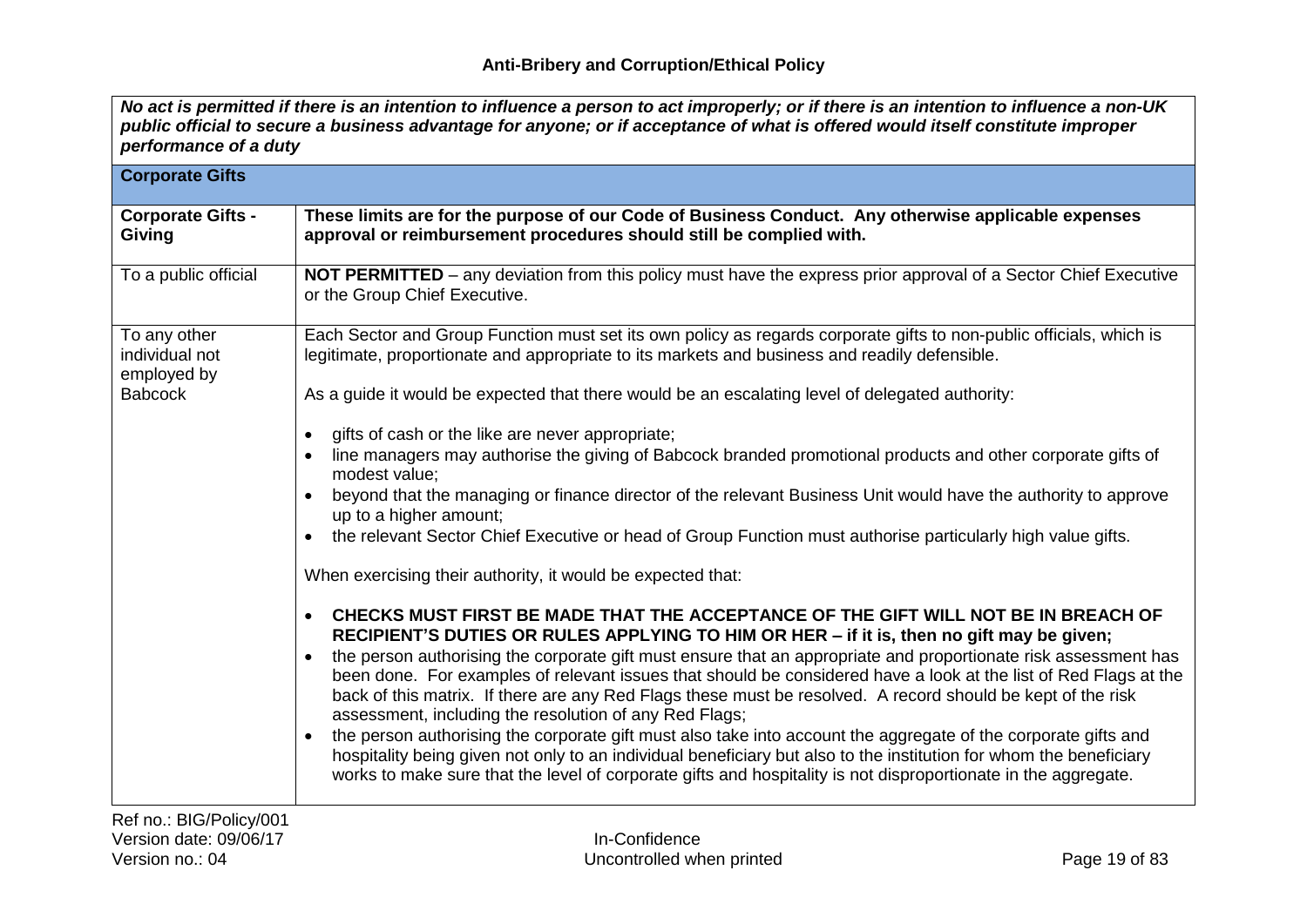| No act is permitted if there is an intention to influence a person to act improperly; or if there is an intention to influence a non-UK |
|-----------------------------------------------------------------------------------------------------------------------------------------|
| public official to secure a business advantage for anyone; or if acceptance of what is offered would itself constitute improper         |
| performance of a duty                                                                                                                   |

| <b>Corporate Gifts</b>                              |                                                                                                                                                                                                                                                                                                                                                                                                                                                                                                                                                                                                                |
|-----------------------------------------------------|----------------------------------------------------------------------------------------------------------------------------------------------------------------------------------------------------------------------------------------------------------------------------------------------------------------------------------------------------------------------------------------------------------------------------------------------------------------------------------------------------------------------------------------------------------------------------------------------------------------|
|                                                     | Each Sector and Group Function must ensure that a record (including date of gift, value, reason for the gift,<br>giver and beneficiary) is kept of all corporate gifts given and a copy of that record must be sent to the Group<br><b>General Counsel at the end of each Quarter.</b>                                                                                                                                                                                                                                                                                                                         |
| <b>Corporate Gifts -</b><br><b>Receiving</b>        | Each Sector and Group Function must set its own policy as regards the receipt of corporate gifts, which is legitimate,<br>proportionate and appropriate to its markets and business and readily defensible.                                                                                                                                                                                                                                                                                                                                                                                                    |
|                                                     | However, as a guide, where a Babcock employee receives or is offered a gift from a representative of another<br>organisation with which Babcock directly or indirectly does, or is seeking to do, business its receipt or retention ought<br>to require management approval. As a minimum, it would be expected that the approval required would be the same<br>as if Babcock were making the gift to the donor (or the organisation for which they work) and approval must be<br>refused if the giving of the gift by Babcock to the donor or their organisation would be prohibited in the<br>circumstances. |
|                                                     | Each Sector and Group Function must ensure that a record (including date of receipt of gift, value, reason<br>for the gift, giver and beneficiary) is kept of all corporate gifts received and a copy of that record must be<br>sent to the Group General Counsel at the end of each Quarter.                                                                                                                                                                                                                                                                                                                  |
| <b>Comment/Additional</b><br><b>Action required</b> | Each year, each Sector and Group Function must undertake as part of its risk register review, an anti-bribery and<br>corruption risk assessment which will involve a review of its corporate gifts and hospitality policies, as well as the<br>gifts and hospitality given and received in the past year, to ensure that they are still appropriate and proportionate in<br>respect of the Sector 's business.                                                                                                                                                                                                 |
|                                                     |                                                                                                                                                                                                                                                                                                                                                                                                                                                                                                                                                                                                                |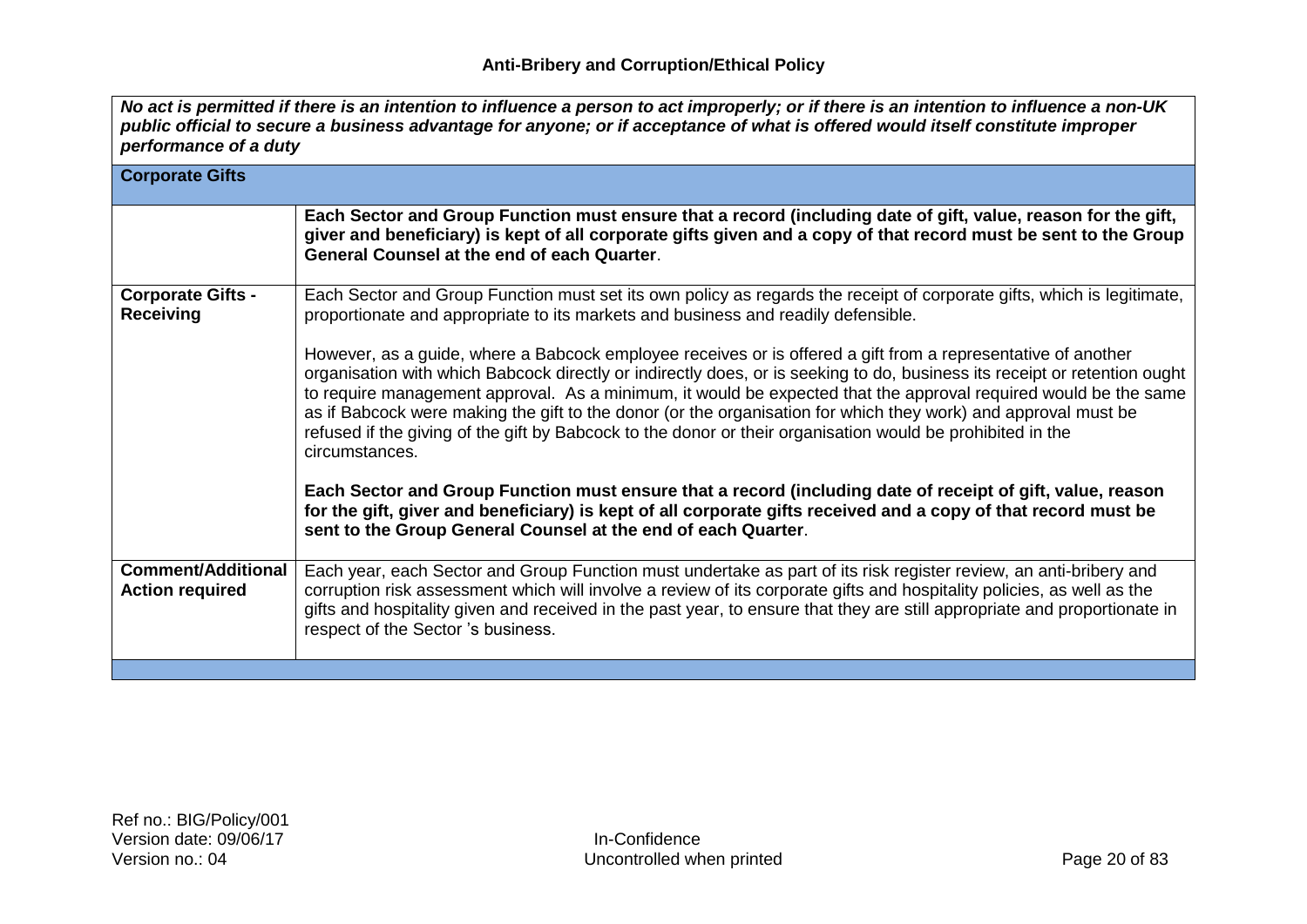| No act is permitted if there is an intention to influence a person to act improperly; or if there is an intention to influence a non-UK<br>public official to secure a business advantage for anyone; or if acceptance of what is offered would itself constitute improper<br>performance of a duty |                                                                                                                                                                                                                                                                                                                                                                                             |  |  |  |
|-----------------------------------------------------------------------------------------------------------------------------------------------------------------------------------------------------------------------------------------------------------------------------------------------------|---------------------------------------------------------------------------------------------------------------------------------------------------------------------------------------------------------------------------------------------------------------------------------------------------------------------------------------------------------------------------------------------|--|--|--|
| <b>Corporate Hospitality</b>                                                                                                                                                                                                                                                                        |                                                                                                                                                                                                                                                                                                                                                                                             |  |  |  |
| These limits are for the purpose of our Code of Business Conduct. Any otherwise applicable expenses approval or reimbursement<br>procedures should still be complied with.                                                                                                                          |                                                                                                                                                                                                                                                                                                                                                                                             |  |  |  |
| <b>Providing corporate</b><br>hospitality                                                                                                                                                                                                                                                           | Each Sector and Group Function must set its own policy as regards the provision of corporate hospitality, whether to<br>a public official or not, which is legitimate, proportionate, appropriate to its markets and business and readily<br>defensible.                                                                                                                                    |  |  |  |
|                                                                                                                                                                                                                                                                                                     | As a guide it would be expected that there would be an escalating level of delegated authority:                                                                                                                                                                                                                                                                                             |  |  |  |
|                                                                                                                                                                                                                                                                                                     | line managers should be able to authorise corporate hospitality of a modest value;<br>$\bullet$                                                                                                                                                                                                                                                                                             |  |  |  |
|                                                                                                                                                                                                                                                                                                     | the managing or finance director of the relevant business unit should have the authority to approve a higher<br>$\bullet$<br>amount:                                                                                                                                                                                                                                                        |  |  |  |
|                                                                                                                                                                                                                                                                                                     | the relevant Sector Chief Executive or head of Group Function must authorise particularly high value hospitality.<br>$\bullet$                                                                                                                                                                                                                                                              |  |  |  |
|                                                                                                                                                                                                                                                                                                     | To give guidance as to where the authority levels should be set, if the corporate hospitality includes an overnight<br>stay for the guest or paying for international travel, or the recipients include public officials, then this must<br>have the prior approval of the relevant Sector Chief Executive or, for Group Functions, the Group Chief<br>Executive.                           |  |  |  |
|                                                                                                                                                                                                                                                                                                     | Extra care and consideration must be taken where the beneficiary of the corporate hospitality is or includes a public<br>official.                                                                                                                                                                                                                                                          |  |  |  |
|                                                                                                                                                                                                                                                                                                     | When exercising their authority, it would be expected that:                                                                                                                                                                                                                                                                                                                                 |  |  |  |
|                                                                                                                                                                                                                                                                                                     | CHECKS MUST FIRST BE MADE THAT THE ACCEPTANCE OF THE HOSPITALITY WILL NOT BE IN<br>$\bullet$<br>BREACH OF RECIPIENT'S DUTIES OR RULES APPLYING TO HIM OR HER - if it is, then no hospitality<br>may be given;                                                                                                                                                                               |  |  |  |
|                                                                                                                                                                                                                                                                                                     | the person authorising the corporate hospitality must ensure that a risk assessment has been done. For<br>$\bullet$<br>examples of relevant issues that should be considered have a look at the list of Red Flags at the back of this<br>matrix. If there are any Red Flags, these must be resolved. A record should be kept of the risk assessment and<br>how any Red Flags were resolved; |  |  |  |
|                                                                                                                                                                                                                                                                                                     | the person authorising the corporate hospitality must also take into account the aggregate of the corporate gifts<br>$\bullet$<br>and hospitality being given not only to an individual beneficiary but also to the institution that the beneficiary<br>works for to make sure that the level of corporate gifts and hospitality is not disproportionate in the aggregate.                  |  |  |  |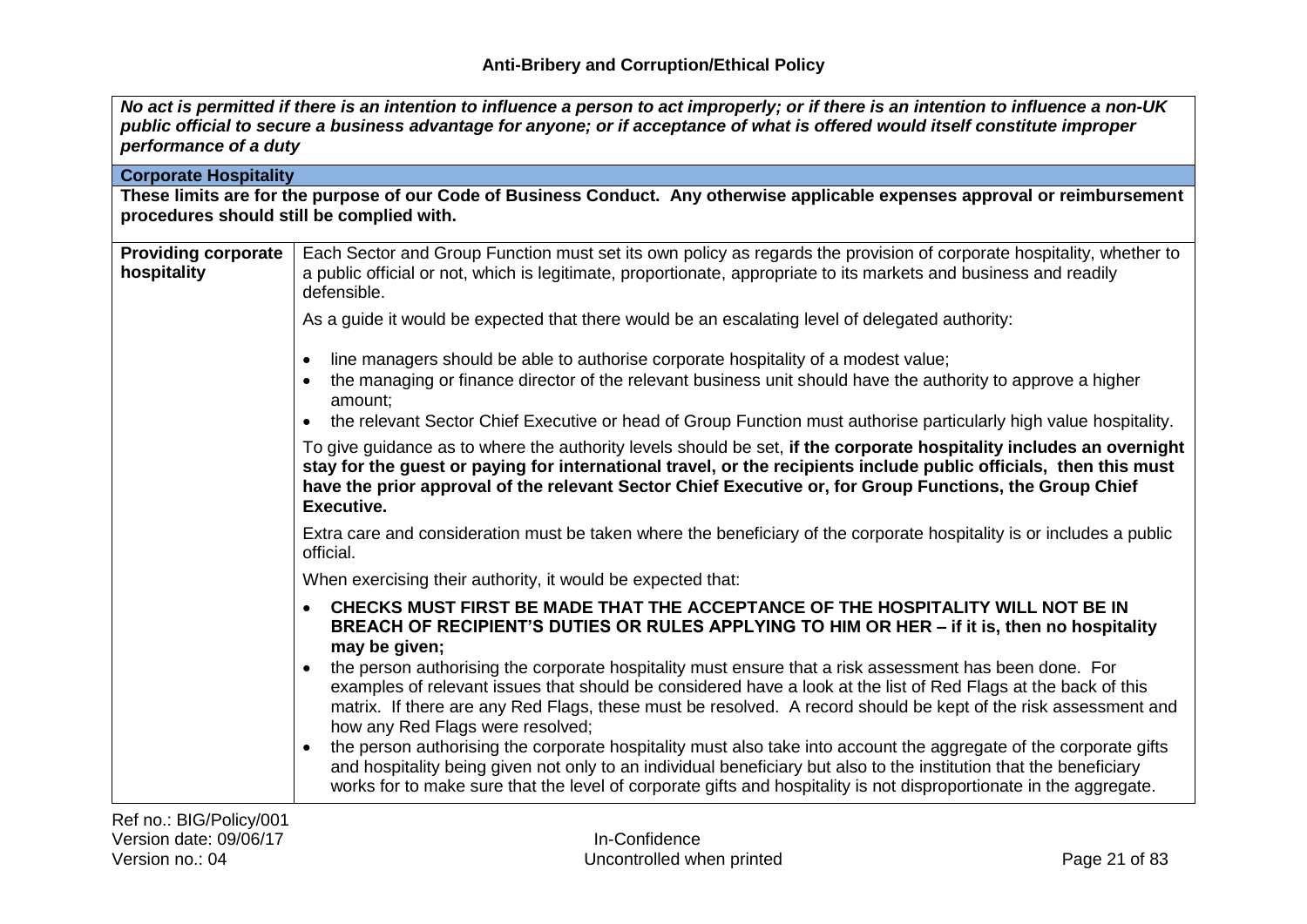| <b>Comment/Additional</b><br><b>Action required</b> | Each Sector and group function must ensure that a record (including date of hospitality, value, purpose of<br>hospitality, host and beneficiary) is kept of all corporate hospitality given or received and a copy sent to the<br>Group General Counsel at the end of every quarter.                                                                   |  |
|-----------------------------------------------------|--------------------------------------------------------------------------------------------------------------------------------------------------------------------------------------------------------------------------------------------------------------------------------------------------------------------------------------------------------|--|
|                                                     | Each year, each Sector and Group Function must undertake as part of its risk register review, an anti-bribery and<br>corruption risk assessment which will involve a review of their corporate gifts and hospitality policies, as well as the<br>gifts and hospitality given and received in the past year, to ensure that they are still appropriate. |  |
|                                                     |                                                                                                                                                                                                                                                                                                                                                        |  |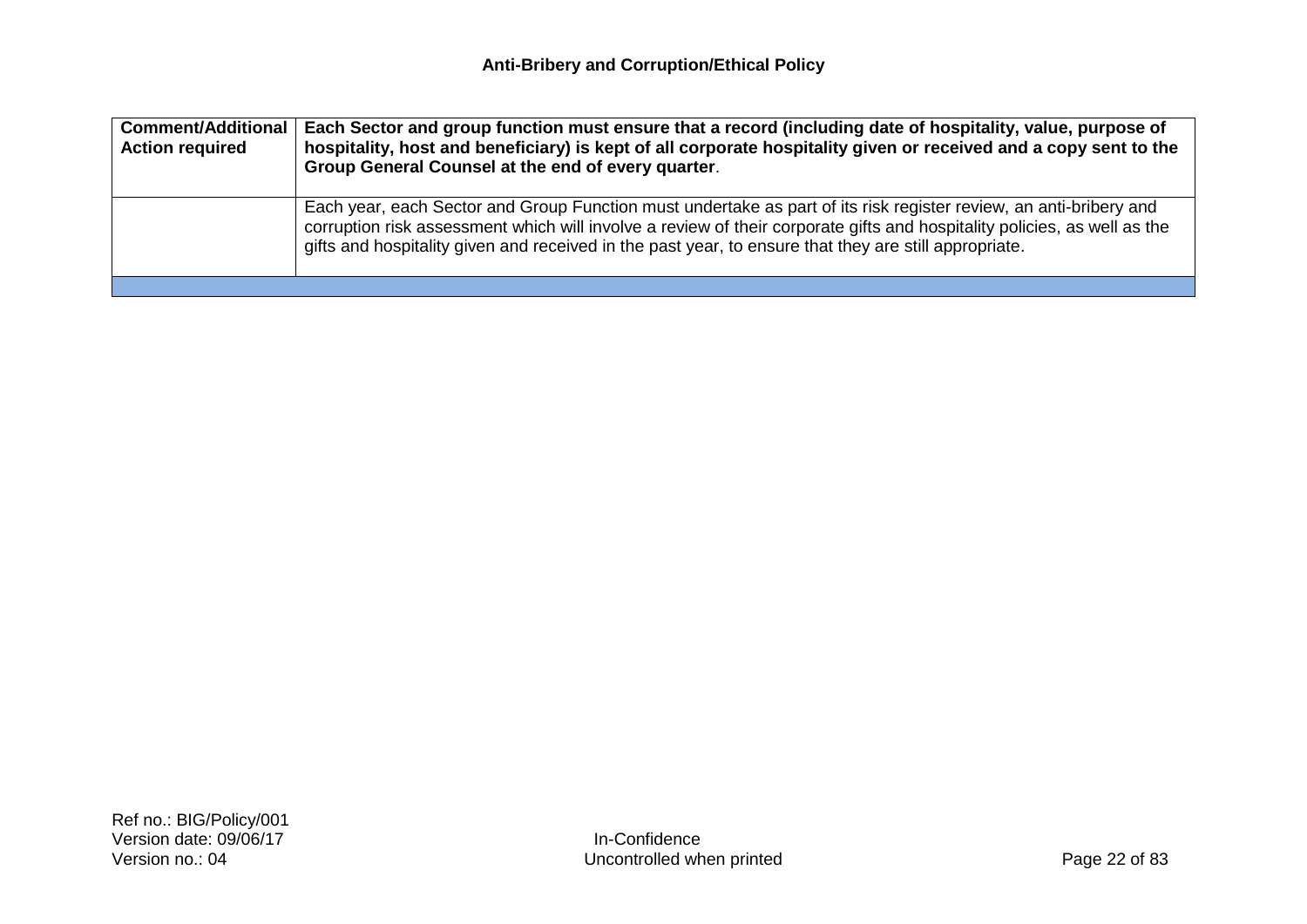| No act is permitted if there is an intention to influence a person to act improperly; or if there is an intention to influence a non-UK |
|-----------------------------------------------------------------------------------------------------------------------------------------|
| public official to secure a business advantage for anyone; or if acceptance of what is offered would itself constitute improper         |
| performance of a duty                                                                                                                   |

| <b>Offset</b>                 |                                                                                  |                                                                                                                                                                                                                                  |
|-------------------------------|----------------------------------------------------------------------------------|----------------------------------------------------------------------------------------------------------------------------------------------------------------------------------------------------------------------------------|
| <b>Offset</b><br>arrangements | Only permitted if mandated<br>in writing and openly in any<br><b>ITT</b> process | Any offset arrangement should be approved as part of the Group TAF process. If contract<br>threshold is below Group approval levels, the existence of offset nonetheless makes the<br>bid subject to Group TAF approval process. |
|                               |                                                                                  | Any proposal to use an offset agent or agents to assist with an offset obligation is to be<br>treated as an appointment of an Agent (see above).                                                                                 |
|                               |                                                                                  | Offset agents must only be appointed on written terms which have been issued by Group<br>legal or otherwise approved by a Group lawyer.                                                                                          |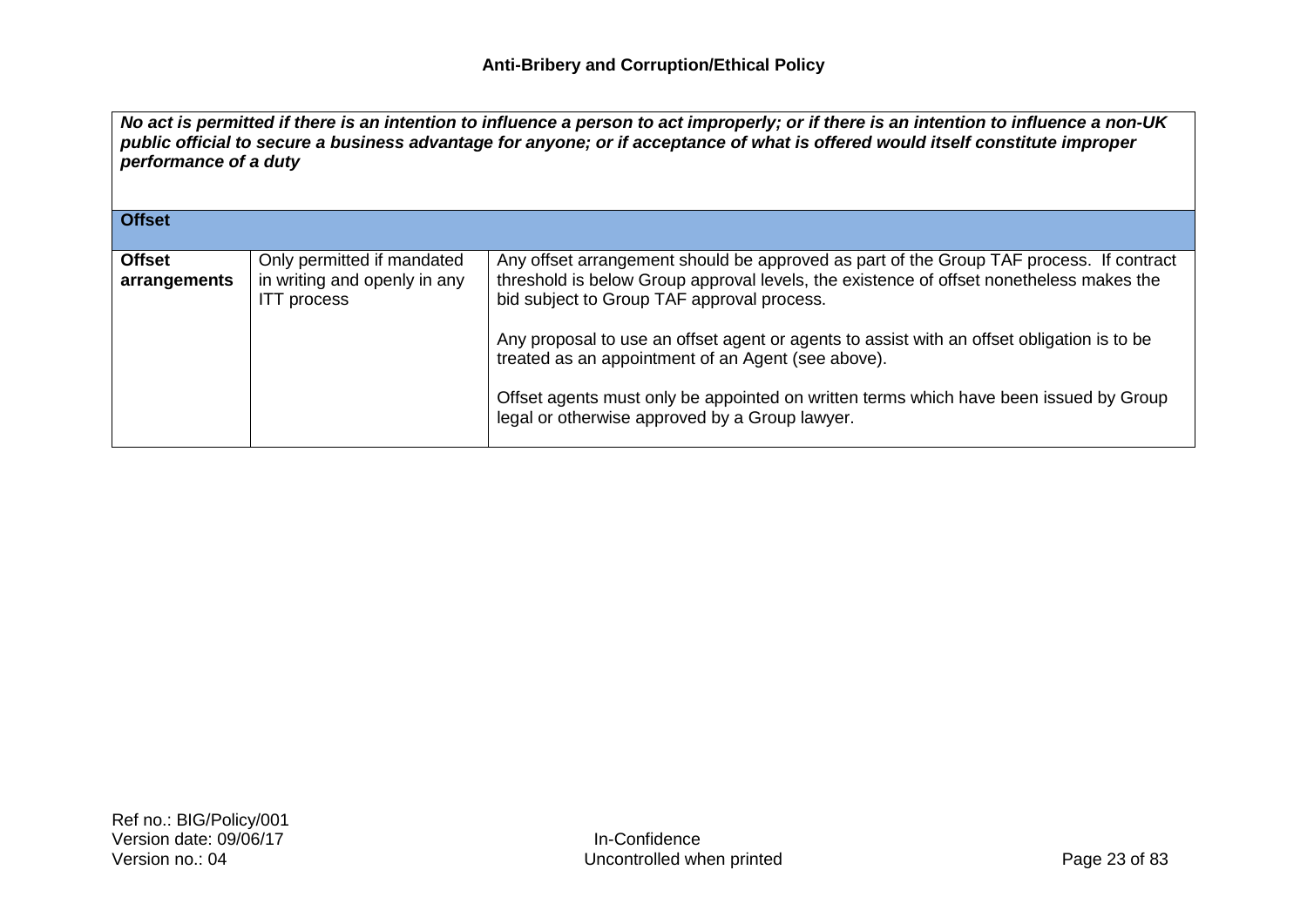#### **2. Red Flags**

 A "**Heightened Risk Person**" (as defined below) is involved as a potential direct or indirect beneficiary or target of a proposed arrangement or action (for example, as a recipient of hospitality, as an adviser or agent, or as a sub-contractor, supplier or joint venture partner).

A "Heightened Risk Person" is:

- any person (which includes any individual, company, charity, political party or other body) who is, whether a public official or not, involved (or has in the past been materially involved in or is likely to become so involved) in deciding or advising on:
	- $\triangleright$  the award of any contract or contract extension/renewal;
	- $\triangleright$  the allocation or placing (or the setting of the terms) of orders under any framework contract;
	- $\triangleright$  the variation of contracts; or
	- $\triangleright$  any assessment of performance by Babcock (or any other entity in whose performance Babcock may directly or indirectly have an

Ref no.: BIG/Policy/001 Version date: 09/06/17 In-Confidence

interest) under a contract – for example, as to KPI assessment or the seeking of penalties or deductions or termination on the grounds of performance or as to the assessment of amounts due under the contract, where the contract is one in which Babcock directly or indirectly has, has had or is likely to have a material interest; or

- a person (B) known or believed to be connected with any person described in the above paragraphs (P) in a way that might reasonably give rise to a suspicion that an arrangement or action with B (or a refusal to enter into such an arrangement or action) could directly or indirectly influence P. Examples of such a connection might include: family connections, close friendship, public or known support or sponsorship of each other; political, business or investment links, cross or common directorships or share holdings
- **No clear legitimate need**. There is no convincing legitimate business case for the proposed arrangement or action – for example, when appointing an

Version no.: 04 Uncontrolled when printed Page 24 of 83

Business Partner, Babcock (or any other party in whose arrangements Babcock directly or directly has an interest) already has the necessary capabilities and experience from its own internal resources or has available to it other service providers with whom it already has established and trusted links.

- **Not really suitable or unclear contribution**. It is not obvious that the other party has the requisite resources, qualifications or experience for the purported role or it is not apparent what the other party will be doing.
- **Not Babcock's idea**. For example, a customer running a tender process (or any of its employees or advisers), or an official connected with the conduct or evaluation of a tender, has arranged the introduction to the other party or has recommended, mandated or indicated as being beneficial to the prospects for winning the tender that the arrangement be entered into or action taken.
- **No real connection**. The other party is not based and has no real business presence in the country where the project or customer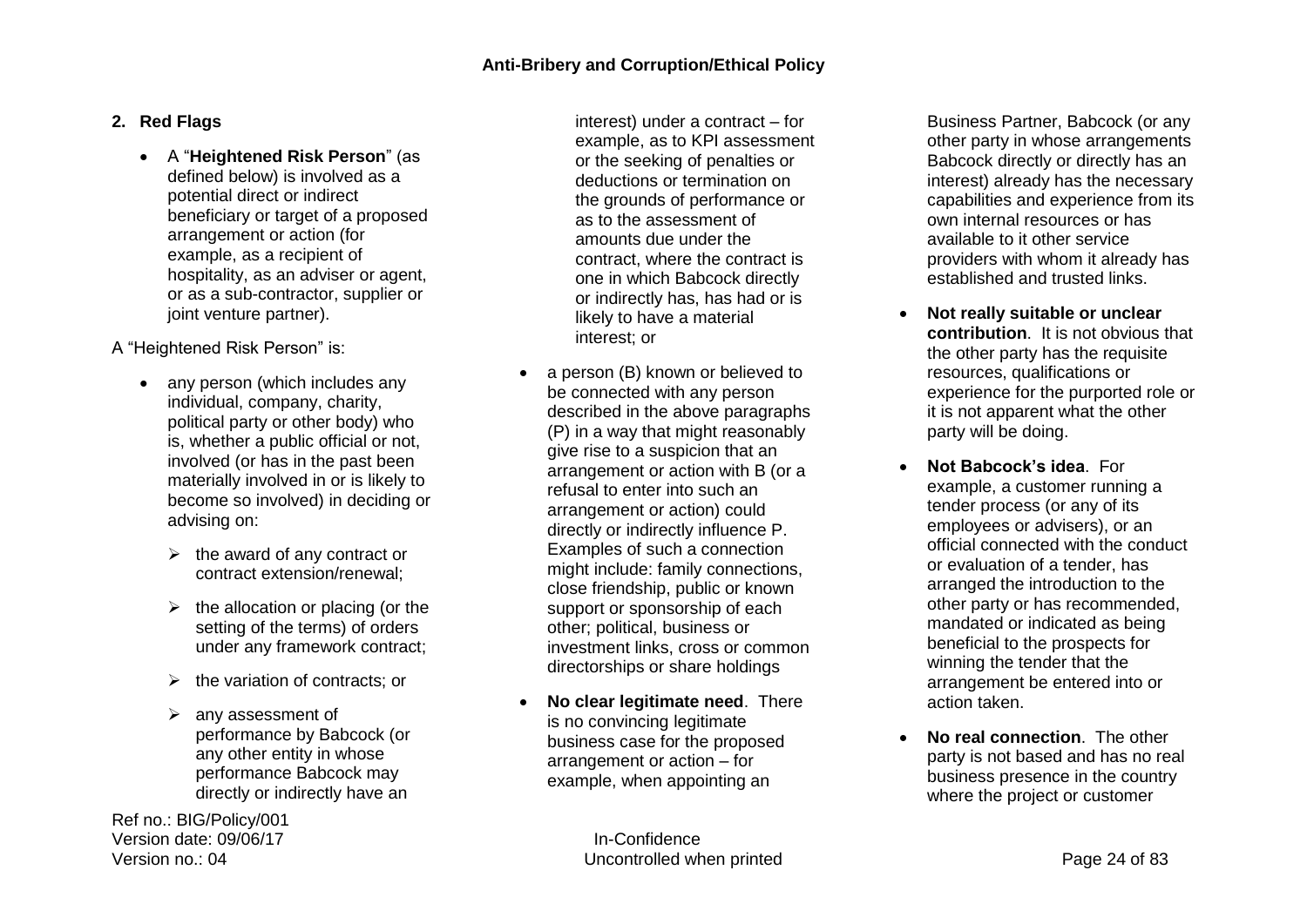concerned is located or where his services need to be provided.

- **Secrecy.** Requests to keep an arrangement or relationship confidential, where this is not obviously needed in order to protect legitimate commercial interests. Or you instinctively want to keep it quiet.
- **Strange Payment Requests**. Requests to make payments to someone other than the person or entity providing the services or materials in question (for example, an agent requests the payment to go to a director or employee or to another company).
- **Offshore Payments**. Requests for payment to be made to accounts outside the territory in which the other party is based.
- **Cash in hand**. Requests for payment in cash or other nontraceable form.
- **Payment before performance**. Requests for significant payments "up front" with no legitimate commercial reason.
- Ref no.: BIG/Policy/001 Version date: 09/06/17 In-Confidence
- **Rushed payment**. Demands for payment at short notice.
- **No or misleading or poor paperwork**. Requests for payment without the need for invoices. requests to invoice third parties, requests to omit, misdescribe or make vague or opaque what the invoice is really for where there is no legitimate need to do so).
- **Success fees**. The paying of significant success fees for, or commissions on, business won.
- **Too rich**. Fee rates or prices that are significantly out of line with local market rates or that, having allowed for exchange rates or other legitimate reasons why it is the case, appear disproportionately large for the work to be done. Guidance as to market rates in a particular jurisdiction not well known already to Babcock companies can be obtained from reputable local advisers, such as lawyers and accountancy firms, or from the British Embassy.
- **Profit Sharing**. Requests to share profits in a way not commensurate with the other party's contribution or where, having regard to normal

and legitimate business practice, it would be unusual to enter into such an arrangement in the circumstances.

- **Poor reputation**. The reputation of the other party or of associates of the other party or its managers/owners or of other people or entities (for example, its other customers) dealing with them is poor.
- **Uncomfortable**. You feel ill at ease with the arrangement or situation, even if you "can't put your finger on it". You feel unsure that you have the full picture or fear what might be going on behind the scenes.
- **It might look bad or be misinterpreted.** You believe that, if things were made public it would raise eyebrows at the least.
- **Reluctance to confirm compliance**. A refusal or obvious reluctance on the part of the other to sign a commitment to follow our or an equivalent ethical policy where it is a reasonable request for them to do so.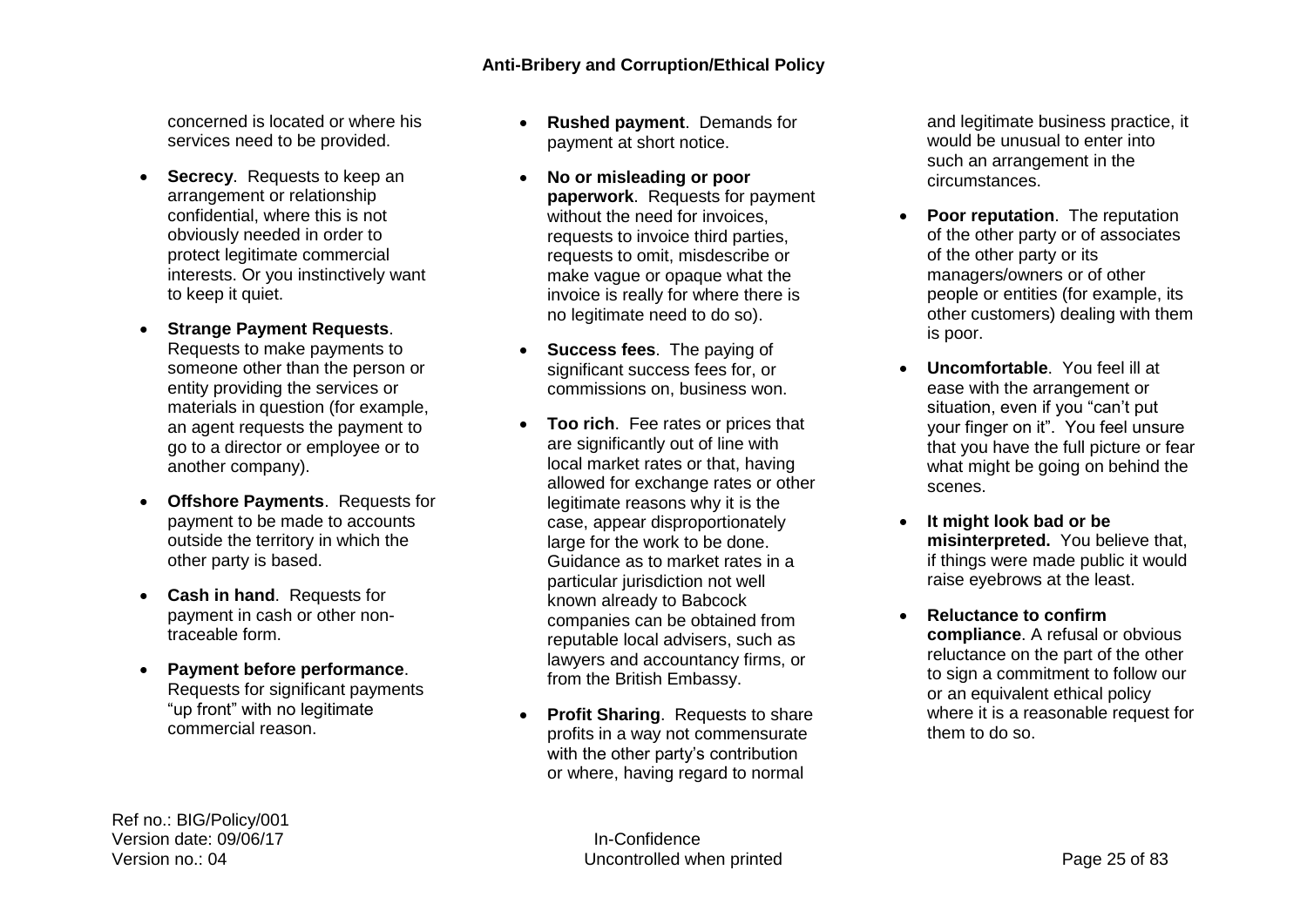# <span id="page-25-0"></span>**Section C - Gifts and Hospitality**

- 1. It is a normal aspect of business practice that companies like Babcock should wish to entertain customers, potential customers and others they would like to work with (for example, bankers, prime or sub-contractors or joint venture or teaming partners).
- 2. It is also not unusual for gifts to be given in the course of business by an employee in one organisation to an employee in another (for example, at religious or cultural festivals or on the closing of a contract).
- 3. Hospitality can also be extended in the form of meeting expenses incurred by someone; for example, by visitors to a Babcock facility or a Babcock organised or sponsored event (perhaps for the purpose of evaluating whether to invite us to contract with them, or to work with us in a consortium).

#### **Could gifts or hospitality be regarded as bribes?**

- 4. In themselves, hospitality and corporate gifts are usually not a problem legally. But they can amount to bribery or be perceived as being bribes, or at least suspicious, especially with hindsight.
- 5. UK Government Guidance on the subject says:

"Bona fide hospitality and promotional or other business expenditure which seeks to improve the image of a commercial organisation, better to present products and services, or establish cordial relations, is recognised as an established and important part of doing business and it is not the intention to criminalise such behaviour. The Government does not intend for the Bribery Act to prohibit reasonable and proportionate hospitality and promotional or other similar business expenditure intended for these purposes. It is, however, clear that hospitality and promotional or other similar business expenditure can be employed as bribes"

- 6. The extent to which any gifts or hospitality given or received could be considered to be potentially corrupt all depends on the circumstances:
	- **What is the cost or value?** Is it reasonable and proportionate in the circumstances?
	- **What is the context?** Is it a normal part of an existing business relationship, or does it arise from a specific event, e.g. contract signing, completion of a contract milestone etc? Is it a "one-of" or is it part of a series of gifts or similar events?
	- **What is the intent and who suggested it?** Is the gift or hospitality in any way intended to influence the recipient to do anything improper, or that he would not have otherwise done as a normal part of business?
	- **Who is the recipient?** If the recipient is a public official, or is connected to a public official, the offer could be misconstrued. Additionally, he may also be subject to stringent rules regarding accepting gifts or hospitality, and the offer could therefore put him in a potentially difficult situation. **It is the responsibility of the Babcock employee extending or authorising the hospitality to first take adequate steps to check that there will be no breach of those rules if the offer is made or accepted**.

#### **What gifts or hospitality are acceptable?**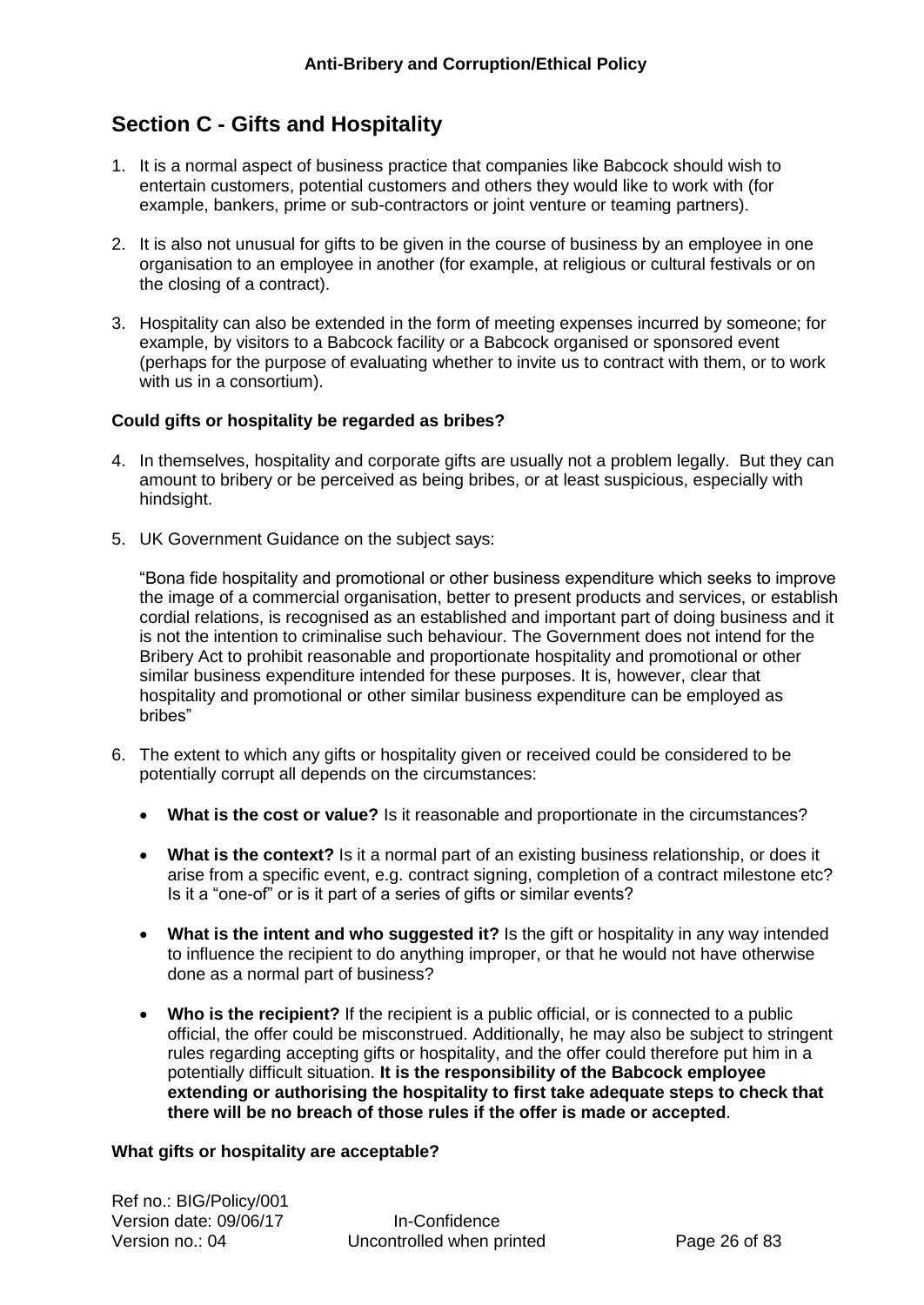#### **Anti-Bribery and Corruption/Ethical Policy**

- 7. Whilst there is no threshold below which all hospitality is "OK" or above which it is all illegal, some common sense guidelines can be applied with a view to staying out of trouble and avoiding even the suspicion of improper behaviour:
	- The cost and nature of the gift or hospitality should be reasonable and proportionate on each occasion.
	- It should not, without clear justification, be repeated so often with either the same people or the same organisation that, in the aggregate, it could be seen as excessive.
	- Its intent (both on the occasion in question and when taken together with other occasions with the same individuals or individuals from the same organisation) should be no more than simply promotional or a cordial means of progressing legitimate business discussions or "getting to know" each other. It must not be intended to affect the way the person being entertained or receiving the gift carries out his job.
	- It should be open and transparent would the giver or the recipient be embarrassed if the event became publicly known?

#### **Is the gift or hospitality "reasonable and proportionate"?**

- 8. Look at this in the context of the original reason for the gift or hospitality involved, and consider whether or not it would be regarded as being reasonable, recognising lawful local custom and practice in the industry, having regard to the status of the individuals who will receive the gifts or hospitality. Is it suspiciously lavish?
- 9. Consider whether whatever you wish to achieve could be done in a more appropriate way for example, could the parties meet at either party's offices for coffee as opposed to a lavish lunch?

#### **Could the intent be misunderstood?**

- 10. For a gift or hospitality to amount to "bribery" it must be given with the intention of inducing someone to perform their duties improperly. However, if the recipient is a non UK public official, then merely offering a financial or other advantage to obtain or retain business may amount to bribery. In addition, it should be noted that for bribery to occur, the person being influenced or bribed need not be the person who directly receives the gift or hospitality.
- 11. If you observed a competitor making a gift or offering hospitality to an existing or prospective customer in similar circumstances, would you be suspicious of any wrong doing? If the answer is yes, reconsider.

#### **Should we aggregate the values of other gifts or hospitality?**

- 12. Care must be taken not only to stay within the bounds of what is reasonable and proportionate on each occasion, but also to guard against entertaining the same people or different people from the same organisation so often that, looked at in the round, it appears excessive.
- 13. It is, of course, possible for there to be perfectly good reasons for repeat or aggregated entertaining; for example, different Babcock business units may all have perfectly legitimate relationships with a common client or associate. It is important, therefore, to co-ordinate and monitor entertainment at a pan-Sector and overall Group level.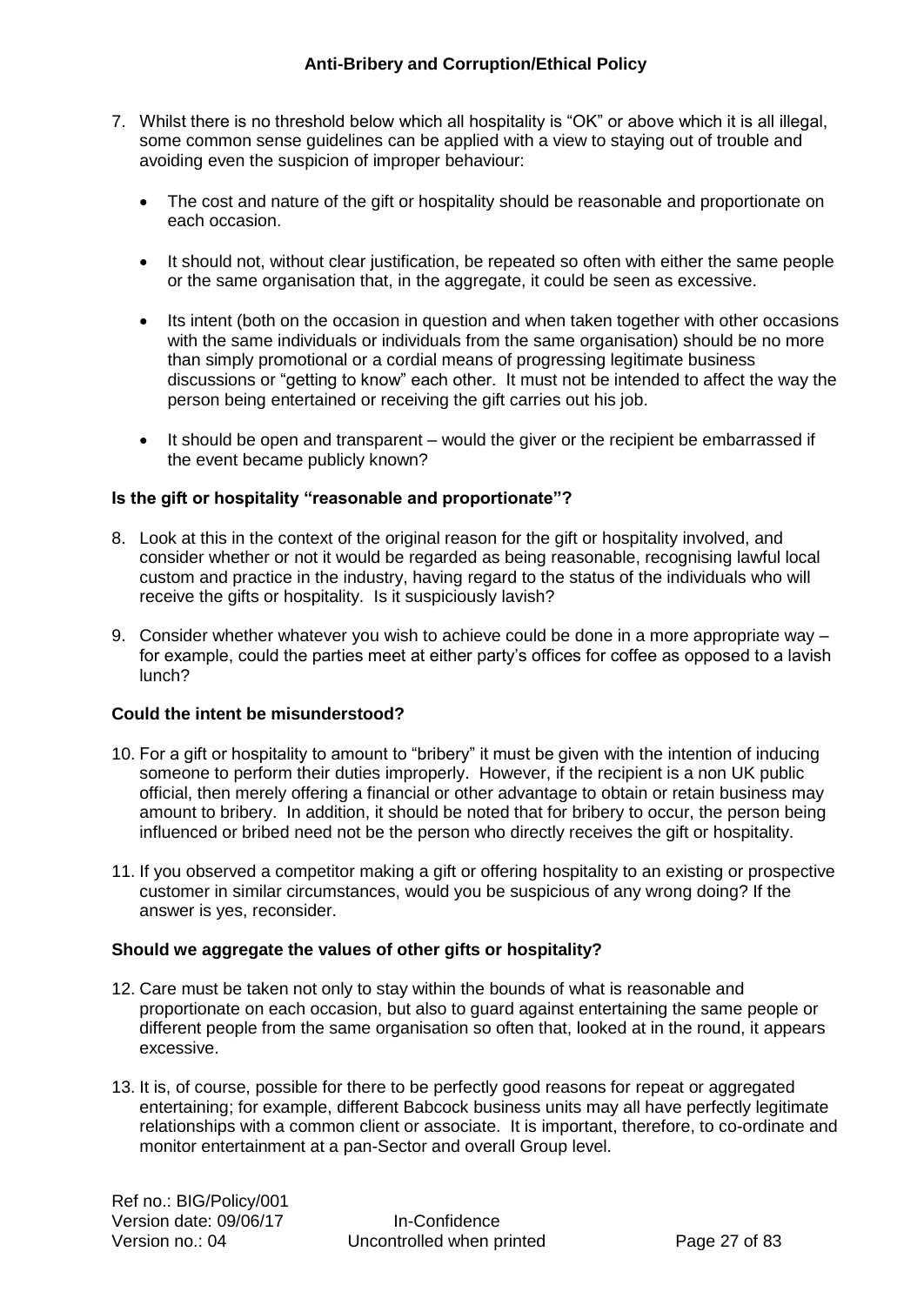#### **Hospitality for Public Officials**

14. Merely seeking to influence a public official so that a business advantage is obtained or retained (without him having to behave improperly) may constitute bribery. So if the recipient of the hospitality is a public official or is someone to whom the hospitality is offered at the request of the public official or with the public official's knowledge and/or agreement, this creates additional risk and should be authorised at a senior Sector or group level.

#### **Hospitality extended by a person "associated with" Babcock**

- 15. Persons "associated with" Babcock (see Section H for who this includes) wishing to extend hospitality in Babcock's name or for Babcock's benefit to representatives of third parties, should be made aware of our policy and guidance on hospitality and especially of the need to understand the rules and policies applicable to the intended recipient in respect of accepting hospitality, and ensure that they have been followed
- 16. Where such a person associated with Babcock wishes to give to, or accept from, any third party, hospitality of any significance in connection (directly or indirectly) with Babcock business, they should be required to have this appropriately cleared in advance and recorded by a Babcock Manager as if that person were a Babcock employee.

#### **What gifts or hospitality can I give as part of normal business?**

- 17. It will be for each Sector to set its own specific rules as to corporate gifts and hospitality. However, the key principle should be that if in any doubt, seek further guidance from relevant management, and ensure an appropriate record is maintained of the event, who was involved, the reason for it, its estimated cost, and any advice sought and advice/approval given.
- 18. Gifts or hospitality paid for personally by an employee or other representative of Babcock to give to an employee or representative of another body or entity – for example, because of personal friendship - would not normally be regarded as a corporate gift. Nevertheless, the giving of gifts or hospitality to anybody working for an entity that does business with or might be considering awarding business to Babcock or one of its connected businesses, could be misconstrued and give rise to concerns about improper influencing, especially if the recipient is in any way able to influence directly or indirectly, a decision that might lead to benefit for Babcock.
- 19. Promotional Babcock branded items (pens, diaries, umbrellas for example), are a safer option, as by their nature their origin is wholly transparent.
- 20. Each Business Sector and Group Function must maintain a record of all hospitality and gifts given or received by Babcock employees during the course or as a result of their employment. The Sector Finance Director of each Business Sector (and for Group functions, the head of Function) should review the record not less than once every quarter. **The records must be copied to the Group General Counsel at the end of each Quarter.**
- 21. For further detail please see the Approval Matrix.

#### **Being offered hospitality or gifts by a business contact?**

- 22. The same guiding principles apply to Babcock employees who are offered hospitality or gifts.
- 23. However innocent the intent, acceptance may be misconstrued as an attempt to bribe that employee to act improperly.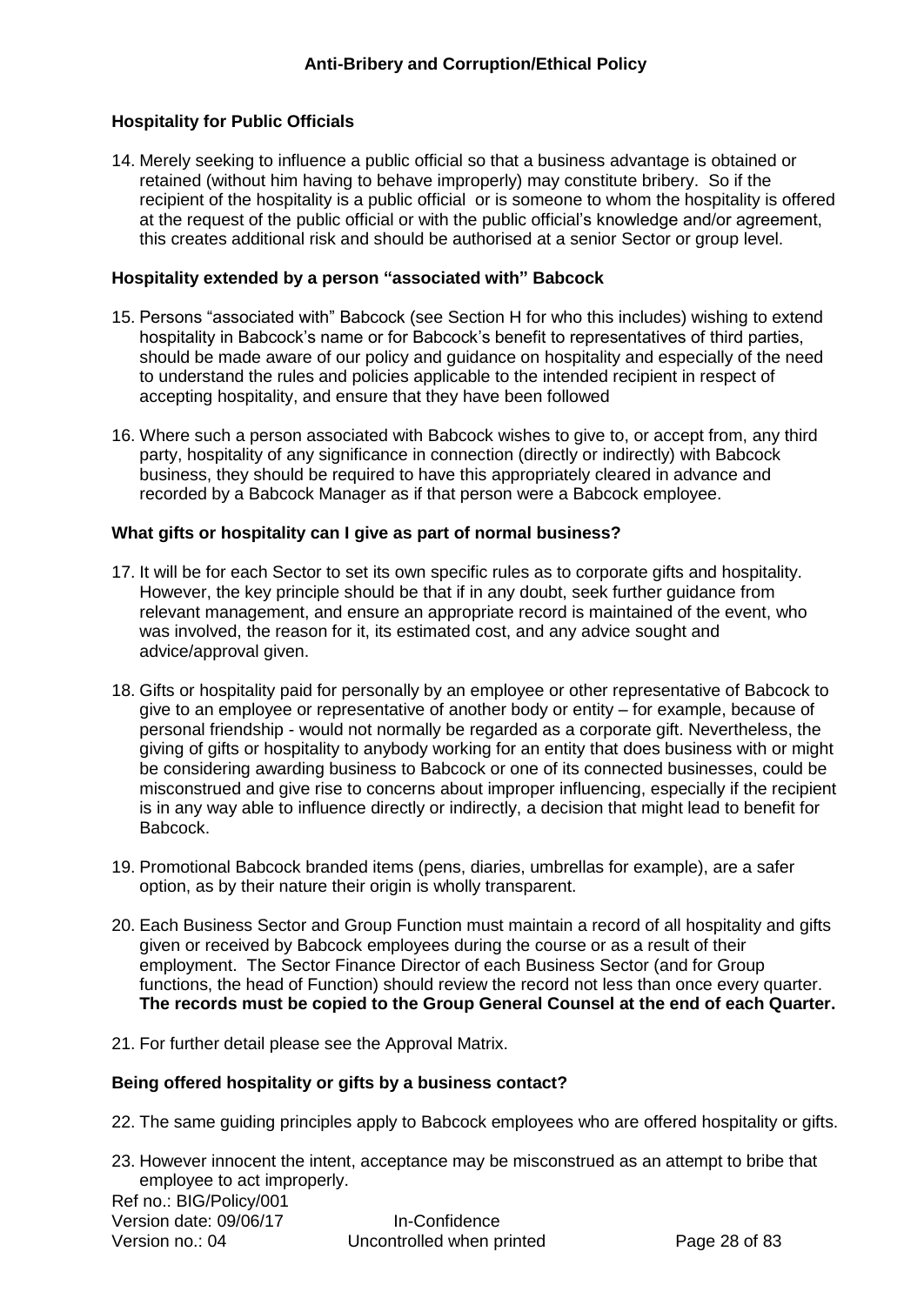24. We therefore encourage all of our employees who are being offered gifts and/or hospitality, to follow the same guidance, and supporting procedures – notify management and get clearance to accept it as if you were making the gift. This also applies to gifts or hospitality being extended by business contacts to anyone related or otherwise connected to Babcock employees.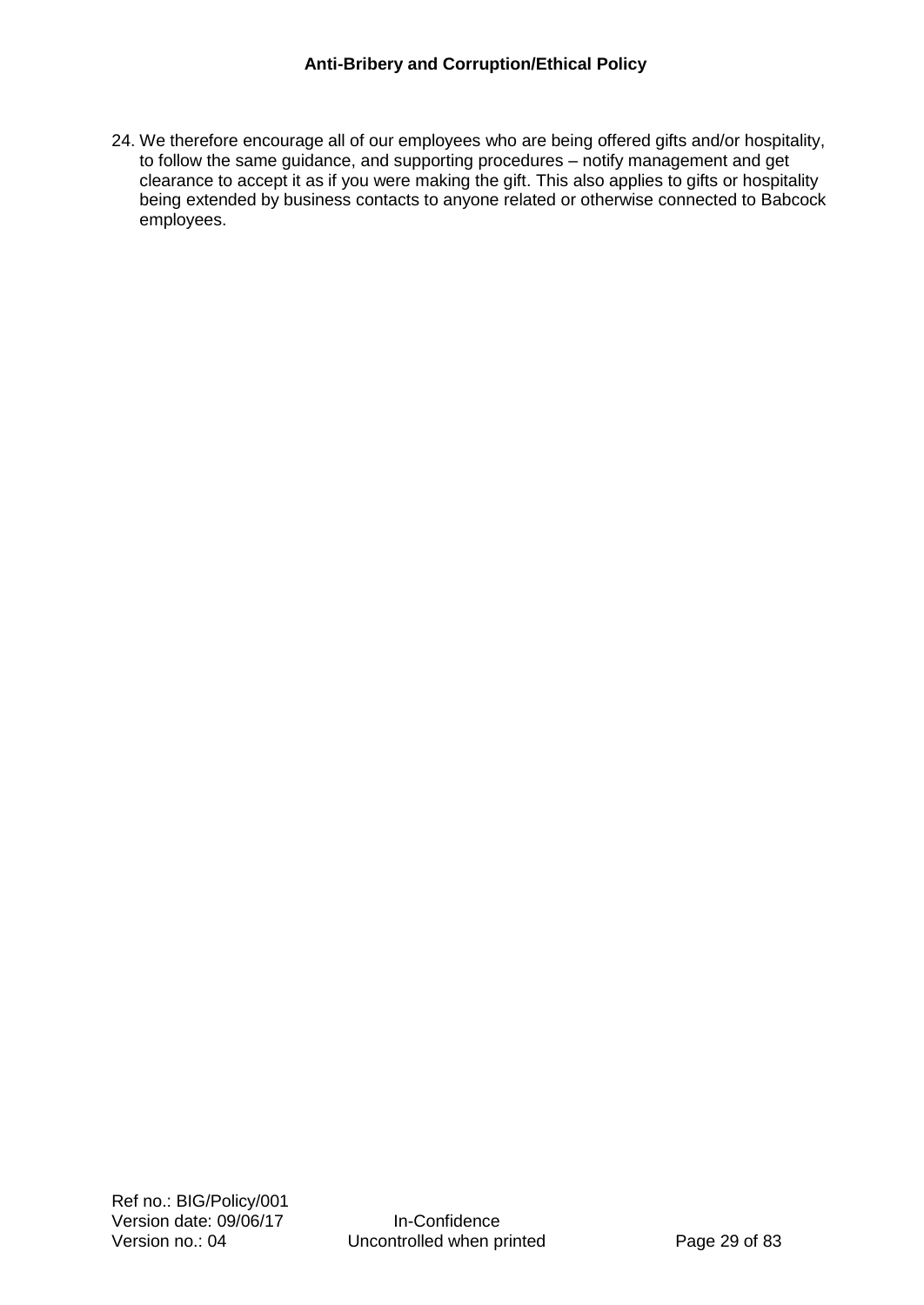## <span id="page-29-0"></span>**Section D - Reimbursement of Expenses for Third Parties**

#### **Reimbursing expenses for clients or prospective clients?**

- 1. Where expenses of third parties are to be fully or partially met by a Babcock company or a person associated with Babcock (for example, if a representatives of a prospective customer (who may also be public officials) visit the UK on site visits in order to assess our capabilities), the same issues and questions arise as with other forms of hospitality.
- 2. Above all, we must make sure that all payments and reimbursements are reasonable and proportionate.
- 3. Particular care should be taken in the case of public officials.
- 4. Paying for or entertaining family members or other persons not directly and legitimately involved in the visit will almost always be inappropriate.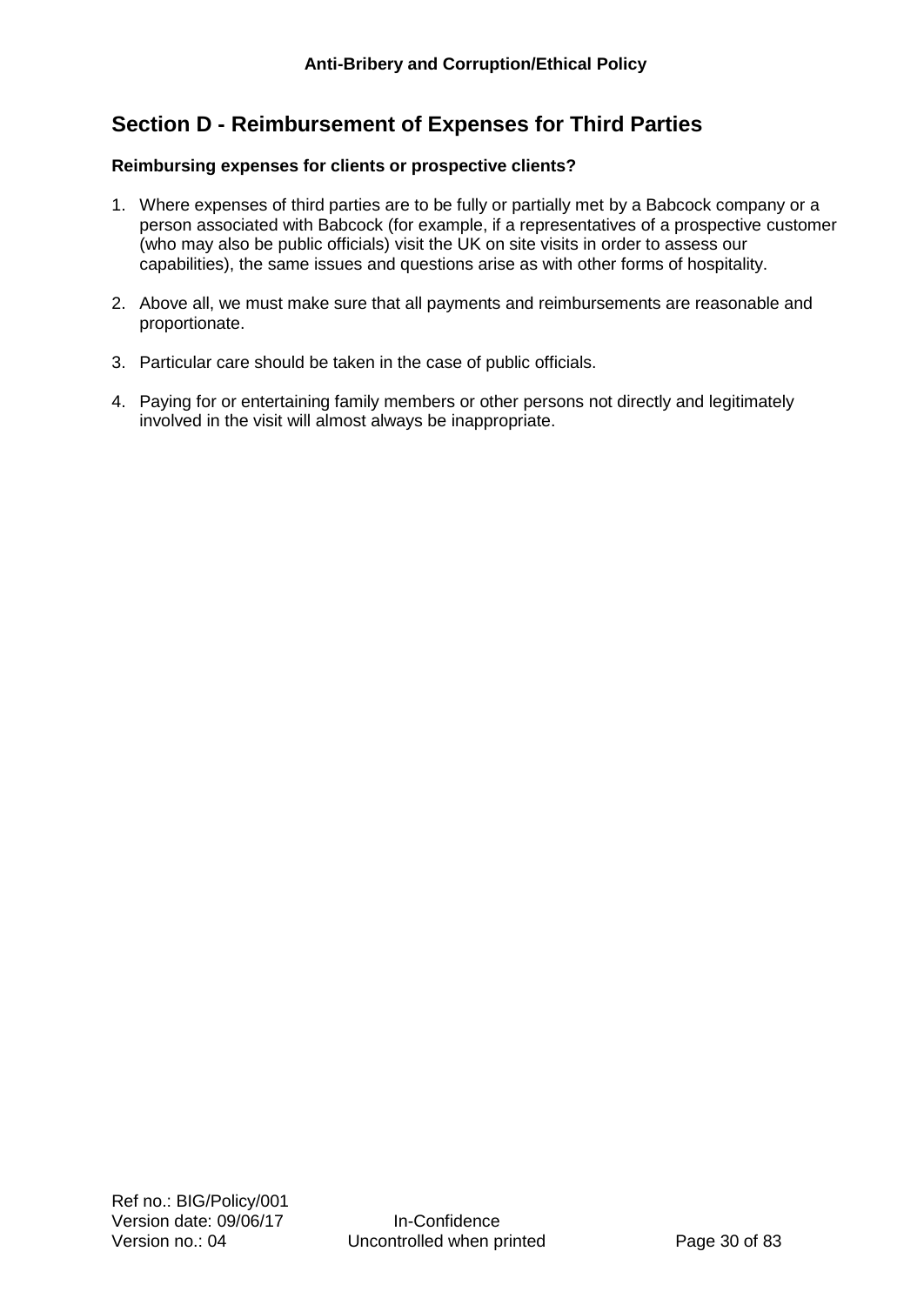### <span id="page-30-0"></span>**Section E - Making Charitable, Political or other Donations or Sponsorship**

#### **Charitable Donations**

- 1. A charitable donation (whether in cash or kind) may be perceived as an attempt to influence someone (for example, making a donation to a charity sponsored by a customer or potential customer, or on the board of which sits someone with influence at a customer or potential customer in awarding business, or such a person is known to be a keen supporter of the charity, or someone from his or her family benefits from the charity).
- 2. Even if there is no intent to influence anyone, then this might be misconstrued and create reputational damage for Babcock.
- 3. Babcock's policy is **not** to make any charitable donations, other than in accordance with the procedure set out below.
- 4. Any donations made should also be evaluated against the "Red Flag List" set out at the back of the Approvals Matrix in section B.

#### **Sponsorship**

- 5. Sponsorship can, of course, be linked to fund-raising by charities, in which case the same policy and procedures apply, as for charitable donations.
- 6. Requests for sponsorship that is more in the nature of corporate promotion or advertising, such as sponsoring an event in return for which Babcock's name is given prominence at the event and in accompanying publicity, should not normally give rise to ethical bribery and corruption issues.
- 7. This particularly applies if the event is well-known or is regular or is general in its "audience" or where Babcock is one of a number of companies sponsoring the event, and it is not linked to other transactions or potential transactions affecting Babcock, the outcome of which might reasonably be expected to be influenced by the fact of the sponsorship.
- 8. However, there may be issues associated with the sponsorship that could give rise to sensitivities, for example, hospitality at the event itself. In this regard, the hospitality should be evaluated under the guidance for Hospitality (see above) and its associated procedure
- 9. The sponsorship itself should also be evaluated against the "Red Flag List" set out at the back of the Approvals Matrix in section B.

#### **Procedure for Approval of any Charitable Donation or Sponsorship**

- 10. Before making any charitable donation or sponsorship, the Babcock business unit wishing to make the donation or grant the sponsorship must keep a record of all donations or sponsorship made including the following information:
	- a) the charity or other organisation to which it is to be made;
	- b) the amount or type;
	- c) each date on which it was given;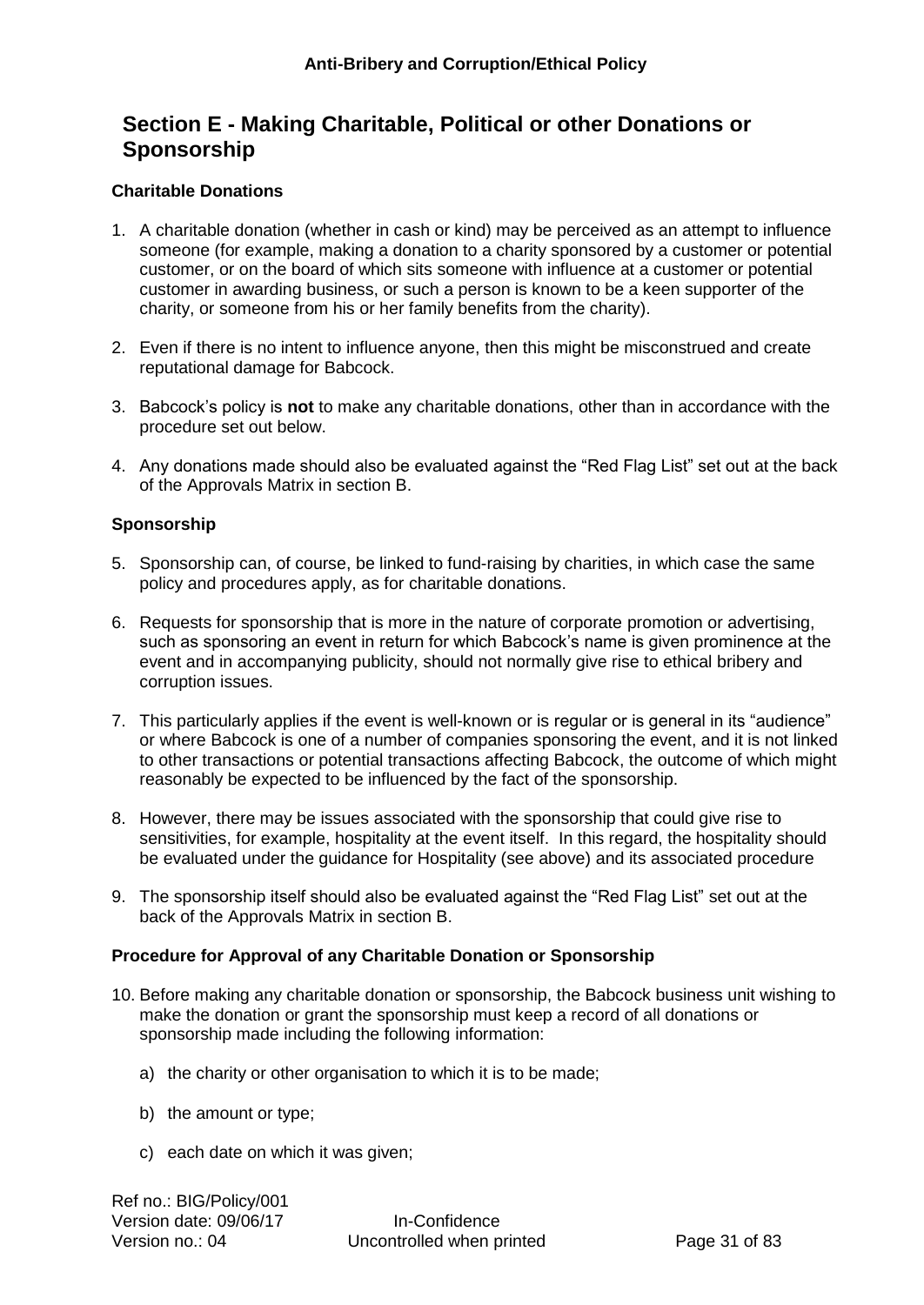- d) who sought it or suggested it be made;
- e) the reasons why it is considered appropriate to make it;
- f) who authorised it;
- g) whether a person working in a position of influence (for example, with the authority to make decisions on or influence any business done with Babcock) at or for an entity or other person with whom that Babcock business unit does or hopes to do business is known or believed to be particularly connected to the recipient charity or organisation (or the causes it supports) and why this is not an ethical concern.
- 11. Donations or sponsorship should not normally be made to any charity or other cause at the direct or indirect request or suggestion of any person who is known or suspected to be directly or indirectly linked to or involved in a position of influence with:
	- a) any public official
	- b) any bid or re-bid or contract extension process in which Babcock directly or indirectly has an interest in the outcome;
	- c) any placing of orders under framework contracts in which Babcock is directly or indirectly interested
	- d) the negotiation on behalf of a customer or potential customer or business partner (e.g. a potential joint venture partner) of a contract (or an amendment or extension to a contract); or
	- e) the making of any assessment of performance by Babcock (or any other entity in whose performance Babcock may directly or indirectly have an interest) under a contract – for example as to KPI assessment or the seeking of penalties or deductions or termination on the grounds of performance or as to the assessment of amounts due under the contract.
- 12. If it is felt that it would nonetheless be appropriate and lawful to make a donation or to offer sponsorship in any of the above cases, this must be cleared by the Group General Counsel, who will need to be convinced as to the bona fides of the situation and of safeguards to protect the reputation of Babcock.

#### **Political Donations**

- 13. Just as donations or other support to charities can be indirect bribery, so can donations or other support for political parties: for example, making a donation to the political party in Government in a country in which Babcock is bidding for government contracts could be misinterpreted as an attempt to influence the outcome of a current or prospective future tender evaluation.
- 14. Babcock policy is **not** to make political donations, either in cash or in kind. This includes not only financial donations but also indirect support: for example, making facilities available for use by political parties or campaigns; lending staff or giving them time off (unless legally obliged to do so) to support the campaign of a particular party or candidate.
- 15. This ban can also extend to buying tickets to attend a party conference or to having a stand at a party convention (as paying for tickets or a stand is an indirect financial contribution to the party's costs). It is accepted, however, that it may be desirable for Babcock to want to

Ref no.: BIG/Policy/001 Version date: 09/06/17 In-Confidence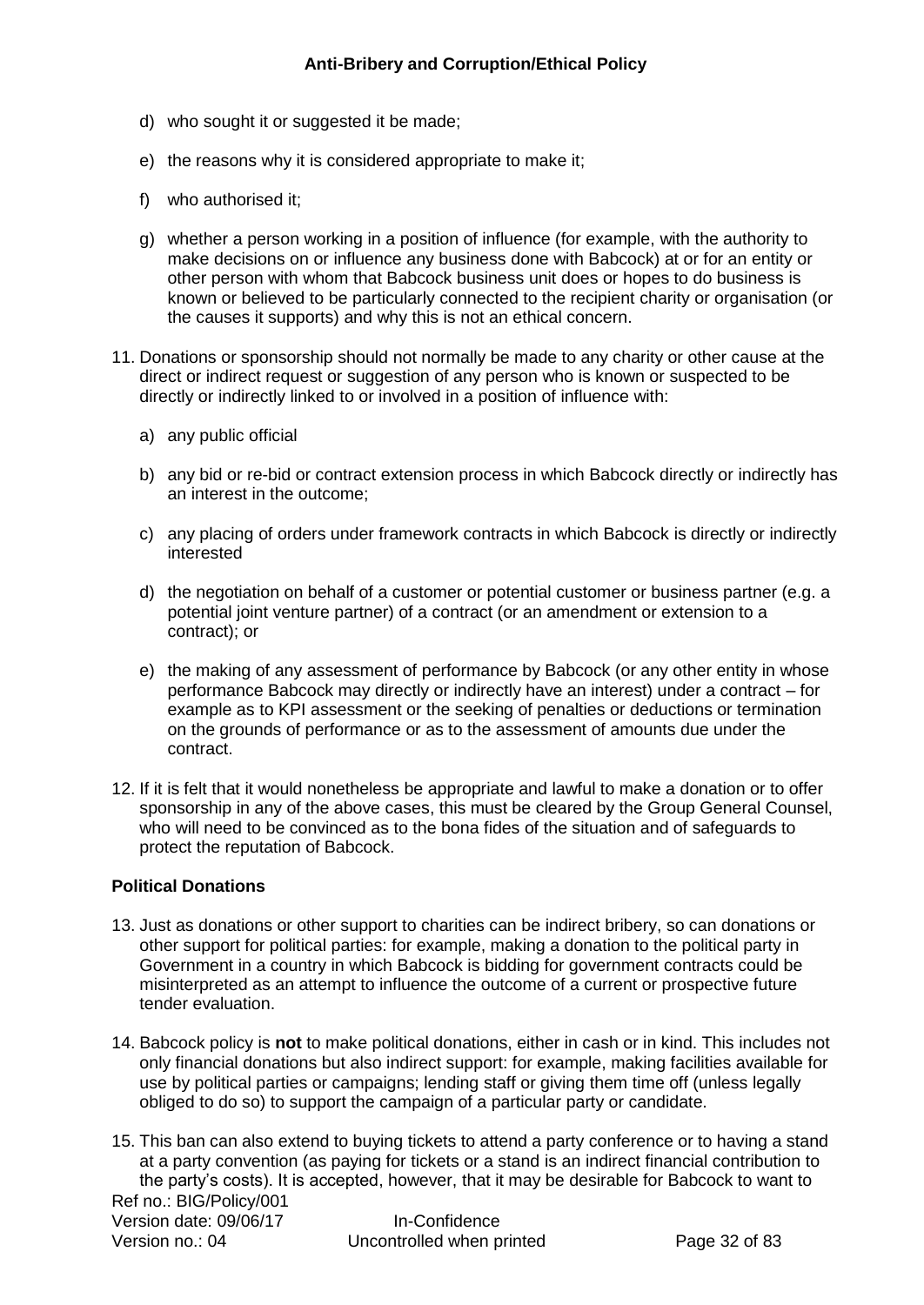#### **Anti-Bribery and Corruption/Ethical Policy**

attend such events legitimately in order to monitor political developments. Any such attendance may be considered, but would need prior approval from the Head of Government Relations.

- 16. Care needs also to be taken in some countries to understand who stands behind organisations which might in fact be operating as another branch of or a front for a political party or candidate. Advice on this can be sought via your Sector Legal Counsel who has access to advisory services that can provide country specific political and cultural information.
- 17. Babcock, of course, cannot control political donations or contributions made by employees in a personal capacity. However, it is essential that any employee considering making such donations or contributions must not allow any direct or indirect connection to be made to Babcock, or to give rise to a misconception that the "real" donor is Babcock.
- 18. Under no circumstances will any political donations or contributions made by an employee be directly or indirectly reimbursed, by Babcock.
- 19. Special rules apply in the United States to declaring political donations even made privately by employees. Babcock Group employees covered by these rules must of course comply with them and let their local companies have the necessary information. If similar rules apply in any other country it is local management responsibility to ensure that they are aware of them and take steps to ensure employees and the company complies.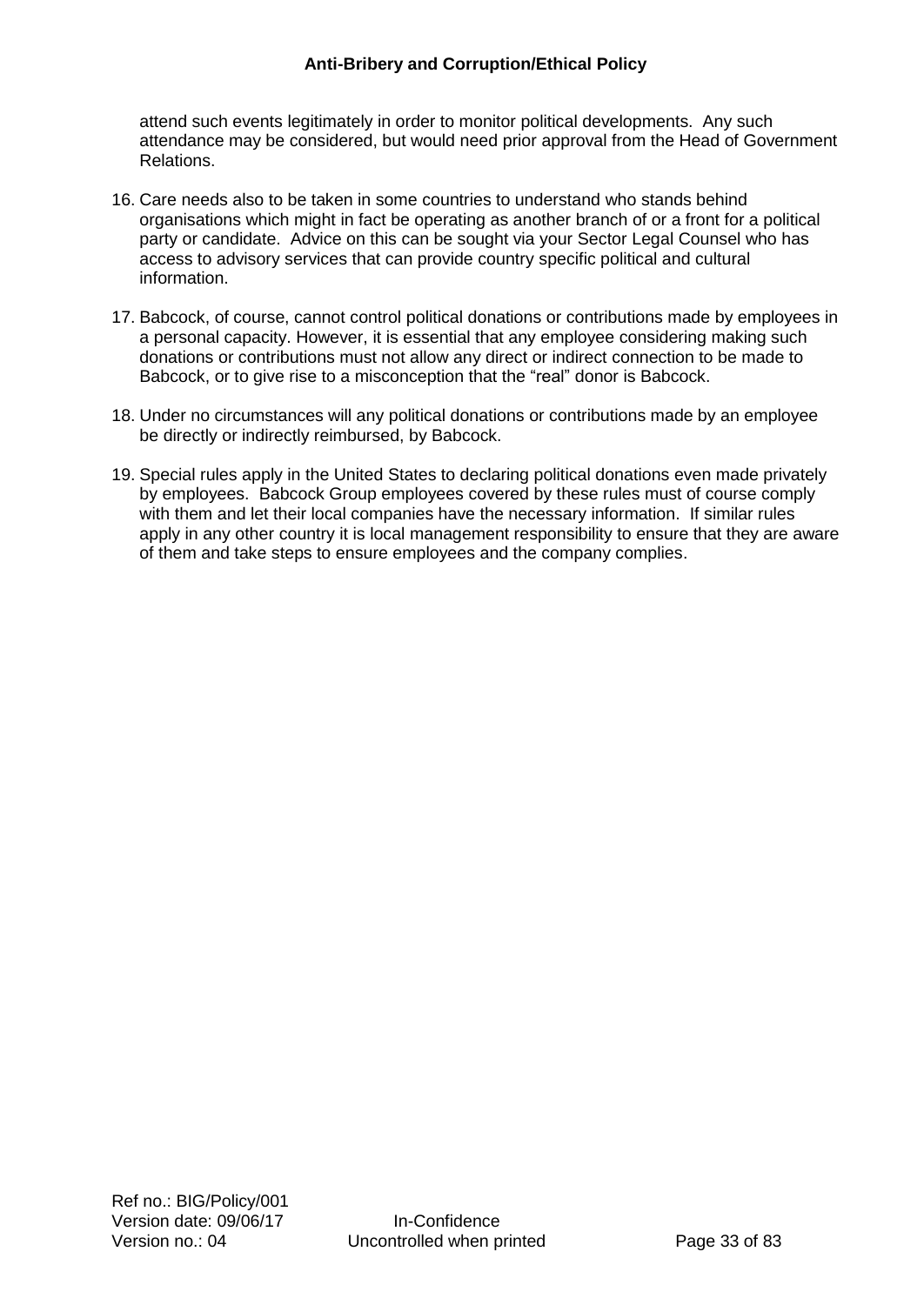# <span id="page-33-0"></span>**Section F - Political Lobbying**

- 1. Political lobbying can be a legitimate means by which companies may seek to further their interests, by ensuring that governments (national, regional or local) understand concerns held at a company or industry level. These concerns are often about the practical effects of current legislation or policy or the anticipated effects of planned or possible legislation or policy changes.
- 2. It can also, however, attract unfavourable publicity even if lawful and it can also stray into difficult territory if it is accompanied by hospitality extended to politicians or public officials.
- 3. This may especially be the case where paid lobbyists are used.
- 4. Any and all political lobbying will only be conducted by, or under the close scrutiny of, Group Head Office. No employee or business unit within the Babcock Group may conduct, or appoint any other individual or organisation to conduct any political lobbying on Babcock's behalf without the prior written approval of the Group Chief Executive.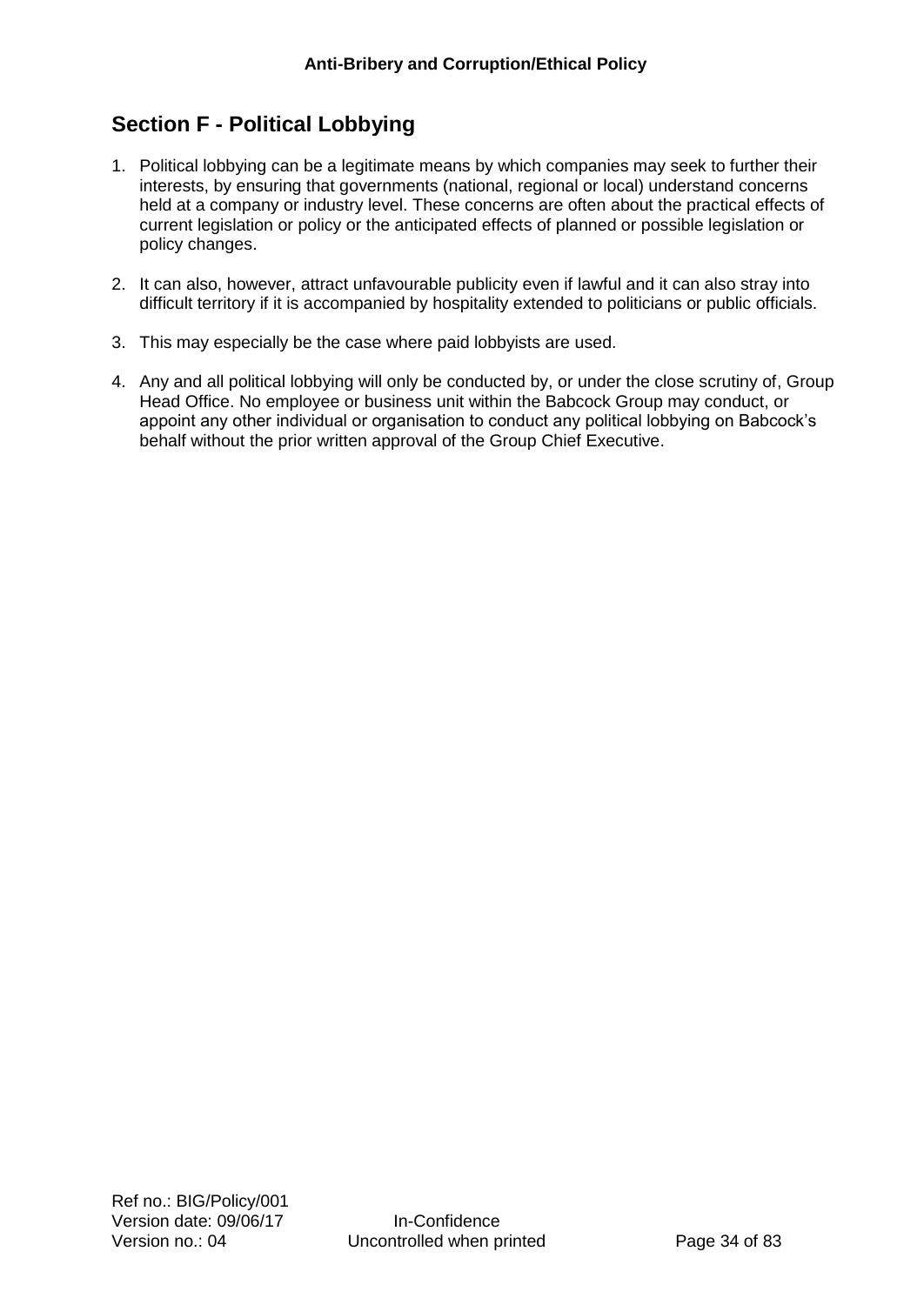# <span id="page-34-0"></span>**Section G - Facilitation Payments**

- 1. Facilitation payments are unofficial payments that are requested or expected for the delivery of goods or services to which the payer would otherwise be legally entitled.
- 2. Facilitation payments (often referred to as "grease payments") are normally relatively small sums, although the connection is often not made between monetary value for the payer and purchasing power for the recipient). Their size may therefore encourage the payer to believe that, because the sum is so insignificant, it "doesn't really count".
- 3. Nevertheless, they do count and they are illegal under UK law, and as such, they are strictly forbidden in the Babcock Group globally.
- 4. A facilitation payment is a bribe. Its size, however small, will not be a mitigating factor. Anyone making such payments potentially leaves themselves, their colleagues and the company exposed to prosecution, with the resulting risk of commercial penalties and loss of reputation.
- 5. Examples of a facilitation payment could include (but are not limited to) a payment in order:
	- a) to ensure that an application for a visa or licence is dealt with speedily or pushed to the top of the pile, even though it is clear the applicant meets the criteria to receive visa or licence anyway;
	- b) to secure the early or prompt passage of goods through customs formalities;
	- c) to progress more quickly through immigration or a police check-point rather than being deliberately kept waiting; or
	- d) to ensure the return of a passport handed over to border guards for inspection.
- 6. Such demands are commonplace in some of the countries where Babcock employees may be expected to travel and work on Babcock business.
- 7. If such a payment is demanded, you should politely ask for evidence that the payment is due and is legitimate, ideally evidenced on a visible and official tariff. If so, an official receipt should be requested on payment.
- 8. If the person demanding the payment cannot produce evidence to satisfy you that the payment is legitimate, you should politely refuse to pay, citing the fact that making such a payment would be against your employer's policy and UK law, and that you could be prosecuted for doing so.
- 9. **Exceptional Circumstances:** If, as a result of not making what you think will be an illegal payment, you *genuinely* feel that *your liberty or personal safety and security*, or that of your colleagues or associates would be at serious risk and that you are under duress *with no reasonable alternative course of action open to you*, you may pay the demanded sum, following which you should promptly report the incident to Group General Counsel or your Sector Legal Counsel.
- 10. This advice should not be taken to mean that Babcock in any way condones such payments – they are still likely to be illegal, and as a company we have a responsibility to help reduce the incidence of such demands.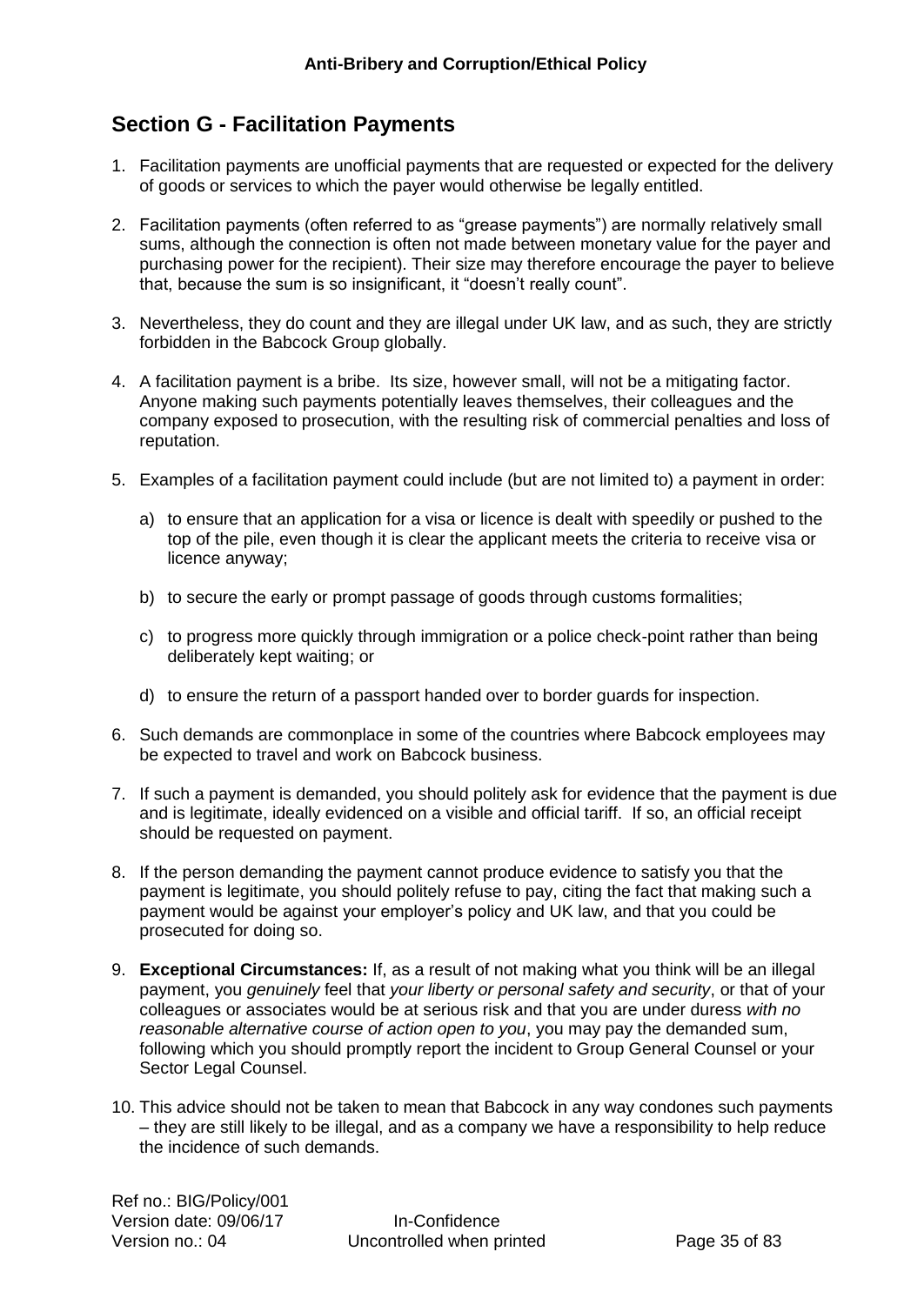- 11. However, Babcock also recognises and accepts our corporate responsibility to safeguard the personal health and safety of our employees. Whilst this may not be a complete answer in law against the payment being treated as a bribe, it could be a mitigating circumstance, in the event of a prosecution being considered or brought against either the employee or the company.
- 12. Using "personal safety" as an unjustified excuse to make an FP is unacceptable and a serious breach of our Code of Business Conduct. It will only ever genuinely apply in exceptional circumstances.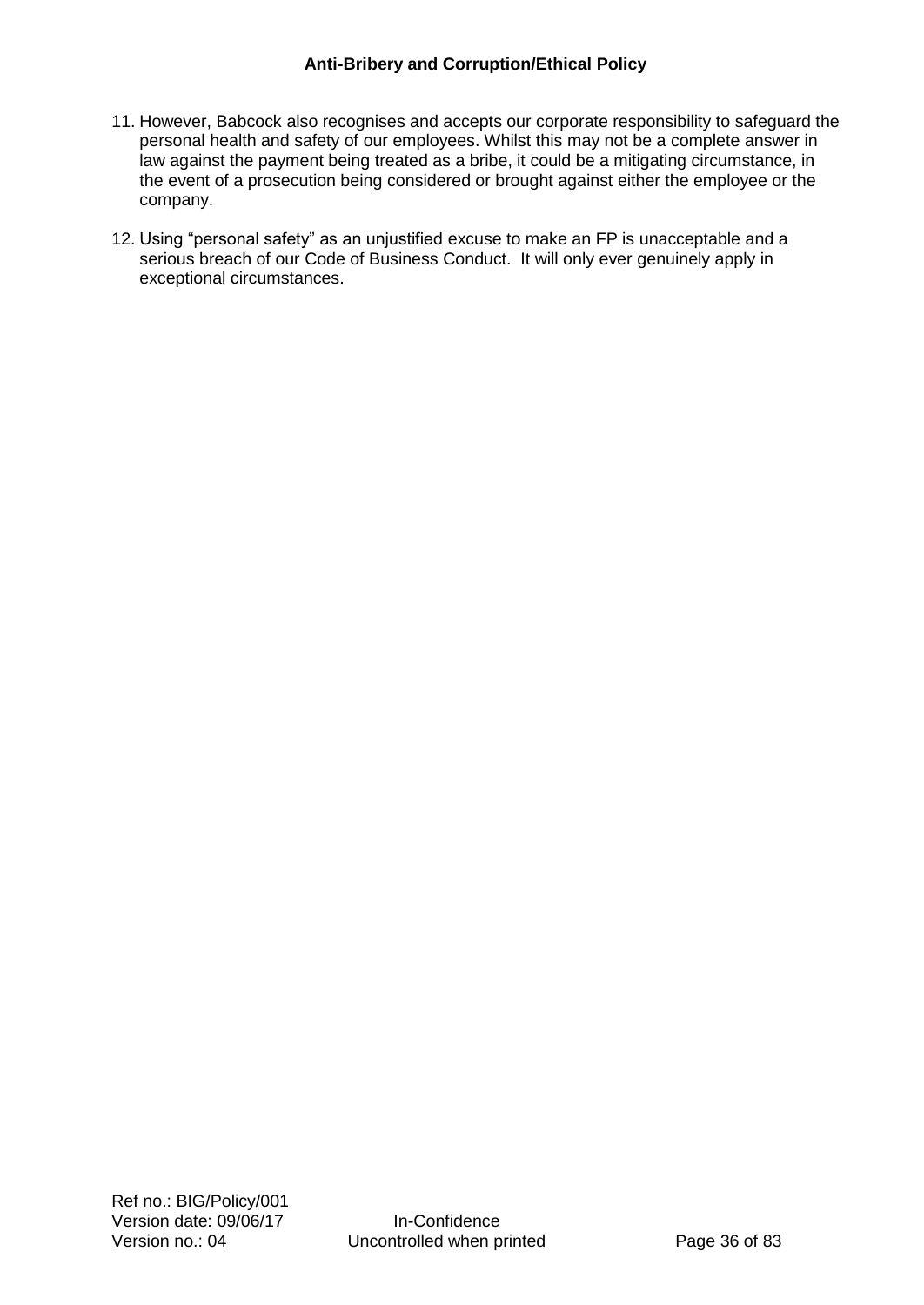# **Section H – Appointing and Using Business Partners (eg Consortium Partners and Agents)**

- 1. The UK Bribery Act 2010 creates an offence that a commercial organisation, such as Babcock, will be liable if a person "associated with it" bribes another person intending to obtain or retain business or an advantage in the conduct of business for that organisation.
- 2. This means that Babcock may be responsible for the actions of a person associated with Babcock where that associated person commits a corrupt act – **even if Babcock was completely unaware of the act.**
- 3. The only defence is if we can show that Babcock has in place adequate procedures to prevent associated persons from bribing.
- 4. Accordingly, Babcock companies must take all reasonable steps to ensure that we only work with associated persons:
	- **a) on whom we have carried out appropriate due diligence;**
	- **b) who have agreed appropriate terms and conditions with us;**
	- **c) who are aware of and undertake to (and do) comply with our policies and procedures (or their equivalent); and**
	- **d) where we monitor their performance against these standards on a regular basis.**
- 5. Appendix C sets out guidance as to what issues should you be thinking about in undertaking any risk assessment of the appointment of any associated person and certain red flags which you should be looking out for.

### **"Associated Persons"**

- 6. An "Associated Person" is a person who performs services for or on behalf of an organisation. This clearly includes our employees, but it is much broader than that.
- 7. An Associated Person can be an individual or an incorporated or unincorporated person. This definition is intentionally broad in scope so as to embrace a whole range of persons connected to an organisation, such as Babcock, who might be capable of committing bribery.
- 8. Any of the following could be an Associated Person (depending on factual circumstance the key test being are they performing services for us or on our behalf?):
	- a) Anyone helping or advising or facilitating us to win or retain business or to enter a new market (such as an agent or consultant or even a distributor of products supplied by us) (very likely "associated");
	- b) A fellow member of a joint venture or a consortium or a teaming arrangement (unlikely, but possible);
	- c) A prime contractor for whom we will be a sub contractor (unlikely, but possible);
	- d) A sub contractor to us where we are the prime contractor or even a sub contractor to a joint venture where we are a member of that joint venture (quite likely).

Ref no.: BIG/Policy/001 Version date: 09/06/17 In-Confidence

Version no.: 04 Uncontrolled when printed Page 37 of 83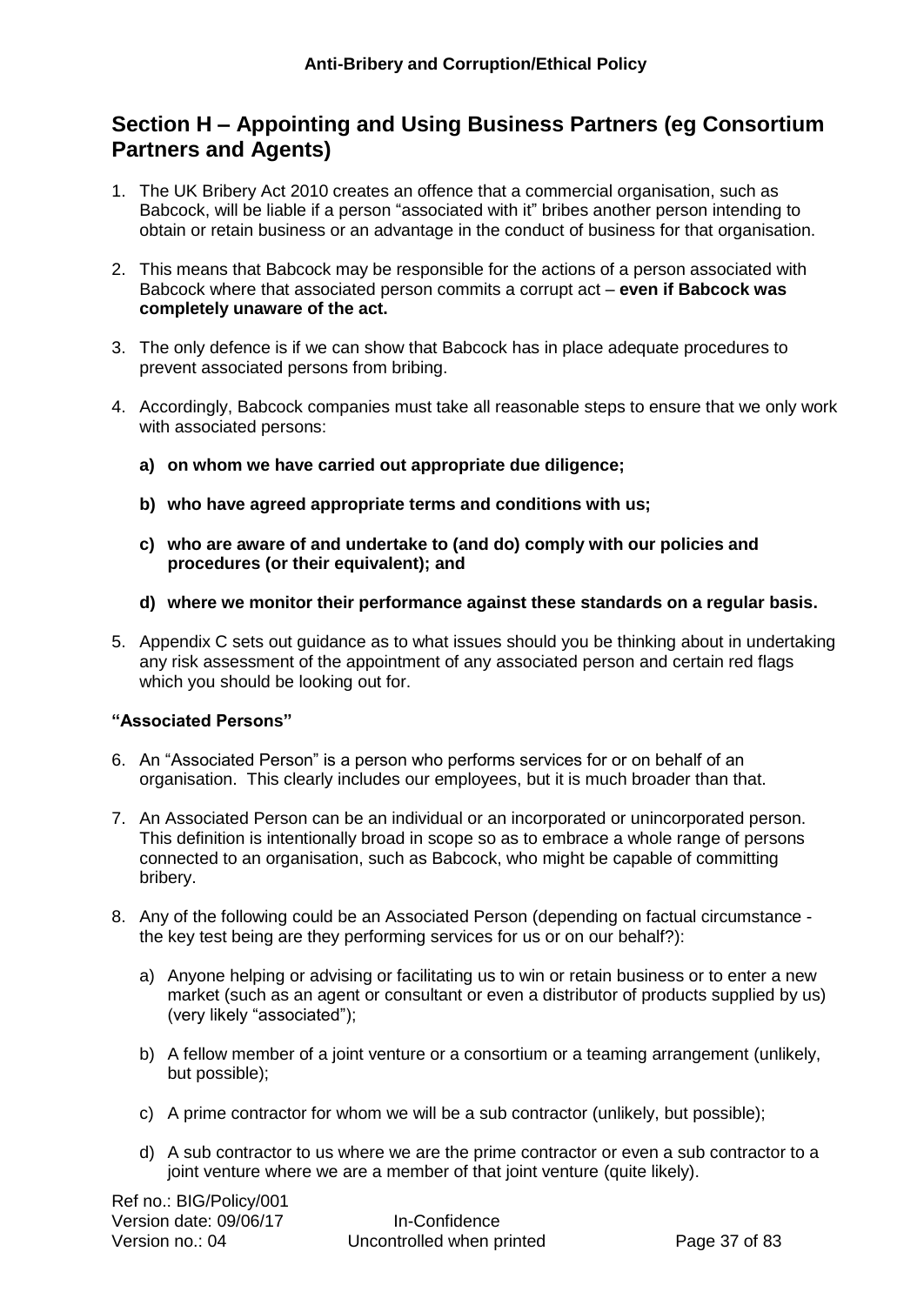- 9. Whether someone is providing services "*for or on behalf of"* a Babcock company is always a question of fact, which needs to be assessed based on an honest and frank appraisal of all the circumstances, including, but not by any means limited to what they will be doing (irrespective of any label that might be applied to the relationship or their business), and having regard to the risk factors that might surround their role.
- 10. For example, in a situation where they are engaged because there is a belief that their involvement will improve the chances of success of a bid in which a Babcock company is interested: what exactly is the reason for that; what will they be doing; who will they be interacting with both up front and behind the scenes; what is their financial or other interest in the outcome of the bid?.

### **Business Partners (for example, Consortium Partners and Agents)**

- 11. As we have seen above the categories of person who fall within the definition of "Associated Person" for Babcock is wide. Our "Business Partners" (being those who provide services for or on our behalf, such as our consortiums/teaming arrangements/joint ventures as well as our consortium/teaming/joint venture partners, our agents, our advisers and even in certain cases our subcontractors or customers (where we are not the prime contractor) will all be "Associated Persons". As such, they can present a heightened risk of non-compliance with our Code of Business Conduct.
- 12. This is because:
	- a) they often expect to be remunerated on a "success" or commission basis (with the risk that they go too far in trying to ensure they get this). For distributors the prize is the profit on re-sale;
	- b) they might have connections that mean they or those directly or indirectly connected with them - can directly or indirectly influence contract award decisions or benefit from them;
	- c) they or persons connected to them may have other interests in the outcome of the bid;
	- d) they might come from or operate in cultures or jurisdictions (especially those in which we are "outsiders" and reliant on them to guide us) where there is a real risk of corruption or where local perceptions of acceptable business conduct are not the same as our Code of Business Code;
	- e) their use has been recommended, mandated or indicated as likely to be beneficial by the customer or any of its employees or advisers or by an official connected with the conduct or evaluation of the tender.
- 13. Professional advisers such as lawyers, accountants or tax advisers (who should only be appointed with the approval of the Group General Counsel and Company Secretary,Group Financial Controller or Group Tax Manager respectively) would not normally be covered by this section if they are regarded as reputable within the local market or have been recommended by one of the Group's UK based law or accounting firms and are simply advising on legal, accounting or tax matters at the going rate for that advice. They could be covered, however, if: they are also playing an important role in the promotion of the bid or effecting introductions to the customer; are being remunerated on the basis of a success fee; are known or suspected to have connections to anyone involved in deciding the tender award or to anyone who might stand to benefit from the award of the contract (appropriate diligence and reassurance on this should be sought before they are appointed).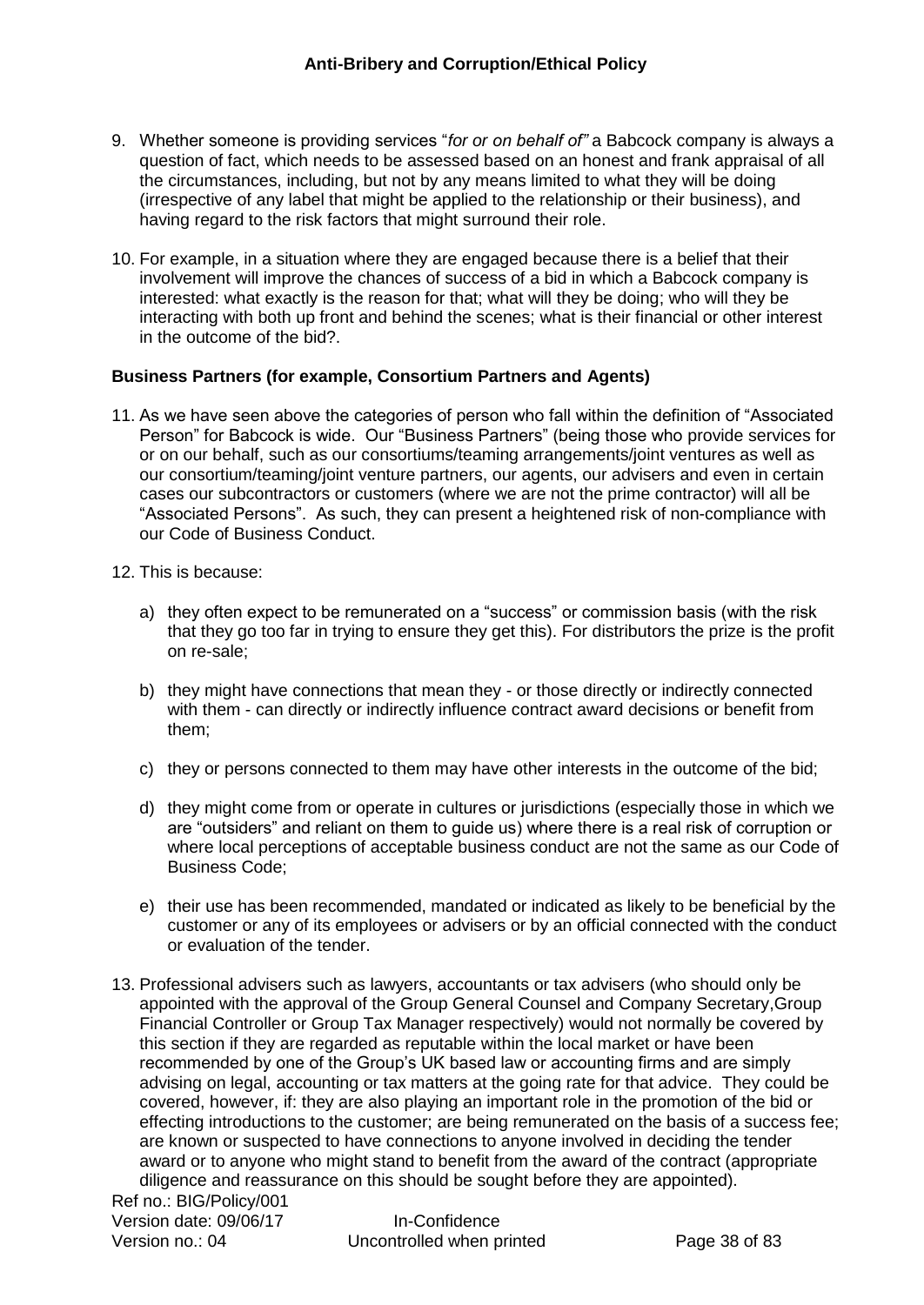## **Joint Ventures, Consortiums and Teaming Arrangements**

- 14. A joint venture or a fellow member of a joint venture or consortium with Babcock can also present a risk. It is not the existence of a joint venture in itself that will mean that the joint venture or a fellow member is associated with Babcock but whether either the joint venture or the fellow member is performing services for or on behalf of Babcock. So, where the joint venture is established and operating through contractual arrangements where it is not easy to show which organisation was responsible for delivering which services and that joint venture members are taking an active part in the delivery of the required services, then there is a real danger that the joint venture and fellow joint venture members could be found to be Associated Persons of Babcock. Where the joint venture is a "thick" joint venture with an identity of its own and Babcock's role is more akin to that of a shareholder then it will be unlikely, though not certain, that the joint venture or a fellow member is performing services for or on behalf of Babcock.
- 15. If a Babcock company is the majority "partner" or shareholder in a joint venture or consortium, the joint venture or consortium must be treated for the purposes of our Code of Business Conduct and this Guidance as a Babcock company and its directors and employees required to comply with Babcock policy and procedures. This should be stated explicitly in the joint venture agreement or formally adopted as the policy of the joint venture.
- 16. If, however, the other parties to the joint venture have significant "blocking" or "minority" rights that mean that in practice Babcock cannot alone control the management, policy or operations of the venture - or it is otherwise not commercially acceptable to the other joint venture parties for it to be treated as a Babcock company – the joint venture or consortium should be required to adopt its own anti-bribery and corruption policy which is consistent with the Babcock policy and equivalent in its procedures (either by simply taking that policy and rebranding it in the name of the joint venture or by adopting a bespoke policy which has been approved as meeting Babcock's requirements (advice can be sought from a group lawyer)). This should either be explicitly required in the agreements establishing the joint venture or by way of a decision of its management board.
- 17. **All potential joint ventures, consortiums or other teaming arrangements must be approved by the Group CEO or the Group FD at the earliest stage and before any detailed conversations are held or any commitments, whether informal or formal, made.**

### **Other Business Counterparties**

- 18. Babcock companies, of course, work with a whole range of people and businesses in the furtherance of Babcock's business interests – for example, suppliers - who are not necessarily performing services for us or on our behalf (and thus are not "associated persons") but in whose reputation for ethical and lawful dealing we have a stake because if they become involved in allegations of bribery and corruption we can, at the very least, by virtue of our links with them, be drawn into unwelcome publicity or suspicions of guilt by association (or accused of poor judgement) and in the worst case face investigation into whether we were involved or colluded in any wrongdoing or attempted cover-up, for example if the allegation relates directly to a project in which we are participating.
- 19. Whilst we may not always wish or be able to impose on those entities who are not Associated Persons an obligation to comply with our policies and procedures (or an equivalent) we will normally want reassurance that they too have similar policies and procedures to our own and to have carried out (and from time to time refresh) appropriate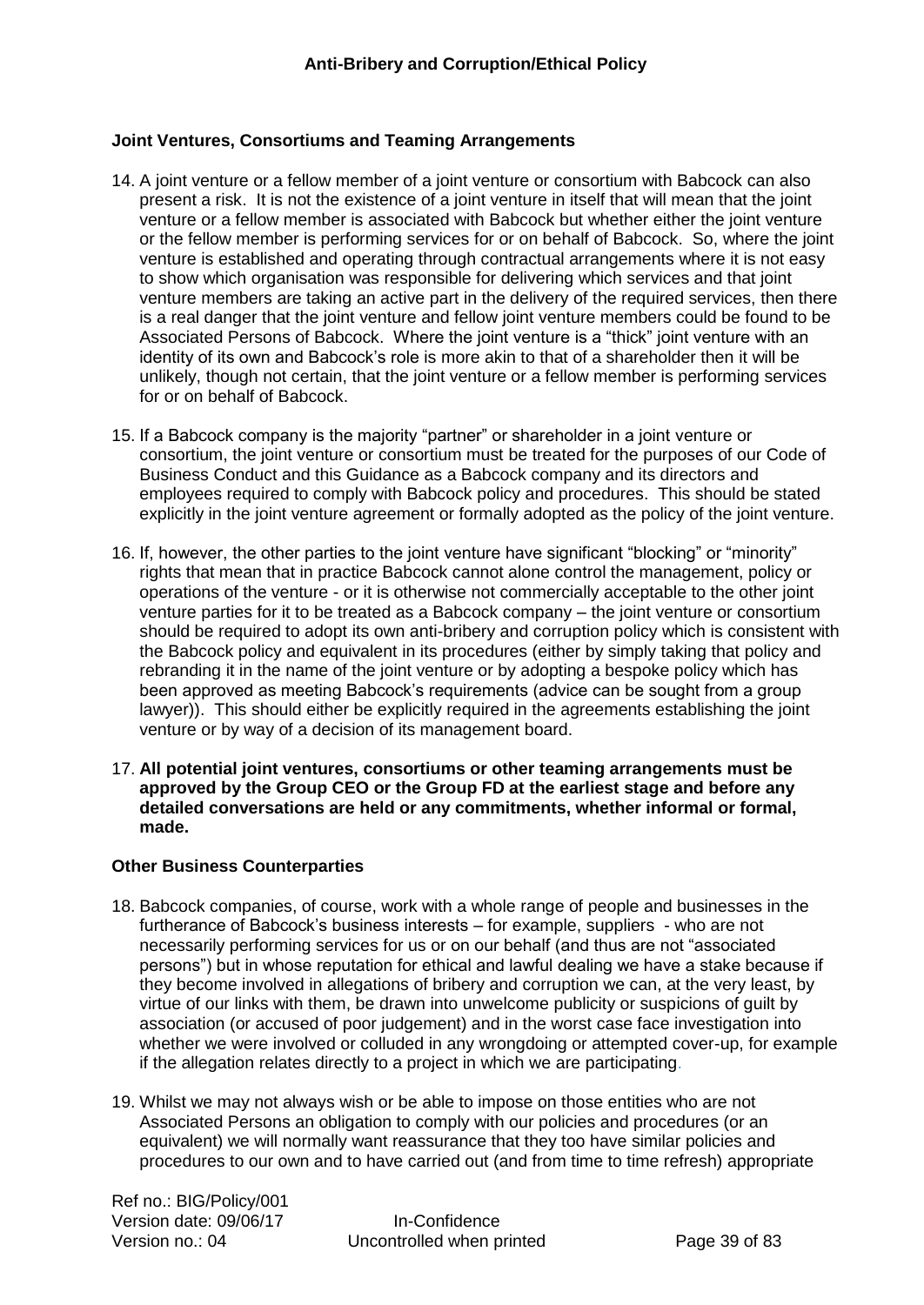due diligence on them to minimise these risks. Again this requires judgment having regard to the risk profile in any given case.

### **Appointing an Associated Person**

- 20. Due to the wide range of entities that could potentially be Associated Persons for Babcock, at all times, caution must be shown when appointing or contracting with anyone who might be an Associated Person for Babcock.
- 21. The level of formal vetting of a person who will be an Associated Person for Babcock that is sensibly required has to be judged on a case by case basis having regard to all factors surrounding their appointment, such as:
	- a) where the person is based or operates is it in a territory that has a reputation for having a significant risk of unethical business practices?
	- b) the cultural background of the person;
	- c) the extent of our past dealings with the person and how much we already know about them and their reputation;
	- *d)* the nature of the work/services we are expecting of the person and the scope for unethical behaviour on their part in the performance of such work/services;
	- e) whether the customer or an official running the tender has pointed us in their direction;
	- f) whether they are known or believed to have connections (directly or indirectly) with anyone involved or interested in the tender process or its outcome;
	- g) the level of control or interface that Babcock has over their operations.
- 22. These considerations also should be kept in mind even after the relationship is underway and it may, in some cases – for example, where we do not work closely or continuously with our business partner and so may be unable to have a continuing up to date view of their behaviour or standing - be appropriate formally to re-run such checks from time to time.

#### **Procedure for appointing (or renewing the Appointment of) a Business Partner, particularly Agents**

- 23. Working through or using business advisers, agents, sponsors or consultants or any other persons who help, advise or facilitate us to win or retain work or enter new markets (all referred to as "Agents") represents a particular danger and special care must be taken. The general principle is that their use should normally be avoided.
- 24. In those instances where it is in the best interest of the business to appoint an Agent, all appointments, extensions or renewals must be pre-approved by the Group Chief Executive.
- 25. That approval will not be given unless the application for approval is accompanied by:
	- a) a sound written business case for the appointment (extension or renewal) which describes the Agent's experience, his reputation, the nature of the works or services we are expecting the Agent to deliver, the added value that he can bring and why Babcock cannot reasonably be expected to proceed without his appointment and cannot perform those services itself - or do without them, and an assessment as to the risk of unethical behaviour inherent in the delivery of those works or services;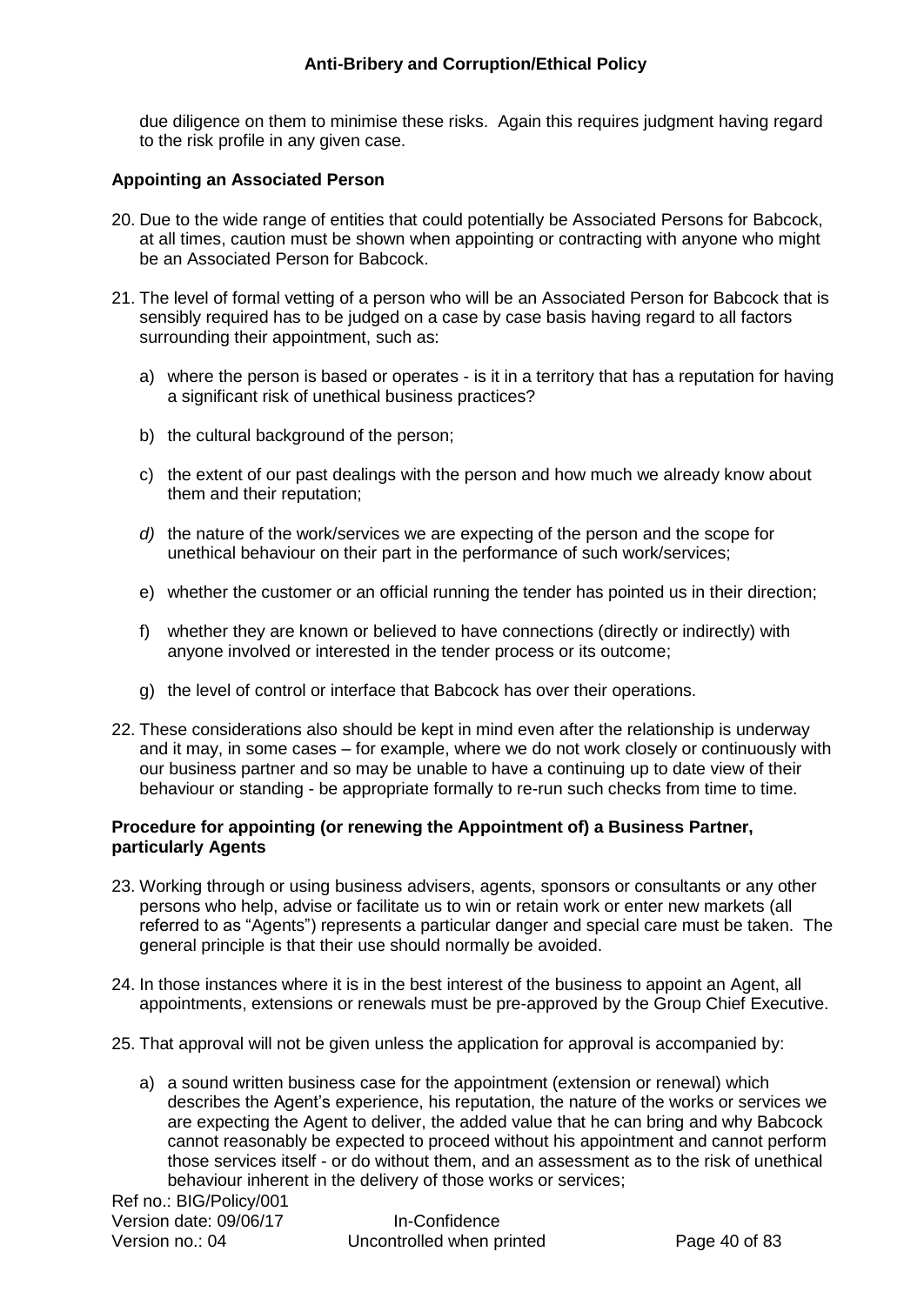- b) confirmation that we have not been asked to appoint the Agent by anyone involved in any related tender or project on the client side;
- c) a summary of the due diligence undertaken (which must be appropriate to the case in hand and will normally include investigation so far as reasonably possible and appropriate), any noteworthy limits on the extent of that investigation, and its findings. Please see Section L for a discussion of the due diligence that should be considered;
- d) details of the key terms of the proposed appointment, especially those relating to the scope of services, the territory, remuneration and expenses, and the duration and termination of the appointment. Remuneration should normally be on the basis of a fee for work done (or a retainer) of an amount that is commensurate with legitimate market rates and that is justifiable for the work involved, rather than on the basis of a success fee or commission, especially if that success fee or commission would represent a significant sum or a significant part of the overall remuneration;
- e) all people who are Associated Persons for Babcock must commit expressly to comply with all applicable laws relating to bribery and corruption and also to comply with our Code of Business Conduct. In exceptional circumstances it may not be possible or appropriate to include this commitment – for example, in a joint venture – in which case an acceptable alternative should be sort – for example, with the joint venture, the joint venture should sign up to its own ethical policy that should match our standard;
- f) details of any compensation on termination or continued payment of commission/fees post termination (if required under the contract or by applicable laws).
- 26. A sample application is set out in Appendix E for the appointment of a Business Partner.

### **Due diligence**

- 27. What is "appropriate" due diligence (please also see Section L for a discussion on due diligence) will vary depending on the case but will normally include investigation, so far as reasonably possible and appropriate as to:
	- a) where the Business Partner is based or operated: is it a territory that has a reputation for having a significant risk of unethical business practices:
	- b) the actual existence of the Business Partner entity concerned (if it claims to be a company, is it a company that is duly registered; does it actually have the operations, customers and facilities it claims to have? Has anyone visited them?)
	- c) the Business Partner's local reputation and background;
	- d) whether we have done business with them in the past and our experience of them if we have;
	- e) its direct and indirect owners, controllers and key managers of the business (and their reputation);
	- f) its business history and financial standing (including credit checks);
	- g) who its associated companies are and who owns, controls or manages them (and their reputation)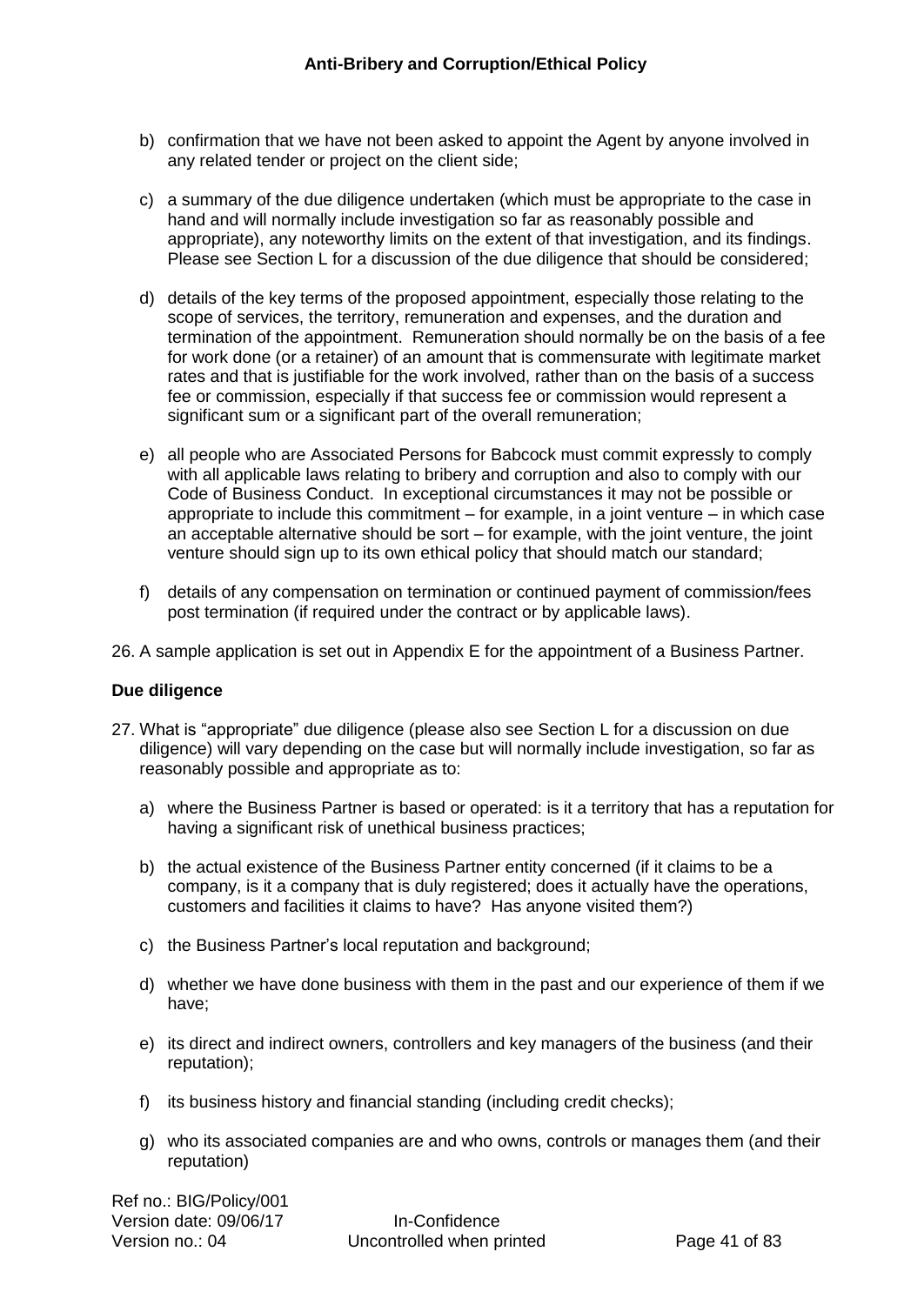- h) whether it or any of its owners, controllers or managers is associated or linked in the public or industry's mind to other persons who may have a poor or dubious reputation
- i) direct and indirect connections (including through the associates of the (direct or indirect) owners or managers of the Business Partner) to others involved in the tender award or bid evaluation (such as public officials, the customer or other businesses who might stand to profit from an award of the contract)
- j) the Business Partner must have been made aware, in writing, of our Code of Business Conduct;
- k) the proposed appointment **must be on written terms approved by a Group lawyer,** which must include a commitment by the Business Partner;
	- to comply with the UK's Bribery Act 2010 (as if it were applicable to them, whether or not it actually is so);
	- to abide by our Code of Business Conduct;
	- not directly or indirectly to make or be involved in the making of any payments or the giving of other benefits or inducements seeking to influence or reward the conduct or decisions of others;
	- that no such transactions have previously been made in connection with business sought by or on behalf of the Group;
	- not to use the services of others in discharging their obligations without prior Group approval;
	- to procure that any sub agents will comply with the above;
	- that the appointment will be consistent with any obligations imposed in the relevant invitation to tender, contract, or potential contract, in connection with which Babcock is proposing to use the business representative's services.
- 28. Babcock has access to a business due diligence service run by World Check, which offers various levels of vetting, from online searching of publicly accessible databases and internet reports worldwide in English or in a relevant foreign language to local, on-the-ground "human intelligence". We also have access to other firms that specialise in more intensive investigation where it might be warranted. Access to these services can be obtained through any Group lawyer.

#### **Records**

29. Adequate records must be kept to document the nature and extent of the due diligence carried out on the Business Partner, the services he provides to the Group and the payments made to him. This should include each Sector maintaining a database of all of its agents together with the key terms of their appointment – see Section K (Importance of Monitoring) for more detail.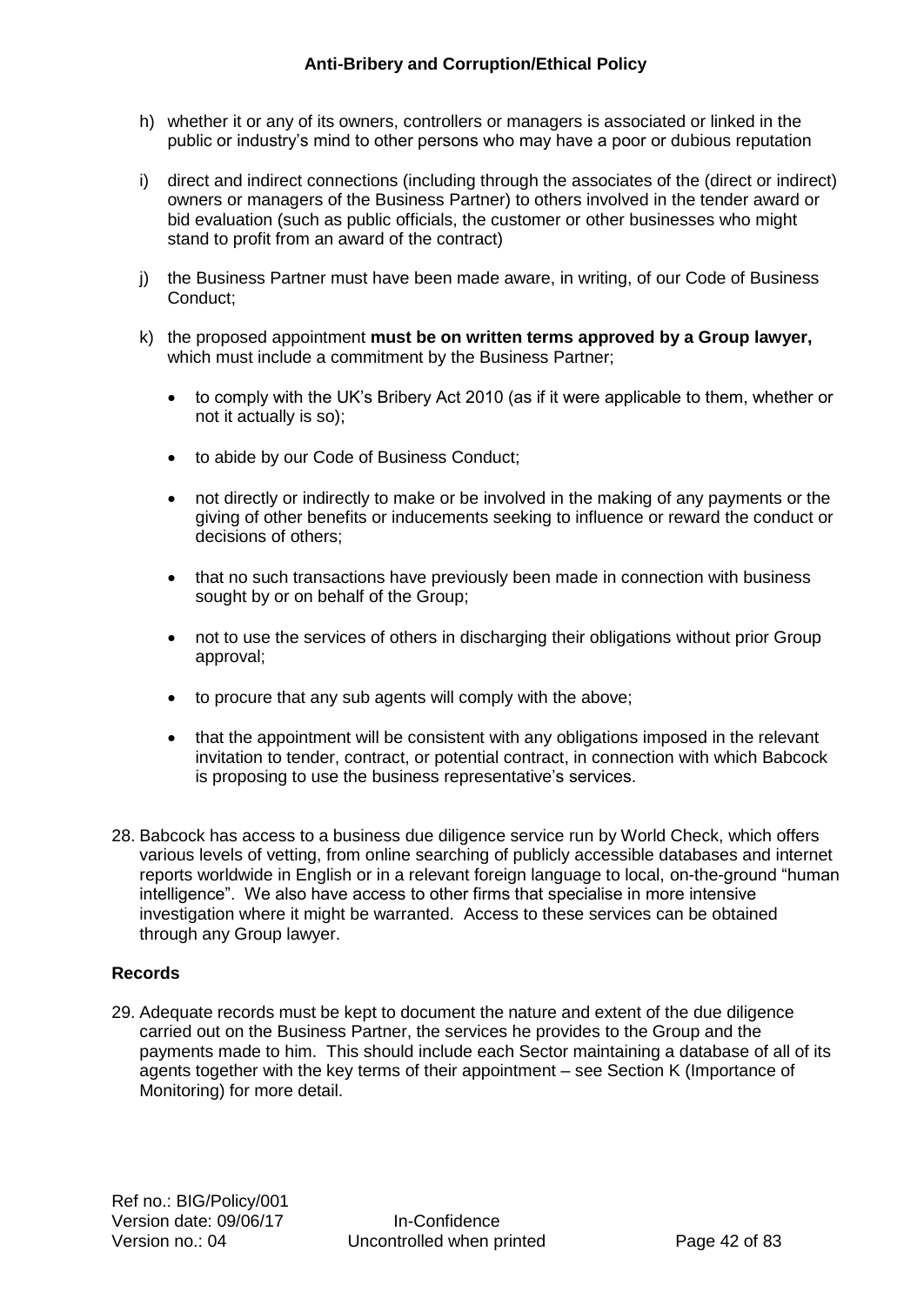### **Terms & Conditions and Legal Advice**

- 30. Whenever appointing a Business Partner, you must ensure that his terms of appointment are duly recorded and reflect the principles of this Guidance. You must involve your Sector legal team in the drafting of the terms of appointment at the earliest stage.
- 31. In addition to involving a Group lawyer, local legal advice should always be sought to ensure that arrangements with Business Partner comply with local laws and as to any noncontractual rights or protections that may be enjoyed by the business representative. The Group lawyer will obtain this advice if necessary.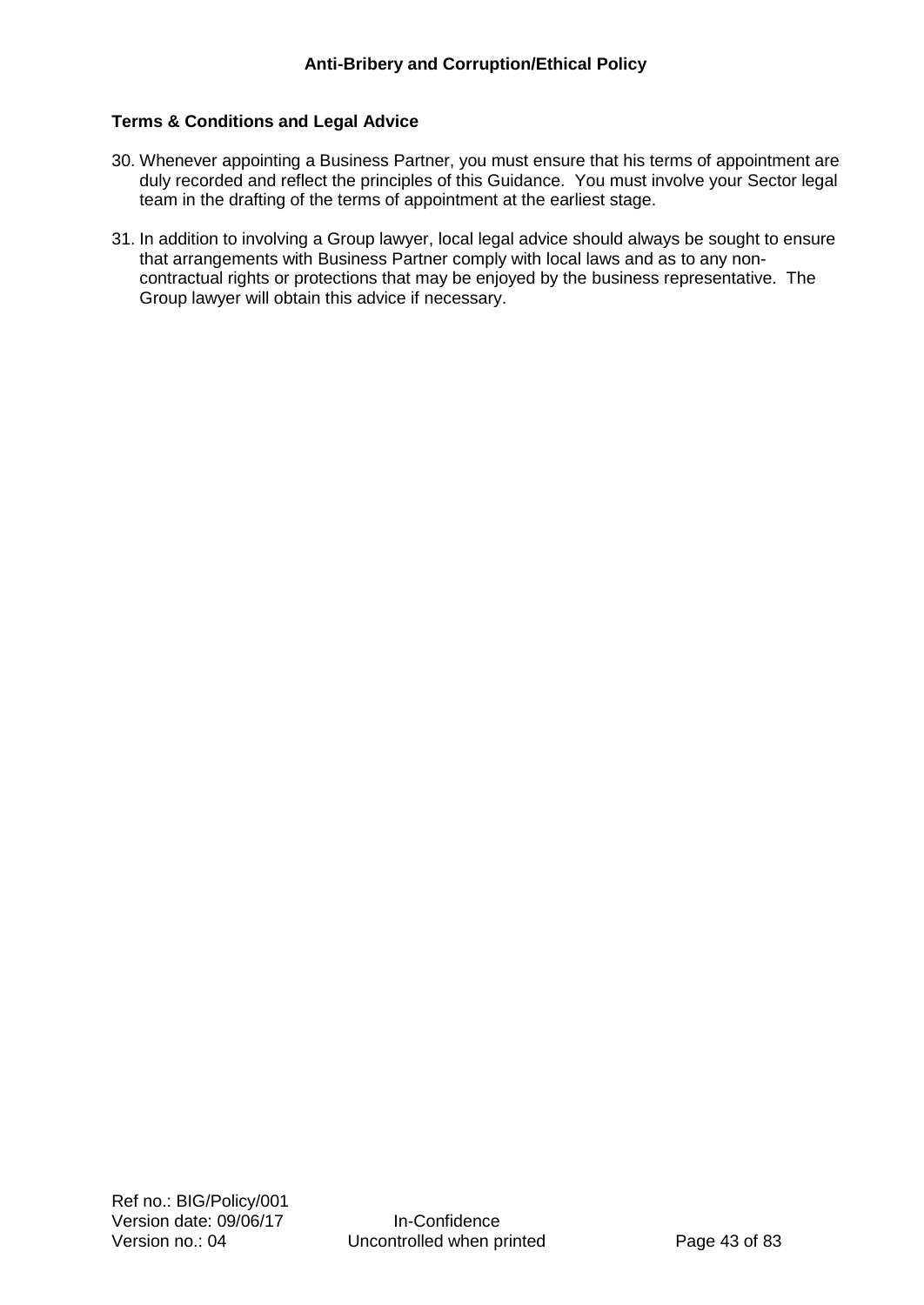# **Section I - Offset Arrangements**

- 1. In seeking tenders for publicly funded contracts, Governments across the world often permit and in some cases require those tendering for the contract to offer, in addition to the principal tender, some kind of additional investment in, or benefit to, the local community. For example, where the tender will involve the prime contractor setting up a supply chain in order to deliver the project, the prime contractor may undertake to ensure that a given percentage of the value of the work done will be done within the territory of the country concerned using local contractors. Or the prime contractor may agree to transfer certain technology or know how to the prime contractor's supply chain, again within the relevant territory. Or the prime contractor may agree to sponsor projects to ensure that a local community which is being particularly affected by the project directly benefits from the project.
- 2. This activity is known as "offset" and is particularly common in the defence sector. If tendering for a contract which includes an element of offset, regardless of the sector, you must proceed with caution
- 3. Offset arrangements give cause for concern on a number of levels:
	- a) The offset arrangements in and of themselves can amount to a financial or other "advantage" to a public official or to another person at the official's request, assent or acquiescence and could be a breach of the duty not to bribe a foreign public official (see Section C); or
	- b) The development and delivery of the offset arrangements provide ample opportunity for difficult situations to arise which might lead to breaches of anti-bribery legislation. For example, the prime contractor may be establishing relationships with a new set of suppliers who are unknown to the prime contractor and in a new environment that the prime contractor is not used to working in. Or, in delivering the projects, the prime contractor may be coming into contract with officials with whom the prime contractor does not ordinarily work in a market or sector that is also new to the prime contractor. Or it is common for the prime contractor to employ agents or other intermediaries to assist the prime contractor in the development and the delivery of the offset arrangements with the heightened risk that agents bring.
- 4. If any tender for which any Babcock company is bidding involves any element of "offset", then you must proceed with caution:
	- a) Prior to submission, the tender must receive Group approval through the TAF process, and
	- b) If you are considering appointing an offset agent or other intermediary to help with the offset obligation, then you must make sure that you comply with the Group policy on the appointment of agents and in scoping the offset arrangement you must be sure that you have undertaken sufficient due diligence on the proposed projects to eliminate any concern that the agent and any offset project or solution he proposes is anything but bona fide.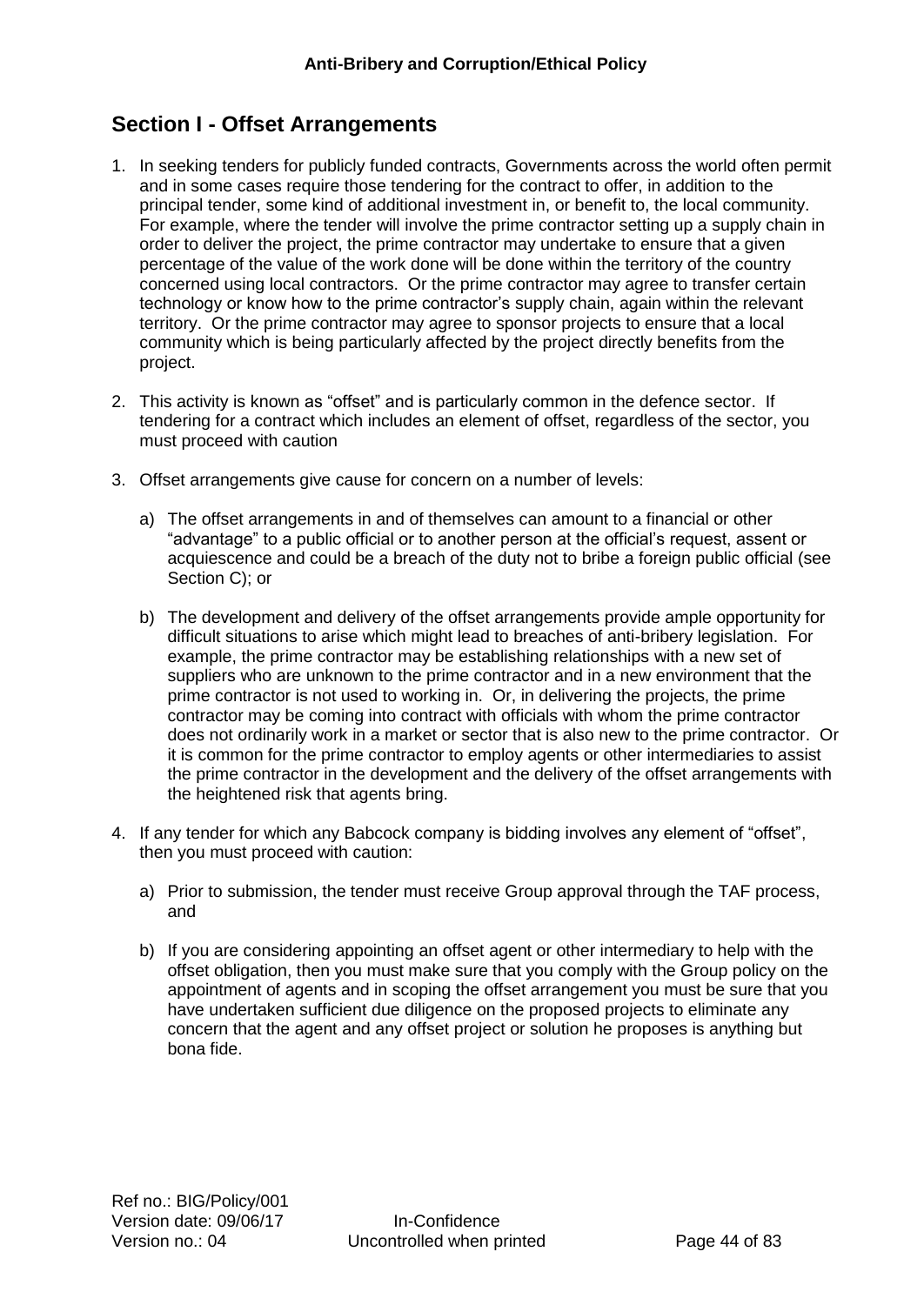# **Section J - Whistleblowing**

- 1. It is the responsibility of every Babcock employees to bring to the attention of appropriate management any concerns that they have that:
	- a) bribery or corruption has taken place, or is likely to take place;
	- b) there may be fraud or other irregularities going on in the way transactions, goods or services are being paid for, recorded or invoiced (or in the failure properly to record or invoice them)
	- c) the health or safety of any individual is being, or is likely to be, endangered by the way activities are being carried out;
	- d) any other criminal offence has taken place, or is likely to take place;
	- e) there has been, or is likely to be, a failure to comply with legal obligations;
	- f) there has been, or is likely to be, a miscarriage of justice; or
	- g) the environment has been, or is likely to be, damaged,

in each case, as a result of acts or omissions of Babcock or any of its employees. Or, indeed, if any of the above result from the acts or omissions of Babcock's agents, advisers, subcontractors, suppliers or customers in their dealings or activities so far as they affect or relate to Babcock, its business or employees at work.

2. No action will be taken against an employee who alerts management to these concerns if they turn out to be unfounded so long as the information and any allegations made were passed on in good faith; in the genuine belief that they were substantially true; with no intention of personal gain; and without malice.

## **Procedure**

- 3. Normally, employees should feel able to bring these matters to the attention of their line managers, who are in turn under a duty to pass on the information to appropriate senior management.
- 4. However, if an employee feels that this is an inappropriate route in the circumstances or is uncomfortable with it, or believes that the matter has not been dealt with satisfactorily by the line manager, they should (by phone, letter or email) bring the matter to the attention of the Group General Counsel or any of the Group's lawyers.
- 5. Alternatively, employees may use the confidential "whistleblowing" telephone service established for employees to report matters of concern.
- 6. It is the responsibility of Sector management to ensure that details of that service and these procedures are made known to existing employees and new joiners, and are refreshed from time to time.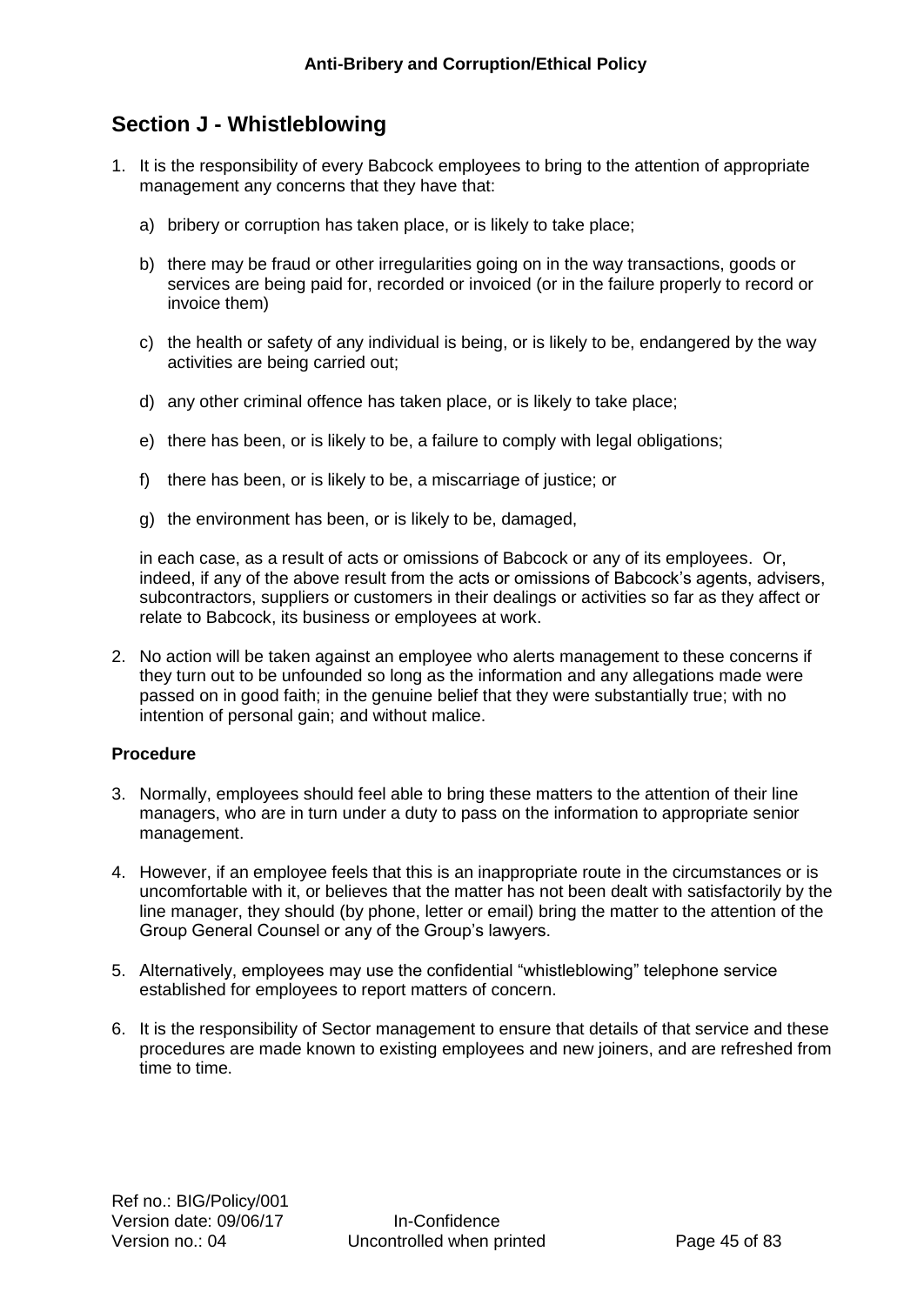# **Section K - Importance of Monitoring**

- 1. As our business and the risks that we face (as we enter new markets and sectors) will change over time, so the procedures required to mitigate those risks will also need to change to address the new circumstances.
- 2. It is not enough that we assess the risks that we face once (for example, at the start of a relationship with a new agent). We must continually monitor and review the risks that we face to make sure our procedures remain appropriate.
- 3. Accordingly:
	- a) **Database of all agents**: Each Sector must maintain a database of all the agents that represent it. This database must contain a summary sheet giving the agent's name, term of appointment, territory, whether the appointment is in connection with a particular project, the services to be rendered and a summary of the agent's remuneration together with the full terms and conditions of the agent's appointment (or a reference as to where to find them).
	- b) **Risk assessment**: Each Sector must include, as part of its risk register review, an assessment of the nature and extent of its exposure to potential risks of corrupt acts – whether committed by employees or by persons associated with the Sector (such as agents, sub -contractors, joint ventures or joint venture partners). This risk assessment should consider whether:
		- i. The Sector 's **internal financial controls** are still sufficient to allow it to identify any internal malpractice;
		- ii. The **charitable donations** that the Sector has made or is planning to make are appropriate;
		- iii. Any **political donations** (in the unlikely event that there are any) or **lobbying** done or planned to be done are appropriate;
		- iv. Any requests for the payment of **facilitation payments** have been reported to the Sector ;
		- v. The **agency arrangements** that the Sector has in place as set out in the database of agents referred to above are still appropriate and required;
		- vi. Those **joint ventures** in which the Sector is a member also have sufficient financial internal controls to allow the joint venture to identify any malpractice within the joint venture
	- vii. The Sector 's **joint venture partners** (especially those who deliver products/services on behalf of the joint venture) are still appropriate and exhibit the same commitment to ethical behaviour as we do;
	- viii. The Sector 's **subcontractors** (those that perform services on behalf of the Sector for example, where the Sector (or a joint venture in which the Sector is a member) is the prime contractor and has subcontracted some or all of its obligations to a subcontractor to deliver on behalf of the Sector ) and other **significant counter parties** are still appropriate and exhibit the same commitment to ethical behaviour as we do;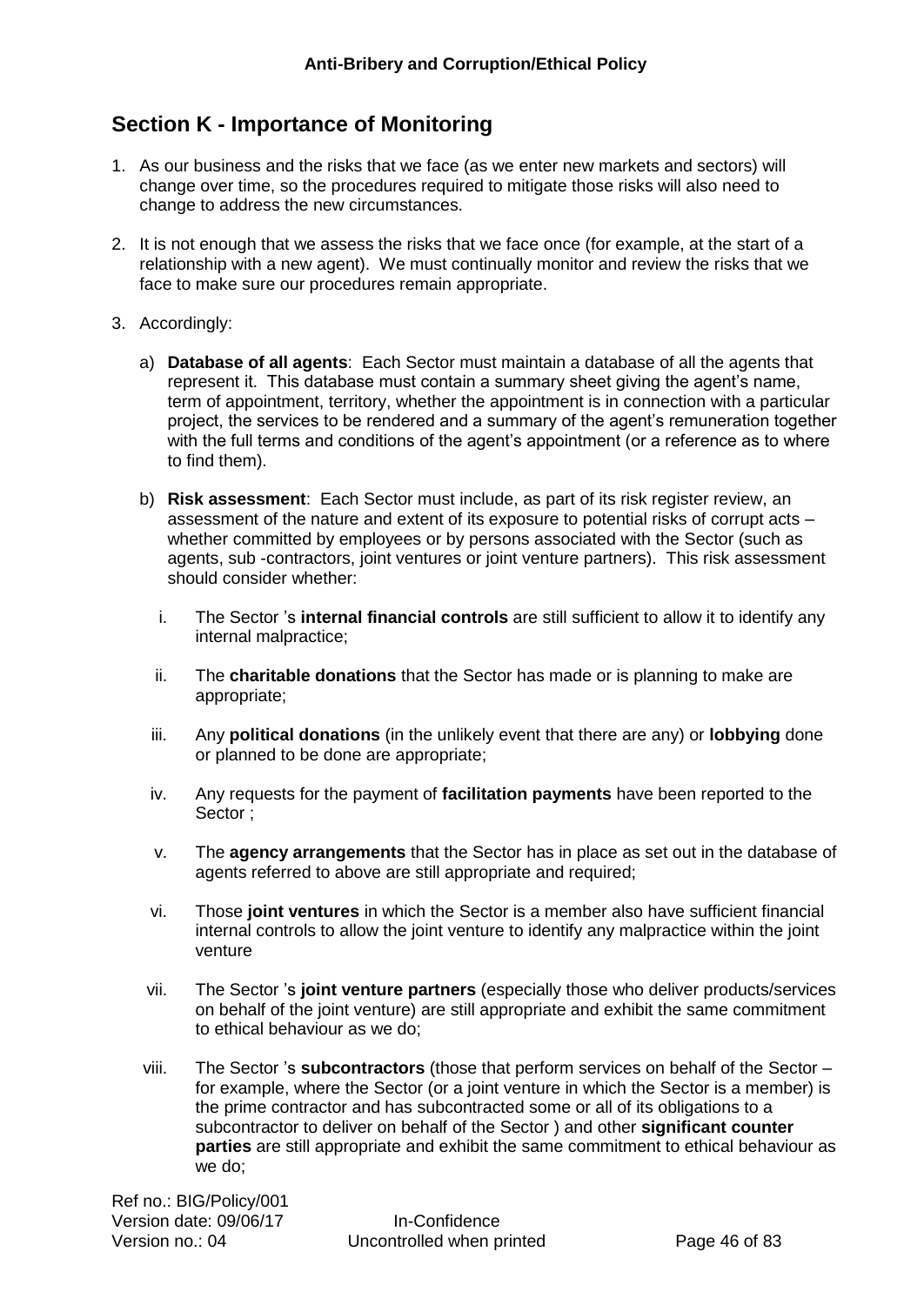- ix. The **customers, markets and sectors** in which the Sector operates are still appropriate or whether they present any particular risk, which require the Sector to amend its current policies in order to mitigate the risk effectively.
- x. The **corporate gifts and hospitality** that the Sector is sanctioning are still appropriate;
- xi. The Sector has communicated its commitment to ethical behaviour to its stakeholders and has ensured that its employees have received **proportionate and appropriate training**. The same level of training is not required across the board as it is acceptable for the Sector to identify those employees in high risk roles (eg client facing, marketing, contracting, purchasing) for whom training should be more in depth. However, it is important that, in order to reinforce our culture of conducting our business with propriety, honesty and transparency, every employee is aware of our commitment to ethical behaviour;
- xii. The Sector has **adequate records** of all risk assessments, appointments, corporate gifts and hospitality, etc to ensure that its and the Group policies are being complied with.
- 4. In addition to the risk assessment, each Sector must review each of its agency arrangements at least every 2 years to ensure that not only is the appointment in itself still appropriate, but also that the terms of the appointment are still appropriate. A written record of this review must be kept.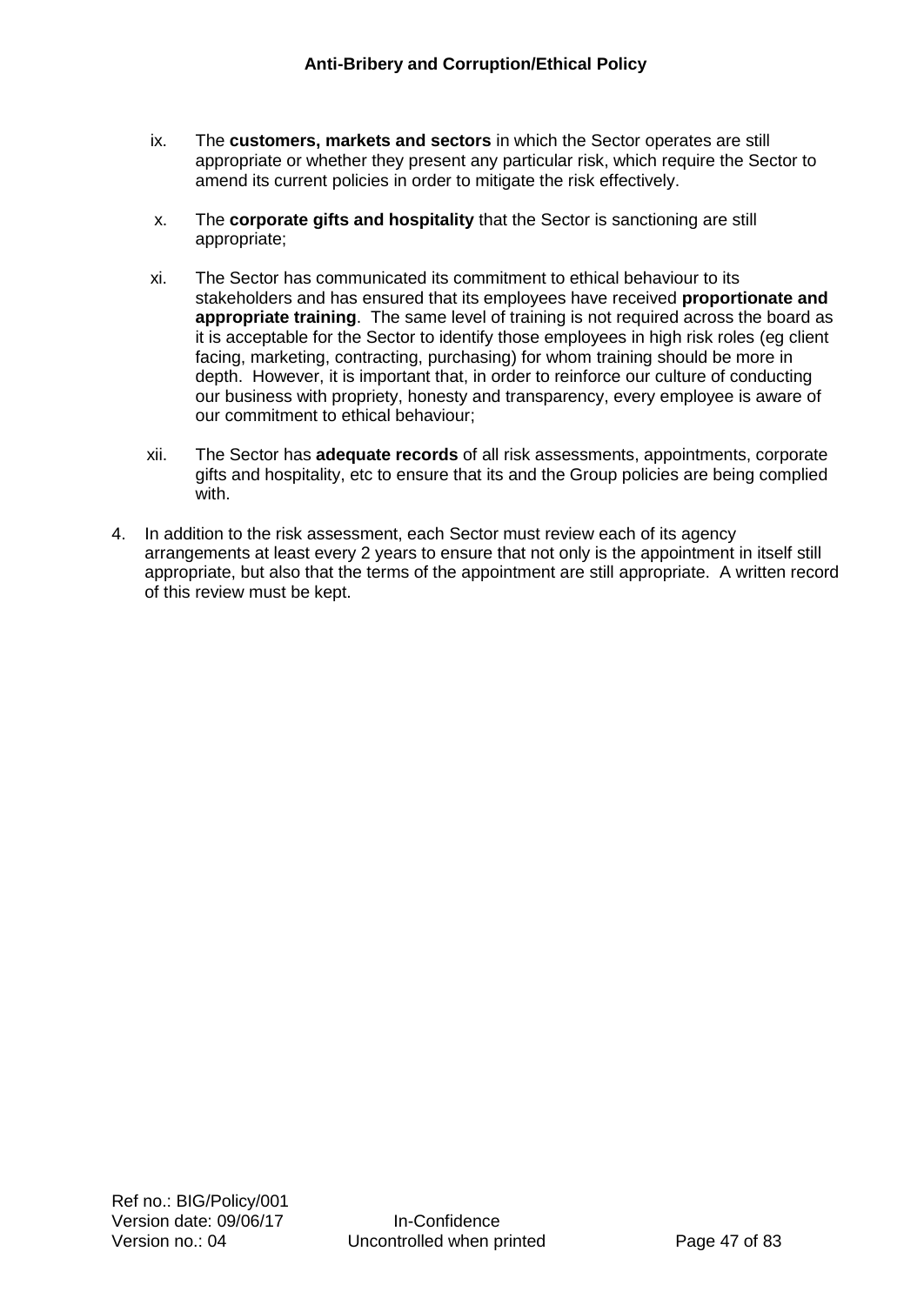# **Section L - Due Diligence**

- 1. It is essential we protect Babcock's interests and reputation by knowing who we are dealing with or relying on – whether a client, a supplier, a sub-contractor (or material sub-subcontractor), an agent or any other Business Counterparty (being anyone with whom Babcock has a business relationship).
- 2. Each Sector should have embedded within its procedures thorough and robust due diligence procedures to check that entities we are contracting with are "fit and proper" and will not put Babcock in breach of, or cause us to be associated with any breach of:
	- a) anti money laundering laws;
	- b) anti terrorism laws;
	- c) sanctions controls issued by Governments and international bodies such as the UN and the EU; or
	- d) bribery and corruption risks.
- 3. This section focuses on bribery & corruption risk. To the extent that existing counterparty due diligence procedures do not address the due diligence stipulated below, these additional reviews are needed.
- 4. It is crucial that you keep complete and accurate records of all the due diligence done in any given case.

### **Risk Assessment**

- 5. The appropriate level of due diligence in any given case is a question ultimately of judgement. The starting point in determining what Due Diligence is needed or desirable is a risk assessment (see the list of Red Flags at the back of the Approval Matrix and for further discussion of issues to consider in a risk assessment see Appendix C), taking into account a matrix of issues such as:
	- a) corruption risk of the countries relevant to the project or where the counterparty is based – various organisations produce tables as to their assessment of corruption risk in different countries. See below for more detail;
	- b) the amounts at stake: for example, is an agent potentially going to receive substantial payments;
	- c) is there a "red flag" (see the list at the back of the Approvals Matrix);
	- d) are there any key licences that are required: for example, any export control issues, including ITAR (US International Traffic in Arms Regulations) requirements or is there a requirement for us to have a Technical Assistance Agreement in place;
	- e) what is the danger of the counterparty trying to influence the outcome of a bid in which we may be bidding (for example, is he simply supplying us with widgets after the bid has been won – in which case, no or low risk, or is he potentially in line for a major supply subcontract and the bid has yet to be submitted or evaluated? Is he an agent who will receive a success fee?).
- 6. Set out below are what would be expected in the absence of a good reason why they are not necessary or desirable.
- 7. For departures from these requirements see further below: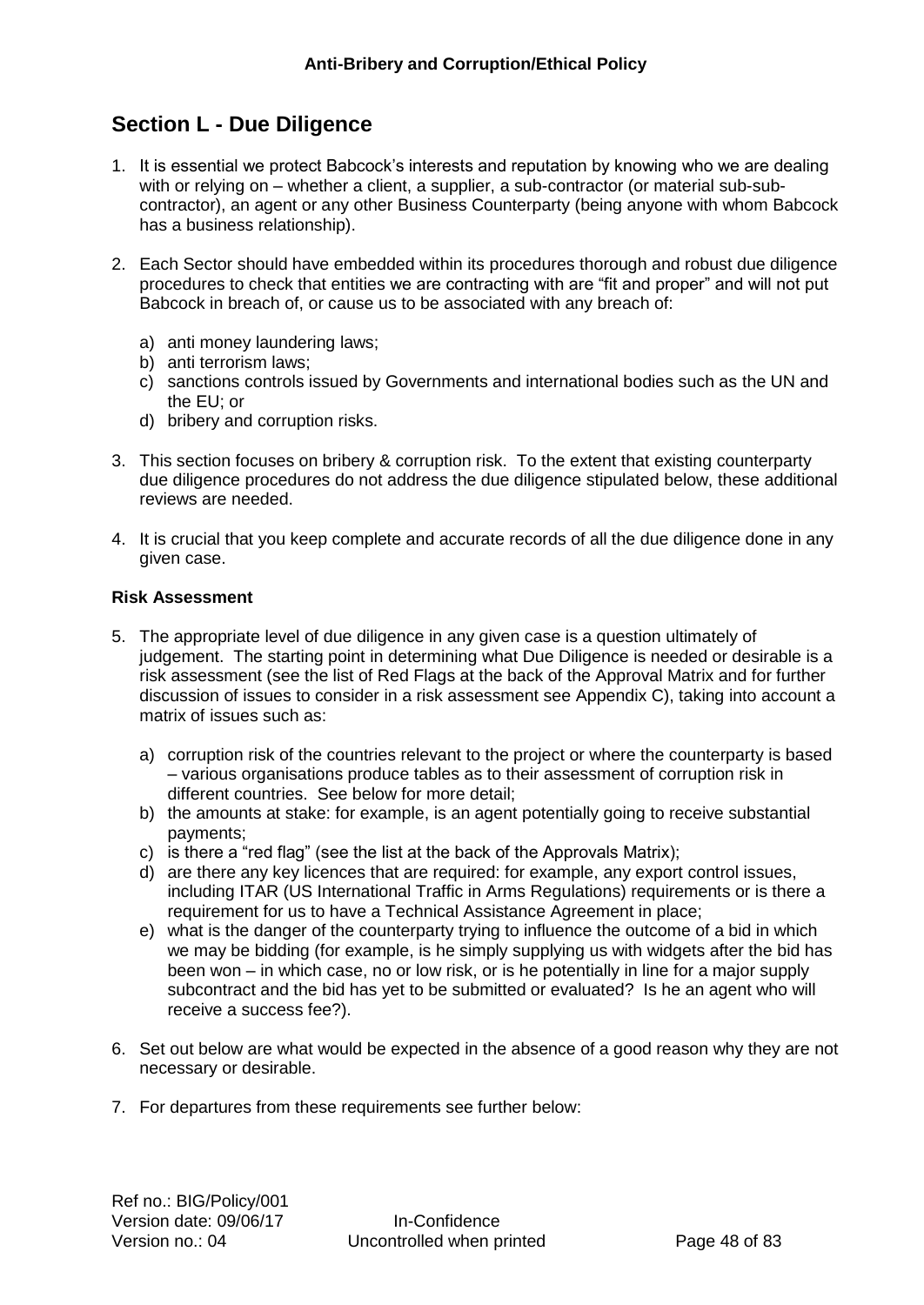#### **Level 1: Minimum requirements**

- 8. The due diligence described below is required in all cases of proposed dealings with a new counterparty:
	- a) Evidence as to the existence and correct identity of the proposed counterparty; for example:
		- $\triangleright$  certificate of good standing (or equivalent) from the applicable company registry, evidencing that the corporate entity exists and has no winding up resolutions presented against it (this may require legal assistance in some jurisdictions); and
		- $\triangleright$  details of registered office and principal place of business;
	- b) If the counterparty is in a group of companies, information as to that group, including the chain of ownership up to the ultimate parent and of other companies in the group; this may be obtainable, for example, from:
		- $\triangleright$  copies of annual reports (group and individual entity) or group structure charts;
		- $\triangleright$  company registry searches;
		- $\triangleright$  websites;
		- $\triangleright$  questionnaires (the kind we would have to complete in a PQQ for example);
	- c) Evidence that you are dealing with a person authorised to conclude the arrangements on behalf of the other party;
	- d) Copies of the latest available financial statements of the counter party and its ultimate owner;
	- e) Dunn & Bradstreet report on entity (and parent);
	- f) A copy of the counterparty's ethical policy;
	- g) Word-check basic (IntegraScreen "LITE") (see below as to how to obtain this search and Appendix F for description of what it will include) report in English and any relevant foreign language (IntegraScreen LITE Plus) on the entity (and parent);
	- h) If the proposal involves operating in a country outside the UK or with a party based in such a country, check its World Check Corruption rating (see below as to how to obtain this search);
- 9. You may also want to consider whether it is appropriate to obtain references from trusted sources. If you are in a new market or country, where Babcock does not have those contacts, consider contacting the following:
	- a) UK Trade Investment (either in country via the UK Embassy or High Commission);
	- b) The Commercial Section of the local UK Embassy or High Commission ;
	- c) British Chamber of Commerce or other local British Business Group (speak to the local UK Embassy or High Commission for contact details)
	- d) Relevant trade associations such as ADS.
- 10. Please see below for a discussion as to what to do if, in any particular scenario, you believe that any of the above searches are not required.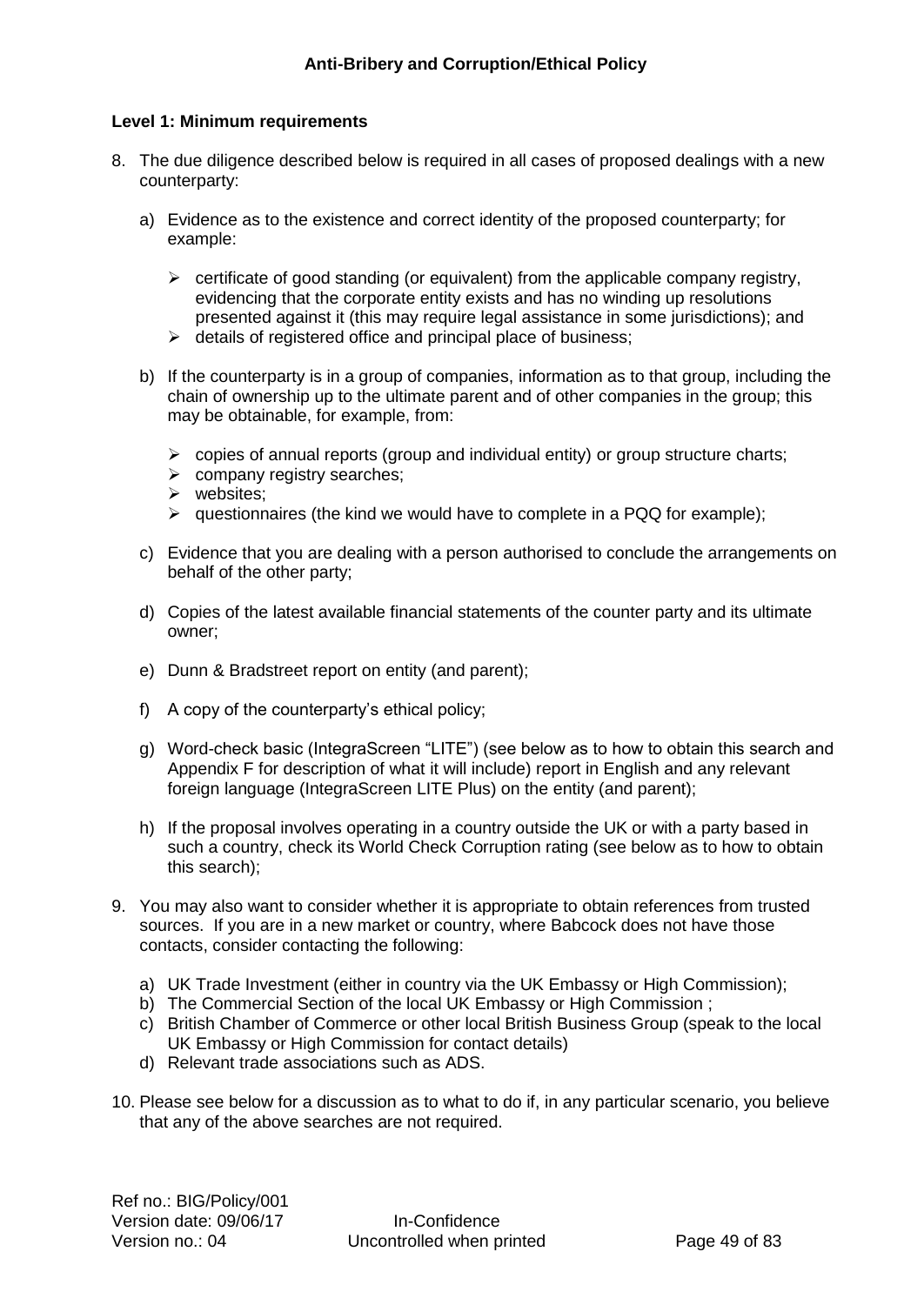### **Level 2: Additional Checks**

- 11. In addition, to the checks suggested above certain situations may require you to be extra prudent as they present a heightened risk:
	- a) **Proposed appointment of a Business Partner (anyone who provides services for or on behalf of Babcock such as an Agent, or a Business Advisor, or proposed Joint Ventures, Teaming and Consortium Arrangements (or subcontracting, prime contracting in the context of an undecided bid);**
	- b) **Red Flag situation; AND/OR**
	- c) **"Medium Corruption Risk" countries involved** (see below as to how to obtain this search.
- 12. As there is potentially heightened risk in the above cases, the following additional diligence checks should be carried out:
	- a) Names and addresses of directors/senior management;
	- b) Names and addresses of shareholders or other owners or persons controlling the counterparty;
	- c) Confirmation/reasonable verification enquiries as to whether the apparent owners/shareholders are genuine or are "fronts" for others;
	- d) World Check Integra Screen Report in English and applicable local languages on counterparty, ultimate parent, major owners, senior management (see below as to how to obtain this search and Appendix F for description of what it will include);
	- e) If we are "new" to the territory concerned: a World Check Country Entry Check (see below as to how to obtain this search)
	- f) Obtain references from trusted sources. If you are in a new market or country, where Babcock does not have those contacts, consider contacting the following:
	- g) UK Trade Investment (either in country via the UK Embassy or High Commission);
	- h) The Commercial Section of the local UK Embassy or High Commission ;
	- i) British Chamber of Commerce or other local British Business Group (speak to the local UK Embassy or High Commission for contact details)
	- j) Relevant trade associations such as ADS.
- 13. Where a potential Red Flag has been identified, consider what further checks may be necessary.
- 14. Please see below for a discussion as to what to do if in any particular scenario, you believe that any of the above searches are not required.

### **Level 3: Further Additional Checks**

15. If you are in a situation where you have:

### a) **Unresolved Red Flag situation; AND/OR**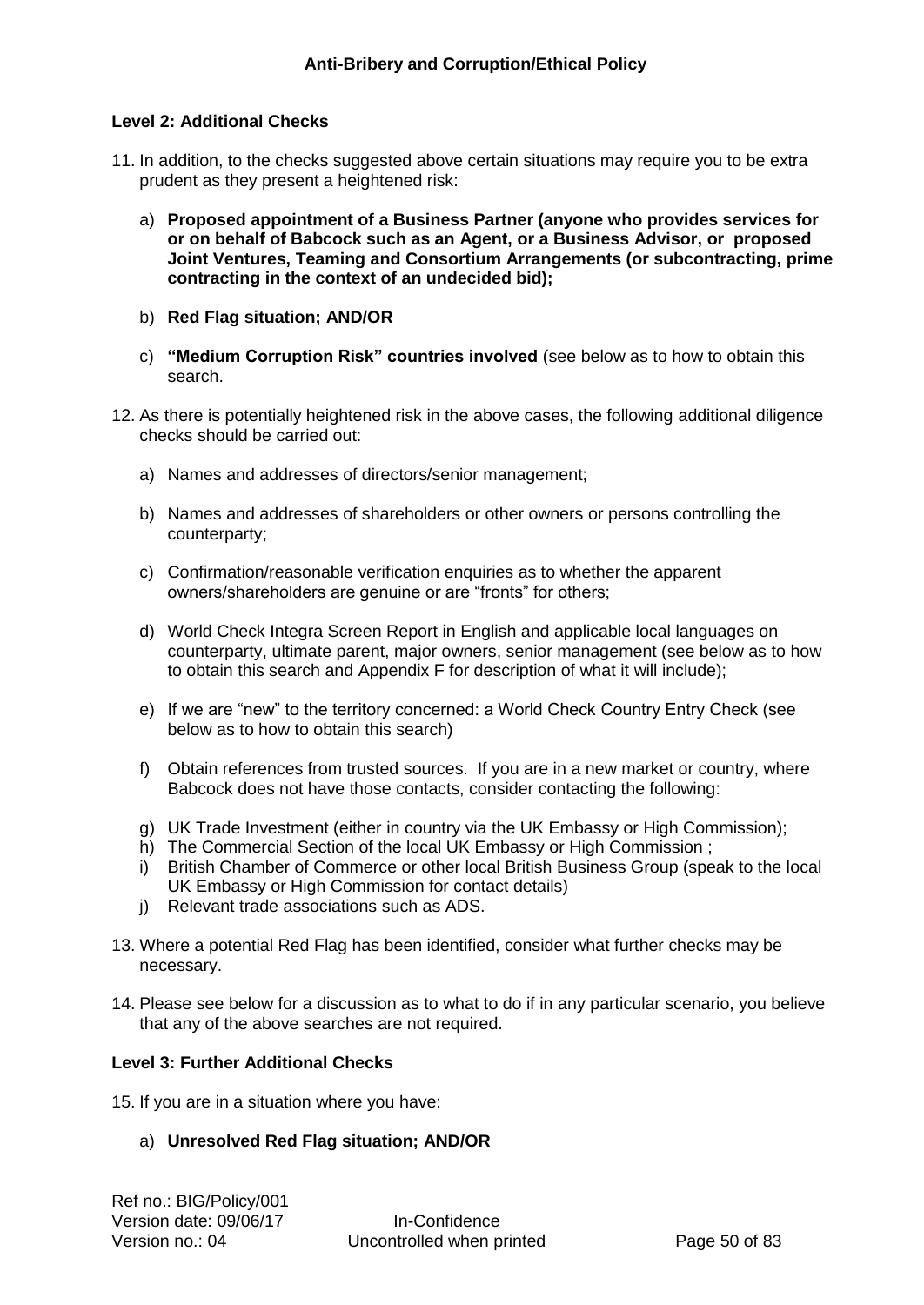- b) **"High or Very High Corruption Risk" Countries** (see below as to how to obtain this search,
- 16. Then you must in addition to the Level 1 and 2 checks consider the following:
	- a) Further checks as appropriate to investigate further the unresolved Red Flag;
	- b) World Check Integra Screen Premium Report (English and applicable local languages) on counterparty, ultimate parent, major owners, senior management - see below as to how to obtain this search and Appendix F for description of what it will include;
	- c) If we are "new" to the territory concerned: a World Check Country Entry Check see below as to how to obtain this search.
- 17. The extent to which Level 2 and 3 checks are carried out on individual owners, managers and connected companies can only be evaluated on a case by case basis in the context of the risk assessment and what such Due Diligence as has already been done might indicate as desirable.

#### 18. **Other Due Diligence Sources (including for second opinions or informal "references") include**:

#### *a) For sanctions*;

Foreign & Commonwealth Office HM Treasury Department for Business, Enterprise and Regulatory Reform Office of Foreign Asset Control (US) European External Action Service (EU) United Nations

*b) Generally*:

Local lawyers; Local branch of one of the UK "Big 4" Accountants UK Trade Investment (either in country via the UK Embassy or High Commission); The Commercial Section of the local UK Embassy or High Commission; British Chamber of Commerce or other local British Business Group (speak to the local UK Embassy or High Commission for contact details) Relevant trade associations such as ADS

#### **World Check Searches**

- 19. World Check is an independent service that provides due diligence reports whether on territories, individuals or commercial entities. These reports may be of differing depth and range. Currently (May 2011), World Check has 3 levels of report: lite, standard and premium.
- 20. World Check also produces a table setting out corruption risk rankings on a country by country basis. If more information is needed, World Check can expand this ranking to show how they came to it. In addition, World Check produce more detailed and focused reports on particular countries or territories within a particular country if required - they refer to this as a "country entry" report which is appropriate for where you are looking to enter into a country for the first time.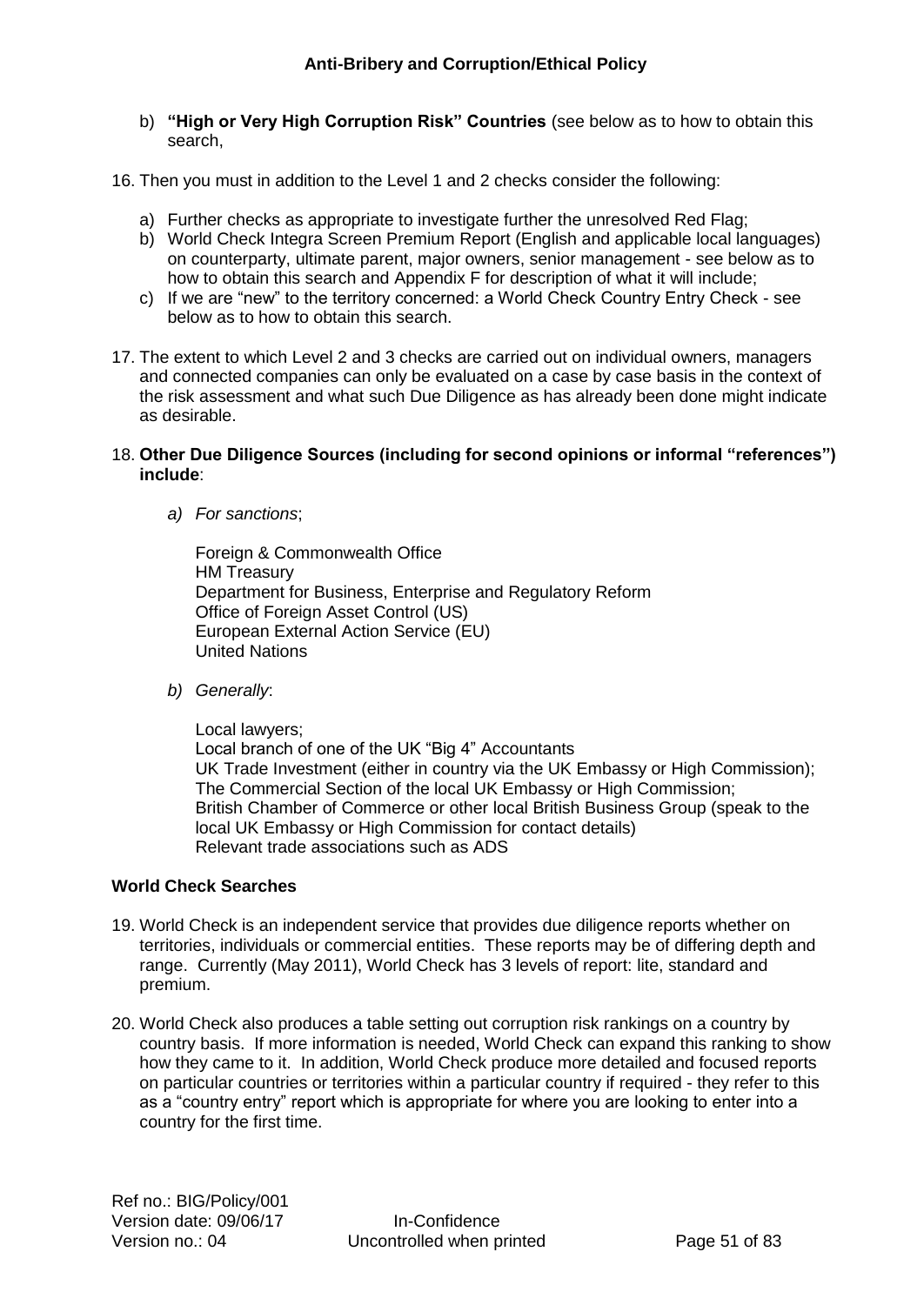21. If you would like more information about World Check and the services that they provide or need to commission one of their reports, please speak to your Sector legal counsel.

## **Departures from Due Diligence**

- 22. If, based on a risk assessment, a Sector concludes that Due Diligence that would otherwise be required by the above is not necessary or desirable and can be dispensed with (or satisfied in another way) without materially increasing risk, a note of this and the rationale should be made and filed with the risk assessment in a readily accessible and traceable place.
- 23. In cases involving operations or counterparties in Medium (or above) Corruption risk countries one of the Group's lawyers and the Sector AB&C officer should be consulted on the proposed departure and concur in the decision.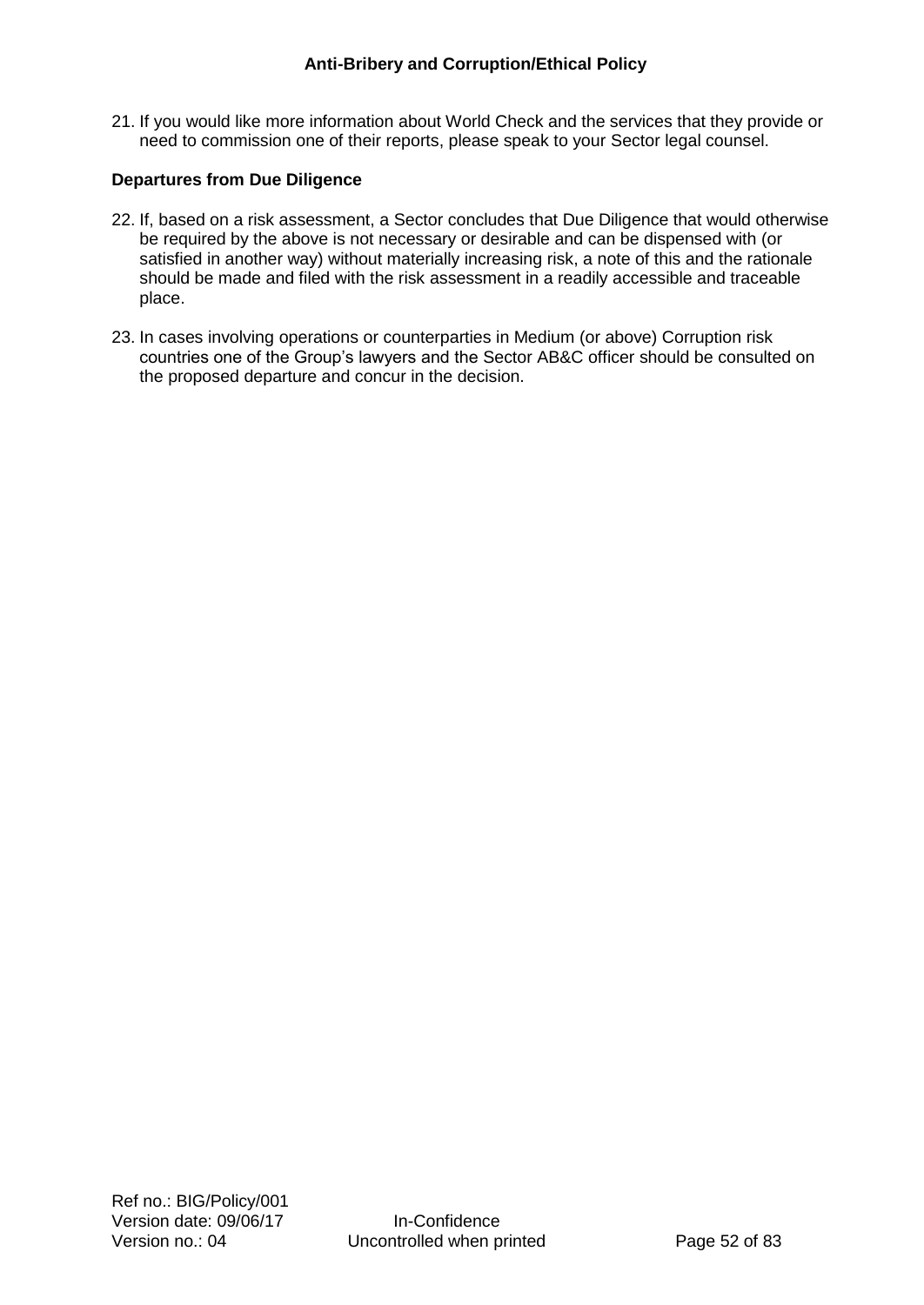# **Appendix A - Babcock Code of Business Conduct**

**1. OUR POLICY: Babcock will conduct its business to the highest standards of honesty and integrity.**

WHY?

Simply, it is the right and proper thing to do and it is in Babcock's, and our employees', best interests:

Our reputation and good name are our greatest assets; they are easily lost by actual or suspected corrupt or unethical behaviour. Without them we will lose business and jobs. Corrupt behaviour can be criminal behaviour: the company and employees can be prosecuted, fined or imprisoned. Conviction can ruin individual careers, lead to existing contracts being terminated and disqualification from bidding for others, with a consequent loss of jobs.

# **2. What our Code of Business Conduct means**

### **Babcock:**

- a) WILL respect the dignity and rights of its employees and place the highest priority on ensuring the safety of each other at work and the safety of others who might be affected by our activities;
- b) WILL seek to minimise so far as we reasonably can the impact of our activities on the environment;
- c) WILL comply with the law in the conduct of our business;
- d) WILL be honest in our dealings with those with whom we do or seek to do business;
- e) WILL strive to avoid even the appearance of wrongdoing or impropriety in the way we go about our business;
- f) WILL NOT bribe or attempt to bribe anyone;
- g) WILL NOT take bribes from anyone;
- h) WILL be diligent in selecting our business advisers and partners so that we minimise the risk of our reputation being damaged by others;
- i) WILL implement and observe appropriate training and procedures designed to ensure that we and others working for us understand what our Code of Business Conduct means for them in practice; and
- j) WlLL treat seriously breaches of our Code or its associated Guidance.

### **And our employees:**

k) WILL avoid (or properly disclose and obtain clearance for) potential conflicts between their interests (or those of their friends and families) and their responsibilities to Babcock or our customers;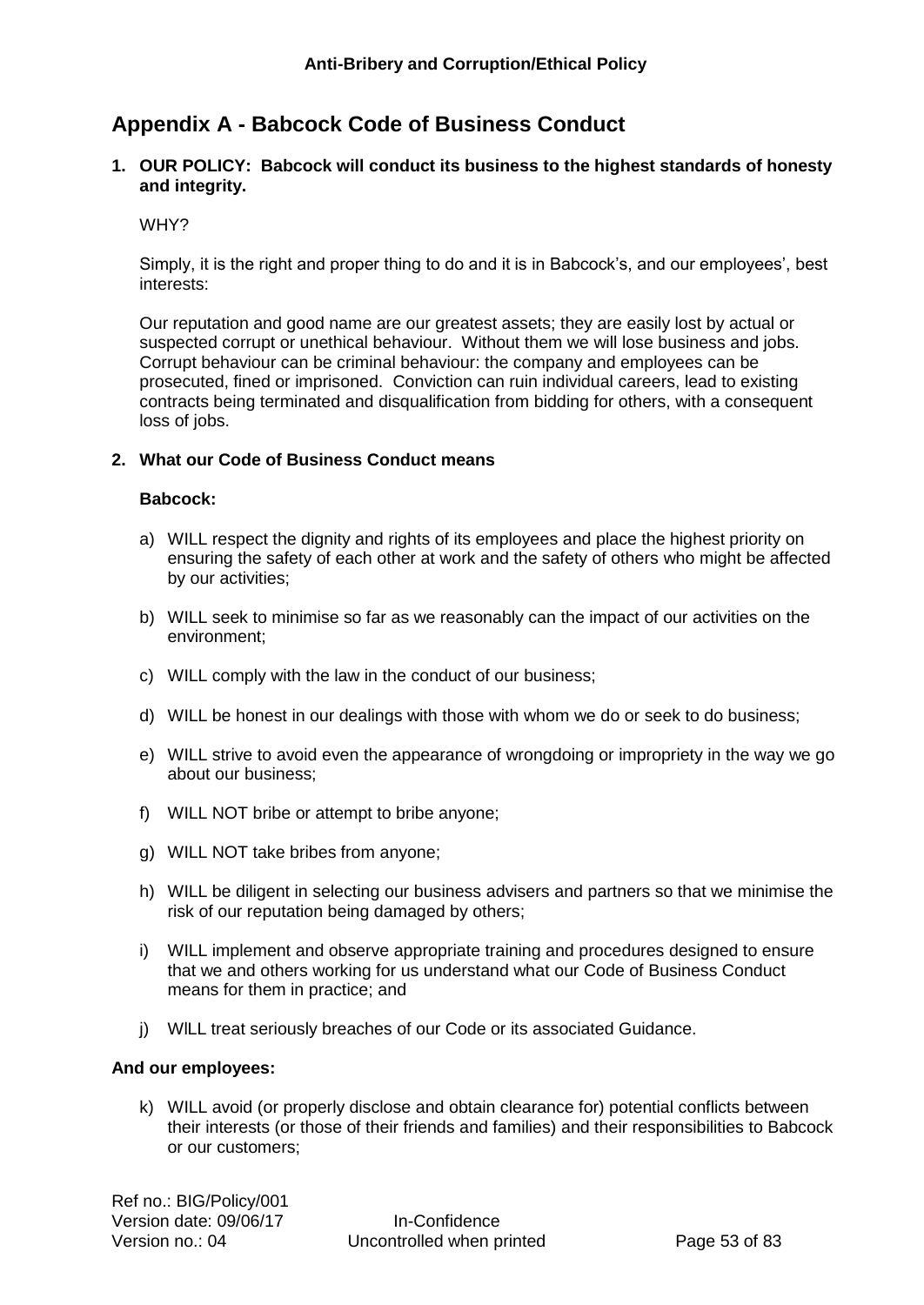- l) WILL NOT take bribes and will report to appropriate management any attempt made to bribe or improperly influence them or another employee in the carrying out of their duties for Babcock;
- m) WILL NOT bribe or attempt to bribe anyone (including by making "facilitation payments"1 and will report to appropriate management any request or suggestion that Babcock, or anybody working for or with Babcock, should bribe or attempt to improperly influence someone;
- n) WILL seek advice on how to proceed if they are at all unsure whether something complies with our Code of Business Conduct or how to apply its associated Guidance ;
- o) WILL be able to raise (confidentially if they wish), without fear of unfavourable consequences for themselves, any genuine concerns they have that our Code or its associated Guidance is not being followed.

### **And our Business Advisers**

p) MUST agree to comply, and actually comply, with our Code and this Guidance, so far as relevant to them, as if they were our employees.

## **And our Business Partners**

q) SHOULD either be willing to subscribe to our Code and its associated Guidance or have equivalent standards and procedures in their own businesses.

Ref no.: BIG/Policy/001 <sup>1</sup> A "facilitation payment" is a payment to a public official or another person to encourage or reward that person for carrying out their normal duties (either at all or more quickly than they would have done without the payment).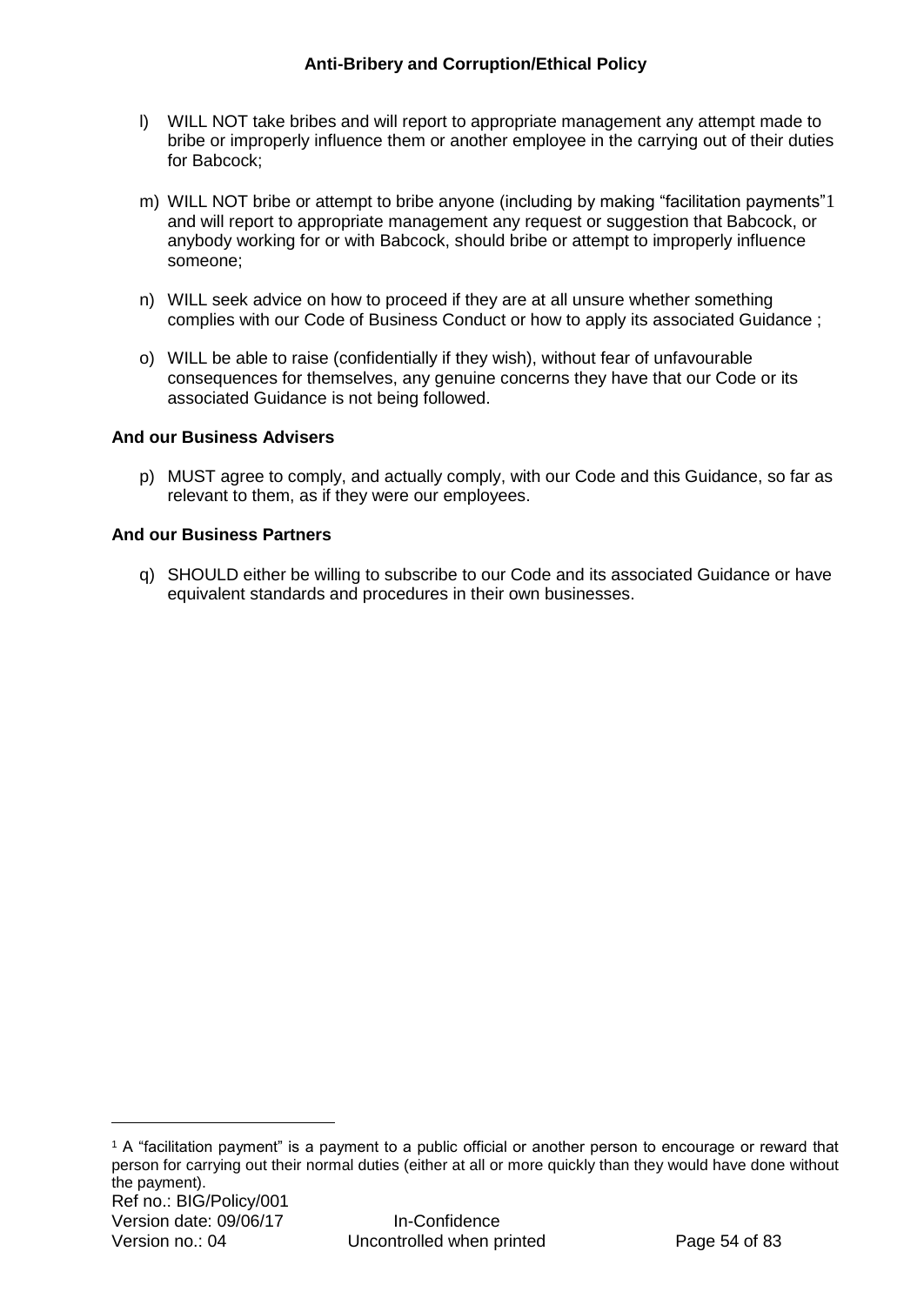# **Appendix B - Template Short Form Anti-Corruption Policy**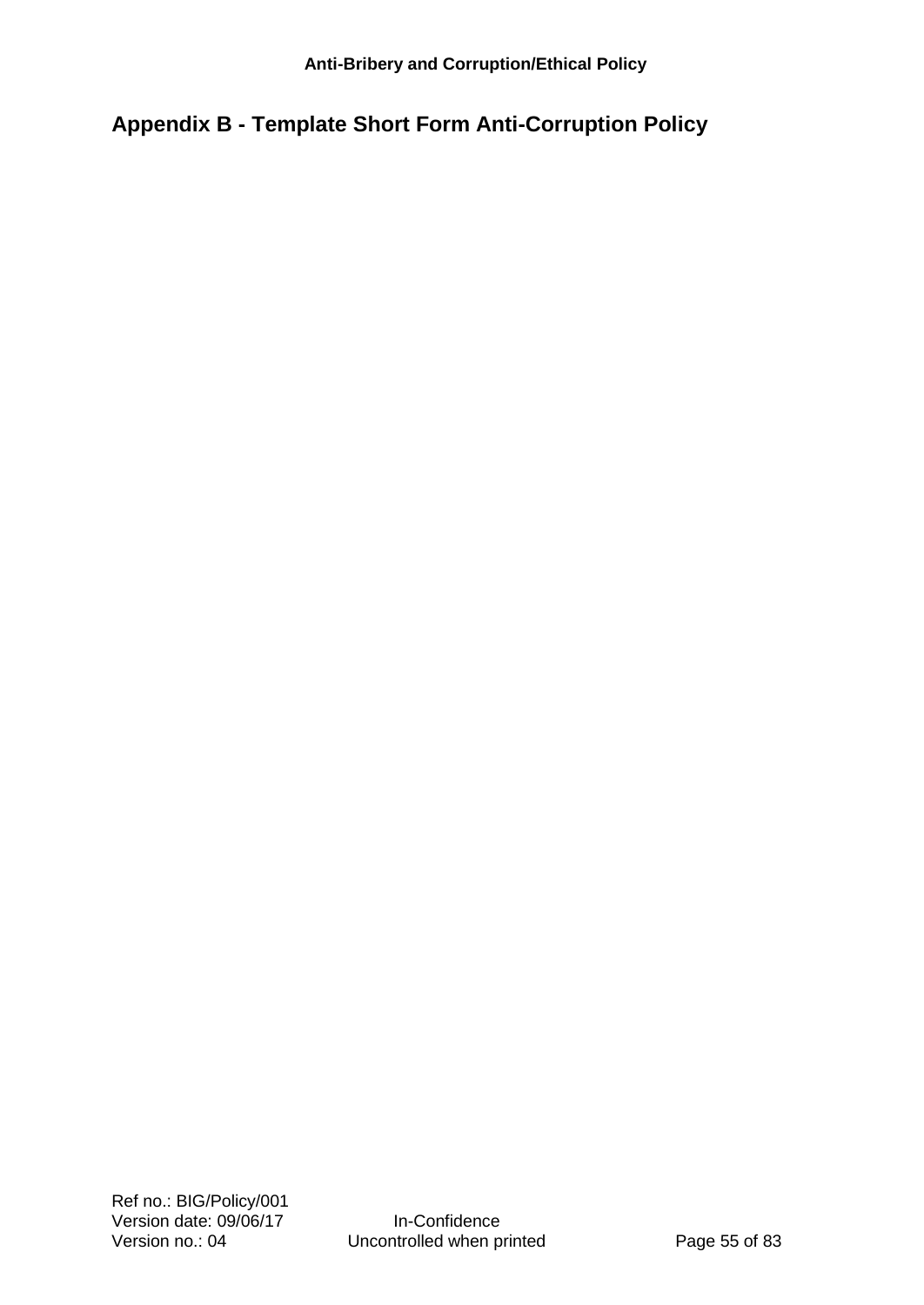# **Anti-Bribery and Corruption/Ethical Policy**

[Insert Babcock Sector / Business Unit]

**Anti-Corruption Policy**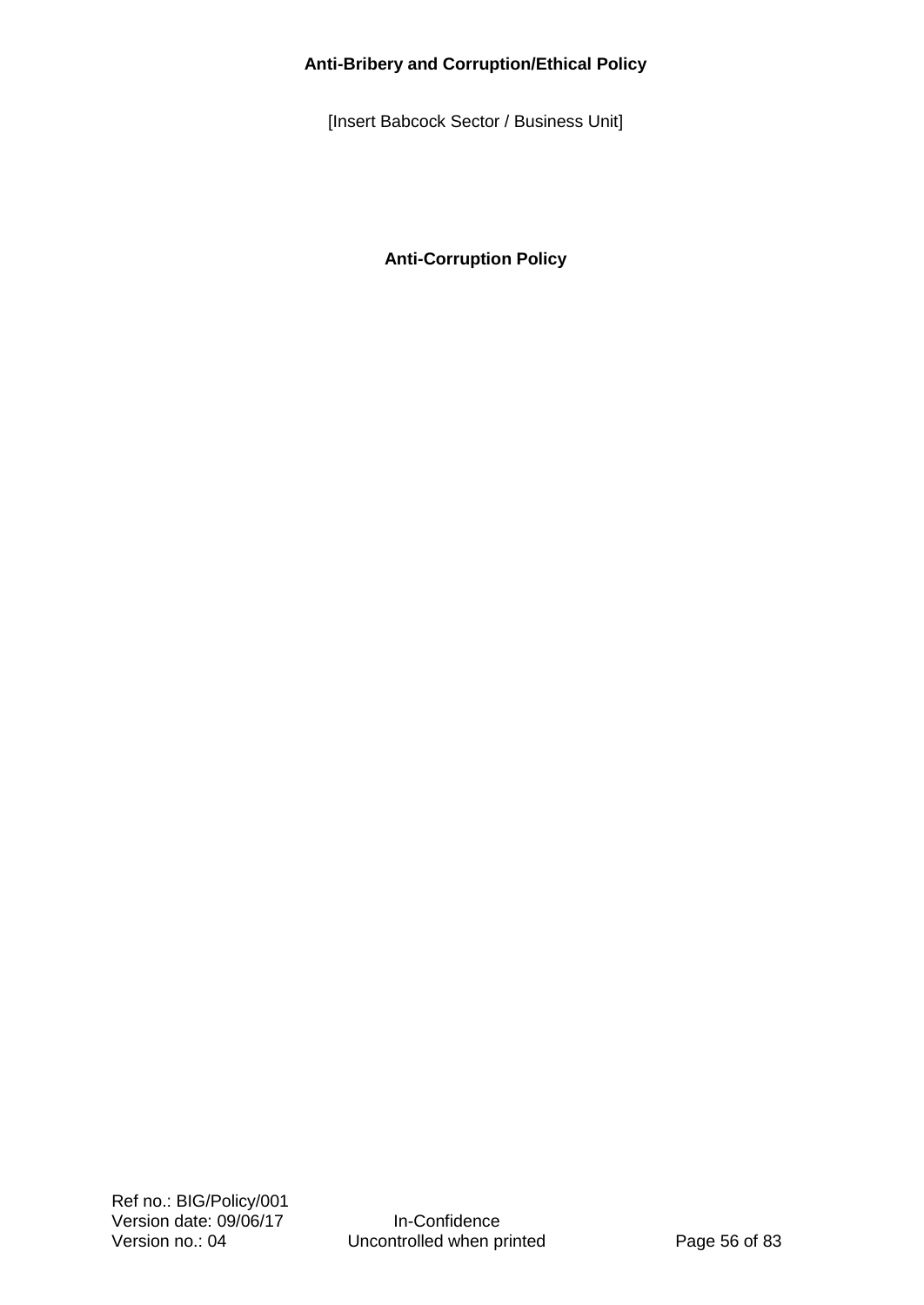## **A. PRINCIPLES OF THIS POLICY**

- 1. Babcock is committed to honesty and integrity in how it does business.
- 2. No Babcock employee or representative of Babcock may engage in any dishonest practice or any form of corruption anywhere in the world. Corruption includes, but is not limited to, the giving or receiving (directly or indirectly) of bribes, kickbacks or any other improper advantage in the context of a business relationship or transaction.
- 3. This policy against corruption is of paramount importance.
- 4. The Policy shall be read in conjunction with the Babcock Code of Business Conduct which is included as an appendix to this document.

### *What you must do to comply*

- 5. All Babcock companies and employees must:
	- a) Act honestly at all times.
	- b) Comply with the laws of the United Kingdom and any other country in which they are operating or which may otherwise have an impact on its business operations.
	- c) Never bribe or give any other improper advantage to any party (whether directly or indirectly), or receive the same from any party (whether directly or indirectly).
	- d) Avoid any appearance of impropriety in business relationships or transactions.
	- e) Keep full and accurate records of all payments made by any Babcock company or by third parties on behalf of any Babcock company.

#### *Penalties for non-compliance*

- 6. Under UK law bribery is a criminal offence (no matter where in the world the corrupt behaviour takes place), as are attempts, aiding and abetting or conspiracy to commit such an offence. The penalties on conviction are likely to be severe, and include:
	- a) long terms of imprisonment for individuals;
	- b) significant fines;
	- c) debarment from public procurement projects; and/or
	- d) lasting reputational damage for the company.
- 7. Babcock is committed to complying with all applicable laws everywhere it conducts business. As a result, **all officers, employees and representatives have an affirmative obligation to become familiar with, and to adhere to, this Policy.**
- 8. Any action in breach of this Policy may constitute gross misconduct and as such would be likely to lead to dismissal.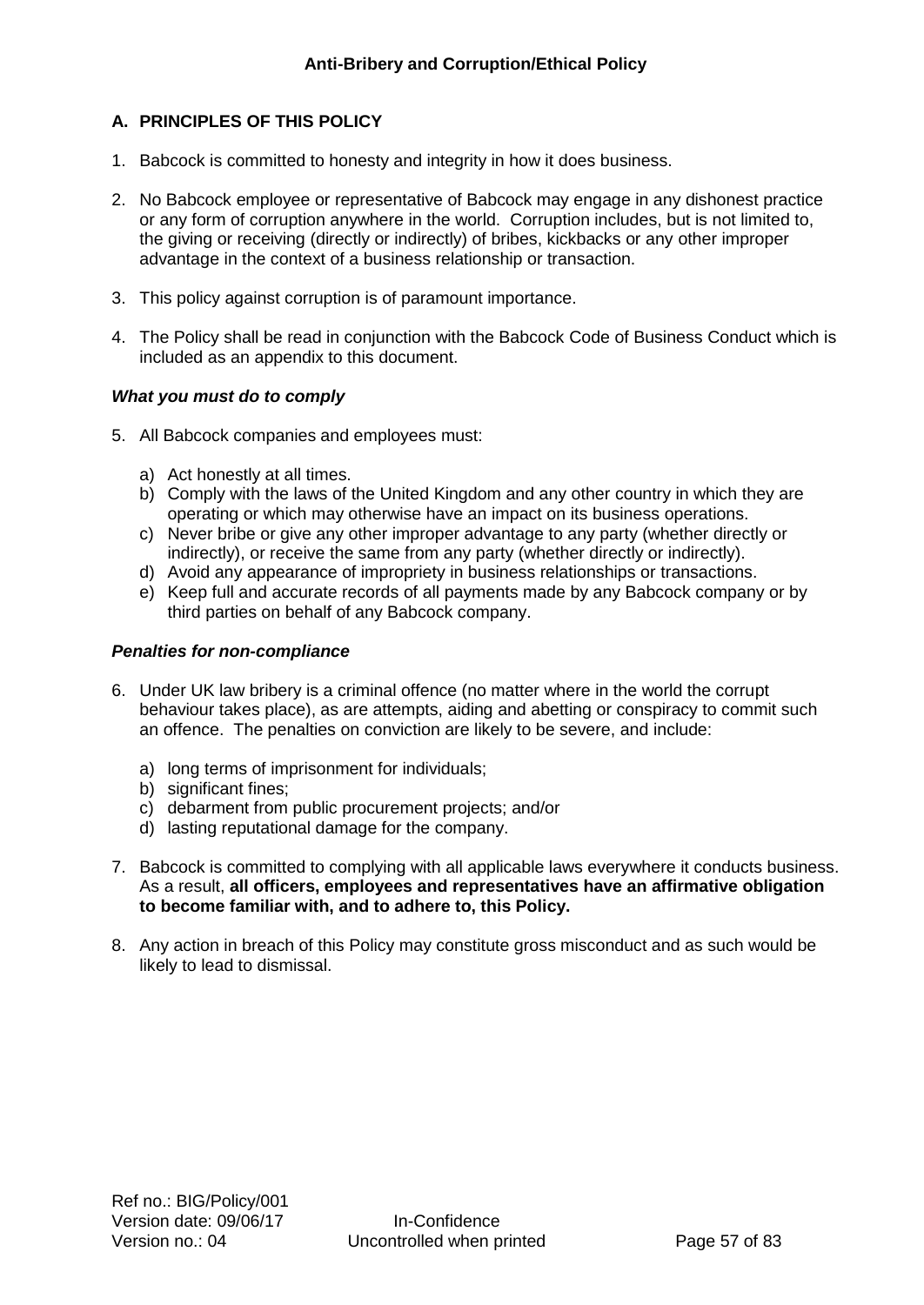## **B. KEY PROVISIONS OF UK LAW**

- 1. UK anti-corruption law is governed by the Bribery Act 2010. Key features of the Bribery Act are:
	- a) Creates two general offences covering the offering, promising or giving of an advantage, and requesting, agreeing to receive or accepting of an advantage
	- b) Prohibits bribery in the public or private sectors
	- c) Creates a discrete offence of bribery of a foreign public official
	- d) Creates a new offence of failure by a commercial organisation like Babcock to prevent a bribe being paid for or on its behalf (it will be a defence if the organisation has adequate procedures in place to prevent bribery – this policy is part of Babcock's adequate procedures).
- 2. The Act applies to UK companies, citizens and individuals ordinarily resident in the UK, regardless of whether the relevant act occurs within or outside the UK.
- 3. Babcock employees should interpret "bribery" as being the offering, promising, giving, accepting or soliciting of an advantage as an inducement for an action which is illegal or a breach of trust.
- 4. Accordingly, UK legislation should be interpreted as prohibiting both the giving and receiving of bribes or any gift, loan, fee, reward, consideration or advantage as an inducement to, or a reward for, doing or forbearing to do something (in the context of public or business affairs). There is no minimum amount for what may constitute a bribe, although of course a larger payment may more readily be found to be a bribe.
- 5. It could also be bribery if you know or believe that the acceptance of the advantage offered, promised or given in itself constitutes the improper performance of a relevant function or activity. This is especially relevant for Babcock where we are aware that many of our customers' employees (like the MoD) have strict policies on the corporate entertainment that they can accept. If you offer entertainment which you know is in excess of these policies, you are putting yourself and Babcock at risk of prosecution.
- 6. There is also an additional standalone offence of bribery of a non UK public official. The offence is committed where a person offers a financial or other advantage to a non UK public official with the intention of influencing the official in the performance of his or her official functions. The person offering the advantage must also intend to obtain or retain business or a business advantage by doing so. Please also note the definition of "public official" is very board and includes all officers and employees of a government or government agency or a quasi non-governmental organization ("quangos"); military officials; ministers and members of political parties; members of a royal family empowered with official government responsibilities; judges; employees of state-controlled businesses; agents or consultants acting for and on behalf of a government; and employees or officials of public international organisations, such as the World Bank or the United Nations.
- 7. In addition to direct acts of bribery, Babcock will be liable to prosecution if a person associated with it bribes another person intending to obtain or retain business or another advantage for Babcock.
- 8. The definition of "a person associated with" Babcock is any person who performs services for or on behalf of Babcock. This is a very broad range and includes employees, subsidiaries, agents, consultants, joint ventures/consortiums that Babcock is involved in, Babcock's joint venture/consortium/teaming partners and subcontractors (where Babcock is the prime contractor).

Ref no.: BIG/Policy/001 Version date: 09/06/17 In-Confidence

Version no.: 04 Uncontrolled when printed Page 58 of 83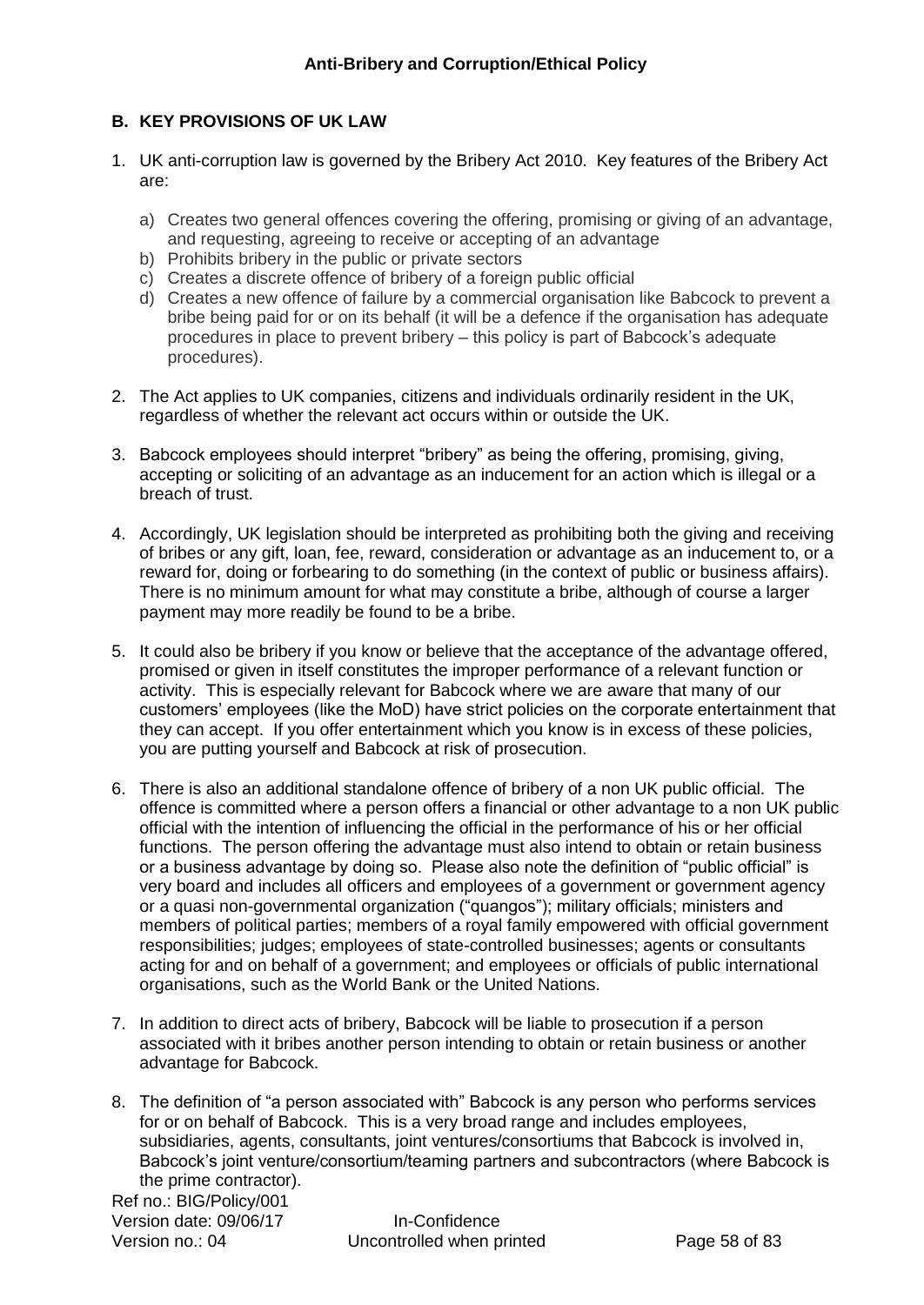9. UK law does not permit the payment of what are known as "facilitation payments". This is in contrast to American law.

# **POLICY REGARDING THE USE OF AGENTS**

- 10. Many firms appoint third parties to carry out certain business or marketing functions on their behalf, particularly in foreign jurisdictions. Such individuals or companies may commonly be referred to as "consultants", "advisers" or "agents". For the purpose of this Policy, all such third parties shall be referred to as "Agents".
- 11. Due to the high risk that the agents represent, Babcock does not appoint agents unless there is no alternative. If you believe it is necessary to retain an Agent to act on Babcock's behalf, you **must not** retain the Agent without the **express written authority** of the Group CEO. There is a specific procedure in place to obtain this approval – for more information, you must ask [*insert appropriate contact*]
- 12. Babcock will undertake due diligence on the proposed individual or entity prior to any approval. There also will be specific contractual terms and/or representations or warranties which Babcock will require in the written contract with the Agent. [*Name of appropriate contact*] will advise on these points with legal guidance from Sector legal counsel. Any such agents will only be appointed in compliance with this appointment process.

## **POLICY REGARDING BOOKS AND RECORDS**

13. Babcock will establish and keep books, records, accounts and controls that accurately and fairly reflect its transactions and disposition of its assets. All books and records will be open to inspection by the Board of Directors, auditors, both shareholders, and any other party entitled to do so. There must be no "off book" or secret accounts, and no documents may be created which do not fairly and accurately reflect the transactions to which they relate.

### **POLICY REGARDING GIFTS, ENTERTAINMENT AND HOSPITALITY**

- 14. This is a difficult area in which to make precise rules, and the exercise of common sense is, as always, important.
- 15. However, the general rule is that Babcock will not make any corporate gifts to any public official without the express prior approval of your Sector Chief Executive or the Group Chief Executive. You must also be very careful when offering any gift to non-public officials to stay within the Hospitality Guidelines as set out in the Appendix and properly recorded. As for corporate hospitality, this is permitted to both public and non-public officials, again provided that it remains within in the guidelines set out in the Hospitality Guidelines and is properly recorded. Please remember excessive generosity in making gifts, or giving entertainment or hospitality to parties from whom business **has been obtained** or **is sought** can be seen as a form of bribery.
- 16. For example, where Babcock is bidding for an important government contract, any gifts or entertainment to persons connected with the bid should be avoided. Simple hospitality such as meals and refreshments is permissible, so long as it conforms to the Hospitality Guidelines and complies with applicable laws, regulations and administrative requirements. Similarly, if Babcock is about to award important business to suppliers, the Babcock staff involved should not accept any gifts or other benefits from any suppliers who may be involved.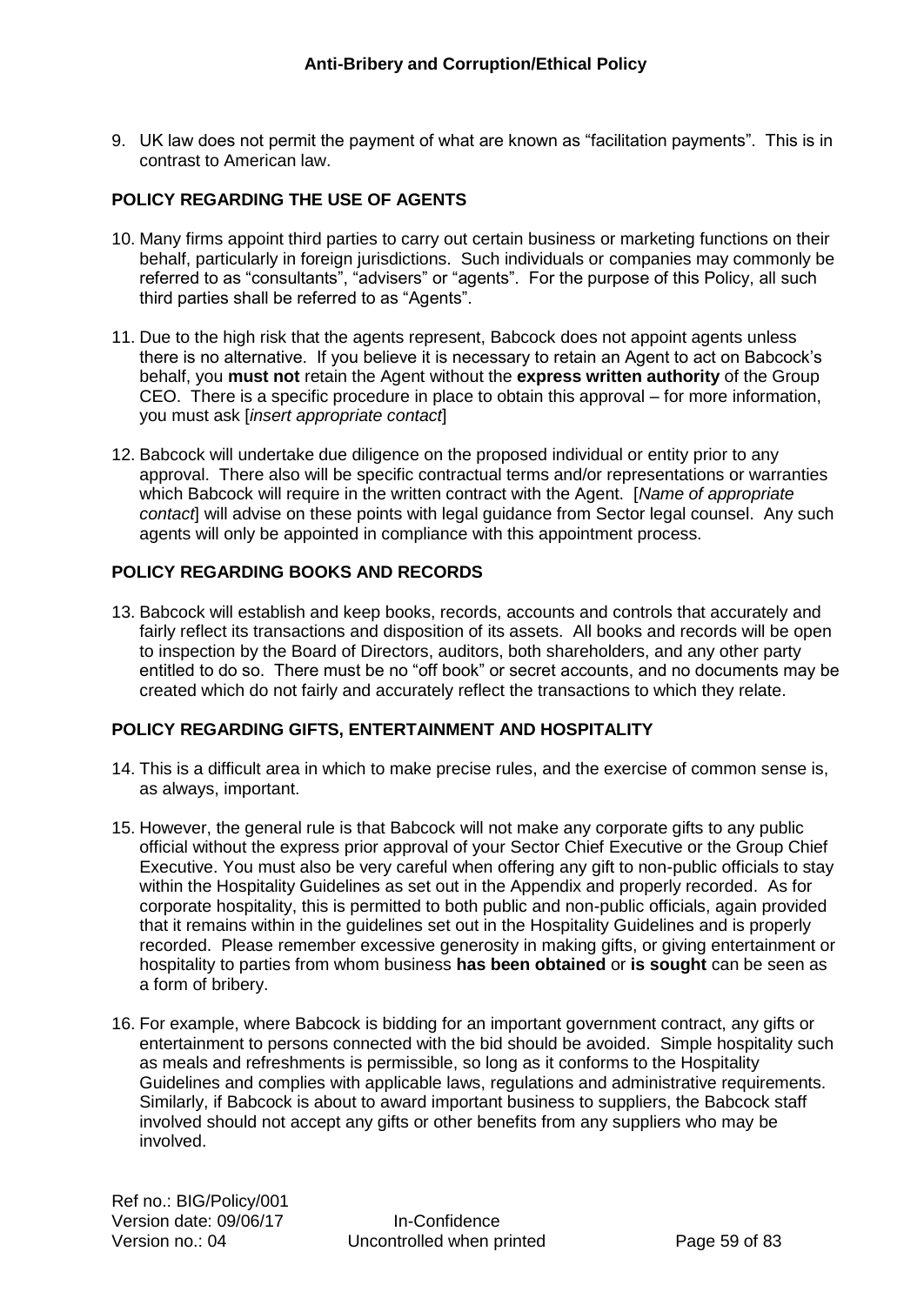- 17. The presentation of gifts of token value (i.e. [*£[insert relevant amount]*] or less) to existing business partners is unlikely to be seen as corrupt. The same is true of entertainment or hospitality to existing business partners, so long as it is not excessive, is part of the normal run of marketing or promotional activity, and complies with applicable laws, regulations and administrative requirements.
- 18. You must also not offer a gift or hospitality if you know or believe that the acceptance of the gift or hospitality by the recipient would breach any policy which applies to the recipient. If you offer entertainment which you know is in excess of these policies, you are putting yourself and Babcock at risk of prosecution.
- 19. Babcock employees must ask in each case whether the gift, entertainment or hospitality is reasonable in all the circumstances. Would it be embarrassing for Babcock if details of the gift, entertainment or hospitality were made public? If so, it must be avoided.
- 20. Please consult the Hospitality Guidelines whenever offering or accepting gifts, entertainment or hospitality. If you have any concerns regarding a specific situation, you must seek guidance from the [*insert relevant contact*].

## **POLICY REGARDING FACILITATION PAYMENTS**

- 21. Facilitation payments are prohibited by UK law.
- 22. Typically, a facilitation payment is a small payment to a rank-and-file government or public official for the purpose of expediting **routine** functions where there **is no element of discretion** involved in the official's conduct. In other words, a facilitation payment is a small payment which is intended to cause a government or public official to simply do faster that which he has no choice but to do eventually.
- 23. As such payments are illegal under UK law, officers, employees and/or Agents of Babcock must not make facilitation payments to any government or public official. It is not uncommon for some service providers to offer **all customers** improved service in exchange for a higher price. A payment to the relevant government body (as opposed to a public official personally) which is routinely and officially required of all those who seek more rapid or efficient service is not a bribe or facilitation payment and not illegal. It is allowable under this Policy provided that a receipt for such a payment can be obtained. However if you have any doubt whatsoever regarding a proposed payment you must seek guidance from [*insert appropriate contact*].

# **POLICY REGARDING RISKS TO PERSONAL SAFETY**

24. In circumstances where you face an immediate risk to your personal safety, such as extortion backed by physical threats, you should take any reasonable action to remove yourself from physical danger as soon as possible. Once the employee in question is able to do so, a full written report should be made to your line-manager and to [*insert appropriate contact*].

### **POLICY REGARDING CONFIDENTIAL DISCLOSURES**

- 25. All Babcock employees are required to report any breaches of this Policy, in the first instance, to [*insert appropriate contact*]. All such reports will be investigated, in confidence insofar as possible.
- 26. Babcock operates a confidential telephone line to facilitate the making of such reports. The number to ring is [*insert appropriate contact*]

Ref no.: BIG/Policy/001 Version date: 09/06/17 In-Confidence

Version no.: 04 Uncontrolled when printed Page 60 of 83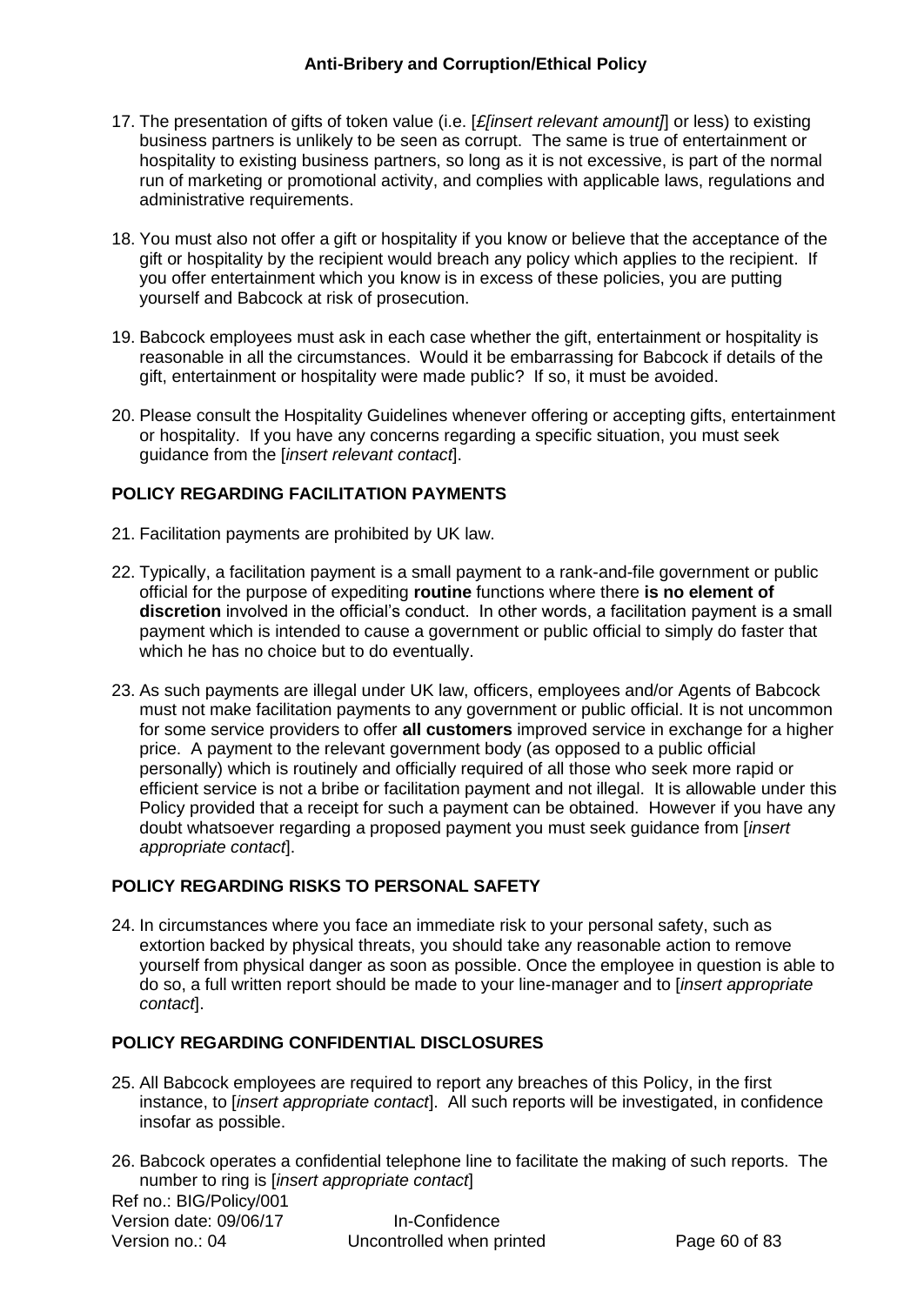27. Babcock will support any employee or officer who makes such a report and will ensure that the report is treated with the greatest seriousness. No disciplinary action may be taken against any person who makes a legitimate report, even if the suspicions reported turn out to be incorrect. Disciplinary action will be taken against any person who attempts to victimise or discriminate against a person making such a report.

# **Questions**

28. For further information in relation to any of the issues outlined in this Policy please contact [*insert appropriate contact*].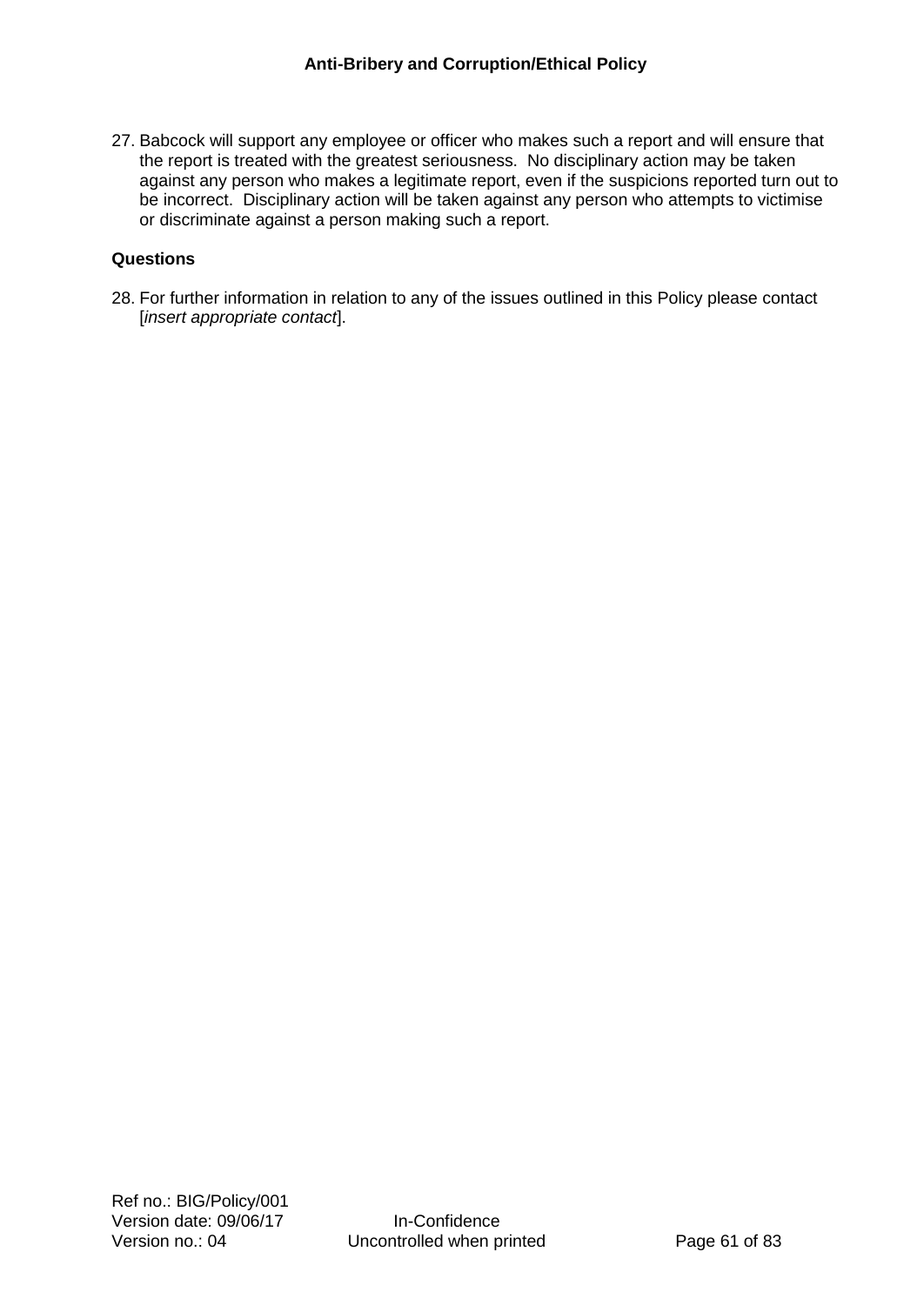# **BABCOCK ANTI-CORRUPTION POLICY**

# **CONTENTS OF APPENDIX**

- **Hospitality Guidelines**
- **Babcock Code of Business Conduct**
- **Case Studies**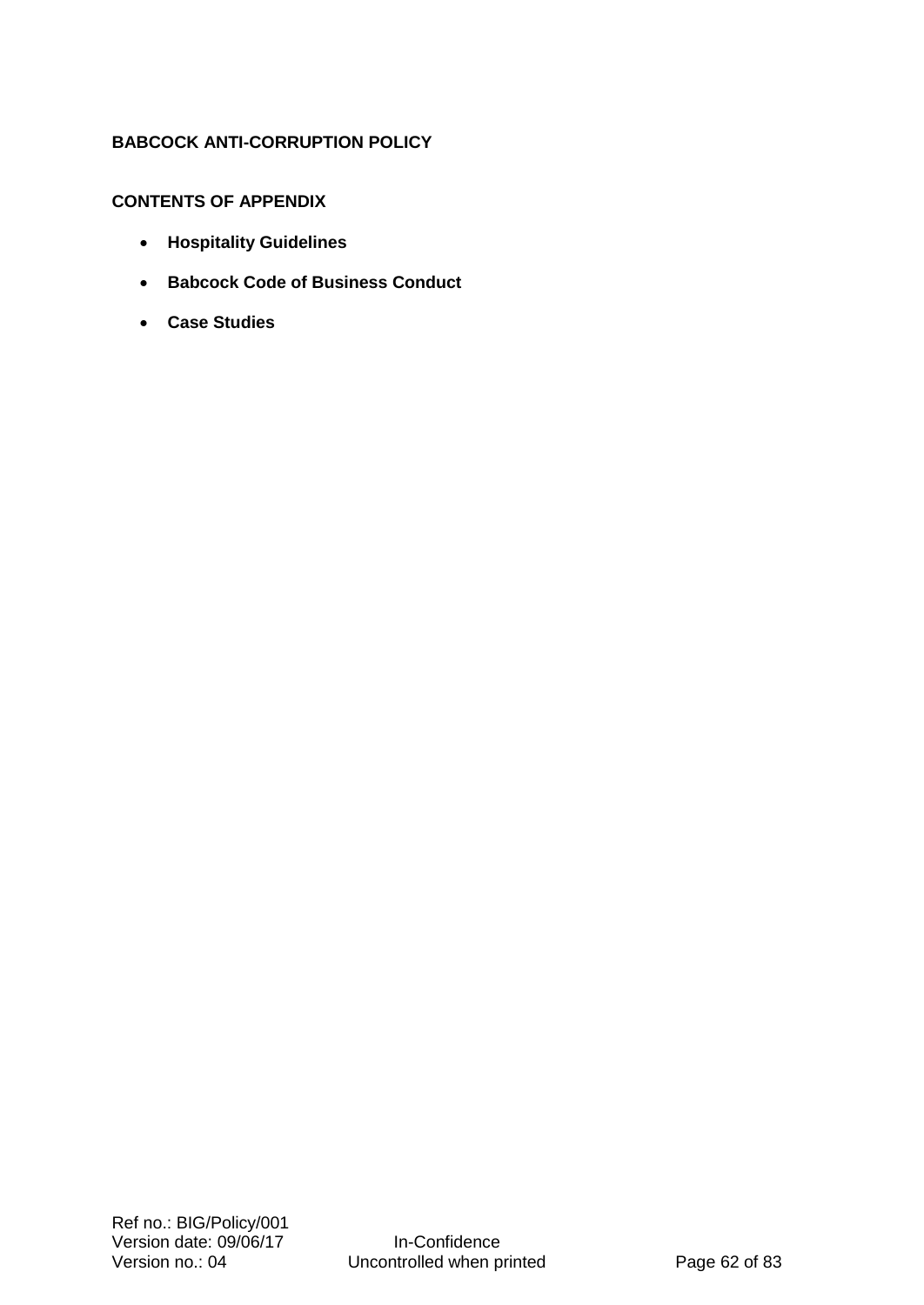# **BABCOCK**

### *HOSPITALITY GUIDELINES*

- 1. Bona fide expenses for travel, meals and lodging of government or public officials related to the promotion, explanation or demonstration of Babcock's services, or the execution of a contract, are permissible, so long as they are reasonable and not "excessive" or "lavish" and comply with applicable law, regulations and administrative requirements.
- 2. Anyone considering inviting a Customer or Customers on business trips should send a written invitation to the supervisor of the relevant invitees, setting forth the hospitality that will be provided. Approval must also be sought in writing from [*insert relevant approver*].
- 3. Moreover, token gifts or entertainment are permissible so long as they are reasonable and infrequent and comply with applicable law, regulations and administrative requirements. Such gifts and entertainment should be avoided if there is any suggestion or perception of an improper motive behind them (e.g. as a *quid pro quo* for favourable treatment by the official or to otherwise influence how the official performs his functions). All gifts and entertainment should be of modest value and it should be clear that they are being provided as a token, courtesy or expression of gratitude only.
- 4. For the purpose of these Guidelines, all such travel, meals, lodging, gifts and entertainment shall be referred to as "Hospitality".
- 5. When contemplating providing Hospitality to a current or prospective business partner, you must conform with the following guidelines
	- Expenses for Hospitality should not exceed the following [Pound Sterling] amount per person:
	- Breakfast: [£●]
	- Lunch: [£●]
	- Dinner: [£●]
	- Refreshments: [£●]
	- Token gifts: [£●]
	- Entertainment (e.g. tickets for sport or social events): [*£●*]
- 6. Higher amounts may be appropriate on a case by case basis, but must be approved in writing by [*insert appropriate approver*]
- 7. The frequency of Hospitality must be carefully monitored, as the cumulative effect of frequent Hospitality may give rise to the appearance of impropriety. Hospitality for any individual should not exceed ● events in any calendar year. Where additional Hospitality is anticipated, the [*insert appropriate approver*] must be consulted and prior written approval obtained.
- 8. No travel for officials may be provided without approval from the [*insert appropriate approver*].
- 9. Babcock cannot pay for any airfare or other travel expenses for family members of government or public officials.
- 10. Babcock cannot cover both travel expenses and advance *per diem* expenses; e.g. if Babcock pays for the meals of a government or public official, it cannot (in addition) provide a *per diem* for "incidentals".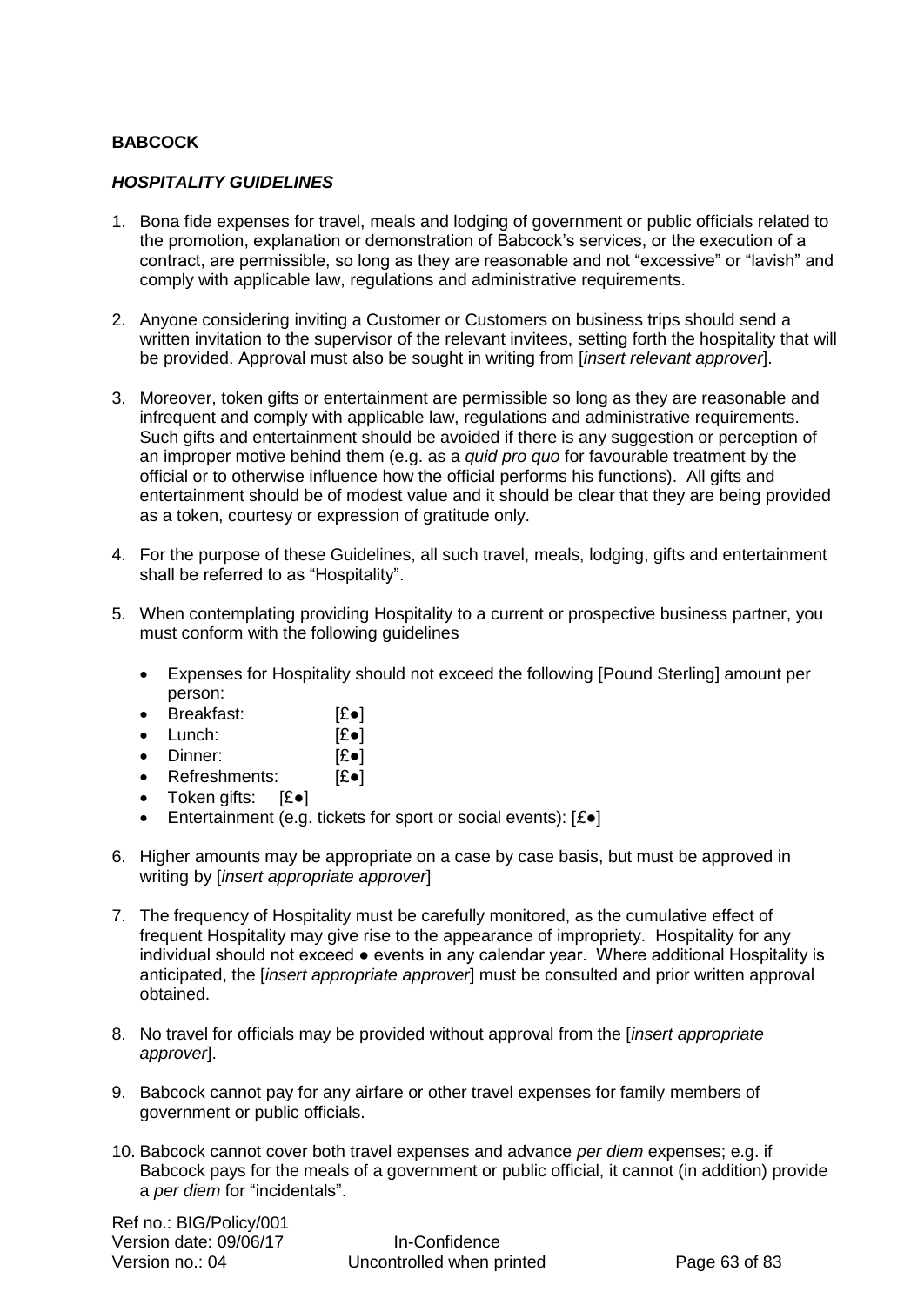Babcock Hospitality Register

- 11. In accordance with Babcock Code of Business Conduct (included in the Appendix to this policy), all Hospitality must be properly and accurately recorded in the Babcock Hospitality Register. All personnel either giving or receiving hospitality should provide details of the Hospitality to [*insert appropriate contact*].
- 12. This Register covers 3 aspects:
	- Where a Babcock employee has been invited to a corporate event by either a company or individual
	- If an Babcock employee has been invited/or invited someone for a meal outside of normal working meetings
	- $\bullet$  Items received as a gift e.g. bottles of spirits
- 13. The information that is required is:
	- Date of event
	- Description of event
	- Approximate cost
	- Name of company/individual inviting you or you have invited by
	- Sort of gift and approximate value (normal small value corporate gifts i.e. diary/desk calendar we do not need to know about)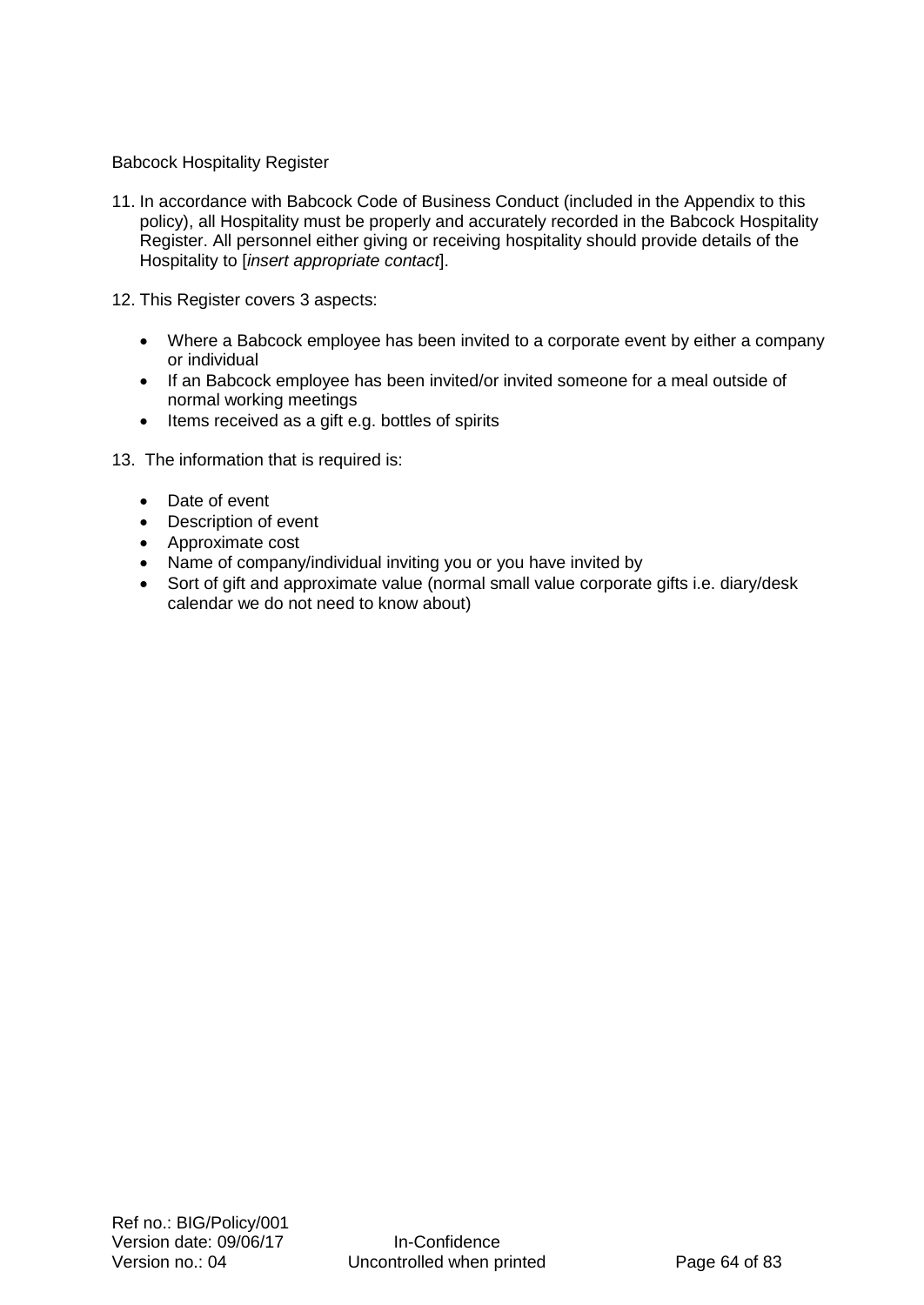# **Babcock Anti-Corruption Policy**

# *BABCOCK CODE OF Business Conduct*

**[Insert Babcock Code of Business Conduct** *- see Appendix A***]**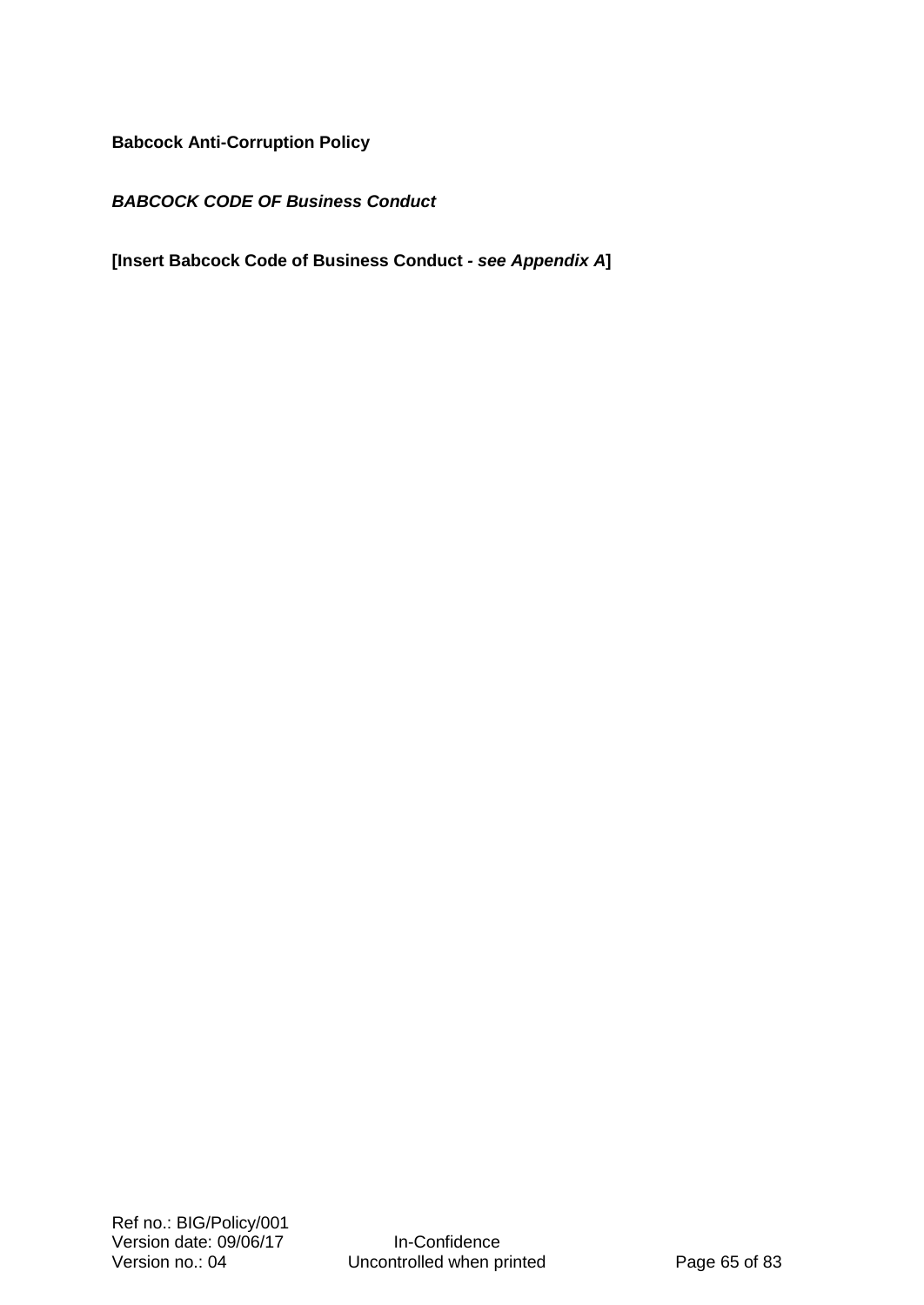## **Babcock Anti-Corruption Policy**

### *Case Studies*

# **CASE STUDY 1 – TRAVEL & ENTERTAINMENT**

#### *Facts*

1. In order to demonstrate Babcock's experience in managing defence sites, Babcock would like a selection of senior procurement managers of a potential UK customer to visit a Babcock managed site in the UK. During the trip (which will last a total of 7 days) the managers will visit a range of key suppliers operating in or around the site, will participate in a review of a site and Babcock's operation at the site. However, as an added "perk" Babcock would also like to arrange for the managers to enjoy two days of sight-seeing in London. It is proposed that Babcock will cover all related expenses, such as accommodation, food & drink, etc. Babcock will account for all of this expenditure in an accurate and complete fashion as "Customer promotion and demonstration - travel and entertainment expenses".

#### *Analysis*

- 2. As you need to understand that merely by accepting the hospitality the customer's managers are not in breach of any of the customer's own internal corporate governance, you should ensure that the visit is subject to a written invitation being sent to the supervisor of the senior procurement managers being invited, setting forth the hospitality that will be provided.
- 3. You should also check that what level of internal approval you need in order to approve the giving of the hospitality – for a visit of such a long duration it is likely that you will need the approval of your Sector Chief Executive which should be obtained in advance.
- 4. However, subject to the checks and approvals, the visit to site would not be problematic as the intent is clearly that of promotion, demonstration and/or explanation rather than any corrupt intent.
- 5. The final two days of sight-seeing in London which may very well lack any corrupt intent or effect - are nonetheless problematic. Such unnecessarily extravagant expenditure should be avoided. It could very well amount to an undue advantage conferred on the managers in an attempt to influence the future performance of their duties.
- 6. If the invitees were non UK public officials, this would very well be the case as there is a standalone offence of bribery of a non UK public official.
- 7. **Note**: the same or a similar scenario could arise where Babcock is the recipient of entertainment from its suppliers. Care must be taken to avoid both offering and receiving travel and entertainment-related expenditure that could be perceived as extravagant or otherwise improper.

### **CASE STUDY 2 - PROCUREMENT**

#### *Facts*

8. Various suppliers submit tenders related to a training package for a new air platform which Babcock is letting as a prime contractor. In the end, XYZ Ltd wins the tender. A week after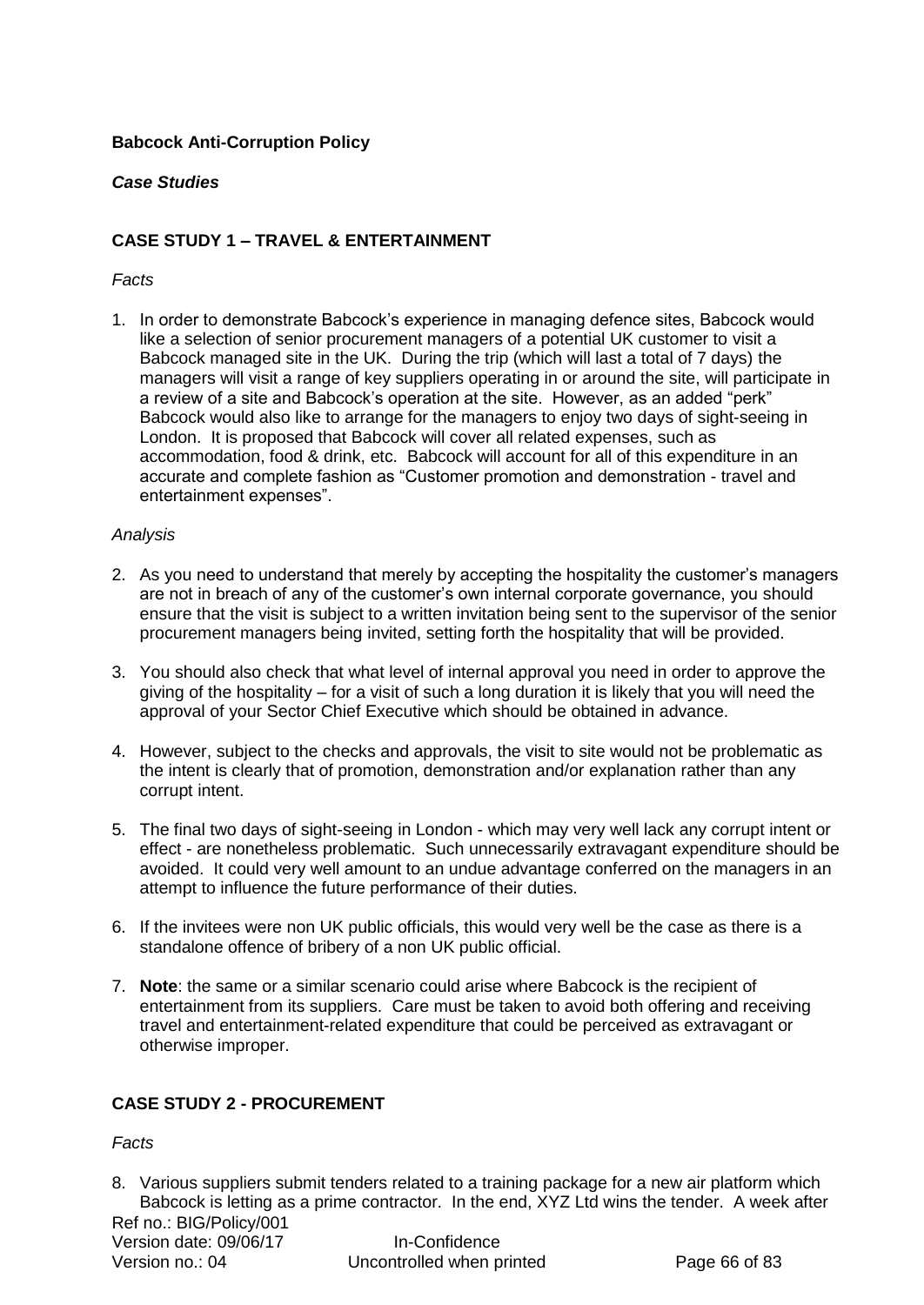the contract has been awarded you receive a telephone call from an individual who states that he is calling on behalf of ABC Ltd, who was unsuccessful in the tender. The individual does not provide his name or any other identifiable information. He states that he has documentary evidence indicating that XYZ Ltd promised "sweeteners" to senior employees of Babcock in order to influence the outcome of the competitive tender. He does not give any further detail regarding the identities of the Babcock employees or the nature of the alleged "sweeteners", but says that he will be passing this evidence to the Serious Fraud Office. Before hanging up, however, he makes a cryptic remark which suggests that Babcock may be able to "negotiate" with him to "buy" these materials so that it can investigate the matter itself, thus keeping the materials out of the SFO's hands.

### *Analysis*

- 9. Receiving corrupt payments is a criminal offence in the UK. The allegation of "sweeteners" may be a fabrication; indeed, it may simply constitute a clumsy attempt at blackmail or a troublemaking on losing a tender. Nevertheless, an immediate report of the call and the information provided by the caller should be made to [*insert appropriate contact details*], or the Whistleblowing Hotline on ●.
- 10. Under no circumstances should there be any attempt to "buy" the referenced materials.

# **CASE STUDY 3 – DEALINGS WITH MOD**

#### *Facts*

- 11. In late spring it is announced that the UK MoD is considering scaling back or eliminating a "Gyrocopter Trainer" package for the Royal Navy. Babcock had been contracted to deliver the package. This would likely result in a reduction in future revenues for Babcock. During a meeting a senior procurement manager at MoD lets it be known that there is an ongoing debate amongst senior military staff regarding the wisdom of this course of action. He names a 3-star general who appears to be a crucial figure in this debate and is very much in favour of maintaining the current package.
- 12. Over the course of that summer Babcock treats the general to an unusual amount of entertainment and hospitality. He is taken out to top London restaurants on numerous occasions as well as being treated to Centre Court tickets at Wimbledon and the best seats at The Ashes. The events are social in nature and very little, if any, business is discussed. Towards the end of the summer it's official: the Gyrocopter Trainer package is to be scrapped.
- 13. Has corruption taken place?

#### *Analysis*

- 14. These facts suggest that unusual, and rather lavish, entertainment was provided to a military official for improper purposes. Such entertainment is not permissible under the Hospitality Guidelines as it may very well constitute a bribe or attempted bribe. It does not matter that the efforts failed to have their (apparent) desired effect: attempted bribery is an offence under UK law.
- 15. In addition, if Babcock was aware that the entertainment lavished on the general was in breach of MoD guidelines that applied to the general, then in fact Babcock will be guilty of active bribery in any event.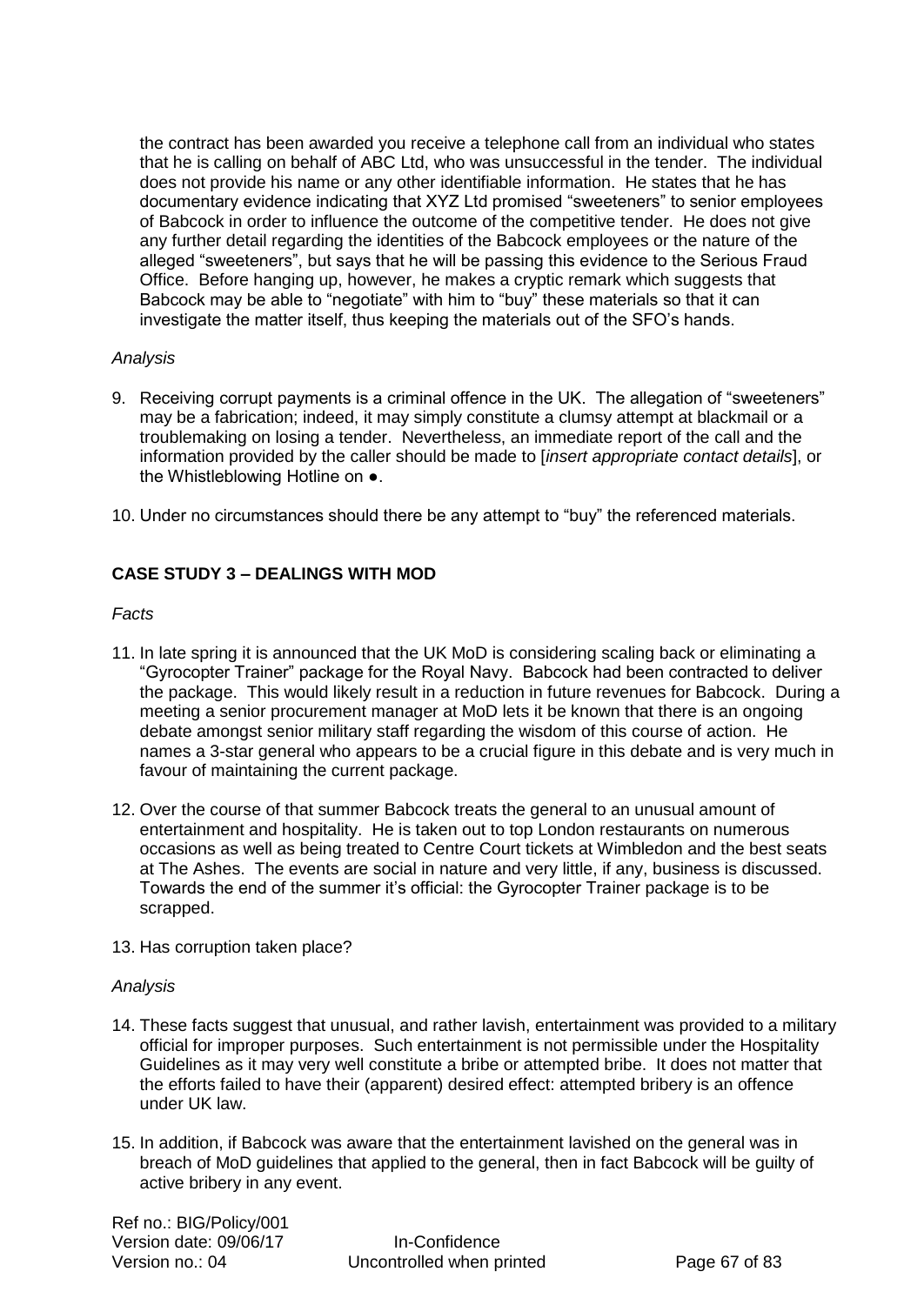# **Appendix C - Risk Assessment**

- 1. Whilst our procedures require certain matters to go through a formal clearance process, it will always be helpful at the very earliest stage to consider critically the ethical risks that could surround any given situation. This will have the following benefits:
	- a) It will help identify those matters that the policy and associated procedures may apply to;
	- b) It can identify potential issues that may not otherwise have been apparent;
	- c) It means that advice and further information can be sought in good time;
	- d) It will help smooth any clearance process that needs to be followed;
	- e) It will often provide the answer to whether to go any further;
	- f) It will minimise the risk of problems.

# **Red Flags (see the list attached to the Approval Matrix in Section B)**

- 2. "Red Flags" are indications that something may not be right or that further advice and guidance should be sought as they could be, though are not necessarily, indicators of a real risk of unethical or unlawful behaviour.
- 3. If a Red Flag is raised you should proceed with extra caution and may need to increase due diligence. You should share your concerns about the Red Flag with the Sector AB&C Manager or one of the Group's lawyers.
- 4. If there is a Red Flag, the reasons how it has been addressed or satisfied should be recorded and be readily available for future reference. If any matter requiring approval in accordance with this Guidance is considered to have or was at some time assessed as having a Red Flag, that must be made known to the person whose approval is required and an explanation of why it is thought appropriate to proceed given and recorded.
- 5. But an absence of a Red Flag cannot be a guarantee that everything is fine: Common sense, a reasonable degree of scepticism and intuition should be your guide.
- 6. Red Flags apply not just to arrangements or situations in which Babcock is directly involved, but also to arrangements between third parties where one or more of them is a person "associated with Babcock" (ie who may be performing services on behalf of Babcock) or whose actions may damage Babcock's reputation by association (for example, a joint venture partner, especially where the arrangement or situation relates to something in which Babcock directly or indirectly has an interest or involvement).
- 7. It should be emphasised that the presence of one or more of these Red Flags may have a perfectly legitimate explanation and none is a bar in and of itself to proceeding. They just need thinking about or perhaps more investigation with an explanation of why they are not of concern in the case in question and possibly additional safeguards put in place.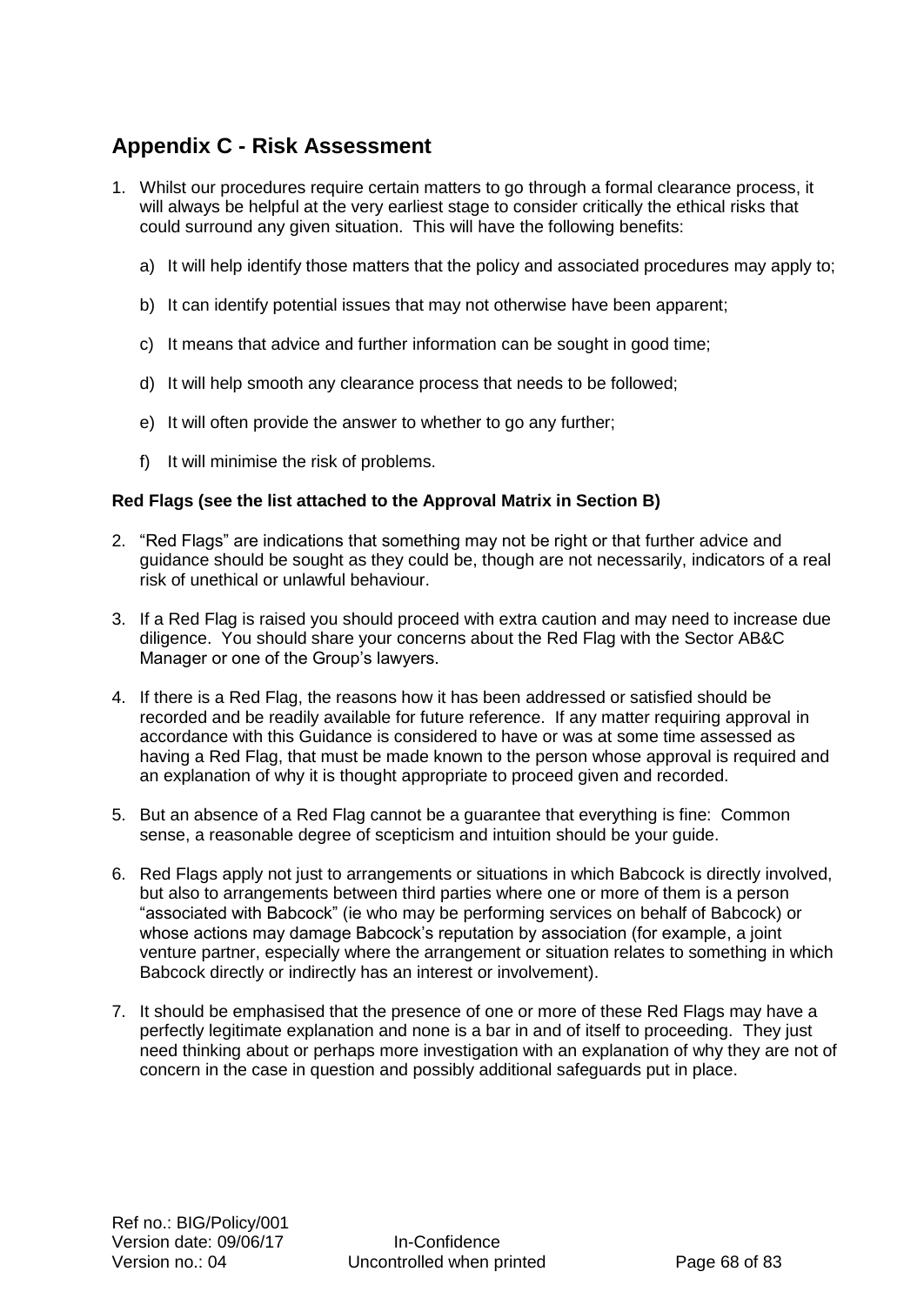# **Risk Assessment**

- 1. In assessing risk in any given situation, consider:
- 2. What actually is involved in this situation: how much is at stake either to Babcock or anyone who might be affected by the outcome? Examples of situations where someone might be tempted to influence the outcome in a way that could amount to bribery include:

| <b>Situation</b>                                                                                                                                                                                                                                                                                                                                                                                                    | Who might have a stake<br>(apart from a Babcock<br>company)                                                                                                                                                                                                                                                                                                                                                                                                           | How they might be<br>tempted to influence the<br>outcome or where their<br>involvement might be<br>risky                                                                                                                                                                                                                                                                                                                           |
|---------------------------------------------------------------------------------------------------------------------------------------------------------------------------------------------------------------------------------------------------------------------------------------------------------------------------------------------------------------------------------------------------------------------|-----------------------------------------------------------------------------------------------------------------------------------------------------------------------------------------------------------------------------------------------------------------------------------------------------------------------------------------------------------------------------------------------------------------------------------------------------------------------|------------------------------------------------------------------------------------------------------------------------------------------------------------------------------------------------------------------------------------------------------------------------------------------------------------------------------------------------------------------------------------------------------------------------------------|
| Babcock (or a consortium,<br>joint venture or a team in<br>which Babcock is working or<br>a prime contractor for whom<br>Babcock is a subcontractor):<br>qualifying to participate<br>in a bid or re-bid (for a<br>prime or sub contract);<br>Winning a contract bid or<br>$\bullet$<br>re-bid (for a prime or sub<br>contract);<br>Securing contract<br>extensions or renewals<br>(for a prime or sub<br>contract) | Babcock employees -<br>$\bullet$<br>bonus; job prospects;<br>$\bullet$<br>Agents/advisers working<br>on the project and<br>wanting to secure a fee<br>(especially if success<br>related) but maybe just to<br>secure future repeat<br>business with Babcock<br>Sub-contractors to<br>$\bullet$<br>Babcock (or its joint<br>venture, consortium or<br>$team) - their sub contract$<br>depends on our success<br>in the "prime"<br>Joint venture or teaming<br>partners | Bribing or seeking to<br>$\bullet$<br>influence (other than by<br>the inherent strength or<br>attractiveness of the bid)<br>the customer's decision-<br>makers or advisers or<br>their family members or<br>associates; over the top<br>or inappropriate<br>hospitality<br>Close links to the<br>$\bullet$<br>customer or the decision<br>makers for or advisers to<br>the customer (or the<br>customer's family or<br>associates) |
|                                                                                                                                                                                                                                                                                                                                                                                                                     |                                                                                                                                                                                                                                                                                                                                                                                                                                                                       |                                                                                                                                                                                                                                                                                                                                                                                                                                    |
| The award of sub-contracts<br>by Babcock                                                                                                                                                                                                                                                                                                                                                                            | Sub-contractors<br>$\bullet$                                                                                                                                                                                                                                                                                                                                                                                                                                          | <b>Bribery of (including</b><br>inappropriate hospitality<br>given to), or close links to,<br>Babcock decision makers or<br>those advising them or their<br>family or associates.                                                                                                                                                                                                                                                  |
| The award of supply<br>contracts by Babcock                                                                                                                                                                                                                                                                                                                                                                         | Suppliers                                                                                                                                                                                                                                                                                                                                                                                                                                                             | <b>Bribery of (including</b><br>inappropriate hospitality<br>given to), or close links to,<br>Babcock decision makers or<br>those advising them or their<br>family or associates                                                                                                                                                                                                                                                   |
|                                                                                                                                                                                                                                                                                                                                                                                                                     |                                                                                                                                                                                                                                                                                                                                                                                                                                                                       |                                                                                                                                                                                                                                                                                                                                                                                                                                    |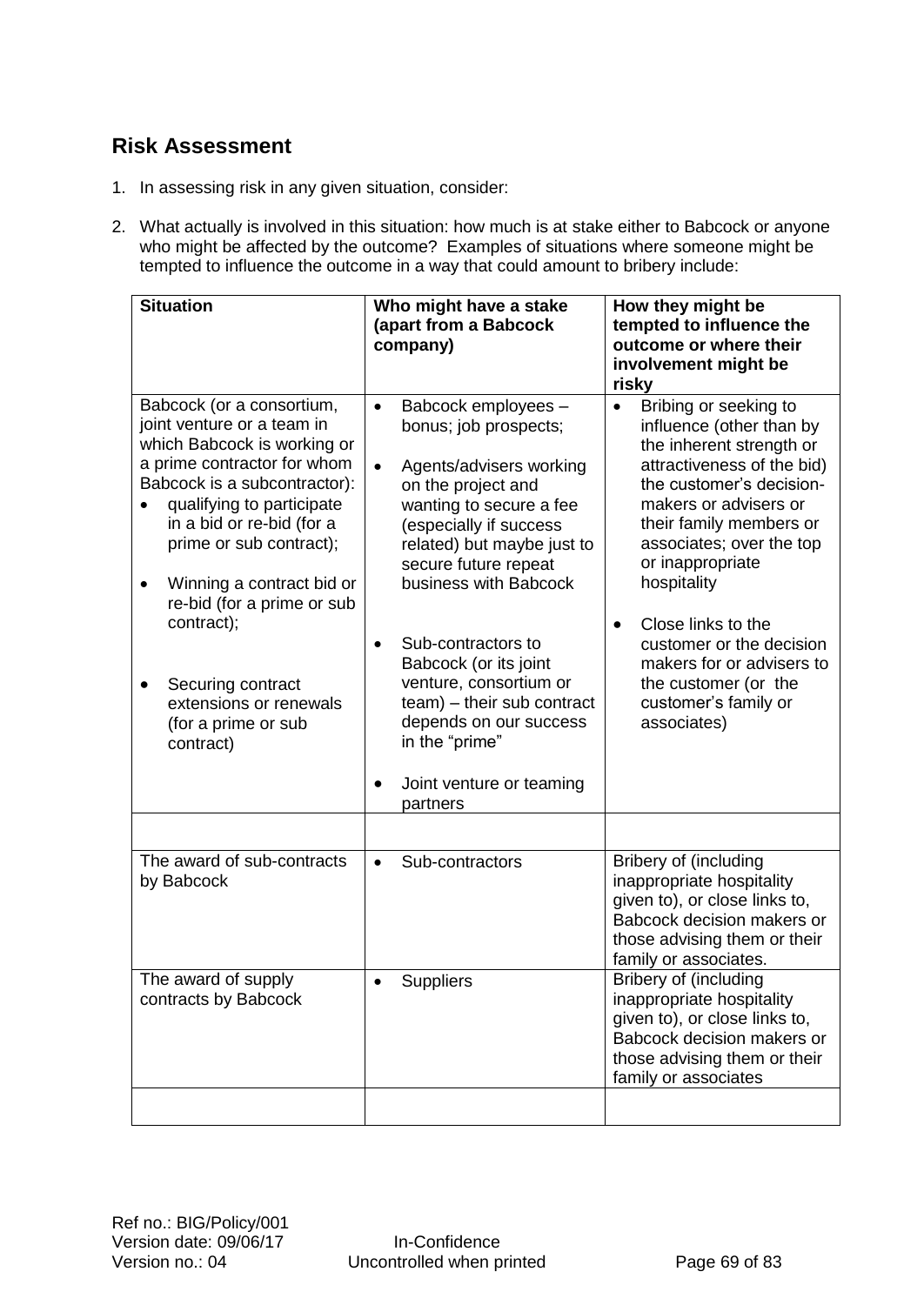| Key performance<br>indicator reviews or<br>other contractual<br>assessments which<br>might have a material<br>impact on amounts<br>payable or even as to<br>whether a contract is<br>terminated;<br>Disputes over amounts<br>properly due to a party<br>under a contract; | All parties with a financial<br>$\bullet$<br>interest in the outcome or<br>continuation of the<br>contract<br>Their agents/advisers,<br>$\bullet$<br>sub-contractors;<br>suppliers if they will be<br>impacted and have the<br>ability or opportunity to<br>attempt to influence the<br>outcome | Bribing or seeking to<br>influence (other than by<br>the inherent strength or<br>attractiveness of the bid)<br>the customer's decision-<br>makers or advisers or<br>their family members or<br>associates; over the top<br>or inappropriate<br>hospitality |
|---------------------------------------------------------------------------------------------------------------------------------------------------------------------------------------------------------------------------------------------------------------------------|-------------------------------------------------------------------------------------------------------------------------------------------------------------------------------------------------------------------------------------------------------------------------------------------------|------------------------------------------------------------------------------------------------------------------------------------------------------------------------------------------------------------------------------------------------------------|
|---------------------------------------------------------------------------------------------------------------------------------------------------------------------------------------------------------------------------------------------------------------------------|-------------------------------------------------------------------------------------------------------------------------------------------------------------------------------------------------------------------------------------------------------------------------------------------------|------------------------------------------------------------------------------------------------------------------------------------------------------------------------------------------------------------------------------------------------------------|

- a) What countries are relevant participants (the customer, intermediaries, Babcock's agents, advisers, distributors, joint venturers, teaming partners, sub-contractors etc) going to be based or working in or involved with?
- b) How well do we know those countries the culture, how they work, their system of procurement or government, their reputation for ethical business practices; the reputation of their public officials and of their courts and legal system; how business is won; who the influential people are?
- c) Who is the customer is it a government (national or local) body or agency or nationalised industry? Who controls or has influence over its decisions about awarding contracts?
- d) Is anyone connected to the customer involved, or do they have an interest, in the outcome of the bid or business opportunity with that customer? Are we going to be dealing or working with them in trying to secure the opportunity or in performing it if we are successful?
- e) How material is the stake that anyone involved in the opportunity has in its success; are there significant success fees or further work to be earned as a result?
- f) How much actual influence might an interested party be able to exert in any decision to award, or not to terminate, a business deal: what scope or opportunity do they have in practice; what connections do they have or claim to have? Many people may have an interest in the successful outcome of a bid or other business opportunity, but has neither the position, influence nor access in practice to affect that outcome, whereas others may clearly have an advantage.
- g) Is anyone involved in the matter under consideration a "Heightened Risk Person"? Are there any Red Flags to investigate?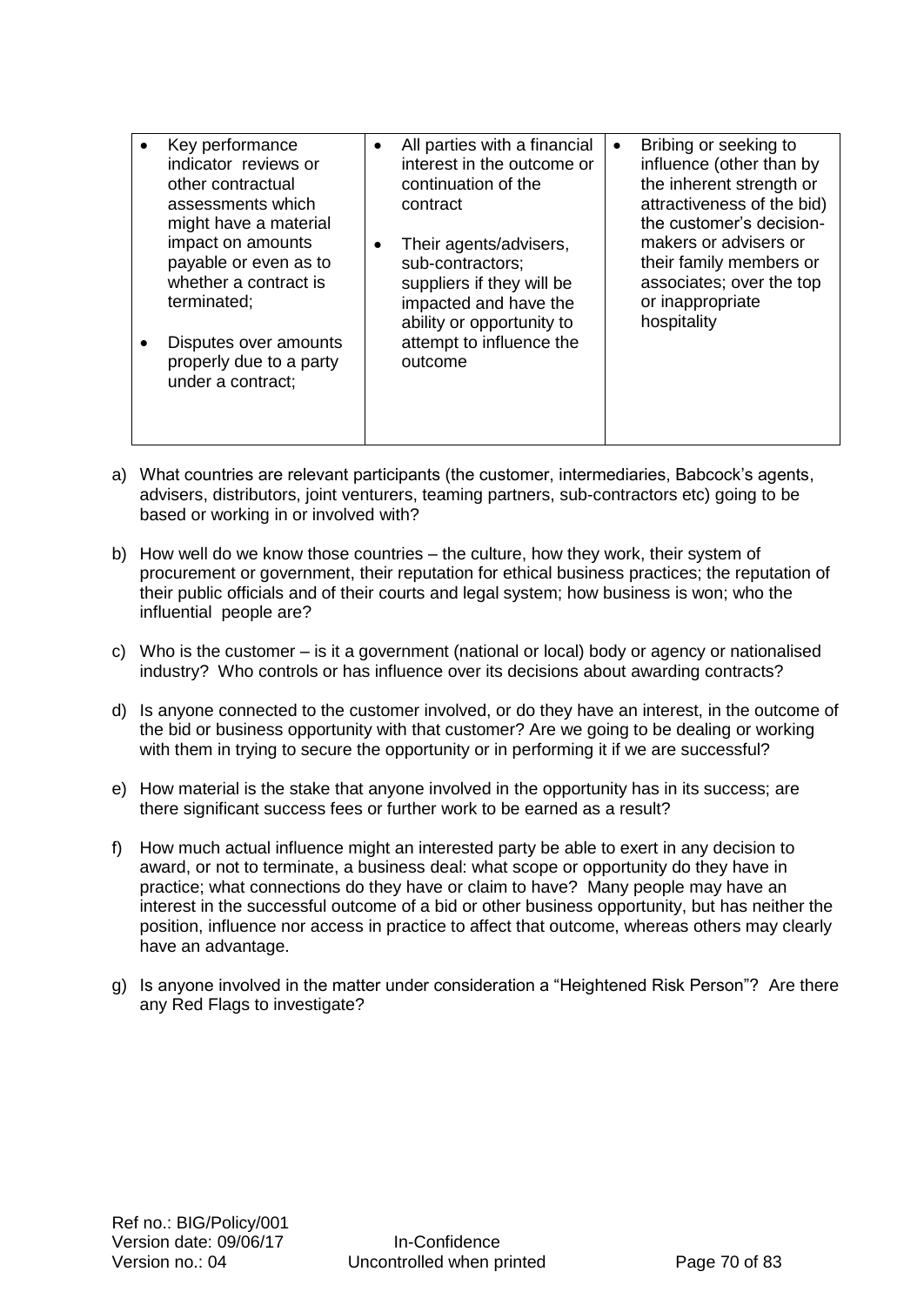# **Appendix D - What is Bribery?**

# **Generally**

- 1. Bribery, in its general sense, can take many forms, but in essence it is an offence for a person to offer or give a financial or other advantage to a person in one of two ways:
	- a) Where the briber intends the advantage (whether the advantage goes to the target of the bribe or not) to bring about the improper performance by another person (whether a public official or not) of a relevant function or activity or to reward such improper performance (even if there is no intention to gain a business or other advantage for anyone as a result); or
	- b) Where the briber knows or believes that the acceptance of the advantage offered or given is in itself an improper performance of a relevant function or activity. So, simply offering, say, hospitality to someone who is known to be subject to his employer's code of conduct which forbids his acceptance of hospitality could be bribery - even if there is no intention that he will otherwise behave improperly.
- 2. In addition, there are also specific bribery offences where the target is a public official.

# **Foreign (Non UK) Public Officials**

- 3. Bribery as described above in the sense of seeking to influence a person to behave *improperly* (act in breach of his duties) can of course be targeted at someone who is a public official.
- 4. But where a foreign (i.e. non UK) public official is involved, there is also a standalone separate offence of simply seeking to *influence* the official in his role *even if there is no attempt to get him to behave in a way that would be improper.*
- 5. However, in this case there *does* have to be an intention of obtaining or retaining business or a business advantage by offering or giving the advantage as a result of the "bribe".
- 6. A "foreign public official" is an official, whether elected or appointed, who holds a legislative, administrative or judicial position of any kind in a country or territory outside the UK. It also includes any person who performs public functions in any branch of the national, local or municipal government of such country or territory or who exercises a public function for any public agency or public enterprise of such a country or territory, such as professionals working for public health agencies and officers exercising public functions in state owned enterprises. Foreign public officials can also be an official or agent of a public international organisation such as the UN or the World Bank.
- 7. Because of the sensitivity of dealing with public officials (whether UK or non UK) you will find that this Guidance has specific advice on how to treat them in the context of specific topics such as Corporate Gifts and Hospitality

# **Important points to bear in mind**

A. Bribery is not a concept that is limited to dealings with public officials, although dealings with public officials are particularly sensitive and carry additional risks. It is still bribery if the person who is sought to be influenced works for a private sector business.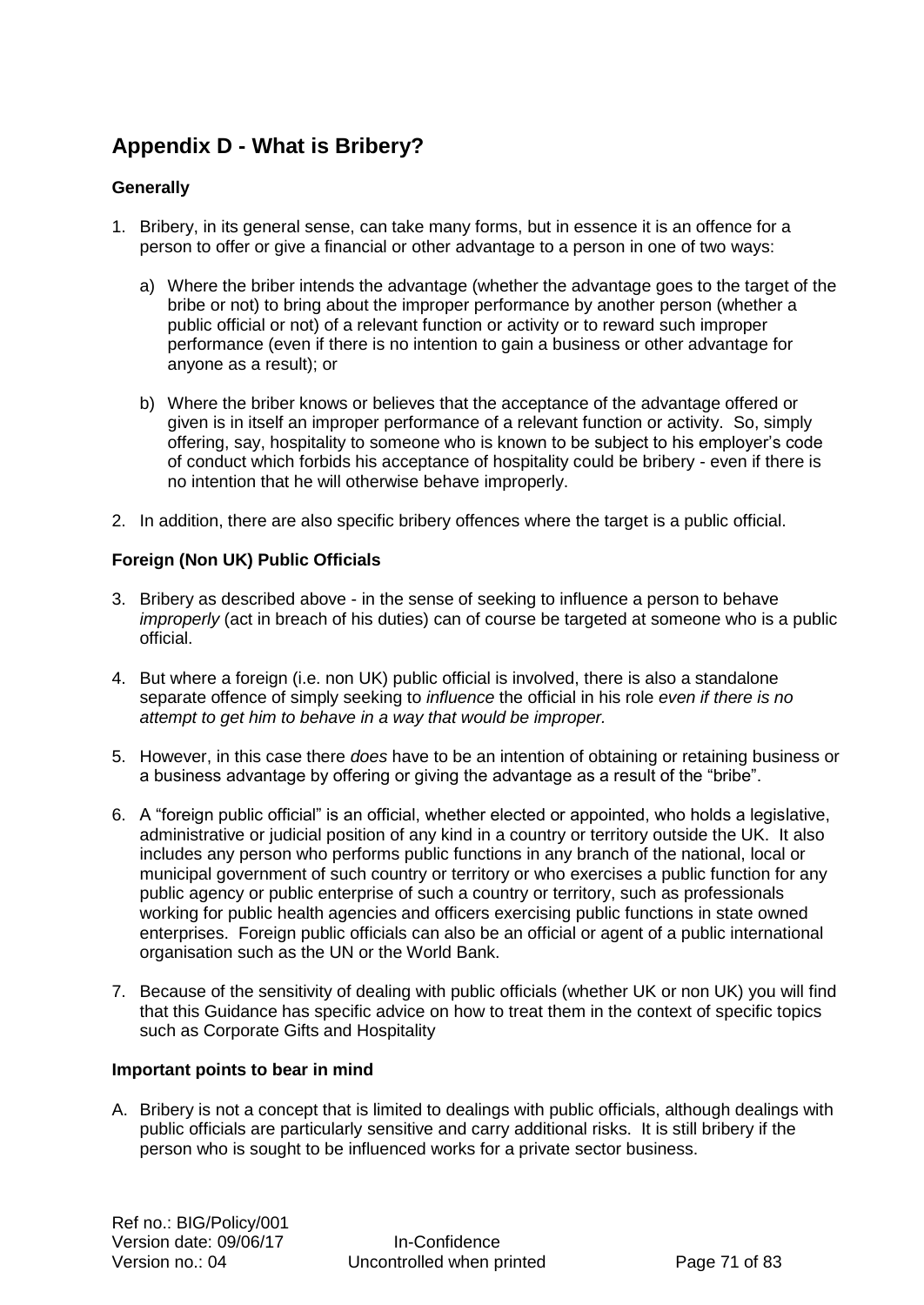- B. The test for "improper performance" of a function or activity is, for UK Bribery Act purposes, (and this is the standard that Babcock will apply across the Group worldwide) what a reasonable person in the UK would expect in relation to the performance of that function or activity if it were being performed in the UK.
- C. Where the intention is to cause someone to perform duties improperly, there is no need for this to be done with a view to someone gaining a business or other advantage (though of course it typically will be).
- D. *Local custom or practice must be disregarded*. It may not always be obvious whether something could be interpreted as involving bribery, particularly as local customs and behaviours can and do vary from one country to another. A sensible, objective assessment should be made, perhaps after having consulted reputable legal advisers or embassies in the territory concerned.
- E. **The fact that something is an accepted or officially tolerated business practice, a "necessary evil" or that "everyone does it" or "it is the only way we will stand a chance of being taken seriously" cannot make lawful what is otherwise unlawful.**
- F. Bribes need not be in monetary form or even have a monetary value anything that seeks to influence can be a bribe: getting someone invited to an exclusive event, for example, or arranging for his son or daughter to be given work experience.
- G. So corporate hospitality and gifts can amount to bribery please see the separate section on this.
- H. The bribe need not go to or be for the benefit of the person sought to be influenced. For example, making a substantial donation to a charity that he runs or supports; making a donation to a political party or offering benefits to his family or friends can be a bribe.
- I. The person sought to be influenced need not request the bribe (tacitly or otherwise).
- J. The bribe need not actually be paid or handed over it is the promise or offer of it or even the creation of an expectation that a benefit will be conferred, if the intention in so doing is to influence someone.
- K. Babcock personnel should be alert to bribery risk not only where Babcock might be a direct beneficiary but also where the benefit could be indirect – for example the award of a contract to a consortium of which Babcock is a member, but where it will only be acting in a subcontract role.
- L. Neither is there a requirement that the bribe relates to new work or a new contract a bribe could equally relate to a contract being renewed or not cancelled or any penalty regime (for example, KPIs or liquidated damages) not being invoked.
- M. We also need to be alert to, and guard against, the risk of persons associated with Babcock (such as an agent or sub contractor) offering bribes – even where we have no knowledge of the bribe and the benefit that the associated person receives is indirect (i.e. if we benefit, then we pass some of that benefit on to them) – for example a local adviser or agent paying a bribe so that we win a contract and as a result they secure a success based-fee or simply enhance their reputation with us or others as "winners".
- N. Another example: a subcontractor to Babcock paying a bribe to someone at Babcock's prospective customer either to ensure Babcock gets the work so he can be awarded the subcontract, or to cause the customer to recommend him as the authorised sub contractor.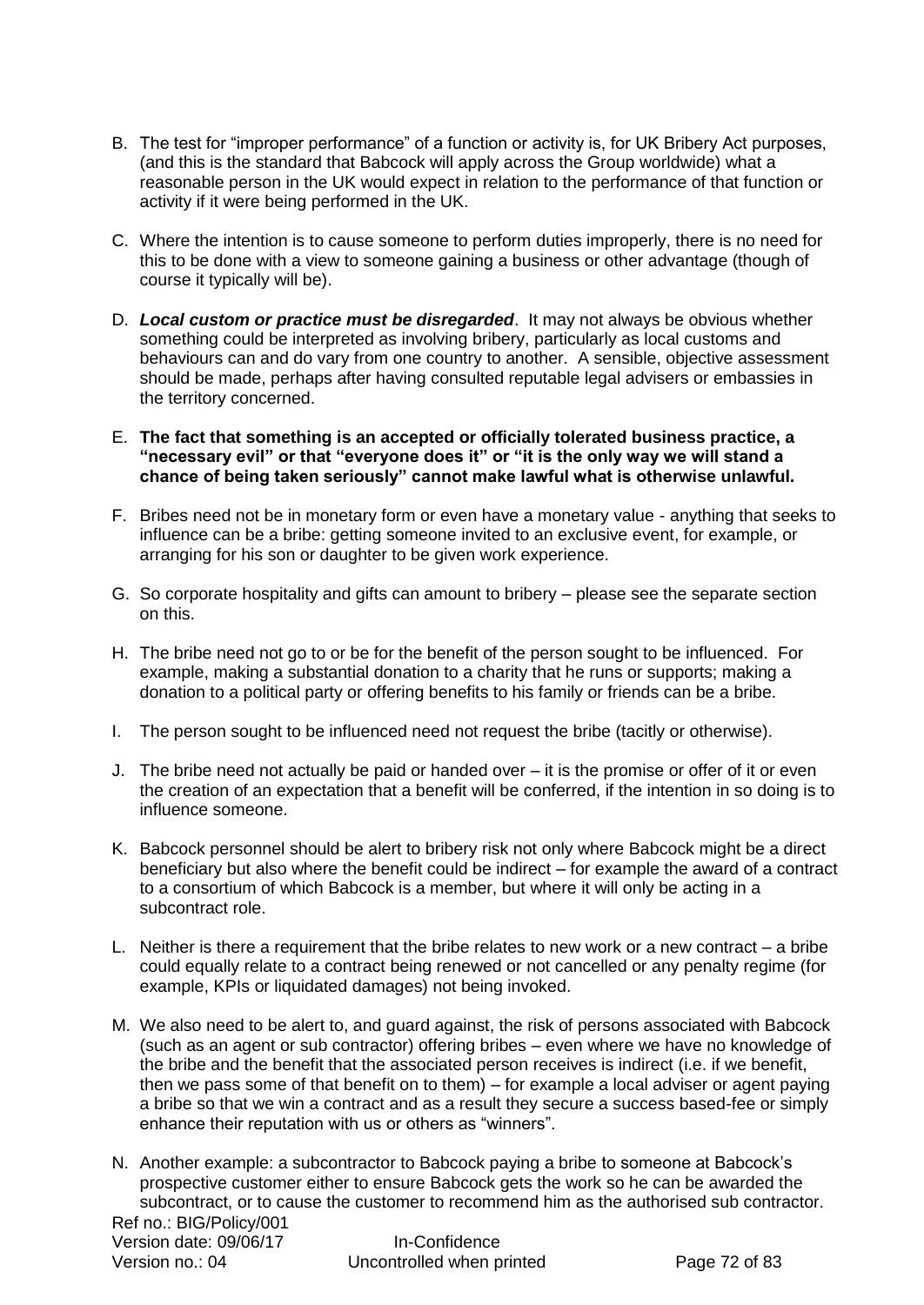O. Equally, we have to be aware of the scenarios where our employees are offered bribes in order for the Babcock employee to exercise his discretion improperly. This is called "passive" bribery. For example, a Babcock employee may be offered a financial or other inducement in order to grant the award of business to a third party, such as a supplier or sub-contractor.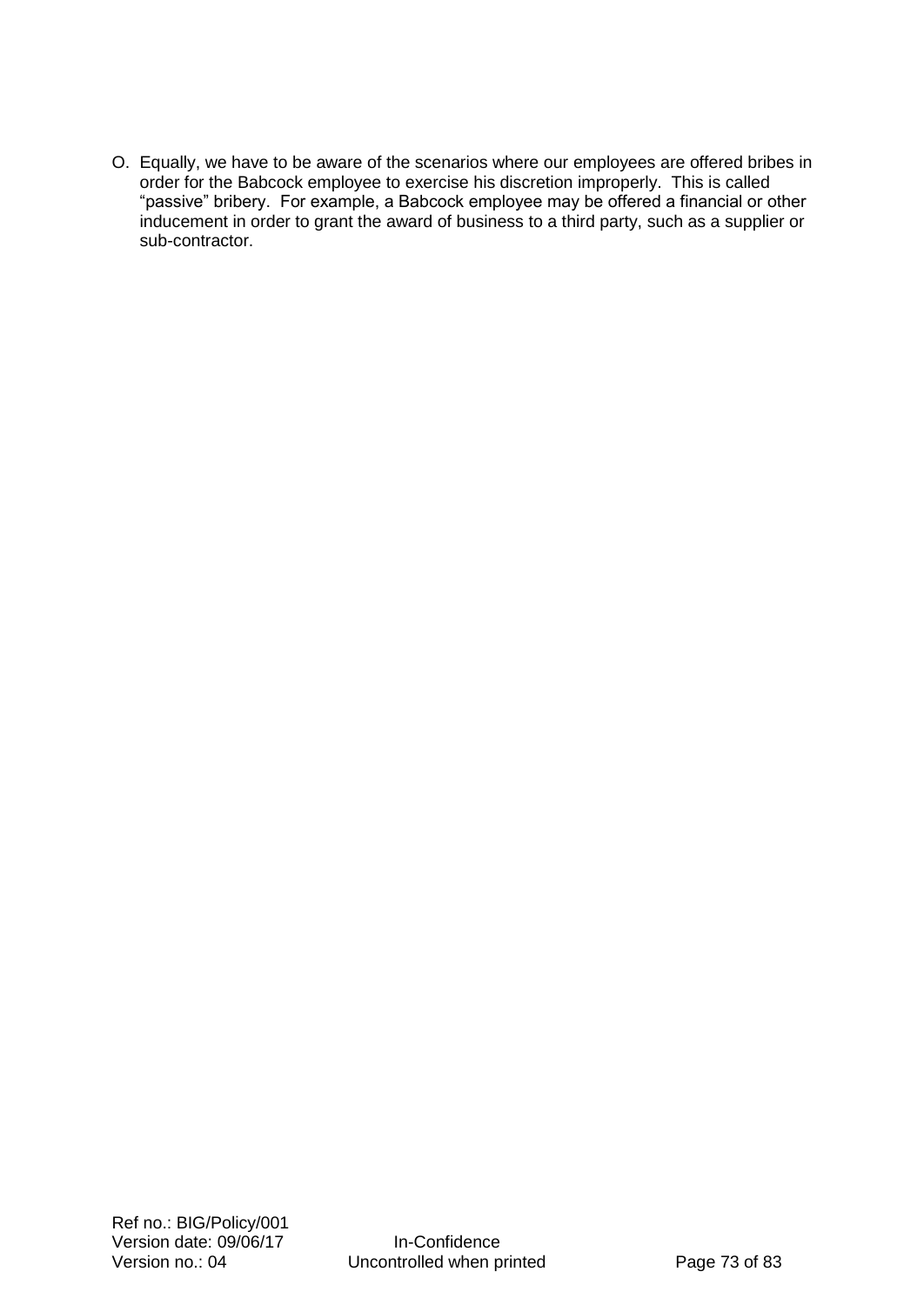## **Appendix E - Business Partner Approval Form**

### **REQUEST TO APPOINT A BUSINESS PARTNER**

Application No. 6. Business

Lead:

Revision Date:

| PROJECT or BUSINESS STREAM                                          |                                                                                                |  |  |
|---------------------------------------------------------------------|------------------------------------------------------------------------------------------------|--|--|
| Name of Company seeking to<br>make the appointment?                 |                                                                                                |  |  |
| Title / name                                                        | Please provide the title of the project or name of business<br>stream driving the requirement. |  |  |
| What business is the<br>proposed relationship<br>intended to cover? | Please provide a brief summary of the scope and extent of<br>the proposed relationship         |  |  |
|                                                                     |                                                                                                |  |  |
| Location(s)                                                         |                                                                                                |  |  |
|                                                                     | List where the project / business is to be carried out.                                        |  |  |
| Key Client(s)                                                       |                                                                                                |  |  |
| Proposed duration                                                   | Identify a proposed start date and duration.                                                   |  |  |

| <b>BUSINESS PARTNER</b>          |  |
|----------------------------------|--|
| <b>Name</b>                      |  |
| Principal (if not an individual) |  |

| <b>INITIATORS</b>          |                               |  |  |
|----------------------------|-------------------------------|--|--|
| <b>Approval Initiators</b> | <b>Reviewers</b>              |  |  |
| <b>Business Leader</b>     | Sector Legal Dept.            |  |  |
| <b>Business Unit MD</b>    | Sector Commercial<br>Director |  |  |

#### **SUMMARY OF REQUEST TO APPOINT A BUSINESS PARTNER**

*The summary should avoid boilerplate and as a minimum include the following, (where necessary use attachments, e.g. for the business case):*

*A concise statement of the business case for appointing the business partner including a list of the specific services that the prospective business partner will perform for Babcock*

*The reasons it is necessary to appoint a business partner to pursue the business opportunity or promote sales rather than using a Babcock employee including the qualifications of the proposed business partner and any specific capabilities of the business partner that Babcock does not have*

*Confirmation that we have not been asked to appoint the Business Partner*

*A summary of the due diligence undertaken and whether any Red Flags identified (together with the proposal for their mitigation). See Section L of the full Guidance on Anti Bribery & Corruption for a discussion of the levels of due diligence that the Sector should be considering Details of the key terms of the proposed appointment especially those relating to the scope of services, the territory and term, as well as an overview of the proposed fee structure including a forecast of annual commissions for the next 5 years or in the case of a single project, over*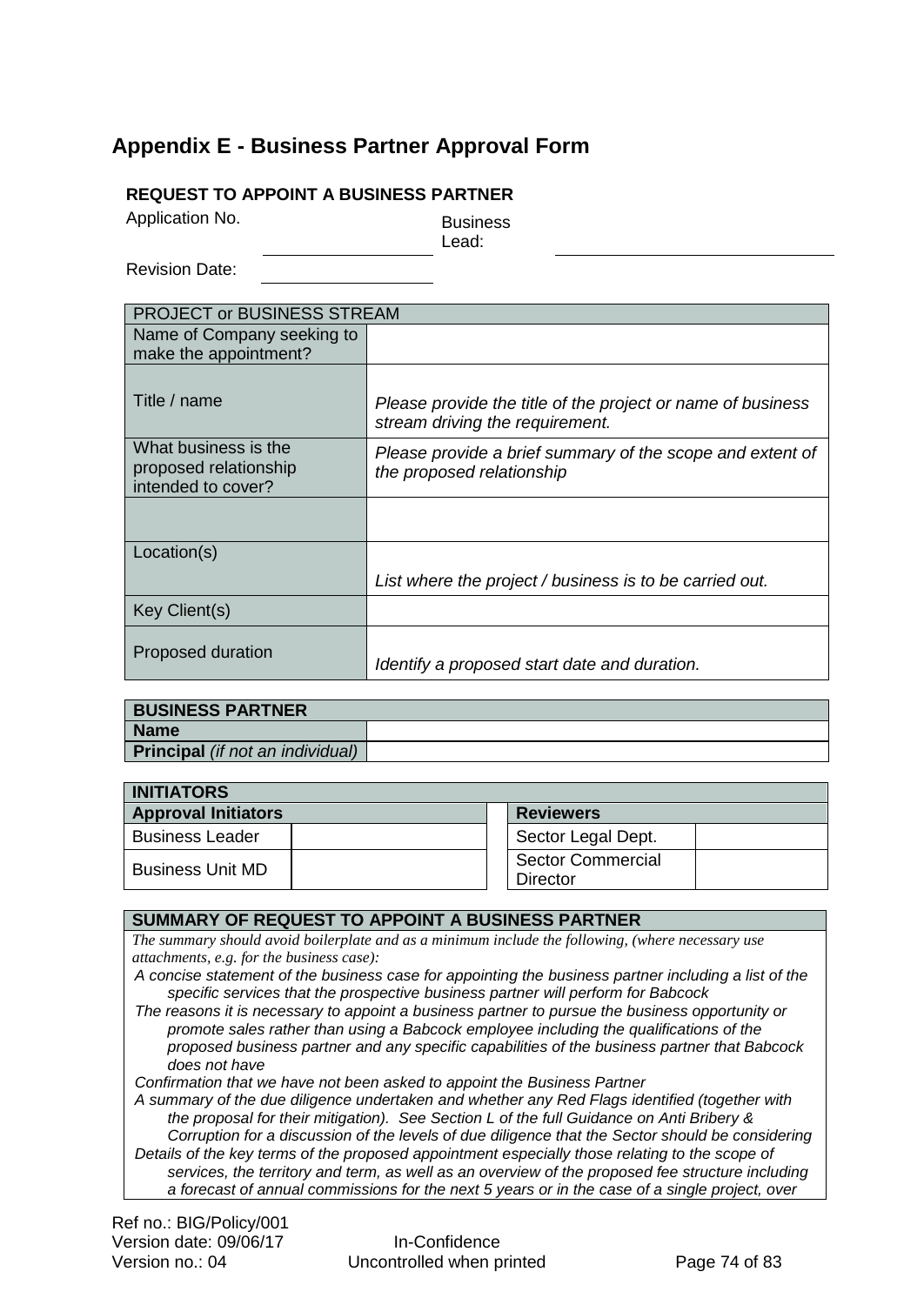*the life of that project, whichever is longer and details of termination payments (whether contractual or statutory).*

*The name, position and location of the Babcock Manager who will be responsible for liaising with and controlling the activities of the proposed business partner.*

*Confirmation that the business partner has received our Babcock Code of Business Conduct and is happy to sign up to it.*

| <b>APPROVALS</b> |                               |                      |                                                           |             |
|------------------|-------------------------------|----------------------|-----------------------------------------------------------|-------------|
| Order            | <b>Approver Title</b>         | <b>Approver Name</b> | <b>Signature</b><br>(Approver or<br>authorised alternate) | <b>Date</b> |
|                  | <b>Business Unit MD</b>       |                      |                                                           |             |
| 2                | <b>Sector Chief Executive</b> |                      |                                                           |             |
| 3                | Group Legal                   |                      |                                                           |             |
| 4                | <b>Group Chief Executive</b>  |                      |                                                           |             |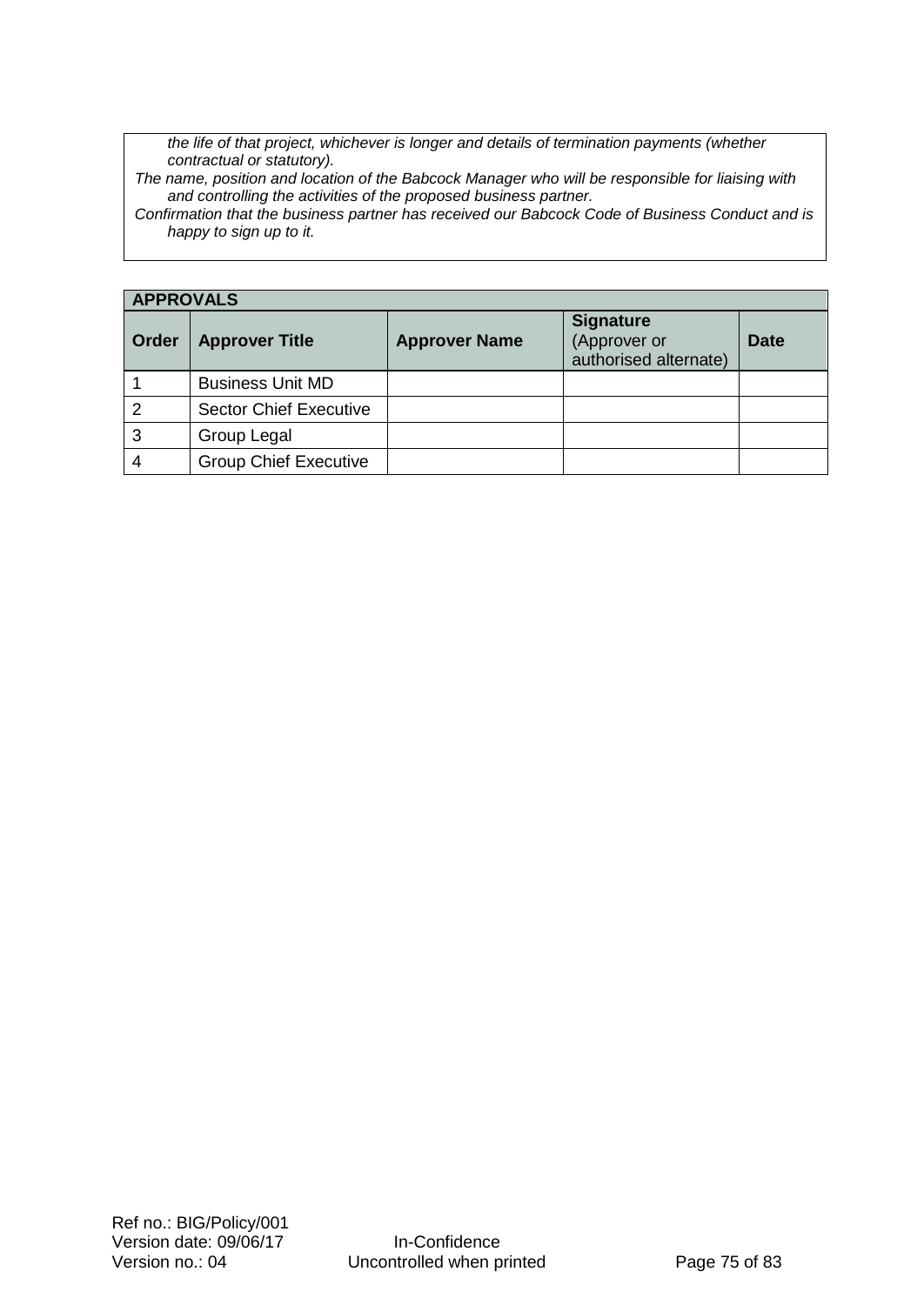## 1. **Proposed Business Partner:**

| 1.1 Business Partner Name:    |                                                                        |
|-------------------------------|------------------------------------------------------------------------|
| 1.2 Address                   |                                                                        |
|                               | Provide the address of the principal place of business                 |
| 1.3 Legal Structure:          | $\exists$ Corporation; $\Box$ Partnership; $\Box$ Individual;<br>Other |
|                               |                                                                        |
| 1.4 Principal and Key         |                                                                        |
| Personnel:                    | if Business Partner is not an individual                               |
| $1.5$ Owner(s):               |                                                                        |
|                               | if Business Partner is not an individual.                              |
| 1.6 How were we introduced to |                                                                        |
| the Business Partner and      | Note you will be asked to provide further background information       |
| how long have we known        | in Section 3 below                                                     |
| him?                          |                                                                        |

## 2. **Project or Business Stream:**

| 2.1 List potential Clients and  |                                                                        |  |  |  |
|---------------------------------|------------------------------------------------------------------------|--|--|--|
| identify whether Government     | Where it is not feasible to provide a full list of potential clients,  |  |  |  |
| Agency or Private Corporation   | please explain why.                                                    |  |  |  |
| 2.2 Do we have other Business   |                                                                        |  |  |  |
| Partners overlapping the same   | Provide details if appropriate; for example, if it is a single project |  |  |  |
| scope?                          | will it be executed in stages that will require more than one          |  |  |  |
|                                 | Business Partner through its life?                                     |  |  |  |
| 2.3 Will any Joint Ventures or  | <b>Yes</b><br>No                                                       |  |  |  |
| Consortia be involved?          |                                                                        |  |  |  |
|                                 | If 'Yes', please provide details.                                      |  |  |  |
| 2.4 Does the proposed           | No<br>Yes                                                              |  |  |  |
| appointment prevent us from     |                                                                        |  |  |  |
| selling direct to the end user? | If 'Yes', please provide details.                                      |  |  |  |
| 2.5 Services to be performed    |                                                                        |  |  |  |
| by Business Partner             | Specify exactly what the Business Partner will do – 'Sales'            |  |  |  |
|                                 | support' is insufficient                                               |  |  |  |
| 2.6 Potential Babcock Contract  |                                                                        |  |  |  |
| Scope, Revenue & Cost           | million<br>Revenue:<br>£                                               |  |  |  |
|                                 | million<br>$\mathbf{f}$<br>Cost:                                       |  |  |  |
|                                 | Where appropriate, expand on the scope of activity outlined on         |  |  |  |
|                                 | the front sheet of this application                                    |  |  |  |
| 2.7 Clients Payment Terms &     |                                                                        |  |  |  |
| <b>Expected Currency</b>        |                                                                        |  |  |  |

# 3. **Background of Prospective Business Partner:**

| 3.1 Occupation or Principal      |                                                                                                                                                                                                       |
|----------------------------------|-------------------------------------------------------------------------------------------------------------------------------------------------------------------------------------------------------|
| <b>Business Activity?</b>        |                                                                                                                                                                                                       |
| 3.2 Country of Registration      |                                                                                                                                                                                                       |
|                                  | If the Business Partner is other than an individual person, is the<br>entity registered in the country where the services are to be<br>performed? If not, why not?                                    |
| 3.3 Relationships with potential |                                                                                                                                                                                                       |
| clients                          | Provide details of the prospective Business Partner's relationships<br>with target clients. Are any Owners or Key Personnel government<br>or political party officials, or related to such officials? |
| 3.4 Prior or existing            |                                                                                                                                                                                                       |
| agreement(s) with Babcock:       |                                                                                                                                                                                                       |
| 3.5 Number of Employees:         |                                                                                                                                                                                                       |
| 3.6 Length of time in the same   |                                                                                                                                                                                                       |
| business as contemplated in      |                                                                                                                                                                                                       |
| the agreement:                   |                                                                                                                                                                                                       |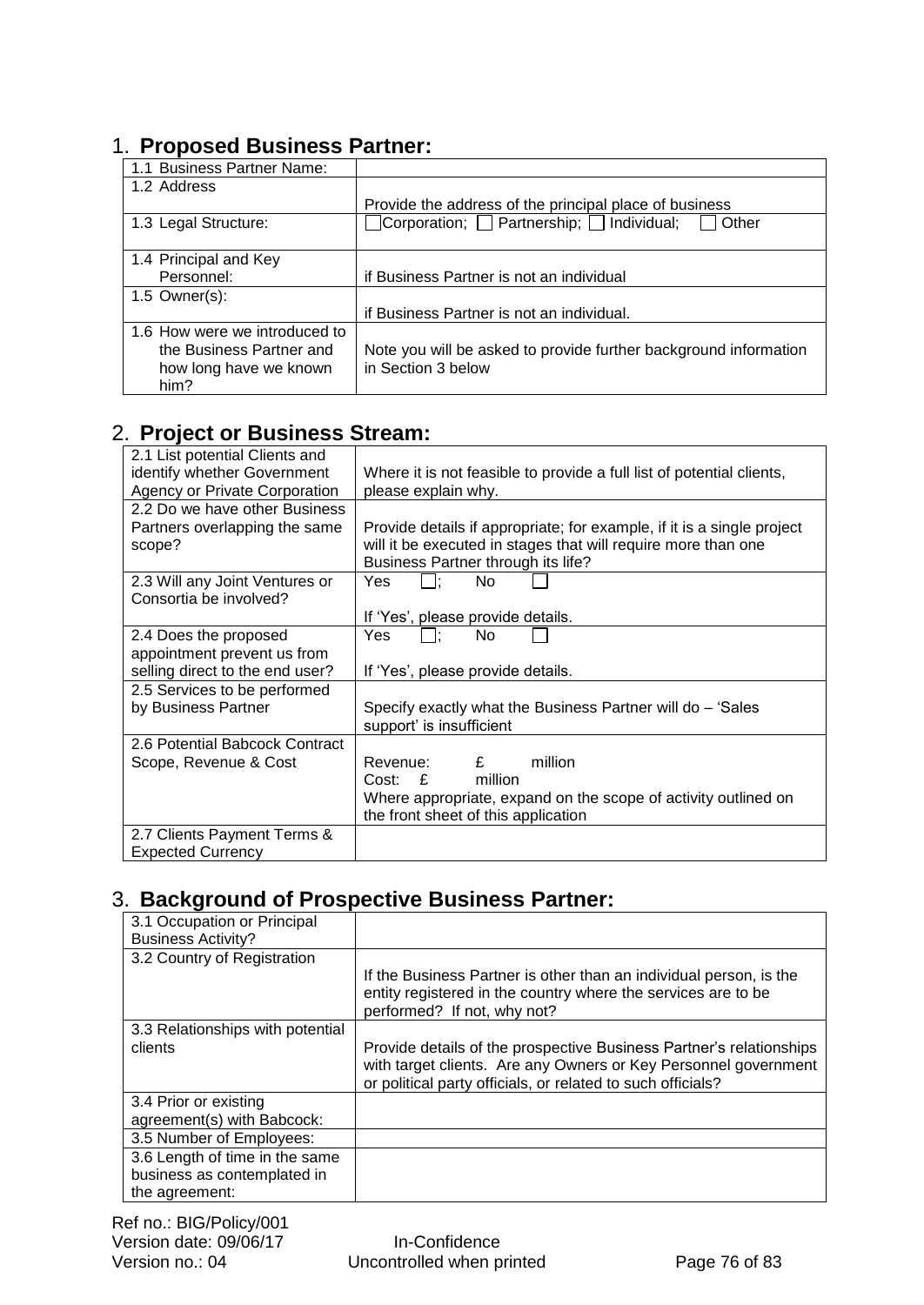| 3.7 Affiliations; Representation<br>of other Companies or<br>Organisations | Is the Business Partner affiliated to any other organisations; does<br>the agent act for any other companies or organisations? If so,<br>which ones? Can we/have we contact(ed) them for references? If<br>so, what are the findings?                                                                                                                                                                                                                                                                                                                                                                                                                                                                                                                                                                                         |
|----------------------------------------------------------------------------|-------------------------------------------------------------------------------------------------------------------------------------------------------------------------------------------------------------------------------------------------------------------------------------------------------------------------------------------------------------------------------------------------------------------------------------------------------------------------------------------------------------------------------------------------------------------------------------------------------------------------------------------------------------------------------------------------------------------------------------------------------------------------------------------------------------------------------|
| 3.8 Field of Business Partner's                                            |                                                                                                                                                                                                                                                                                                                                                                                                                                                                                                                                                                                                                                                                                                                                                                                                                               |
| Activities                                                                 | List the market sectors (municipalities, national government,<br>contractors, or industry) in which the Business Partner actively<br>solicits business and the estimated volume of sales for the<br>Contracting Party.                                                                                                                                                                                                                                                                                                                                                                                                                                                                                                                                                                                                        |
| 3.9 Due Diligence Review of                                                |                                                                                                                                                                                                                                                                                                                                                                                                                                                                                                                                                                                                                                                                                                                                                                                                                               |
| <b>Prospective Business Partner</b>                                        | The proposed Business Partner must be vetted; this should<br>include investigation as to (ultimate) ownership and management<br>of the business; business history and financial standing;<br>connection of the owners or managers to public officials or<br>companies whose business is being sought; local reputation<br>(Identify sources contacted with respect to the Business Partner's<br>reputation; e.g., British Embassy or UK Department for Business,<br>Enterprise and Regulatory Reform (BERR), local Chamber of<br>Commerce, local banks, customers, references, local legal<br>counsel)<br>Please identify any further Business Partner due diligence review<br>that has to be conducted prior to entering into an agreement. If<br>there is an existing due diligence report please attach to this<br>request |

## 4. **Compensation & Payment**

| 4.1 Proposed Compensation<br>Rate and £ value   | What is the proposed basis of compensation for the Business<br>Partner and his projected earnings (our estimate) from this<br>appointment? (Note: please state the assumed duration)                                                                                                                |
|-------------------------------------------------|-----------------------------------------------------------------------------------------------------------------------------------------------------------------------------------------------------------------------------------------------------------------------------------------------------|
| 4.2 Recovery of Compensation                    |                                                                                                                                                                                                                                                                                                     |
|                                                 | Confirm that Business Partner's commission will be recovered in<br>the bid price for the work. Explain recovery method, including<br>recovery of compensation paid from JV partners or compensation<br>paid by JV partners.                                                                         |
| 4.3 Compensation Level                          |                                                                                                                                                                                                                                                                                                     |
| Comparison and Value for<br>Money               | Is the commission or compensation level commensurate with<br>what other companies pay in the Country/ region and what is the<br>basis for that conclusion? Does the proposed commission level<br>represent VfM in relation to the services being provided?                                          |
| 4.4 Terms of Compensation                       |                                                                                                                                                                                                                                                                                                     |
| Payment, including expenses<br>provisions       | Provide a summary of the proposed terms and confirm that they<br>have been reviewed by Group Legal Department.                                                                                                                                                                                      |
| 4.5 Termination                                 |                                                                                                                                                                                                                                                                                                     |
|                                                 | Please provide details of any compensation due on termination or<br>other fees post termination taking account of the Commercial<br>Business Partner's Regulations 1993 (where applicable).                                                                                                         |
| 4.6 Where does the Business                     |                                                                                                                                                                                                                                                                                                     |
| Partner request payment to be<br>sent, and why? | If the Business Partner wants to be paid by wire transfer, is the<br>Business Partner's payee bank in the country where the services<br>will be performed? If it is not in the country where the services will<br>be performed, where does the Business Partner want payment to<br>be sent and why? |
| 4.7 Tax Implications                            |                                                                                                                                                                                                                                                                                                     |
|                                                 | Please note that once Group has approved the appointment of a<br>Business Partner you will need to review with them any tax                                                                                                                                                                         |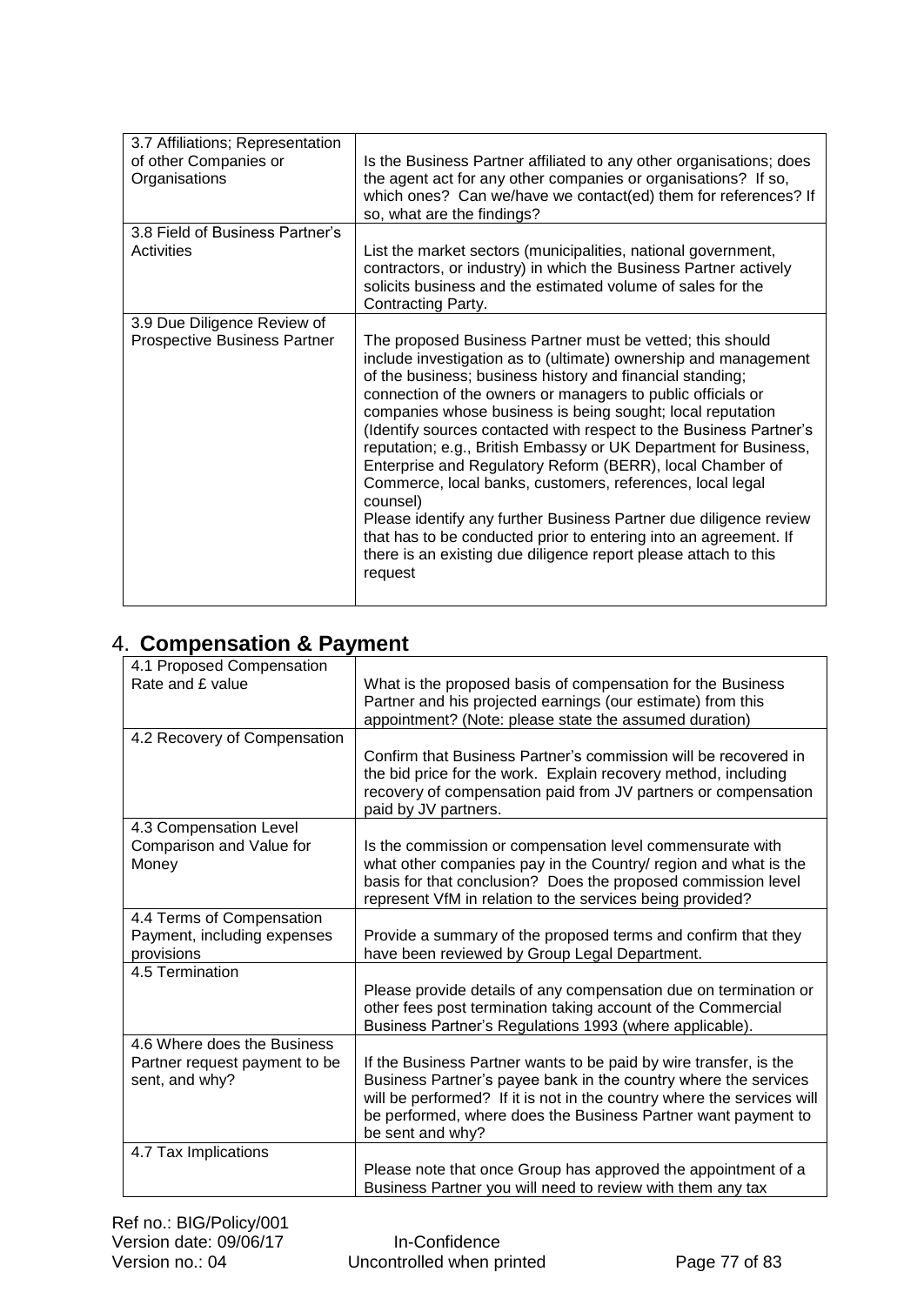|                                                 | implications related to the proposed payment request and if<br>necessary amend the payment approach to meet Group<br>requirements.                                                                                                                           |
|-------------------------------------------------|--------------------------------------------------------------------------------------------------------------------------------------------------------------------------------------------------------------------------------------------------------------|
| 4.8 Business Partner to<br>Represent in Writing | Confirm that the proposed Business Partner is prepared to<br>represent in writing that the amounts paid are received for his own<br>account, and that no amounts will be passed on to government<br>officials or persons in a conflict of interest position? |

## 5. **Compliance with Babcock Code of Business Conduct**

| 5.1 Written commitment |                                                                   |
|------------------------|-------------------------------------------------------------------|
|                        | Confirm that the proposed agent has been made aware of Group      |
|                        | Policy as defined in the applicable Babcock Code of Business      |
|                        | Conduct contained in the BIG Commercial Policies Document and     |
|                        | that any appointment will require a written commitment to comply  |
|                        | with those policies?                                              |
| 5.2 Customer Approval  |                                                                   |
|                        | Confirm that we have established whether or not the Customer      |
|                        | needs to approve or be informed of the appointment?               |
| 5.3 Local Legal Advice |                                                                   |
|                        | Confirm that we have sought local legal advice to ensure that the |
|                        | proposed arrangements comply with local laws.                     |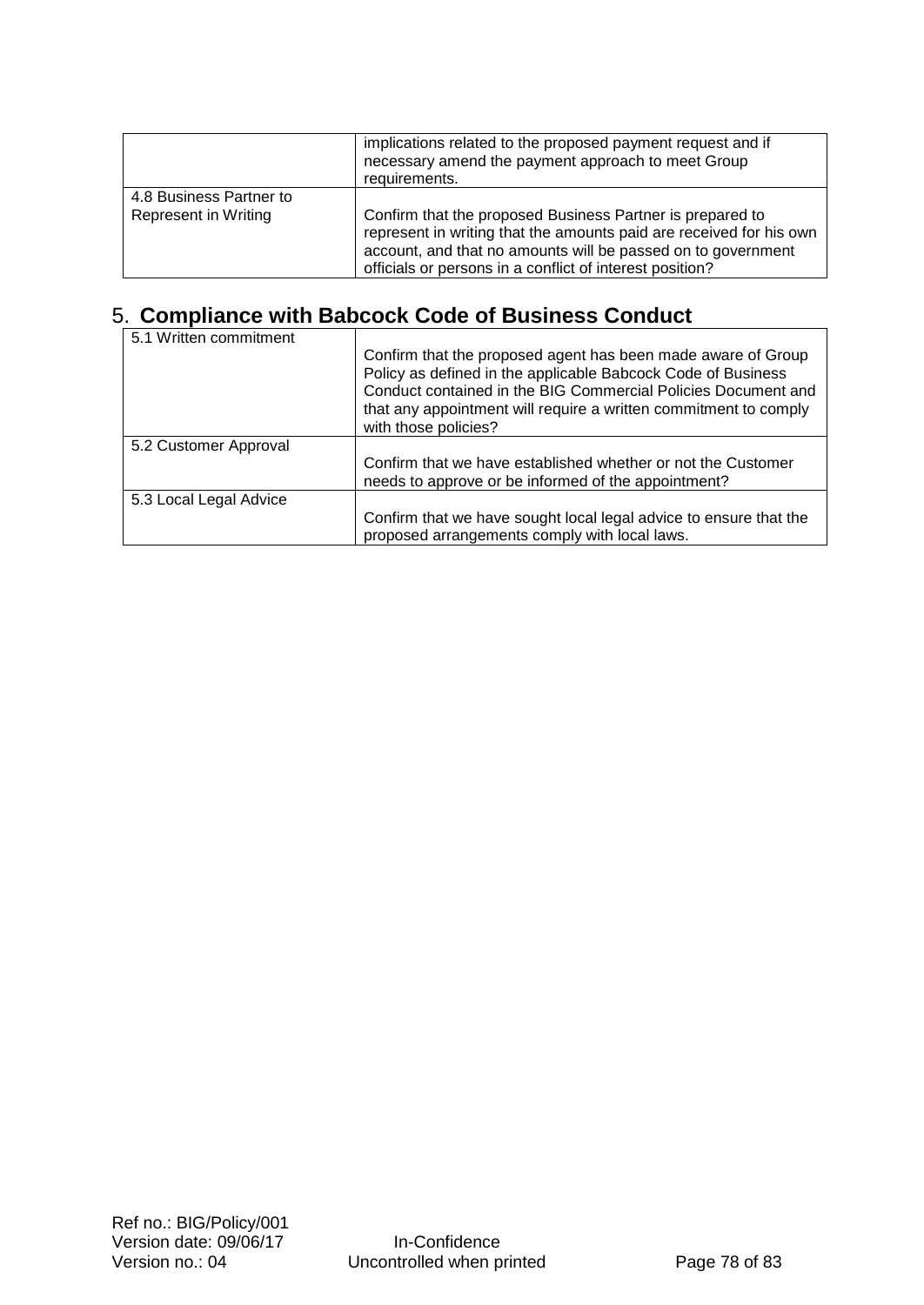### **APPENDIX C.1(c)**

### **CONSORTIUM APPROVAL FORM**

| <b>Trading Unit</b>                                                                       |                                             |                           |                        |
|-------------------------------------------------------------------------------------------|---------------------------------------------|---------------------------|------------------------|
| Project                                                                                   |                                             | <b>Tender</b>             |                        |
| <b>Name</b>                                                                               |                                             | Ref:<br>(Tenderer's)      | (BIG's)                |
| Location                                                                                  |                                             | Date                      |                        |
| <b>Country</b>                                                                            |                                             | Originator                |                        |
| <b>Client</b>                                                                             |                                             |                           |                        |
|                                                                                           |                                             |                           |                        |
| <b>Project Description</b>                                                                |                                             |                           |                        |
|                                                                                           |                                             |                           |                        |
| Scope of Supply and Contractual Framework                                                 |                                             |                           |                        |
| (Give a brief description of the consortium's proposed involvement in the Project)        |                                             |                           |                        |
|                                                                                           |                                             |                           |                        |
|                                                                                           |                                             |                           |                        |
|                                                                                           |                                             |                           |                        |
| Attach: Details of the allocation of scope between the consortium members.                |                                             |                           |                        |
| Turnkey contract?                                                                         |                                             | Yes<br>$\Box$             | No<br>$\Box$           |
| Members of the Consortium                                                                 |                                             |                           |                        |
| <b>Contracting Company</b>                                                                | Estimated<br>value<br>of work<br>allocation | % of<br>contract<br>value | Members parent company |
|                                                                                           |                                             |                           |                        |
|                                                                                           |                                             |                           |                        |
|                                                                                           |                                             |                           |                        |
|                                                                                           |                                             | 100                       |                        |
|                                                                                           |                                             |                           |                        |
| Attach: The financial information upon which their financial viability has been assessed. |                                             |                           |                        |
|                                                                                           |                                             |                           |                        |
|                                                                                           |                                             |                           |                        |
|                                                                                           |                                             |                           |                        |
|                                                                                           |                                             |                           |                        |
|                                                                                           |                                             |                           |                        |
|                                                                                           |                                             |                           |                        |
| Ref no.: BIG/Policy/001                                                                   |                                             |                           |                        |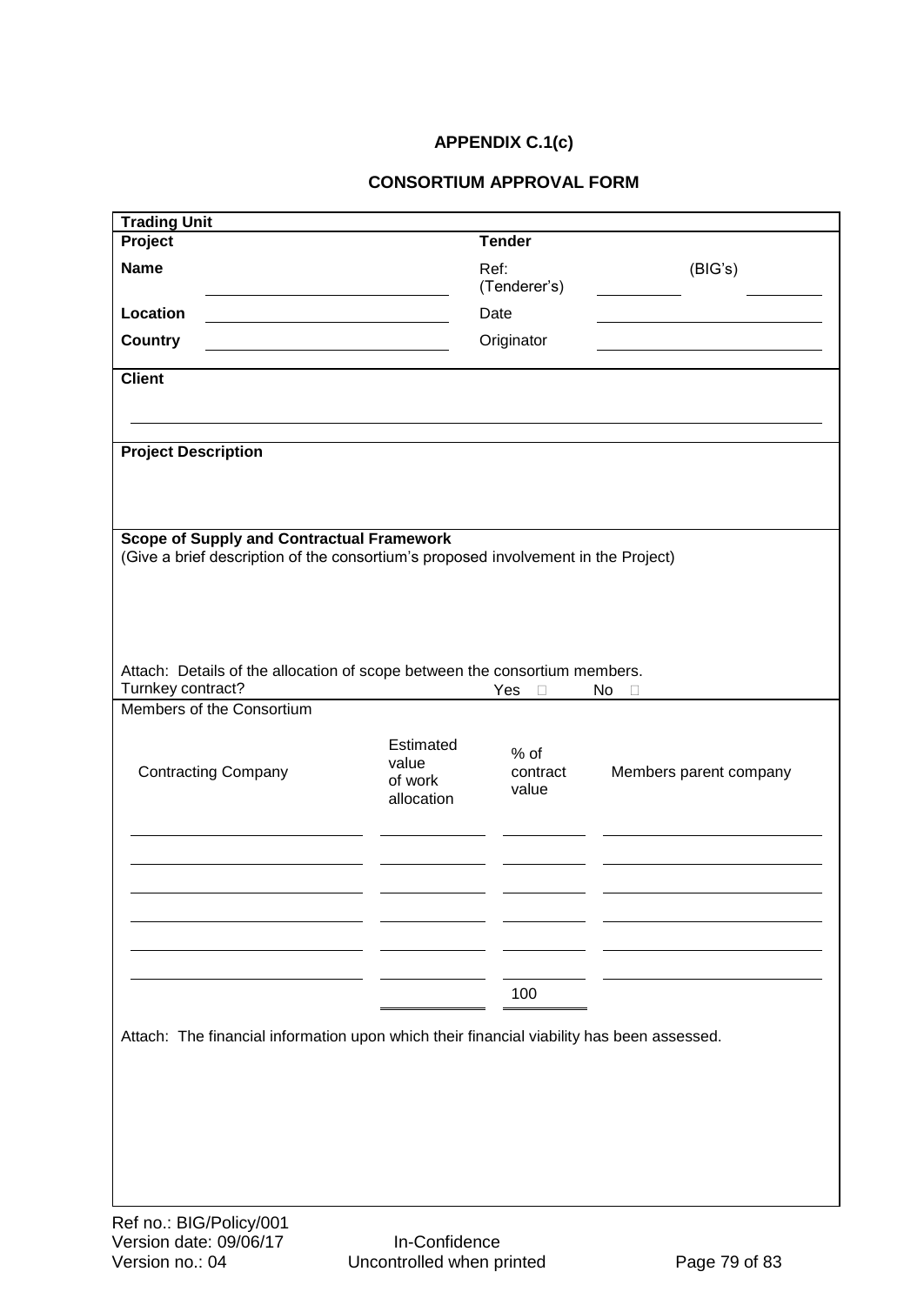| <b>Type of Consortium</b>               |                                                                                                 |
|-----------------------------------------|-------------------------------------------------------------------------------------------------|
| □ Unincorporated Joint Venture          |                                                                                                 |
| □ Unincorporated Partnership            |                                                                                                 |
| $\Box$ Corporate Body                   |                                                                                                 |
| □ Other                                 |                                                                                                 |
| (Specify)                               |                                                                                                 |
| Country of registration / incorporation |                                                                                                 |
| be repatriated.                         | Attach: Details of the arrangements under which the consortium would be taxed and profits would |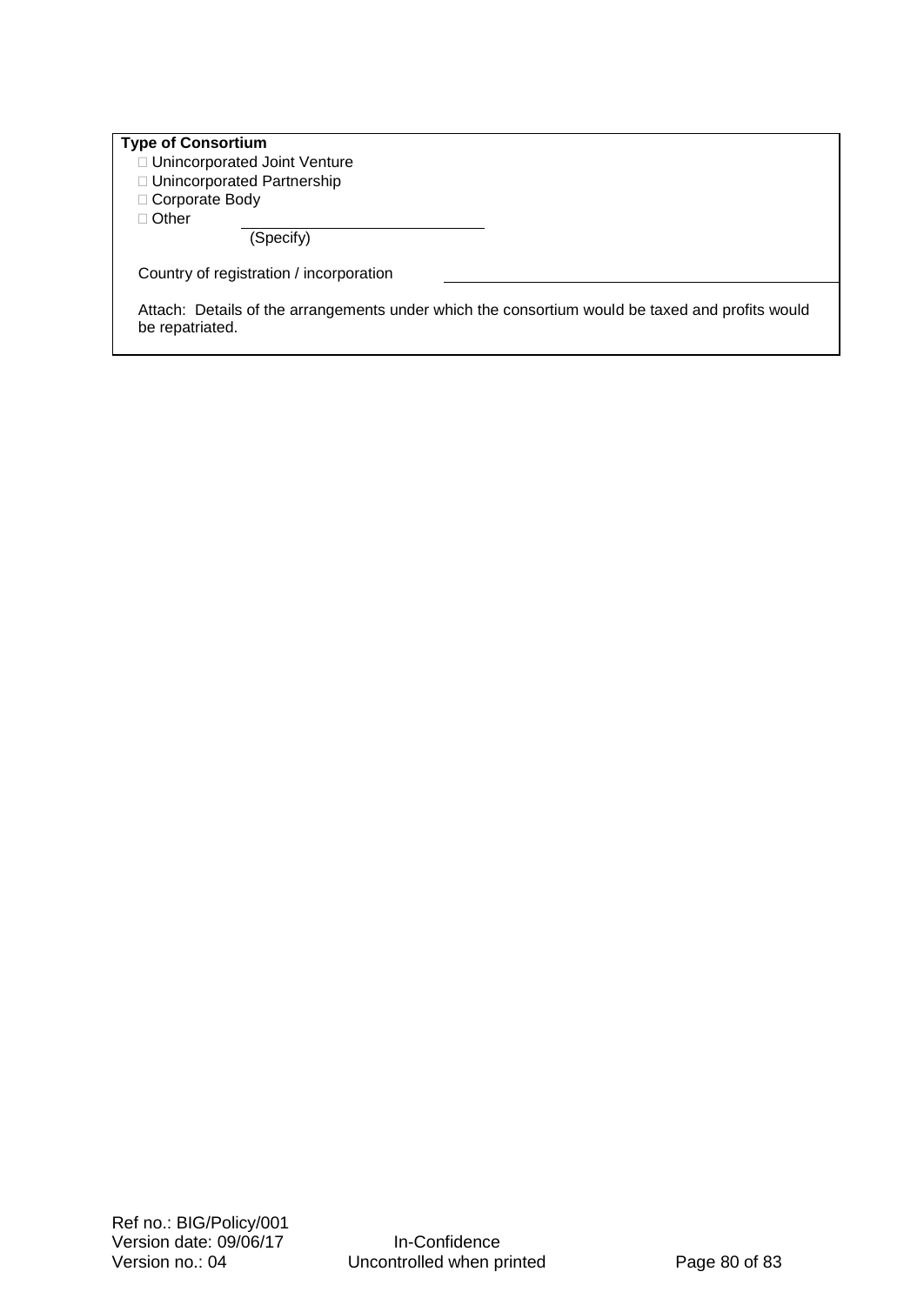| <b>Tender Submittal</b><br>Tender to be submitted to the Client in the name of:-  |          |                                                                                      |  |
|-----------------------------------------------------------------------------------|----------|--------------------------------------------------------------------------------------|--|
|                                                                                   |          |                                                                                      |  |
|                                                                                   |          |                                                                                      |  |
| <b>Price Levels</b>                                                               | Currency | Amount                                                                               |  |
| Consortium                                                                        |          |                                                                                      |  |
|                                                                                   |          |                                                                                      |  |
| <b>Babcock</b>                                                                    |          |                                                                                      |  |
| <b>Key Dates</b>                                                                  |          |                                                                                      |  |
| Receive enquiry __________________                                                |          | Contract award                                                                       |  |
| Submit tender                                                                     |          | Contract                                                                             |  |
|                                                                                   |          | completion                                                                           |  |
| <b>Liabilities</b>                                                                |          |                                                                                      |  |
| ٠<br>to liabilities in respect of the following:-                                 |          | Attach details of all aspects of the arrangements which (could) expose Babcock       |  |
| Penalties / liquidated damages for delay?                                         |          |                                                                                      |  |
| Penalties / liquidated damages for performance?                                   |          |                                                                                      |  |
| Any other guarantees?                                                             |          |                                                                                      |  |
| <b>Proposed Agreements</b>                                                        |          |                                                                                      |  |
| Attach: Details of (proposed) agreements relating to:-<br>Costs of setting up the | П        | Provision of bonds<br>$\Box$                                                         |  |
| consortium<br>Tender costs                                                        | П        | Project funding<br>П                                                                 |  |
| Guarantees from other                                                             | П        | Cash receipts from<br>П                                                              |  |
| members                                                                           |          | client                                                                               |  |
| <b>Present Understandings</b>                                                     |          |                                                                                      |  |
|                                                                                   |          | Attach: The latest draft of Memorandum of Understanding, Consortium Agreement, Joint |  |
|                                                                                   |          | Venture Agreement or other understanding with proposed Consortium members.           |  |
|                                                                                   |          |                                                                                      |  |
| Authorisation to Proceed with Consortium                                          |          |                                                                                      |  |
|                                                                                   |          |                                                                                      |  |
| Sector CEO                                                                        |          | Date                                                                                 |  |
|                                                                                   |          |                                                                                      |  |
| BIG                                                                               |          | Date                                                                                 |  |
|                                                                                   |          |                                                                                      |  |
|                                                                                   |          | Note:- A copy of the final document MUST be submitted to BIG prior to                |  |
| signature.                                                                        |          |                                                                                      |  |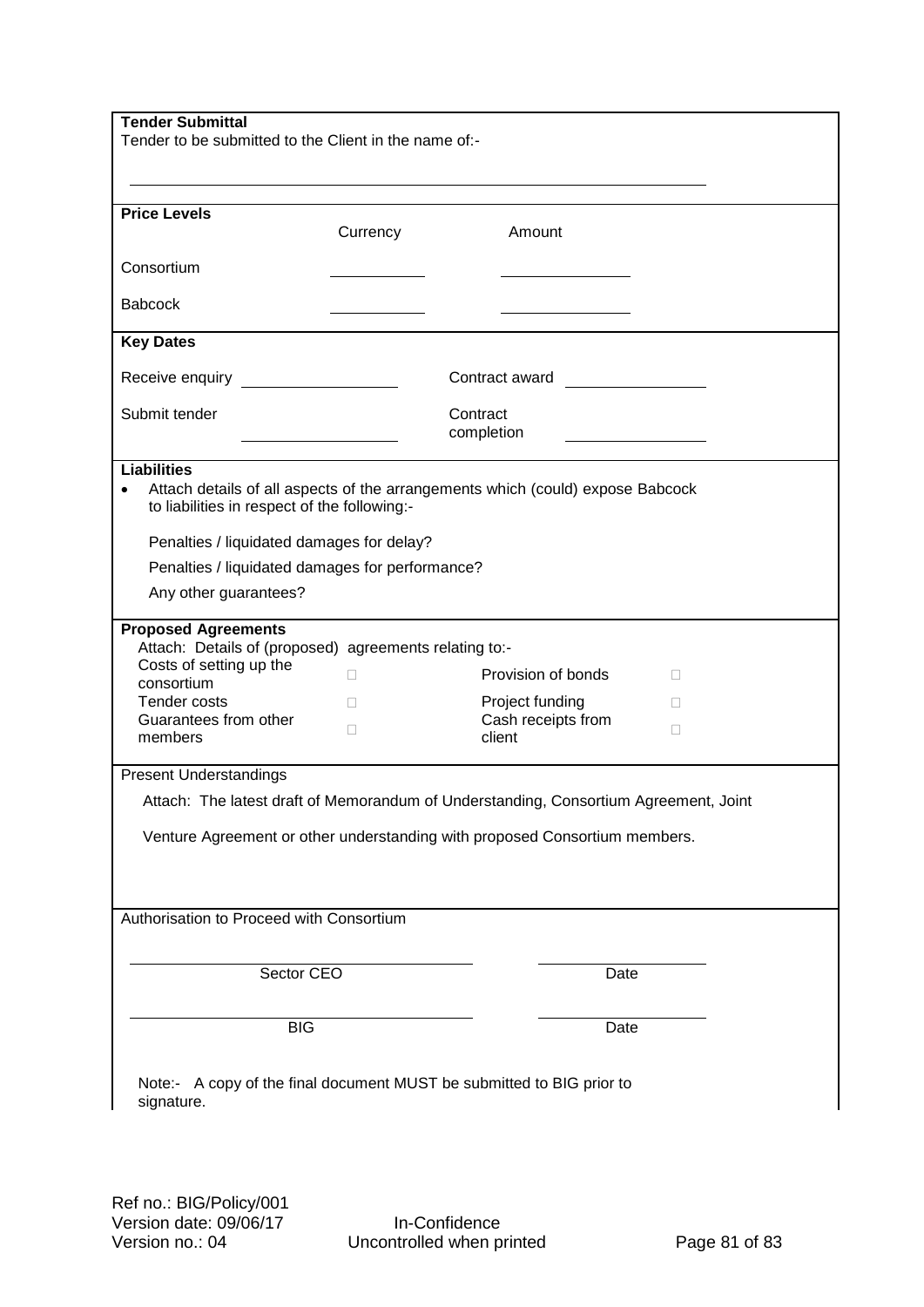Ref no.: BIG/Policy/001 Version date: 09/06/17 ln